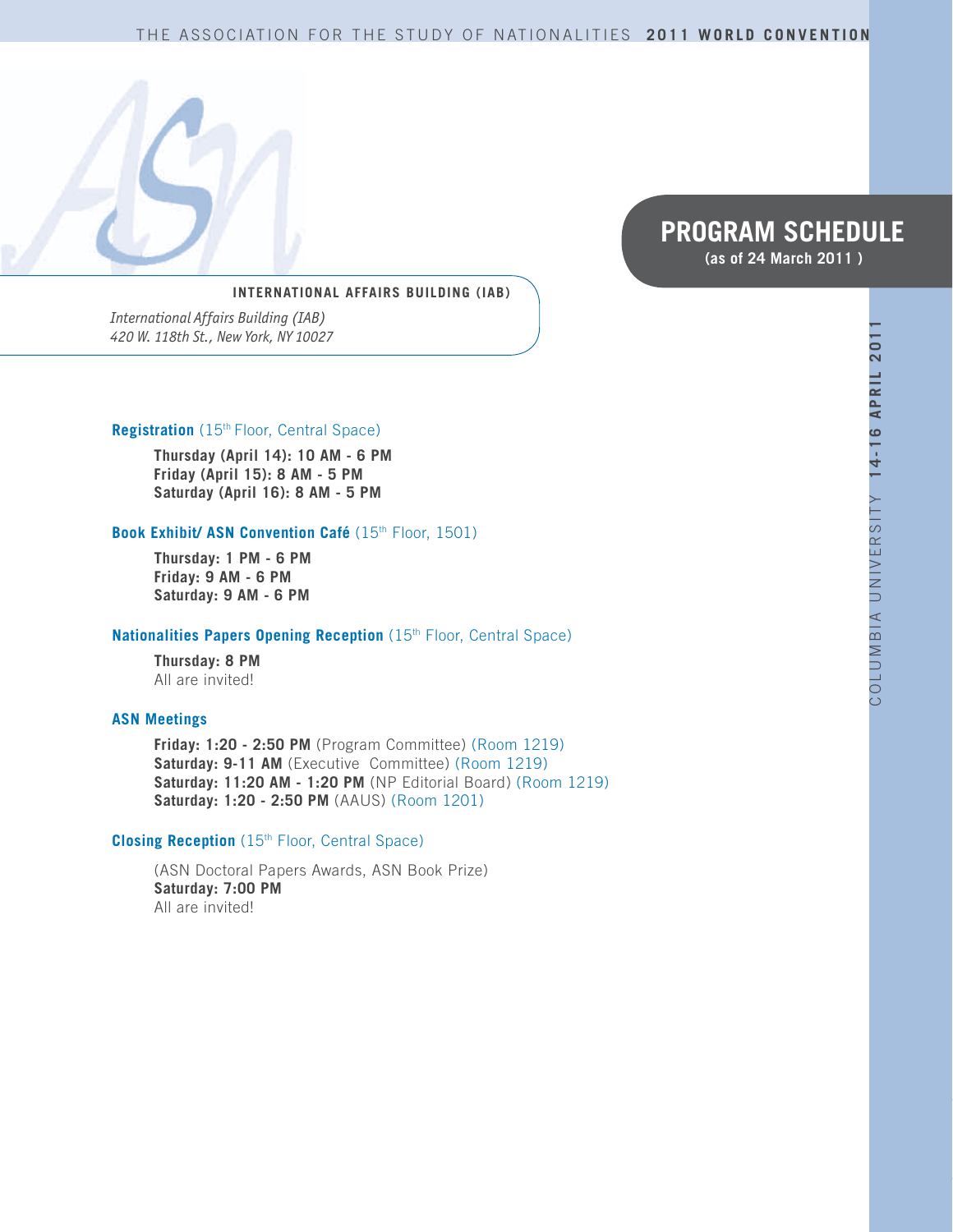### **PANEL BK1**

*State Power in the Western Balkans: Legacies of Conflict, Communism and Intervention* 

# **CHAIR**

**Adam Fagan** (U of London, UK) < a.fagan@qmul.ac.uk >

### PAPERS

**Igor Stiks** (U of Edinburgh, UK) < i.stiks@ed.ac.uk > *Where is My State? Vertical and Horizontal Dual Citizenship in Post-Yugoslav States*

### **Tomislav Marsic**

(U of Oxford, UK) < tomislav.marsic@politics.ox.ac.uk > *Reassessing the "Threat" of Elite Patronage in Serbia and Croatia*

### **Sofia Sebastian**

(CUNY, US) < sofiasebastian@gmail.com > *Building a State in Bosnia beyond Dayton: Can the Stalemate be Broken?*

### **Gemma Collantes-Celador**

(City U, London, UK) < gemma.collantes-celador.1@city.ac.uk > *The Police Restructuring Process in Bosnia: Statehood under Challenge?*

#### DISCUSSANT

**Jens Bastian** (Oxford U, UK) < jensbastian04@gmail.com >

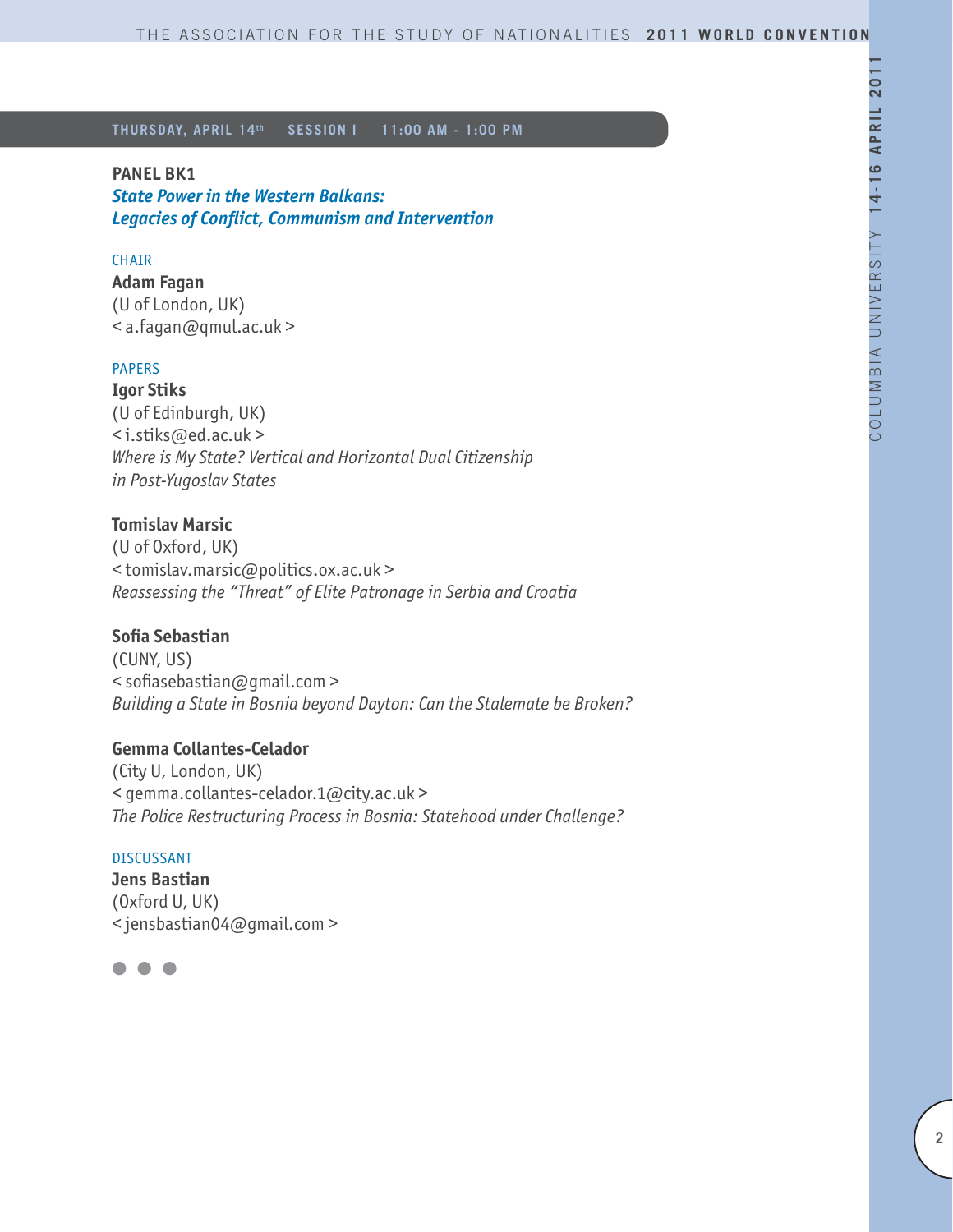## **BK20** *International Interventions*

#### **CHATR**

**Vedran Dzihic** (Johns Hopkins U, US) < vedran.dzihic@univie.ac.at >

### PAPERS

**Ralph Menning** (Kent State U, US) < rmenning@kent.edu > *"The Finns are an Obstinate People": Attitudes Towards Nationalities and Nationhood in the British Foreign Office Before World War I*

### **Robert Jenkins**

(U of North Carolina, US) < rjenkins@unc.edu > *Conflict, Vision, and Capacity: Evaluating International Activities in the former Yugoslavia*

### **Francine Friedman**

(Ball State U, US) < fsfriedman@hotmail.com > *Third Party Interventions in Ethno-religious Conflict: The Cases of the Bosnian Jews and the Rwandan Muslims*

### **Andew Radin**

(MIT, US) < radin@mit.edu > *Great expectations: Foreign-led state-building in Kosovo*

#### DISCUSSANT

**Fred Cocozzelli** (St. John's U, Queens, US) < cocozzef@stjohns.edu >

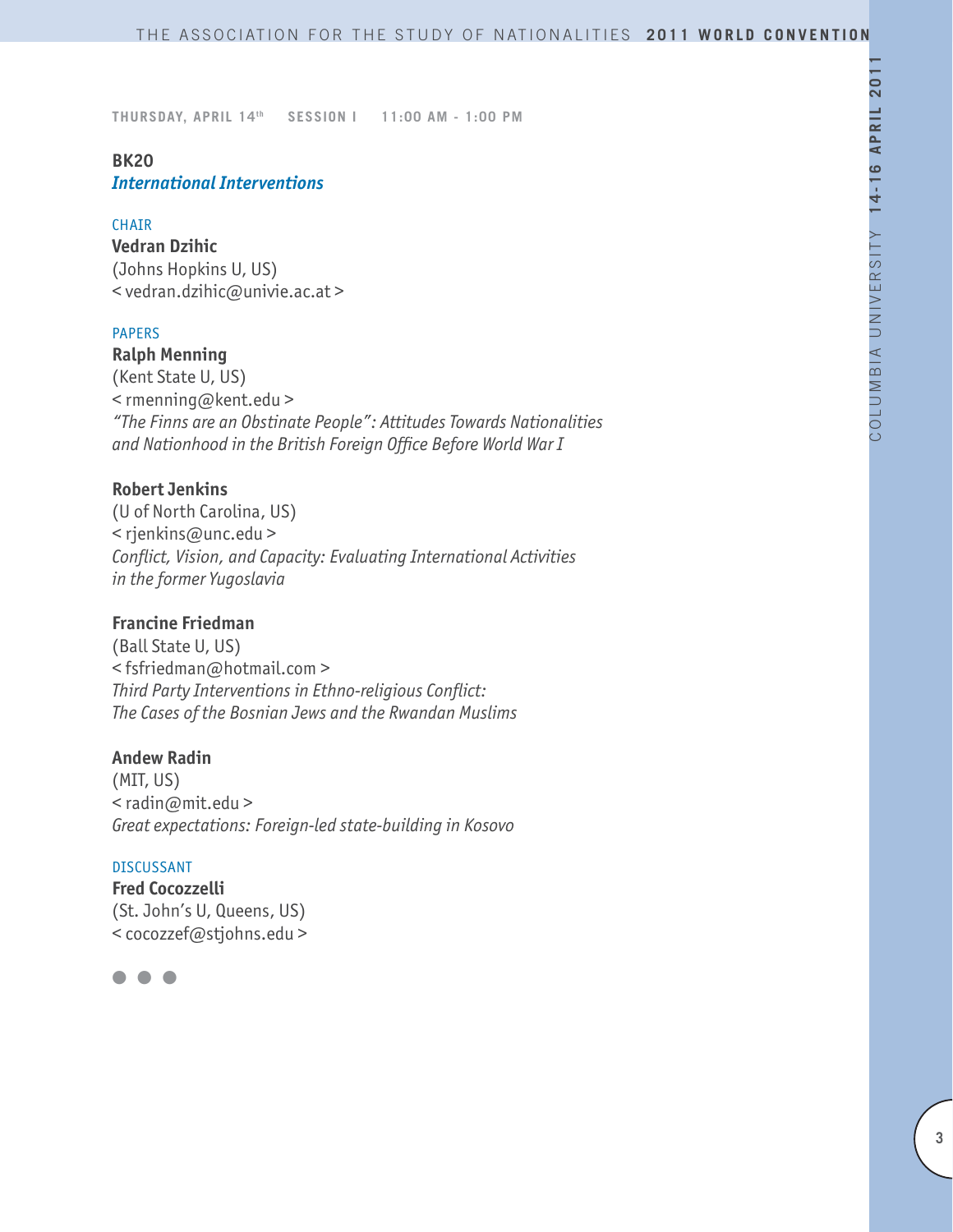### **PANEL CE6**

*Group Conflict, Anti-semitism and Racism in Central European History: From Ideas to Massacres* 

#### **CHAIR**

**Roland Spickermann** (U of Texas, Permian Basin, US) < spickermann\_r@utpb.edu >

### PAPERS

### **André Liebich**

(Graduate Institute of International and Development Studies, Geneva, Switzerland) < andre.liebich@graduateinstitute.ch > *The Anti-semitism of Henry Wickham Steed*

#### **Julie Jacoby**

(Cornell U, US) < jaj32@cornell.edu > *Visions of the New Poland: Post-war Reconstruction and the American Relief Administration in Eastern Poland after World War II*

# **M. Benjamin Thorne**

(Indiana U, US) < mbthorne@indiana.edu > *Assimilation, Invisibility and the Eugenic Turn in Romania's Gypsy Question, 1938-1942*

### **Iulian-Alexandru Muraru**

(Alexandru Ioan Cuza U of Iasi, Romania) < alexmuraru@yahoo.com > *The Massacre of Jews during the Retreat from Bessarabia & North Bukovina (June-Aug 1940)* 

### DISCUSSANT

**Valdis Lumans** (U of South Carolina Aiken, US) < vall@usca.edu >

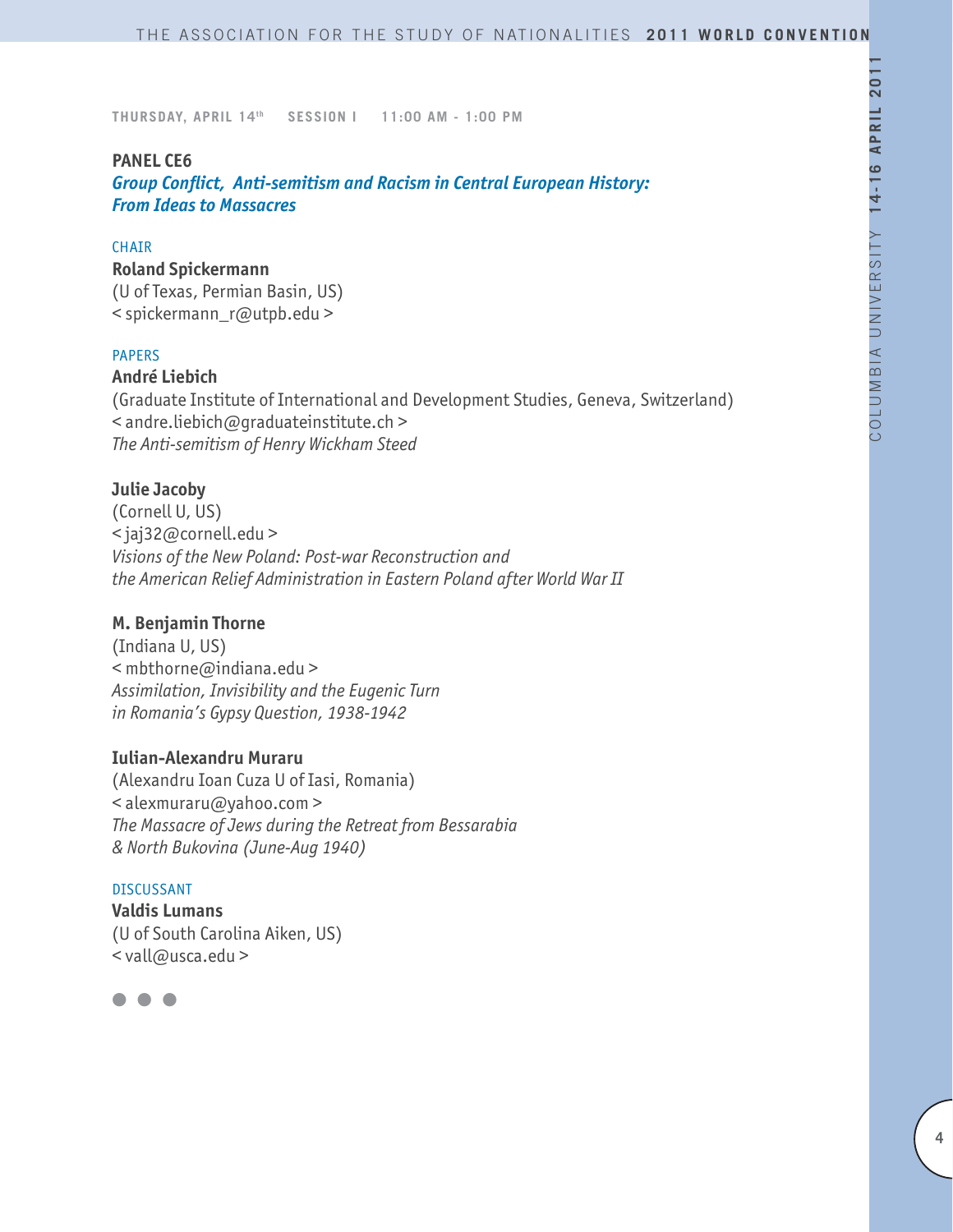### **PANEL CE7**

*The Determinants, Forms and Effects of Intra-ethnic Party Competition*

#### **CHAIR**

#### **Pieter Van Houten**

(U of Cambridge, UK)  $<$  pjv24@cam.ac.uk >

#### PAPERS

### **Franziska Blomberg**

(European U of Viadrina, Frankfurt (Oder), Germany) < blomberg@euv-frankfurt-o.de > *How Ethnic Representation as a Solution to Violent Conflict Hampers Democratic Consolidation* 

### **Konstantin Sachariew**

(U of Rostock, Germany) < konstantin.sachariew@uni-rostock.de > *Ethnic Representation in National Legislatures – How and Why? A Look into the Theory* 

#### **Edina Szöcsik**

(Eidgenössische Technische Hochschule/ETH Zurich, Switzerland) < edina.szocsik@eup.gess.ethz.ch > *Intra- and Inter-Ethnic Cooperation in Local Elections*

## **Dane Taleski**

(Central European U, Hungary) < taleski\_dane@ceu-budapest.edu > *Competition between Ethnic Parties in a Post-conflict Context: Albanian Parties in Macedonia and Serbian Parties in Croatia*

# **Christina Zuber**

(U of Cologne, Germany) < zuberc@uni-koeln.de > *Ethnic Party Competition beyond the Segmented Market* 

#### DISCUSSANT

**Oleh Protsyk**  (European Centre for Minority Issues, Flensburg, Germany) < protsyk@ecmi.de >

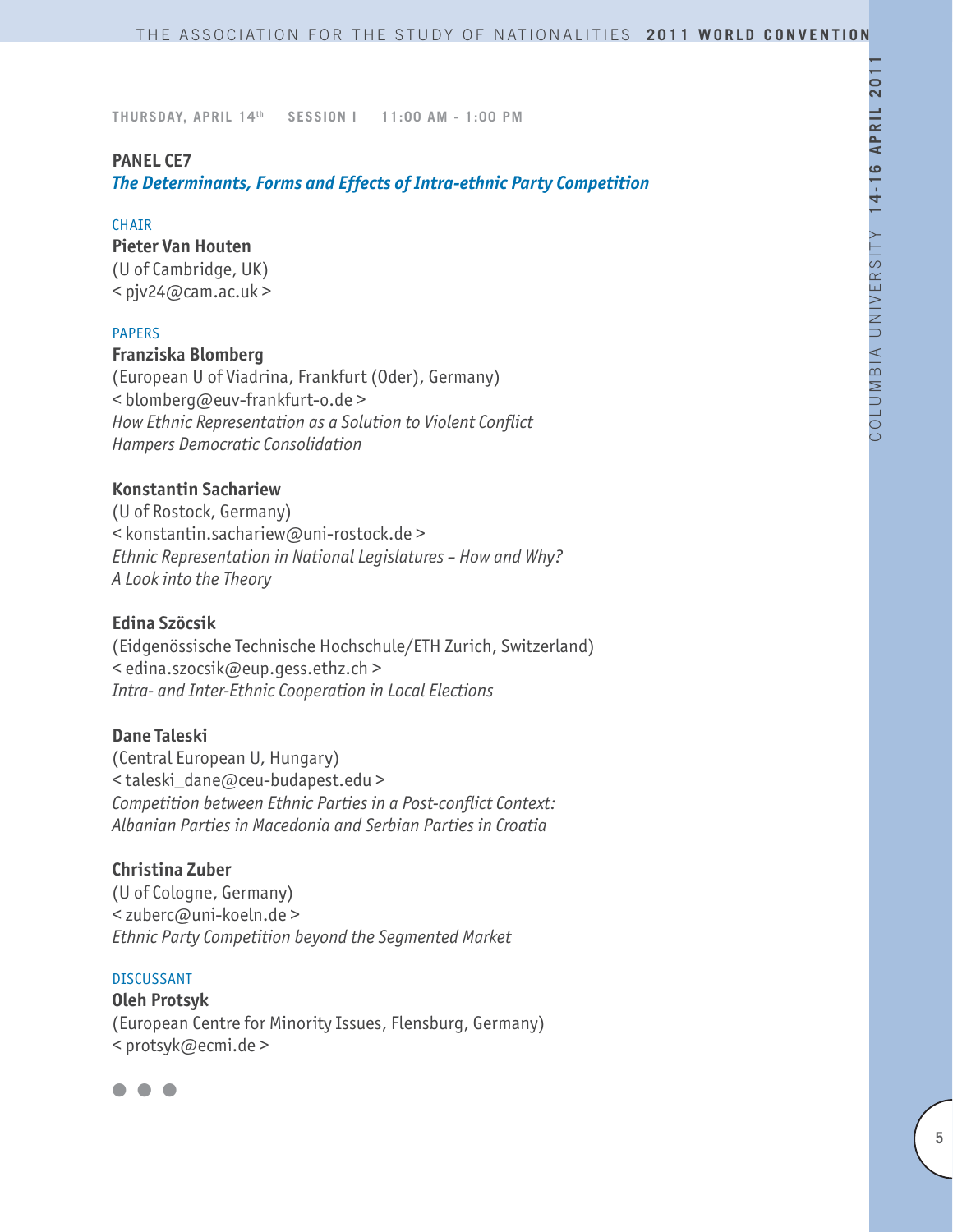### **PANEL EU4** *Minority Inclusion and Exclusion*

#### CHAIR

**Michael Rywkin** (City College, NY, US) < mrywkin@aol.com >

### PAPERS

**Adrienne Edgar** (U of California, Santa Barbara, US)

< edgar@history.ucsb.edu > *The "Laboratory of People's Friendship": Ethnic Intermarriage and Mixed People in Kazakhstan*

#### **Enze Han**

(Princeton U, US) < ehan@princeton.edu > *Minority Policies in Communist China, 1949-1965*

## **Isaiah Sterrett**

(Boston College, US) < sterreti@mail.bc.edu > *The State Challenged: Ethnic Minorities and the Construction of Nation in Jordan and Turkmenistan*

## **Peter Sinnott**

(Independent Scholar, New York, US) < petersinnott@peoplepc.com > *Competing Nationalisms and Political Power: Integration and Segregation Factors in the Osh, Kyrgyzstan Massacre of June 2010*

#### DISCUSSANT

**Michaela Pohl** (Vassar College, US) < mipohl@vassar.edu >

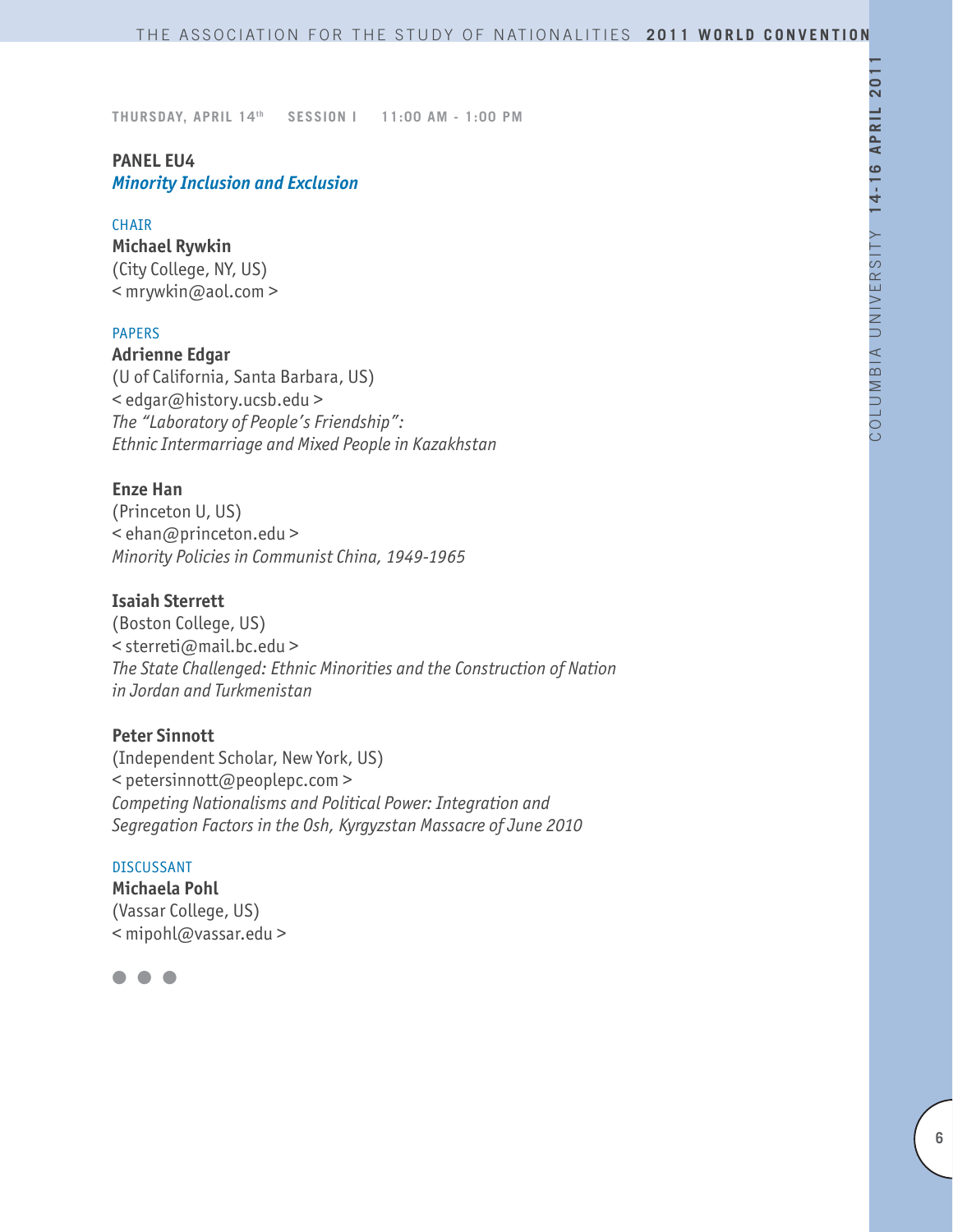### **PANEL N7**

*The Headscarf Debates: Gender, Conflict, Nationalism*

#### CHAIR

#### **Daniel Nerenberg**

(George Washington U, US) < daniel.nerenberg@gmail.com >

### PAPERS

# **Julia von Blumenthal**

(Humboldt U, Berlin, Germany) < julia.von.blumenthal@sowi.hu-berlin.de > *Dealing with Religious Pluralism in a Federal System: The Headscarf Debate in Germany*

### **Anna C. Korteweg**

(U of Toronto, Canada) < anna.korteweg@utoronto.ca > *Headscarves and National Narratives in the Netherlands: Defining Tolerance as Conformity, Integration as Assimilation and Geert Wilders' "Head Rag Tax"*

### **Jennifer A. Selby**

(Memorial U of Newfoundland, Canada) < jselby@mun.ca > *Headcoverings and Nationalism in France in 1832 and 2010: Significant Similarities and Differences*

### **Gökce Yurdakul**

(Humboldt U, Berlin, Germany) < gokce.yurdakul@sowi.hu-berlin.de > *Democracy-Secularism Paradox: The Headscarf Debates in the Turkish Media*

DISCUSSANT **Ioanna Tourkochoriti** (Harvard U, US) < itourkoc@fas.harvard.edu >

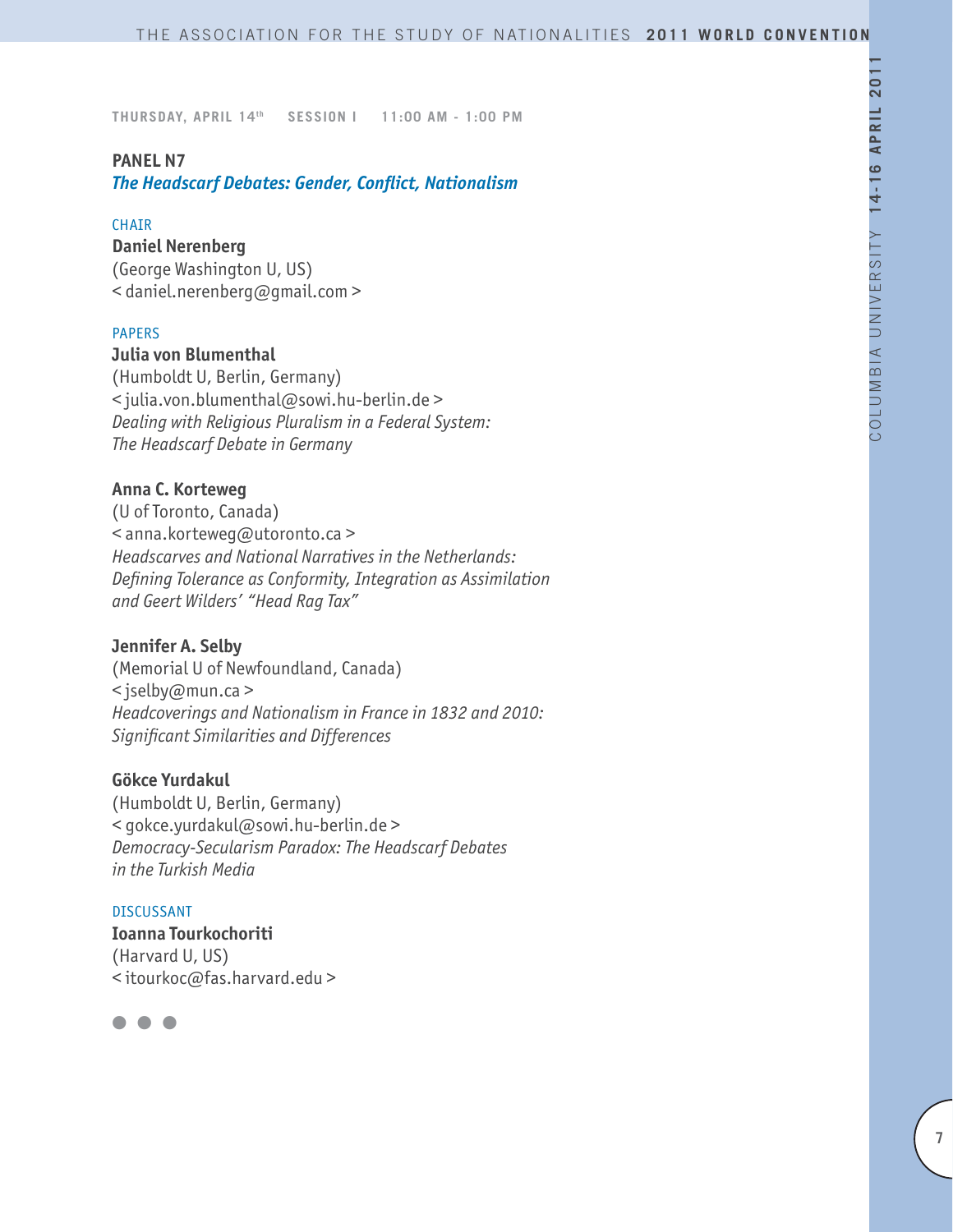### **PANEL R3**

*The Role of Russian-Speakers in Israeli Politics*

#### **CHAIR**

**Lis Tarlow** (Harvard U, US) < tarlow@fas.harvard.edu >

### PAPERS

**Sarah Fainberg** (Georgetown U, US) < sf335@georgetown.edu > *From Russia with Force: How Soviet-Style Politics are Shaping the New Israeli Right*

# **Dina Zisserman-Brodsky**

(Ben Gurion U of Negev, Israel) < dinazb@bgu.ac.il > *Ordeal of Affinity: Towards Understanding Political Behavior of the Russian-Speaking Community in Israel*

### **Julia Shamir**

(Stanford Law School, US) < jshamir@stanford.edu > *The Effects of Migration and Ethnic Background on Legal Sub-Cultures: the case of Israel*

#### DISCUSSANT

**Anna Ronnell** (MIT, US) < anna.ronell@gmail.com >

l l l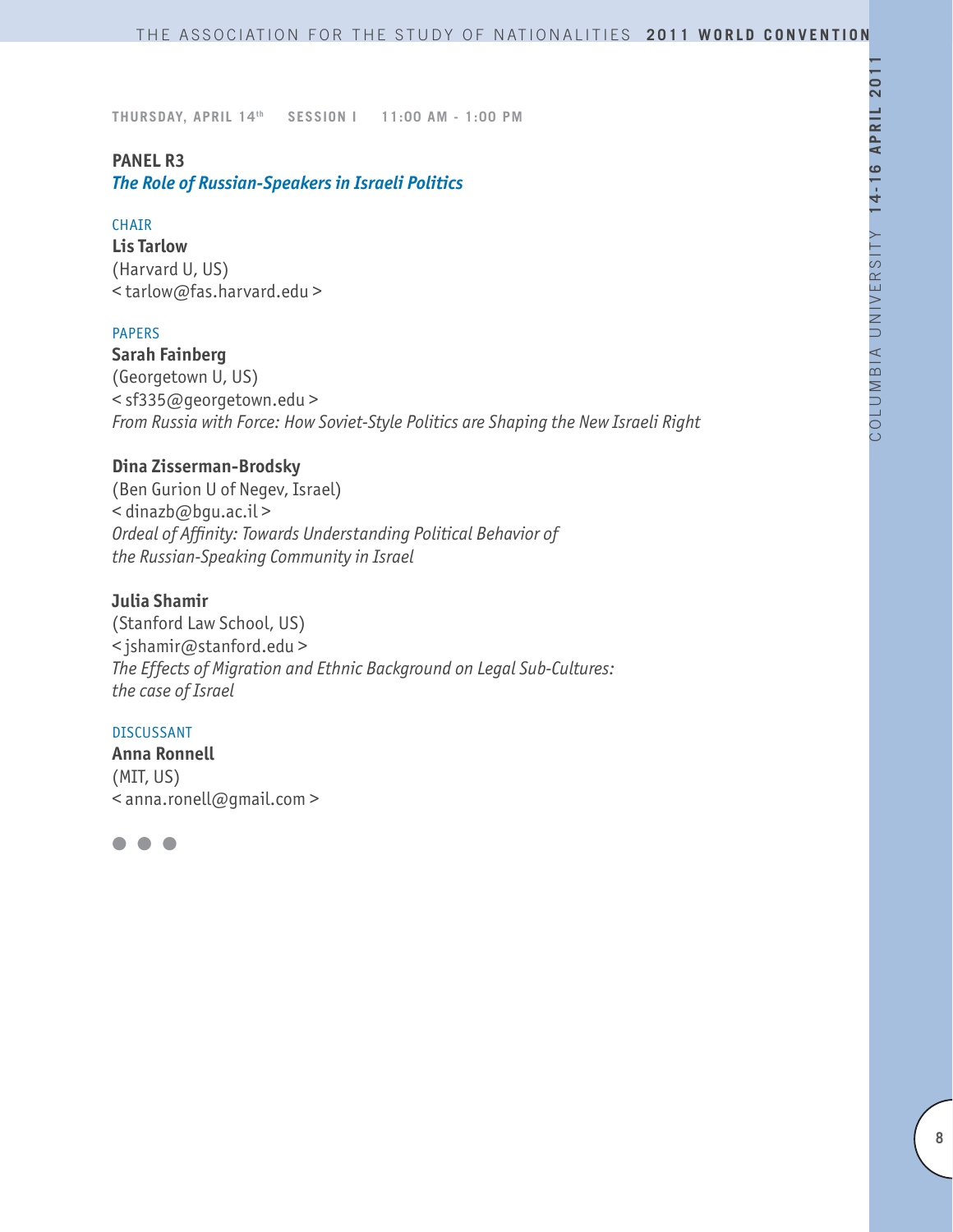# **PANEL TH6** *Democratization in Post-Soviet States*

#### **CHATR**

**W. Meredith Bacon**  (U of Nebraska at Omaha, US) < wbacon@unomaha.edu >

### PAPERS

**Monica Ciobanu** (Plattsburgh State U, NY, US) < monica.ciobanu@plattsburgh.edu > *Democratic Deepening and Restorative Justice in Romania (2006-2010)*

### **Olena Nikolayenko**

(Fordham U, US) < onikolayenko@fordham.edu > *Tactical Interactions between Incumbent Governments and Social Movements*

### **Olga Onuch**

(U of Toronto, Canada) < olga.onuch@utoronto.ca > *Electoral Populism: The Problem of Democratic Quality in Eastern Europe and Latin America*

#### **Anastasiya Salnykova**

(U of British Columbia, Canada) < salnykova@gmail.com > *Deliberative Capacity in Colored Revolutions: A Comparative Analysis of Ukraine and Georgia*

### **Henry E. Hale**

(George Washington U, US) < hhale@gwu.edu > *Constitutionalism in Ukraine and Kyrgyzstan*

#### DISCUSSANT

**Vsevolod Gunitskiy** (Columbia U, US) < vg2122@columbia.edu >

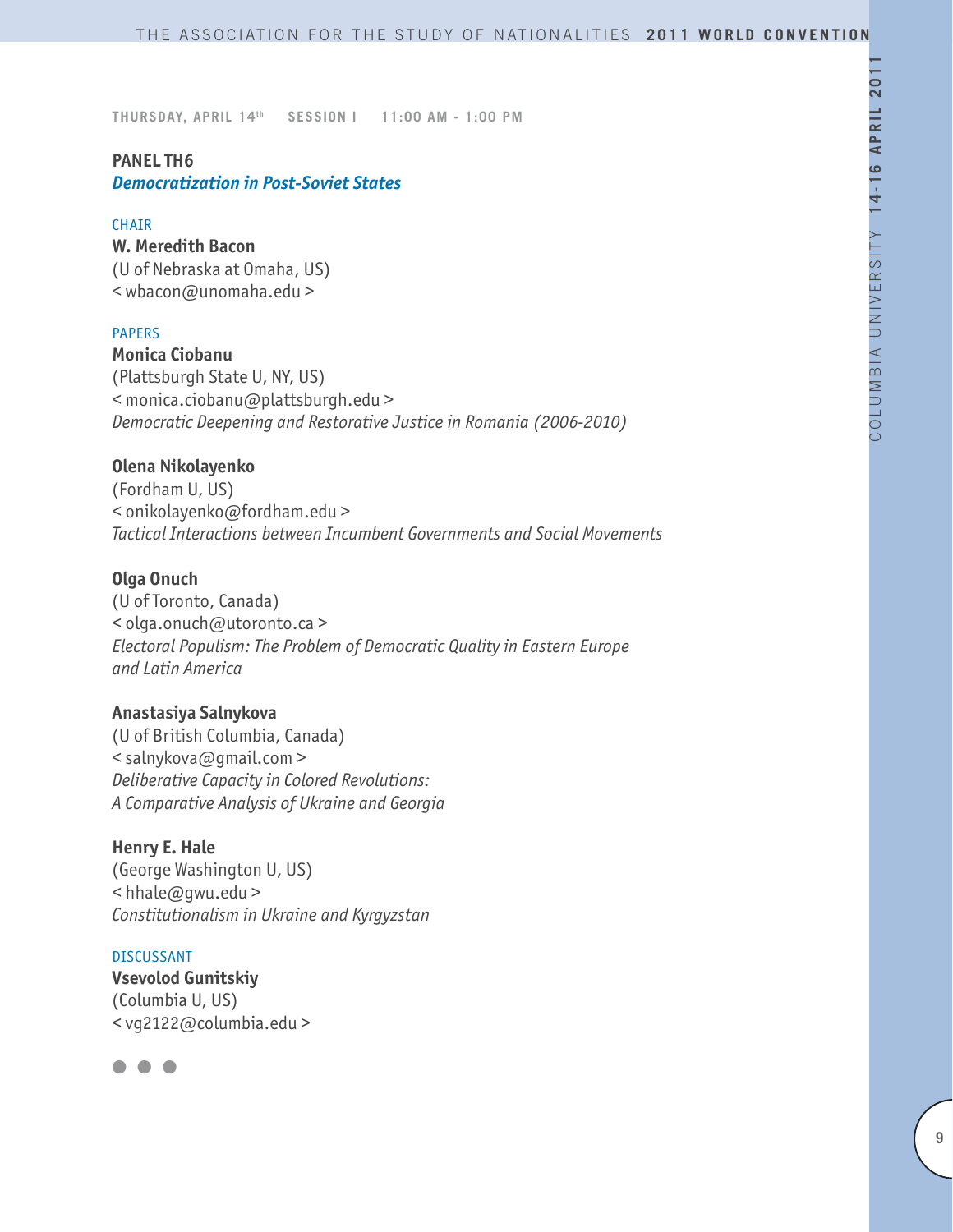# **PANEL U8** *Ukrainian and Russian Literature*

#### CHAIR

**Mark Andryczyk** (Columbia U, US) < marcos17@yahoo.com >

#### PAPERS

### **Regan Treewater-Lipes**

(U of Alberta, Canada) < regantreewater@gmail.com > *Negotiating Cultural Identity: Ulitskaia, Rubina and the Russian Jewish Experience*

### **Uilleam Blacker**

(U of Cambridge, UK) < uilleamb@hotmail.com > *Memory and the City in Contemporary Popular Ukrainian and Polish Fiction*

## **Olena Haleta**

(Kennan Institute, US) < olena\_haleta@yahoo.com > *Re-invention of the Literary Tradition in the Context of a Contemporary Cultural Strategy of Urban Development: Lviv and the Anthology "Twelve"*

### **Taras Koznarsky**

(U of Toronto, Canada) < taras.koznarsky@utoronto.ca > *The Making of the Second Jerusalem: Kyiv in Romantic Imaginations*

#### DISCUSSANT

**Michael Naydan** (Penn State U, US) < mmn3@psu.edu >

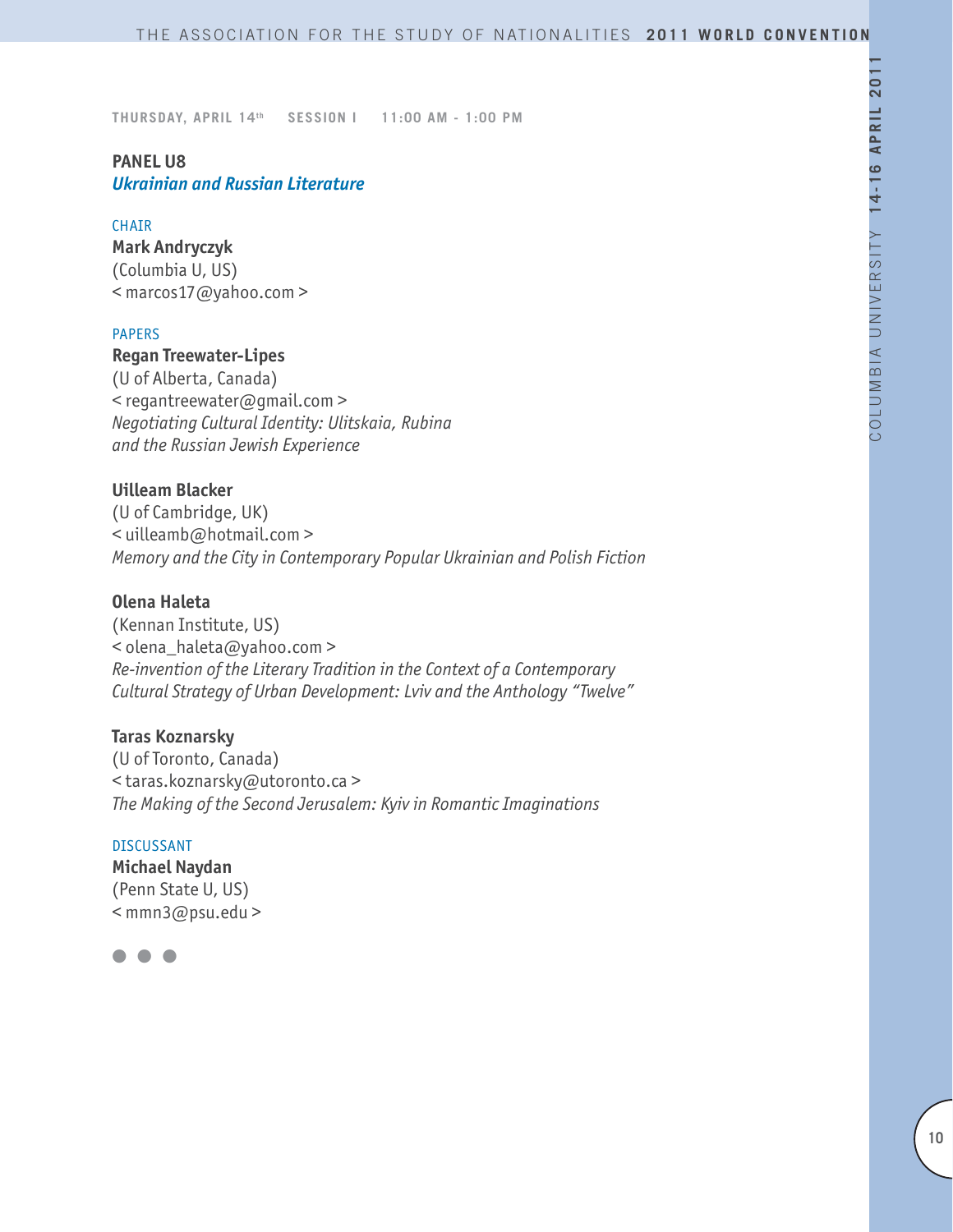### **PANEL BO1**

*Book Panel on Lara Nettelfield,* **Courting Democracy in Bosnia and Herzegovina: The Hague Tribunal's Impact in a Postwar State** *(Cambridge, 2010).*

### **CHAIR**

**David M. Crowe** (Elon U, US) < crowed@elon.edu >

### PARTICIPANTS

**Robert Donia** (U of Michigan, US) < rdonia@gmail.com >

# **Florian Bieber**

(U of Graz, Austria) < florian.bieber@uni-graz.at >

# **Chip Gagnon**

(Ithaca College, US) < vgagnon@ithaca.edu >

### **Safia Swimelar**

(Elon U, US) < sswimelar@elon.edu >

# **Lara J. Nettelfield** (Columbia U, US) < ljn9@columbia.edu >

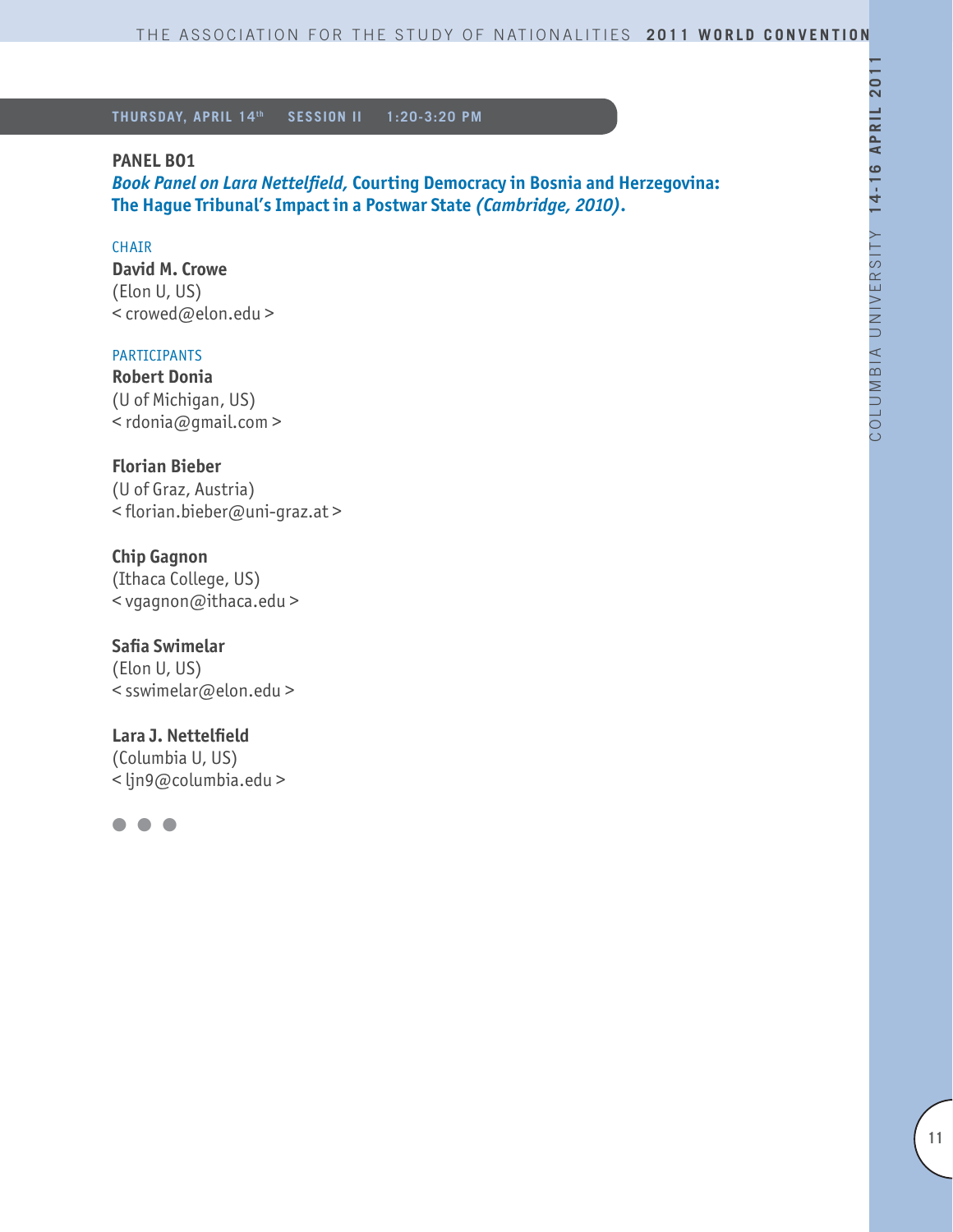### **PANEL CE10**

*Mapping Identity Change: Quantitative, Ideational and Event-centered Approaches*

#### **CHAIR**

**Wim Weymans**

(U of Leuven, Belgium) < w.weymans.01@cantab.net >

#### PAPERS

#### **Natalia Waechter**

(Institute for Advanced Studies, Vienna, Austria) < waechter@ihs.ac.at > *European Identity in Central Eastern Europe: An International Comparison of Generational Differences within Ethnic Majority and Minority Populations*

# **Scott D. Orr**

(Texas Lutheran U, Seguin, US) < sdorr@mtknife.net > *Nationalism and Support for Democracy and Cross-Cutting Issues in Post-communist Central Europe in the Early 1990s*

### **Irina Culic**

(Babes-Bolyai U, Cluj, Romania) < irinaculic@yahoo.com > *Between States and Spaces: The Making of Ethnicity through Migration*

### **Montserrat Guibernau**

(Queen Mary U of London, UK) < m.guibernau@qmul.ac.uk > *Towards a European Identity* 

#### DISCUSSANT

**Andras L. Pap** (Central European U, Hungary) < papa@ceu.hu >

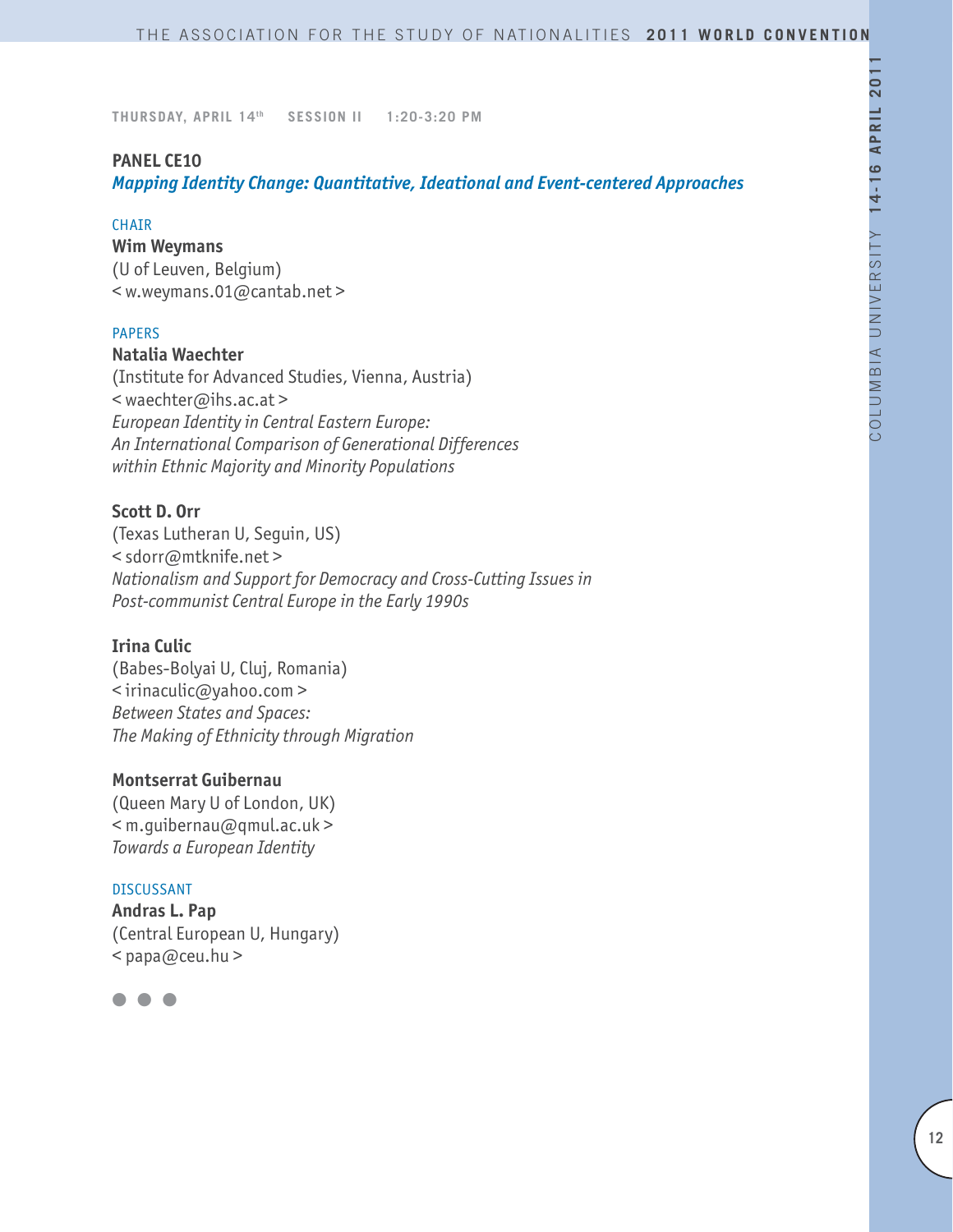### **PANEL CE14**

*Integration in Estonian Society: Challenges and Perspectives*

#### CHAIR

**Raivo Vetik** (U of Tallinn, Estonia) < vetik@iiss.ee >

### PAPERS

**Jennie Schulze** (Duquesne U, Pittsburgh, US) < schulzej@duq.edu > **Gerli Nimmerfeldt** (U of Tallinn, Estonia) < gerli@iiss.ee > *The Language of Belonging: Second Generation Russians in Estonia*

## **Triinu Ojamaa**

(Estonian Literary Museum, Tartu, Estonia) < triinu@folklore.ee > *Music as an Ethnic and Regional Demarcator* 

### **Triin Ulla**

(U of Tallinn, Estonia) < triin.ulla@iiss.ee > *Conflicting Master Narratives and Identity Threat in Estonia*

### **Delaney Michael Skerrett**

(U of Queensland, Brisbane, Australia) < d.skerrett@uq.edu.au > *Linguistic Diversity, Discourse and Local Practice: An Estonian Account*

#### DISCUSSANT

**Daina Eglitis** (George Washington U, US) < dainas@gwu.edu >

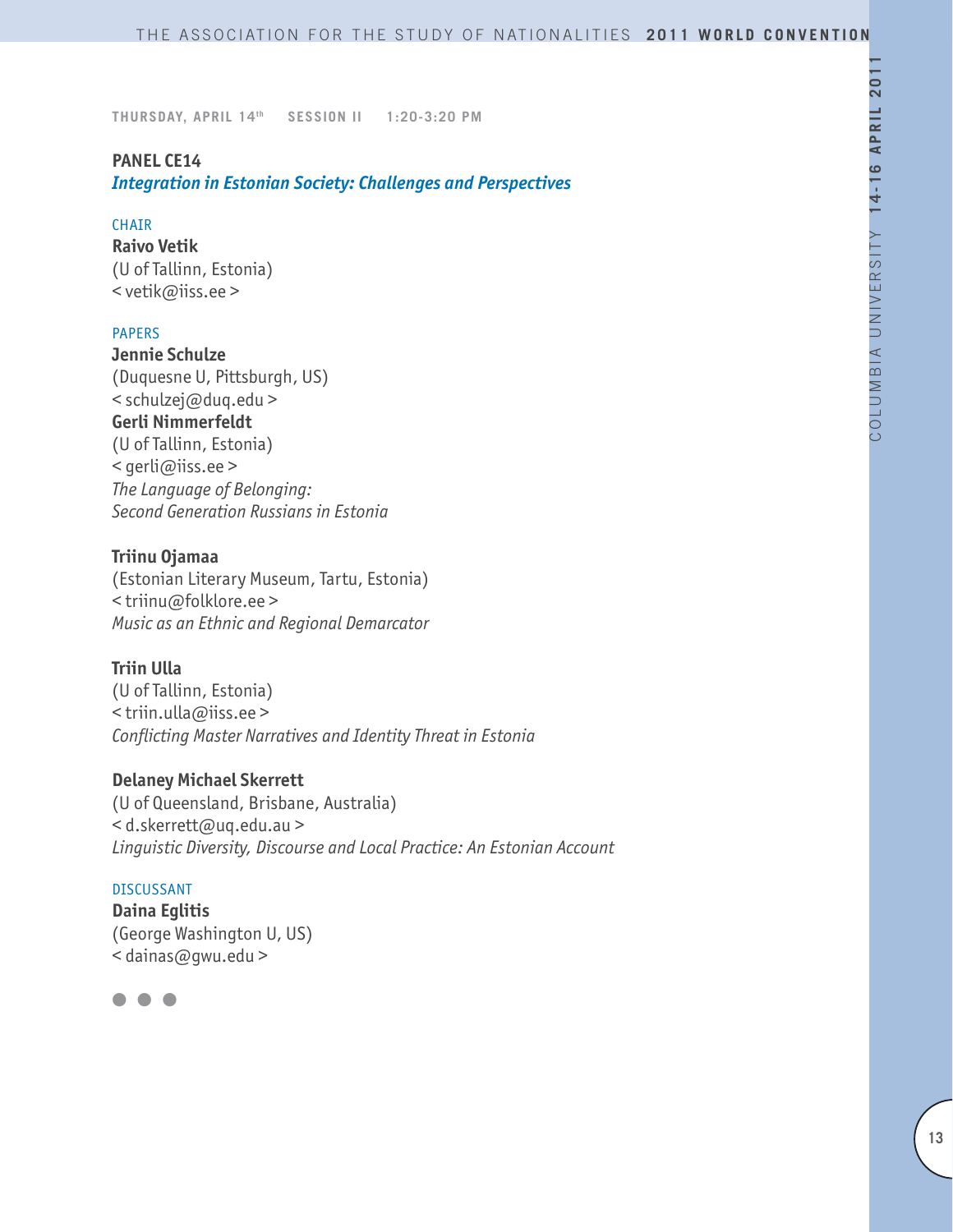### **PANEL N2** *Power Sharing: Theory and Practice*

#### CHAIR

**Aristotle Tziampiris (U of Piraeus, Greece) < atziampiris@gmail.com >**

### PAPERS

**Stefan Wolff** (U of Birmingham, UK) < s.wolff@bham.ac.uk > *A Liberal Consociational Theory of Power-sharing and Self-governance*

### **Zoran Ilievski**

(U of Skopje, Republic of Macedonia) < ilievski.zoran@gmail.com > *Power-sharing and Territorial Self-governance in the Western Balkans*

### **Joseph Marko**

(U of Graz, Austria) < josef.marko@uni-graz.at > *Tolerance through Law: The Experience of South Tyrol*

### **Radu Carciumaru**

(Heidelberg U, Germany) < carciumaru@sai.uni-heidelberg.de > *Managing Diversity: Power-sharing or Control. A Comparison between India and Sri Lanka*

# DISCUSSANT

**Karl Cordell** (U of Plymouth, UK) < k.cordell@plymouth.ac.uk >

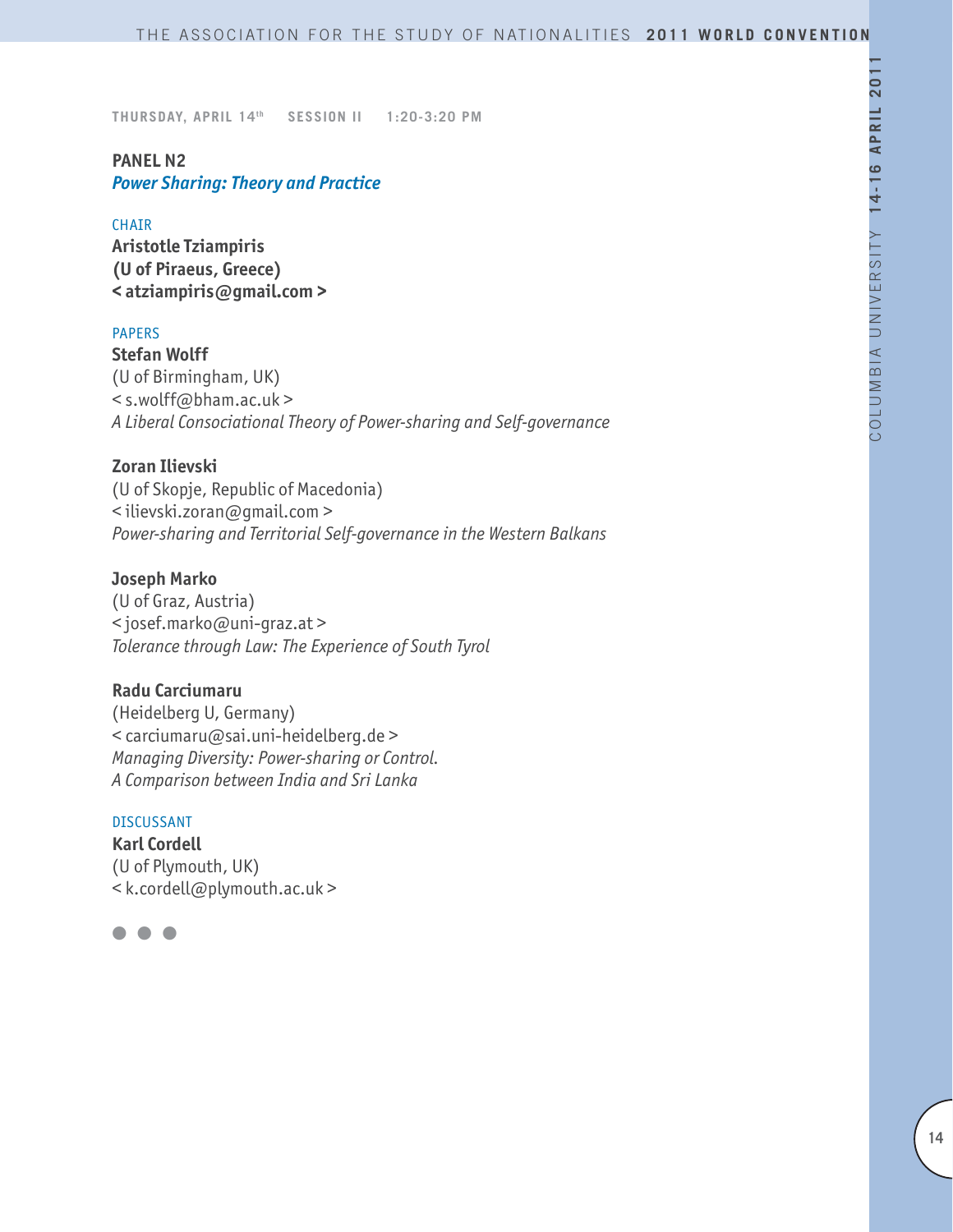# **PANEL R12**

# *Russian and Post-Soviet Foreign Policy*

#### **CHAIR**

### **Elizabeth Teague**

(Foreign & Commonwealth Office, London, UK) < elizabeth.teague@fco.gov.uk >

### PAPERS

**Sergei Medvedev** (Moscow State U, Russia) < smedvedev@hse.ru > *The Post-Westphalian Foreign Policy Choices of Russia and China: A Comparative Analysis*

### **Dessie Zagorcheva**

(Columbia U, US) < dpz2@columbia.edu > *Great Power Rivalries and the Security of the Black Sea Region*

### **Tracey German**

(King's College London, Watchfield, UK) < TGerman.jscsc@da.mod.uk > *Good Neighbours or Distant Relatives? Regional Identity and Cooperation in the South Caucasus*

### **Murad Ismayilov**

(Diplomatic Academy of Azerbaijan/ADA, Baku, Azerbaijan) < mismayilov@ada.edu.az > *Continuity and Change in Azerbaijan's Energy Diplomacy*

### **Nadiya Kravets**

(St. Antony's College, U of Oxford, UK) < nadiya.kravets@politics.ox.ac.uk > *Foreign Policy Making System of Ukraine, 1991-2009*

#### DISCUSSANT

**Stephen Blank** (US Army War College, Carlisle, PA, US) < stephen.blank@us.army.mil >

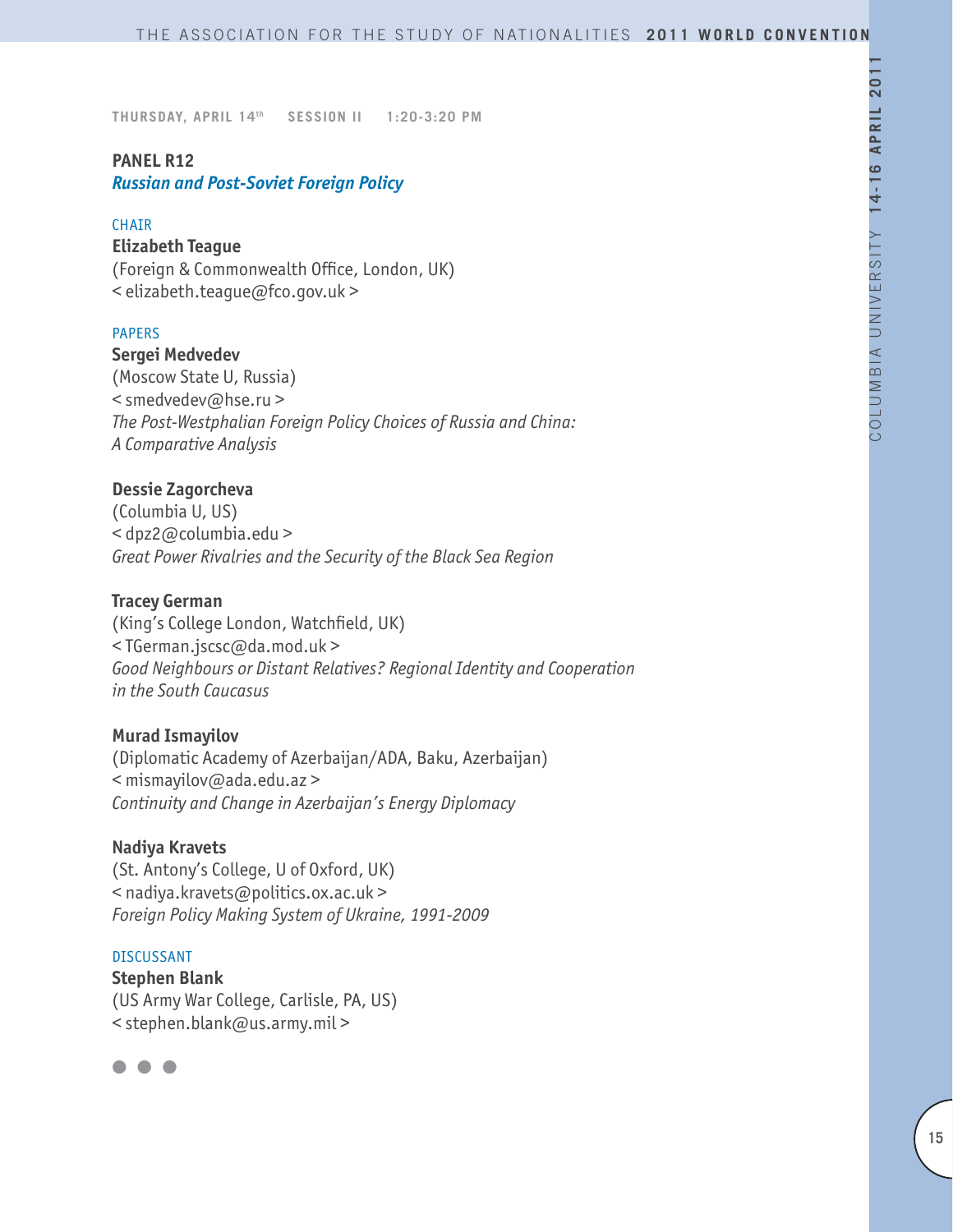# **PANEL TH8** *Memories of the Holocaust*

#### **CHAIR**

**Lis Tarlow** (Harvard U, US) < tarlow@fas.harvard.edu >

#### PAPERS

# **Joanna B. Michlic**

(Brandeis U, US) < jmichlic@brandeis.edu > *"I will never forget what you did for me during the war:" Early Post-war Correspondence of Rescued and Rescuers in Poland*

### **Ljiljana Radonic**

(U of Vienna, Austria) < ljiljana.radonic@univie.ac.at > *"European Memory Standards" in "Unified Europe" or Conflicting Memories in "East" and "West"?*

# **Magdalena H. Gross**

(Stanford U, US) < ms.magda.g@gmail.com > *Eclipsed Histories: Holocaust Education and Teacher Identity in Contemporary Poland*

#### DISCUSSANT

**Krista Hegburg** (US Holocaust Memorial Museum, Washington, DC, US) < khegburg@ushmm.org >

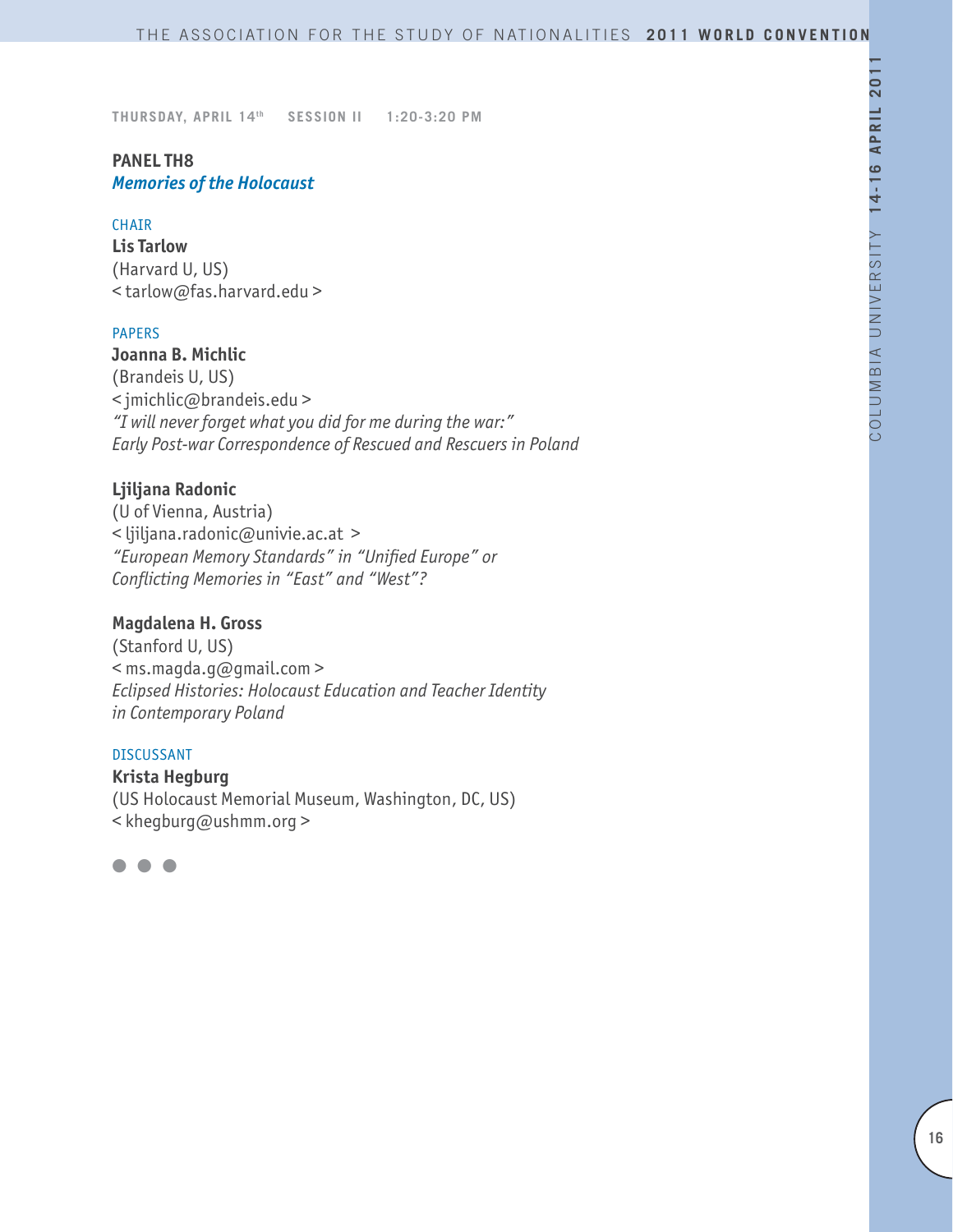# **PANEL TK2** *Memories of the Turkish Nations*

#### CHAIR

**Elektra Kostopoulou** (Princeton U, US) < elektrakostopoulou@yahoo.gr >

#### PAPERS

**Joshua W. Walker** (U of Richmond, US) < jww@brandeis.edu > *Reclaiming Turkey's Imperial Memories*

**Hale Yılmaz** (Southern Illinois U, Carbondale, US) < yilmaz@siu.edu > *Commemorating Ertugrul Ghazi, Re-imagining the Turkish Nation*

# **Defne Over**

(Cornell U, US) < do237@cornell.edu > *The Production of Turkish National Memory at Marketized Sites of National Heritage* 

### **Fuat Dundar**

(Brandeis U, US) < fuatdundar@hotmail.com > *Imperial Design and 'Nationalist' Claims in the Middle East: The Lebanon to Mosul Questions (1841-1925)* 

#### **Z. Selen Artan-Bayhan**

(CUNY Graduate Center, NY, US) < zartan@gc.cuny.edu > *Mobilizing Around Death: Martyr Funerals in Turkey*

#### DISCUSSANT

**Gülnur Aybet** (U of Kent at Canterbury, UK/Izmir U of Economics, Turkey) < G.Aybet@kent.ac.uk >

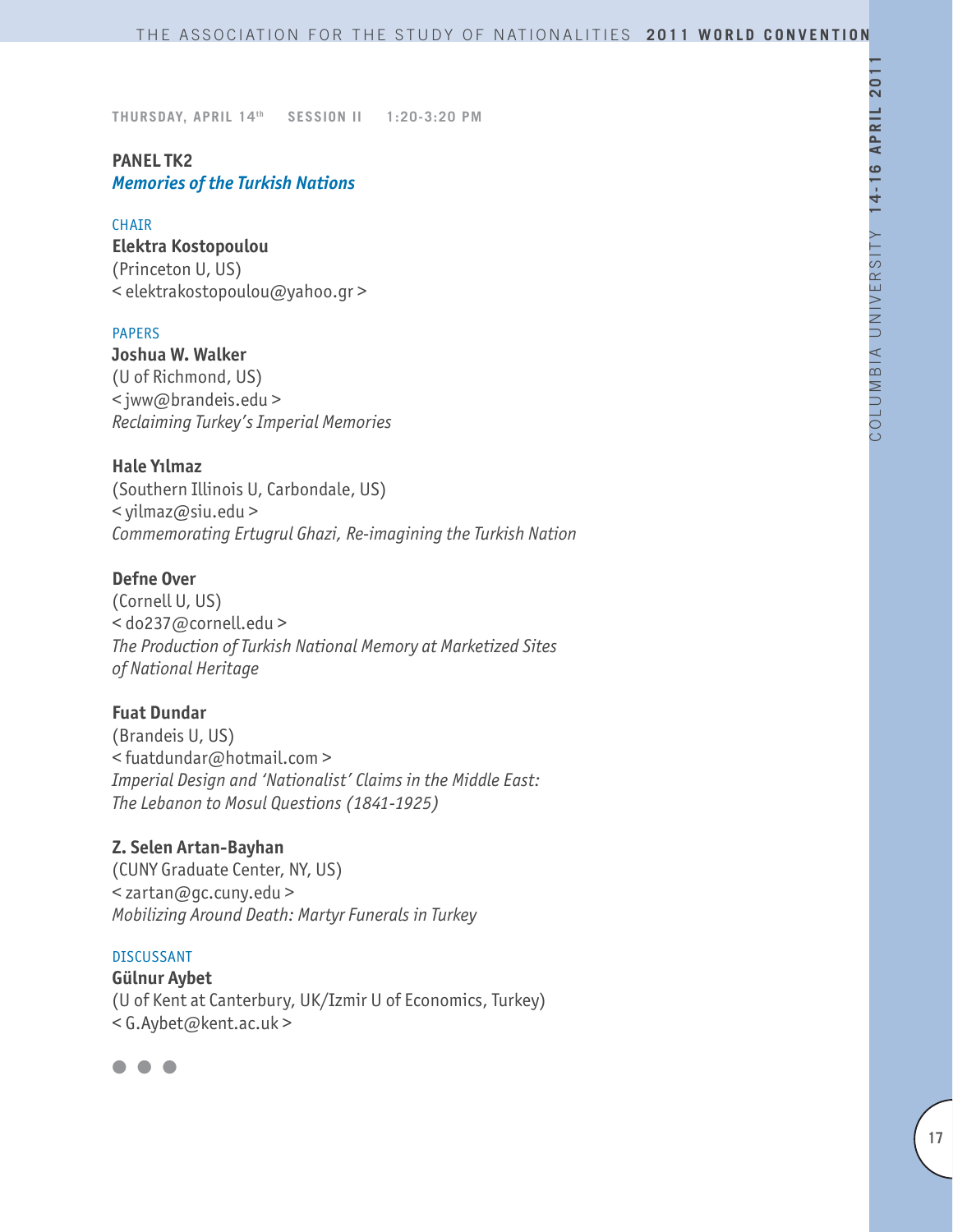### **PANEL U7**

*Channeling or Rerouting Cultural Expressions in Ukraine (Roundtable)* (sponsored by the Shevchenko Scientific Society, US)

#### **CHAIR**

### **Larissa Onyshkevych**

(Shevchenko Scientific Society, New York, US) < Larissa@Onyshkevych.com >

### PAPERS

**Anna Procyk**  (Kingsborough College, CUNY, US) < aprocyk@aol.com > *Rewriting History Texts* 

### **Michael Moser**

(U of Vienna, Austria) < Michael.Moser@univie.ac.at > *Changing Laws and Rules on Language* 

## **Yuri Shevchuk**

(Columbia U, US) < sy2165@columbia.edu > *Using Cinema & TV* 

#### **Olha Luchuk**

(Franko U Lviv, Ukraine/HURI, Cambridge, US) < oluchuk@gmail.com > *Academic Changes in Higher Education* 

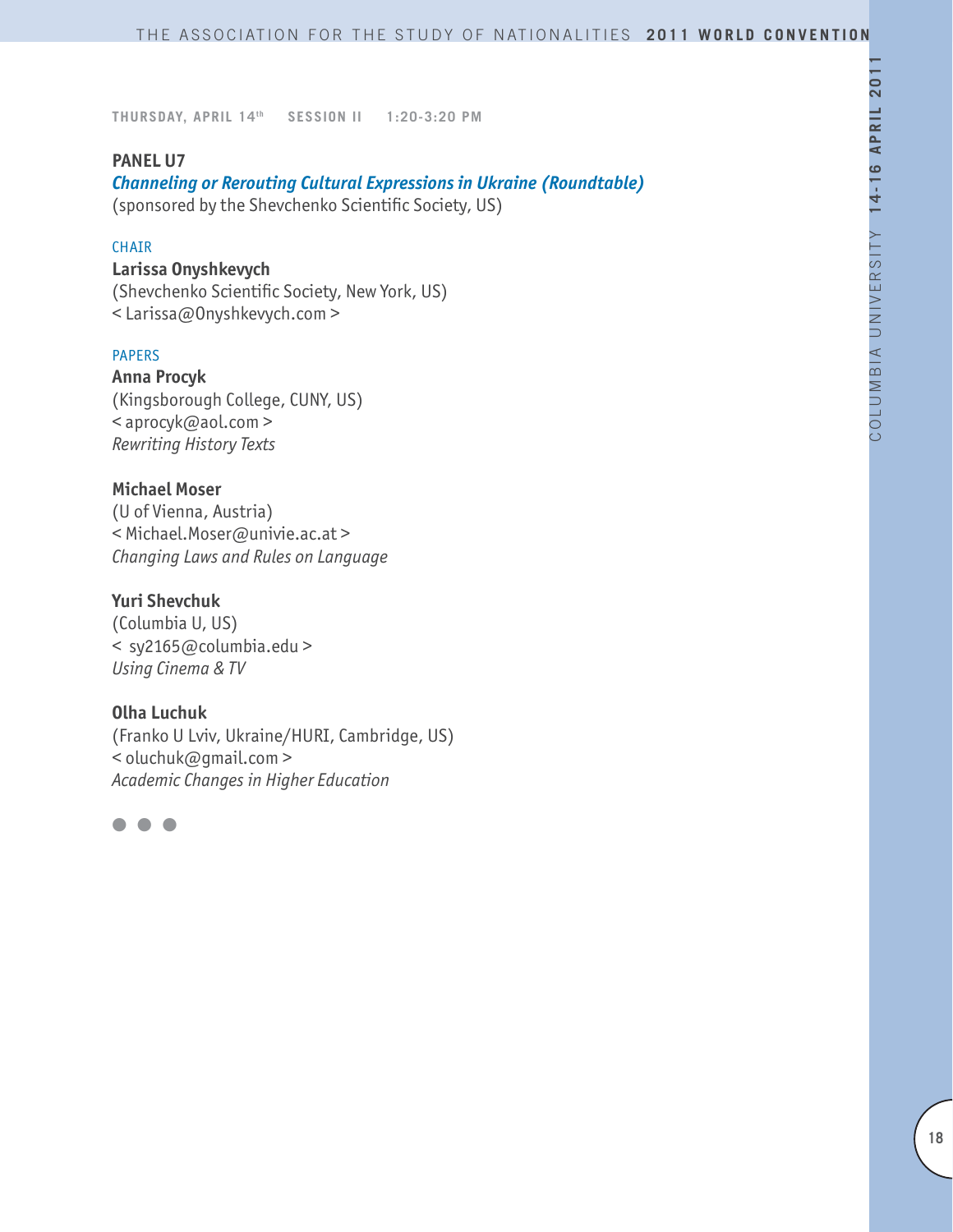# **PANEL BK4**

*Gazing East: Cinematic Identities and Representation* 

### CHAIR

**Sally Kent** (U of Wisconsin, Stevens Point, US) < skent@uwsp.edu >

### PAPERS

**Marko Dumancic**

(Oberlin College, US) < mdumanci@oberlin.edu > *Balkan Machismo Re-examined: Violence, Masculinity, and Ethnic Identity in Post-Yugoslav Film*

# **Aida Hozic**

(U of Florida, Gainesville, US) < hozic@ufl.edu > *Narration without a Nation: Post-war Cinema in Bosnia and Herzegovina*

# **Safia Swimelar**

(Elon U, US) < sswimelar@elon.edu > **Adnan Džumhur**  (U of North Carolina-Greensboro, US) < a\_dzumhu@uncg.edu > *Representation, Ideology, and Identity in Documentary Film on Eastern Europe* 

### **John J. Michalczyk**

(Boston College, US) < michalcj@bc.edu > *Physical and Psychological Scars of Conflict in Films of the Former Yugoslavia*

### DISCUSSANT

**Ana Devic**  (U of Glasgow, UK) < ad155q@udcf.gla.ac.uk >

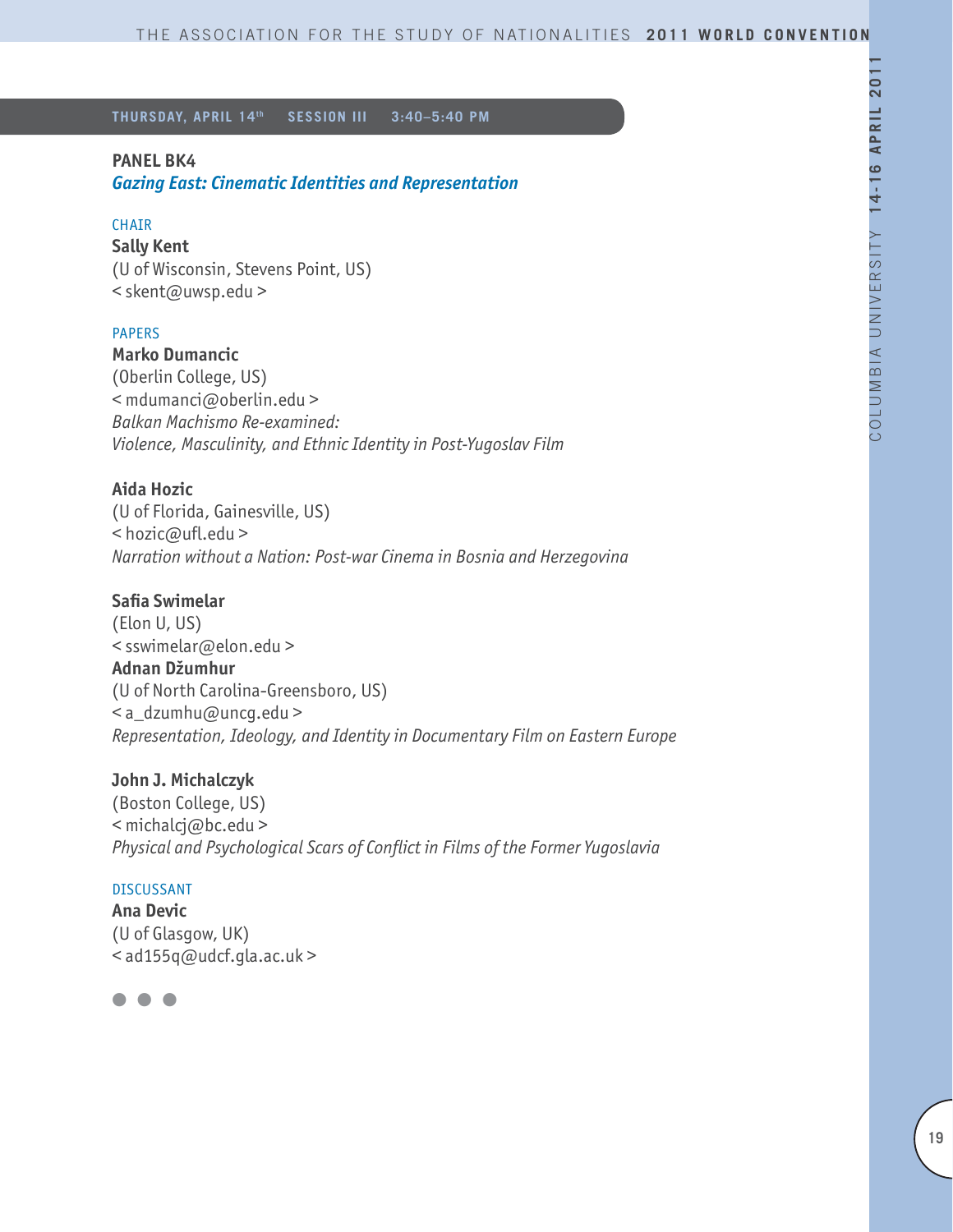**PANEL BO5** *Book Panel on Elise Giuliano,* **Constructing Grievance: Ethnic Nationalism in Russia's Republics** *(Cornell, 2010)*

#### **CHAIR**

**Dmitry Gorenburg** (Harvard U, US) < gorenburg@gmail.com >

#### PARTICIPANTS

**Mark Beissinger**  (Princeton U, US) < mbeissin@princeton.edu >

### **Jack Snyder**

(Columbia U, US) < jls6@columbia.edu >

#### **Michael Hechter**

(Arizona State U, US) < michael.hechter@asu.edu >

#### **Elise Giuliano**

(Columbia U, US) < eg599@columbia.edu >

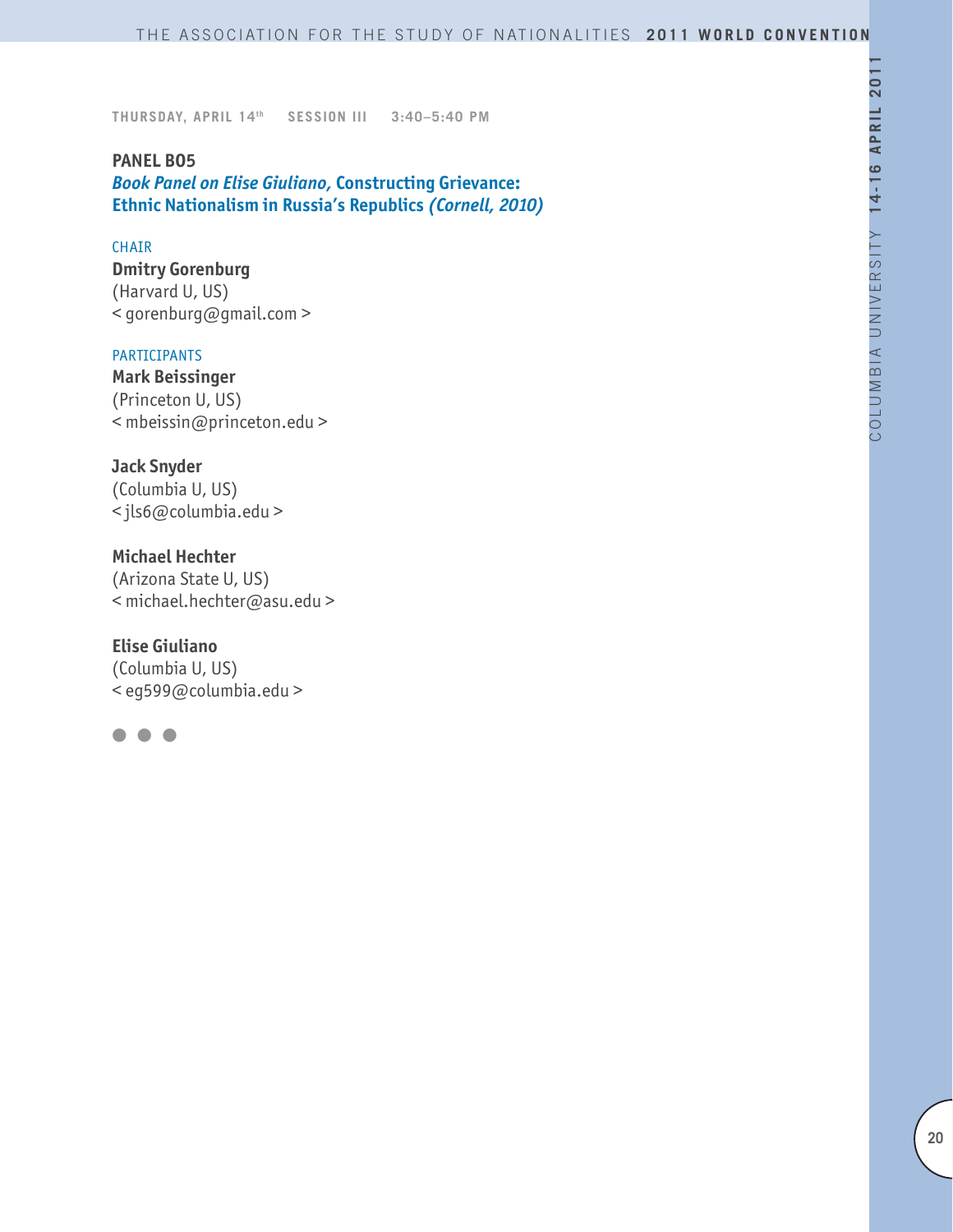### **PANEL CE2**

*Identities, Territories, and Political Representation in the Baltic States*

#### CHAIR

### **Nida Gelazis**

(Woodrow Wilson Center, DC, US) < nida.gelazis@wilsoncenter.org >

### PAPERS

### **Vincent Dautancourt**

(U of Paris VIII-Saint-Denis, France) < vincent.dautancourt@yahoo.fr > *Political Representation of Russian Minorities in Estonia: The Legislative Elections of March, 2011*

### **André Filler**

(U of of Paris VIII-Saint-Denis, France) < andrfiller@yahoo.fr > *The Challenge of Surviving: Strategies and Choices of Latvian Nationalism in the 21st Century*

### **Pascal Orcier**

(U of Lyon 3, France) < pascal.orcier@gmail.com > *Russian Minority Strategies: Riga and Narva*

### **Kevin Limonier**

(Institut Français de Géopolitique, U Paris 8, France) < kevin.limonier@gmail.com > *Russian-Speaking Minorities in the Former Closed Cities of Sevastopol and Sillamäe*

#### DISCUSSANT

**Jennie Schulze** (Duquesne U, Pittsburgh, US) < schulzej@duq.edu >

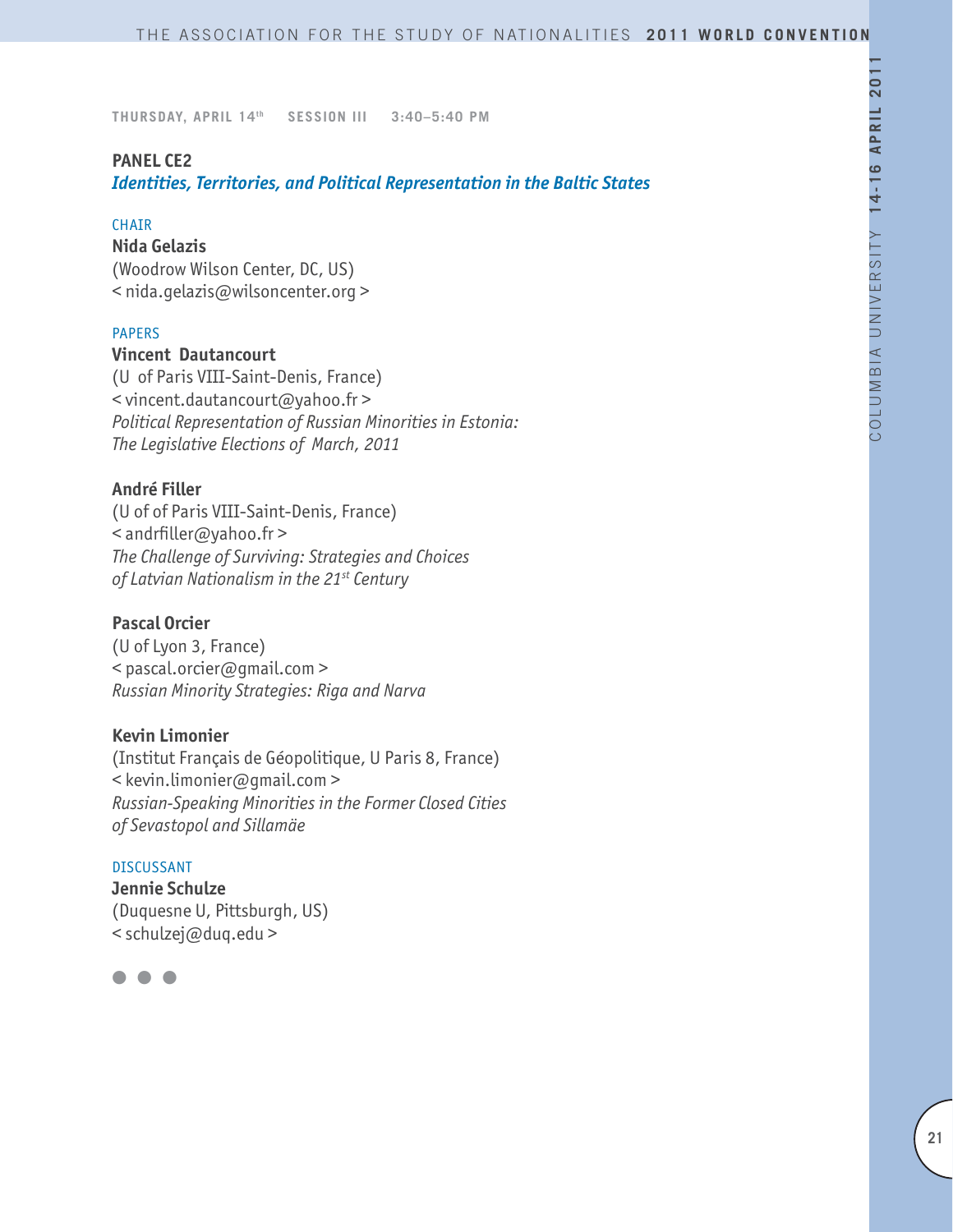#### **PANEL CE15**

*Ethnic Identity in the Making: Social, Political and Cultural Aspects of Identity Formation among Ethnic Minorities in the New European Borderlands*

### **CHAIR**

**Sara Barbieri** (U of St Marino, Italy) < barbieri.sara@gmail.com >

### PAPERS

# **Alexander Chvorostov**

(Institute for Advanced Studies, Vienna, Austria) < alex.chv@ihs.ac.at > *Sociology of Ethnic Minorities in Central and Eastern Europe: An Archaeology of Moved Peoples and Borders in Europe in the 20th Century*

# **Claire Wallace**

**Natalka Patsiurko**

(U of Aberdeen, Scotland, UK) < claire.wallace@abdn.ac.uk > < natalka.patsiurko@abdn.ac.uk > *Europe? "It's where Free People Live": Construction of European Identities among Ethnic Minorities in the New European Borderlands*

### **Antal Orkeny**

(Eötvös Loránd U, Hungary) < orkeny@tatk.elte.hu > *Constructing Border Ethnic Identities along the Frontier of Central and Eastern Europe*

#### DISCUSSANT

**Georgi Verbeeck** (KUL Leuven, Belgium) < georgi.verbeeck@arts.kuleuven.be >

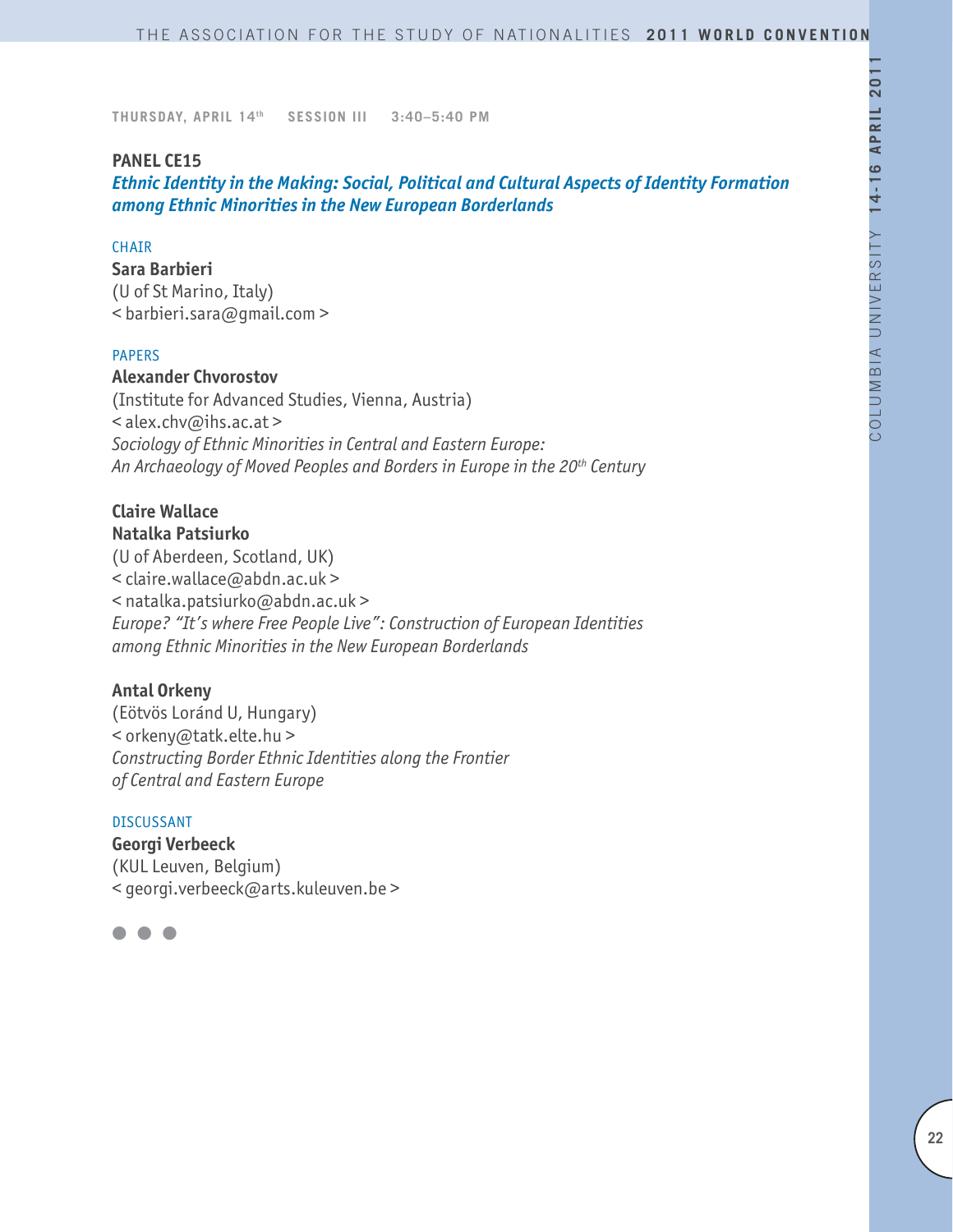# **PANEL EU8** *Identity and Foreign Policy*

#### CHAIR

**Jason E. Strakes**  (U of Georgia, Tbilisi) < j.strakes@ug.edu.ge >

### PAPERS

**Martin C. Spechler**  (Indiana U, US) < mspechle@iupui.edu > *Can Russia Regain Its Traditional Leadership in Central Eurasia?*

### **Thomas Wood**

(U of South Carolina, Aiken US) < thomasw@usca.edu > *A Parliamentary Foreign Policy for Kyrgyzstan?*

### **Alex Danilovich**

(U of Kurdistan-Hawler, Iraq) < alexd@ukh.ac > & < danilovich.alex@gmail.com > *Asserting National Identity through Foreign Policy: The Iraqi Kurdistan Federal Region*

### **Jan Šír**

(Charles U, Prague, Czech Republic) < sirj@fsv.cuni.cz > *Kazakhstan in Turkmenistan's Foreign Policy*

### DISCUSSANT

**Rafis Abazov** (Columbia U, US) < ra2044@columbia.edu >

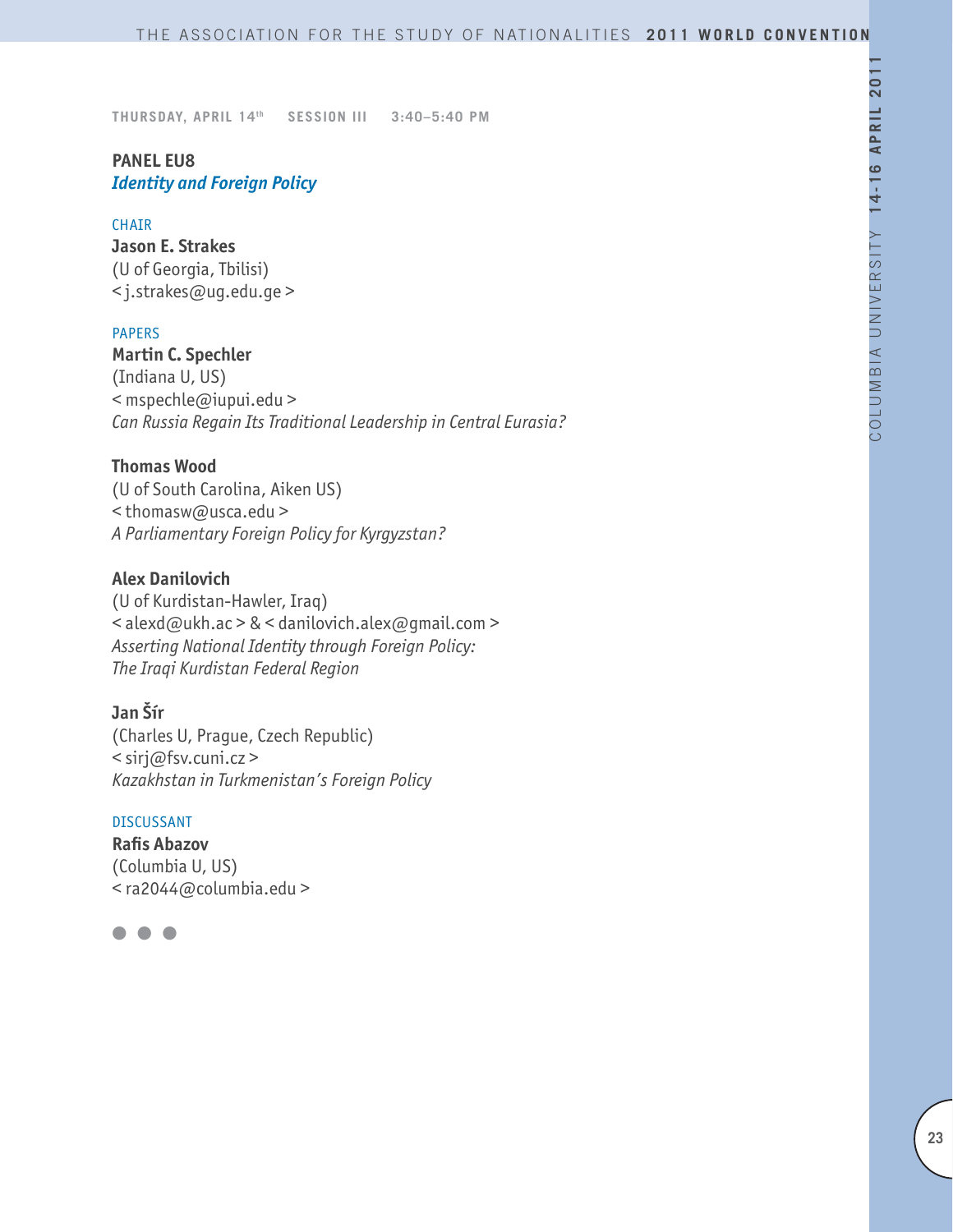# **PANEL K2** *Ethnic Mobilization*

#### CHAIR

**Sarah Zukerman Daly**  (Columbia U, US) < sd2623@columbia.edu >

### PAPERS

**Lars Funch Hansen** (Copenhagen U, Denmark) < Lars\_funch\_h@hotmail.com > & < lfhansen@hum.ku.dk > *Circassian Ethnic Mobilisation and Transnational Cooperation*

### **Jean-François Ratelle**

(U of Ottawa, Canada) < jrate066@uottawa.ca > *Islamic Radicalization and Political Violence in the North Caucasus: An Ethnographical Comparative Analysis of Dagestan and Kabardino-Balkaria*

# **Michael P. Dennis**

(U of Texas at Austin, US) < mpdennis@mail.utexas.edu > *Black Widows of Tomorrow? Chechen Refugee Women and Attitudes towards Political Violence*

### **Anastasia Voronkova**

(U of London, UK) < a.voronkova@qmul.ac.uk > *From Conflict to War: The Escalation of Violence in Ethno-national Struggles — Nagorno-Karabakh* 

#### DISCUSSANT

**John Dunlop** (Hoover Institution, Stanford U, US) < dunlop@hoover.stanford.edu >

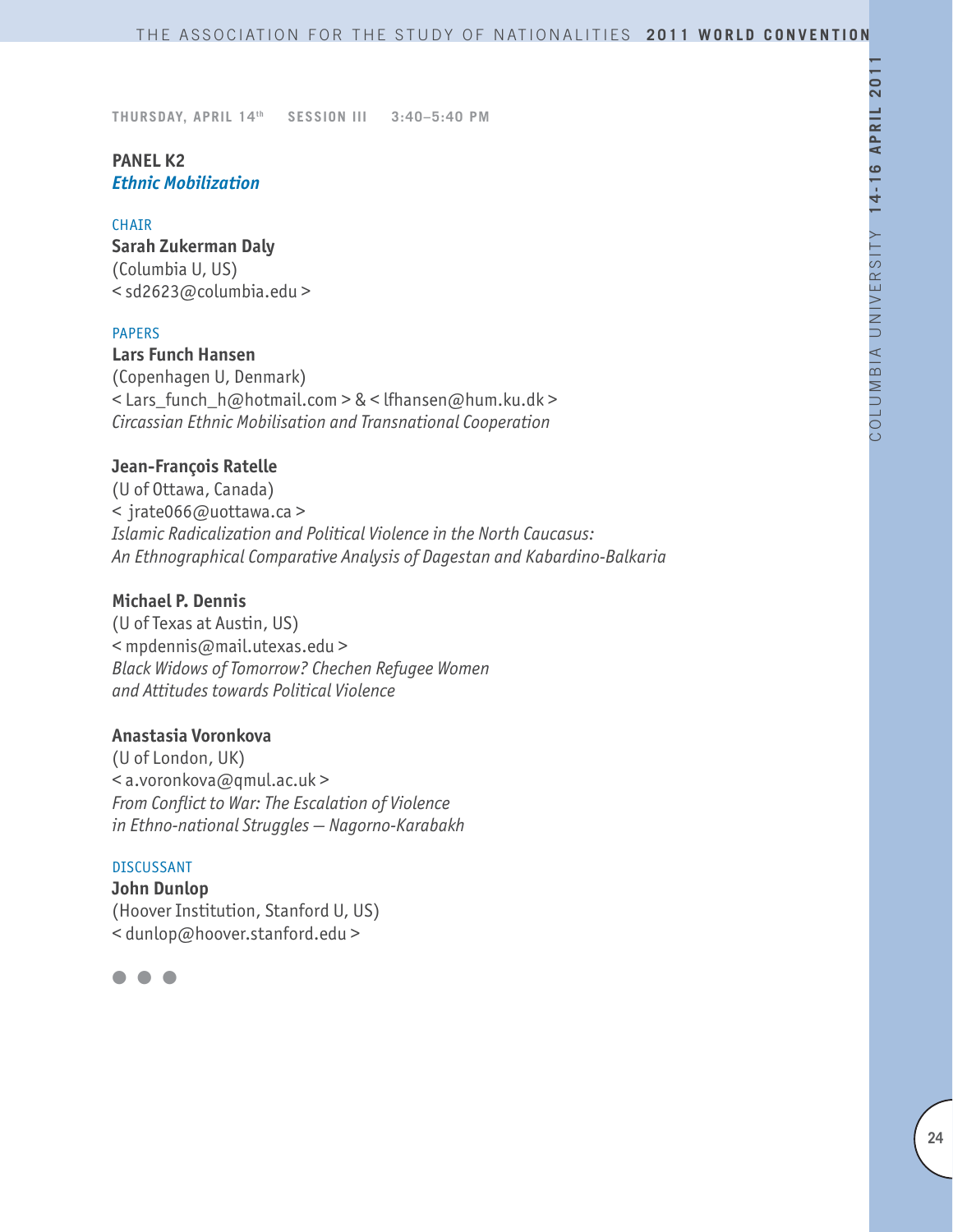# **PANEL N10**

*Round Table on the Future of the Kingdom of Belgium*

#### CHAIR

**William Imbrie** (DynCorp International, US) < william.imbrie@dyn-intl.com >

### PARTICIPANTS

**Ian Buruma**  (Bard College, US) < buruma@bard.edu >

### **Dave Sinardet**

(U of Antwerp, Belgium) < dave.sinardet@ua.ac.be >

### **Min Reuchamps**

(U of Liege, Belgium) < min.reuchamps@ulg.ac.be >

### **Gilbert Doctorow**

(Harriman Institute, Columbia U, US) < gdoctorow@yahoo.com >

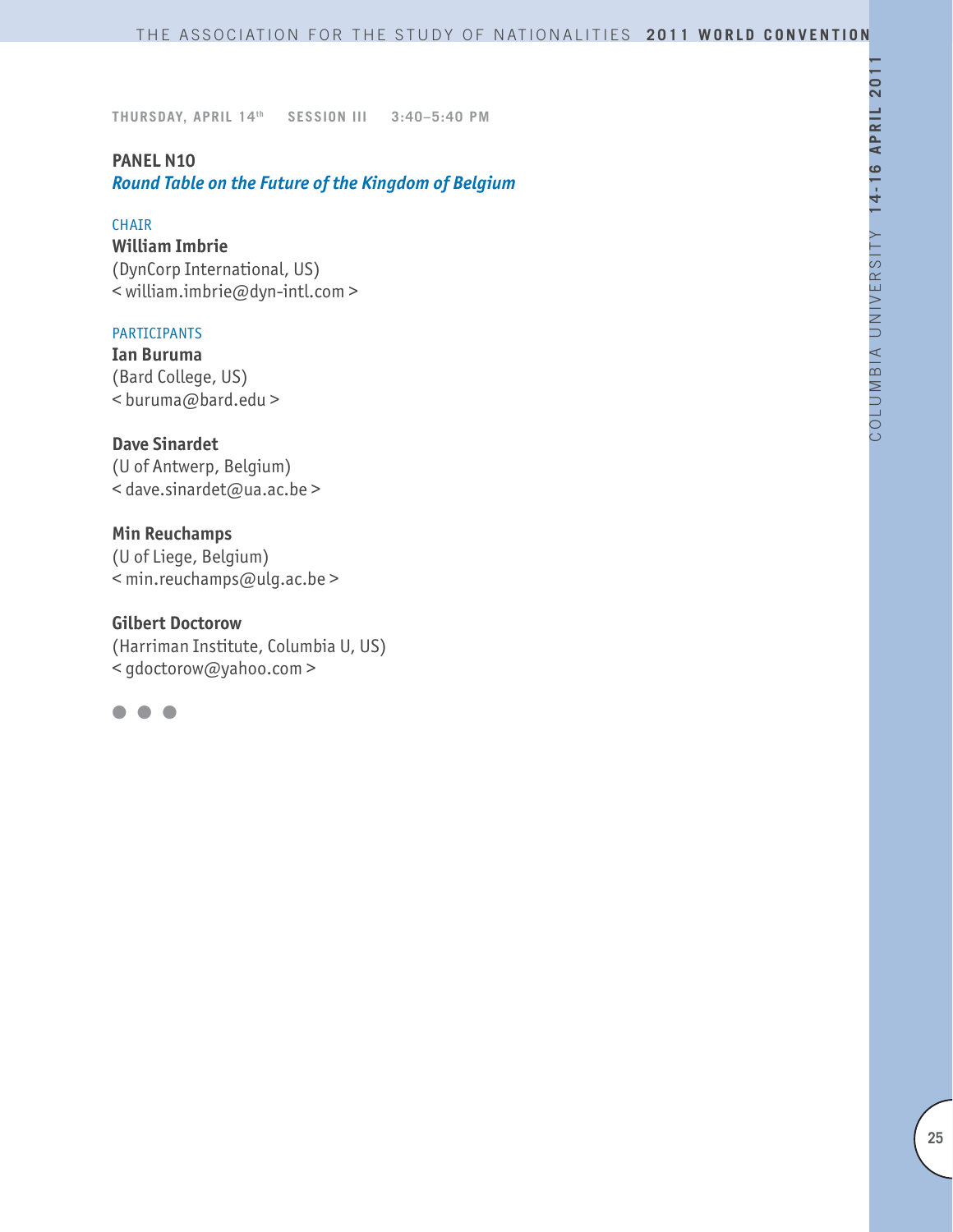### **PANEL TK5**

*Divided Cyprus and the Problems of Memory*

#### **CHAIR**

**Magdalena Dembinska**

(U de Montréal, Canada) < magdalena.dembinska@umontreal.ca >

### PAPERS

**Yücel Vural** (Eastern Mediterranean U, Northern Cyprus) < yucel.vural@emu.edu.tr > *Europeanization and Territoriality: The Case of Cyprus*

### **Thomael M. Joannidis**

(Independent Researcher, NY, US) < thomael@gmail.com > *The Challenges of Gender Identity in Post-Conflict Cyprus*

### **Pinar Kadioglu**

(Middle East Technical U, Ankara, Turkey) < pkadioglu@gmail.com > *Reconciliation in Cyprus: The Turkish Cypriot Dilemma and the Probability of Peaceful Coexistence on the Island*

### **Özlem Çaykent**

(Istanbul Technical U, Turkey) < caykent@gmail.com > *Re-membering Childhood in Cyprus: Building Narratives of a Nation*

#### DISCUSSANT

**Feryaz Ocakli** (Brown U, US) < feryaz\_ocakli@brown.edu >

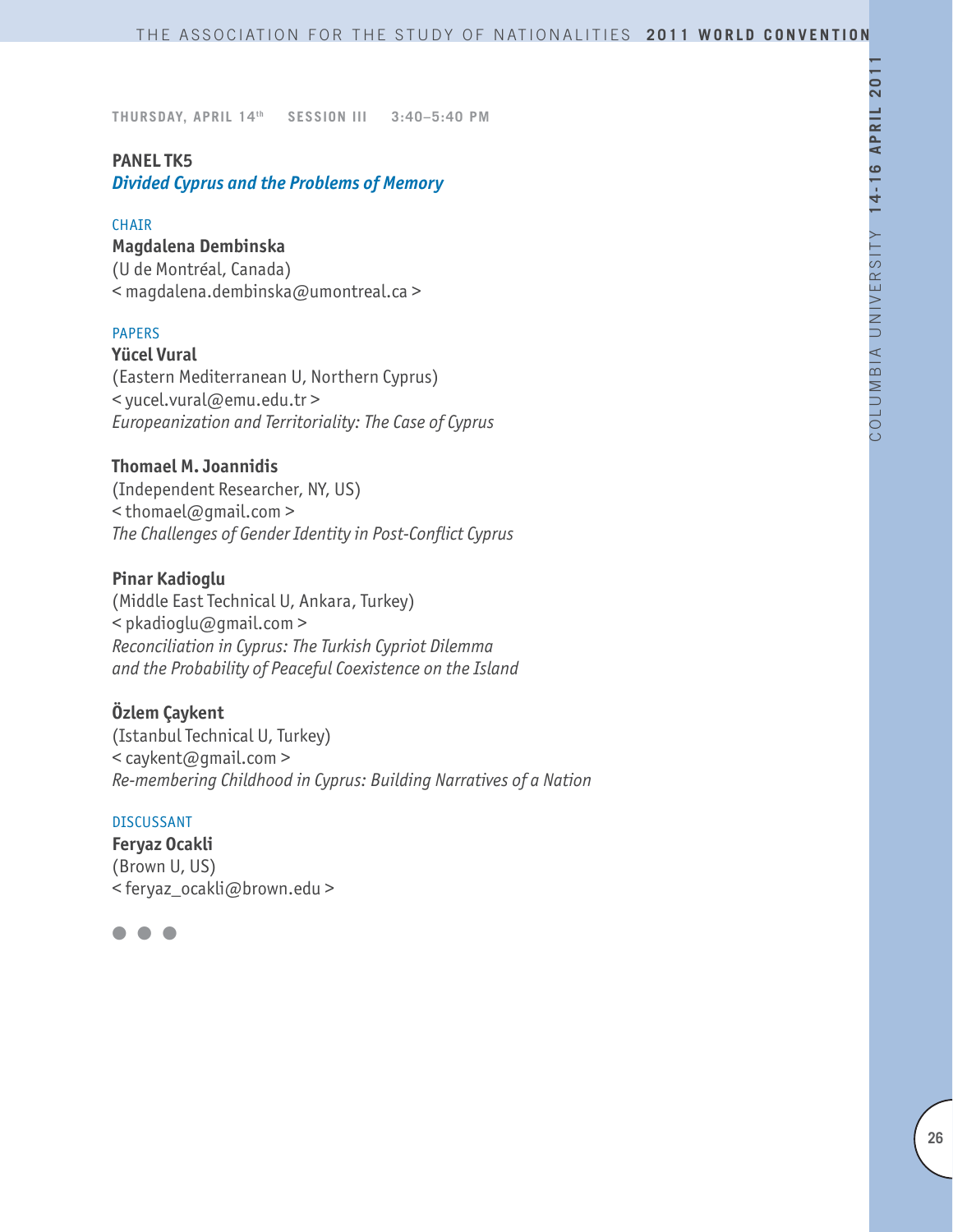#### **PANEL U10**

*The Ukrainian Jewish Encounter: Towards a Shared Historical Narrative* **(Roundtable)**

### CHAIR

#### **Paul Robert Magocsi**

(Chair of Ukrainian Studies, U of Toronto, Canada) < ukr.chair@utoronto.ca >

### PARTICIPANTS

**James Temerty** (UJE Chair, Toronto, Canada) < denise.cheung@northlandpower.ca > *Overcoming Community Barriers*

### **Berel Rodal**

(UJE Board Director, Ottawa, Canada) < rodal@imti.com > *Identity, Territory, and Nationhood*

### **Adrian Karatnycky**

(UJE Co-Director, NY, US) < akaratnycky@gmail.com > *Why Is History Politically Important?*

### **Alti Rodal**

(UJE Co-Director, Ottawa, Canada) < altirodal@gmail.com > *The Challenge of Shared Historical Narratives*

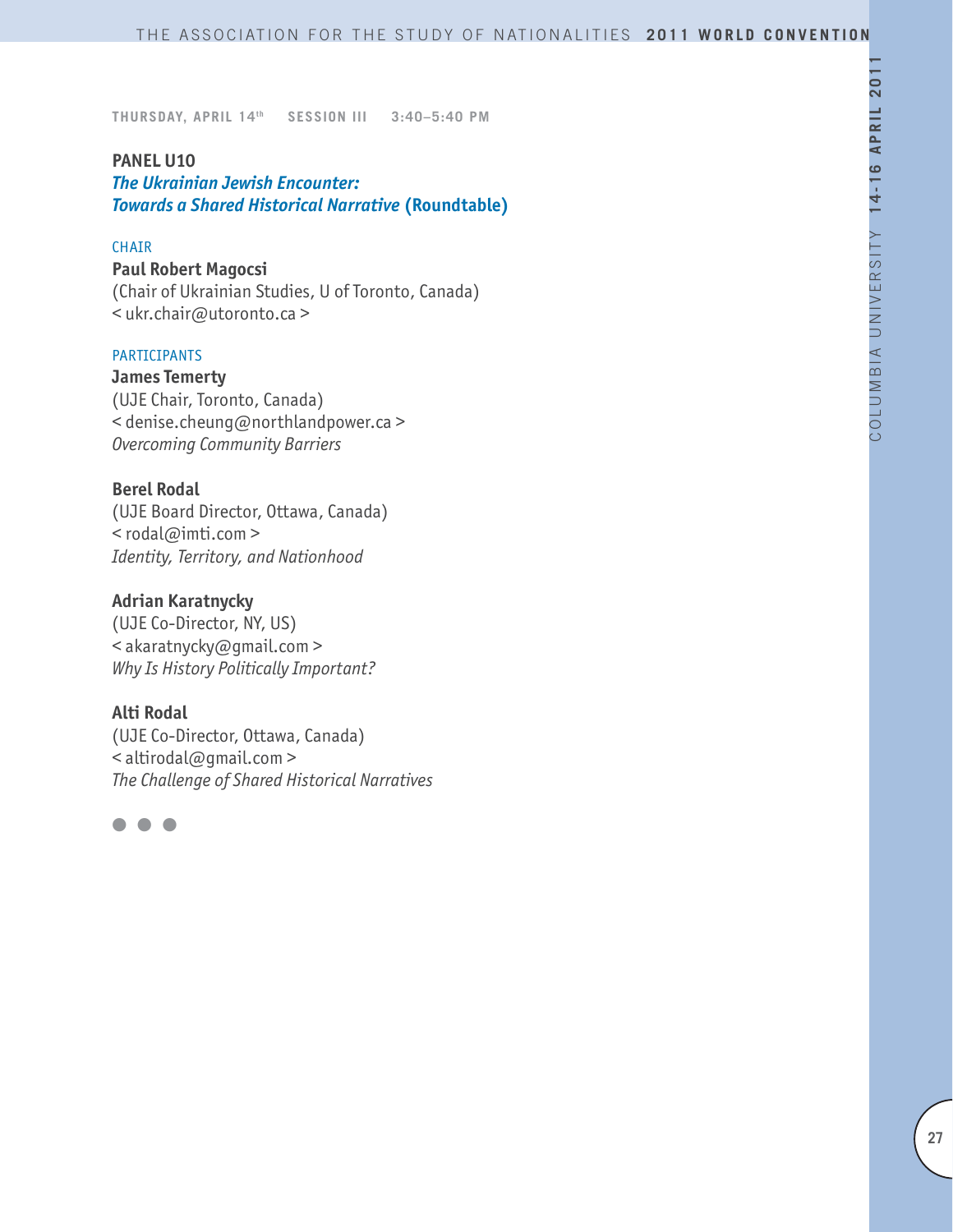### **PANEL BK9**

*Debating Conflict Resolution Strategies in the Western Balkans*

#### CHAIR

**Sofia Sebastian** (CUNY, US) < sofiasebastian@gmail.com >

### PAPERS

# **Pieter Van Houten**

(U of Cambridge, UK)  $<$  pjv24@cam.ac.uk > *Elite Competition, Ethnicity and State Development in the Western Balkans* 

### **Anika Bishka**

(U of Illinois at Chicago, US) < abishk2@uic.edu > *Inducing Risk Aversion: Conditions that Optimize Decentralization as a Mechanism for Inter-ethnic Conflict Management*

### **Tanja Tamminen**

(Finnish Institute of International Affairs, Helsinki, Finland) < tanja.tamminen@fiia.fi > *Albanian Reestablishment of Cross-border Cooperation: The Balkan Peace Park Project*

#### DISCUSSANT

**Roy Licklider**  (Rutgers U, US) < licklide@rci.rutgers.edu >

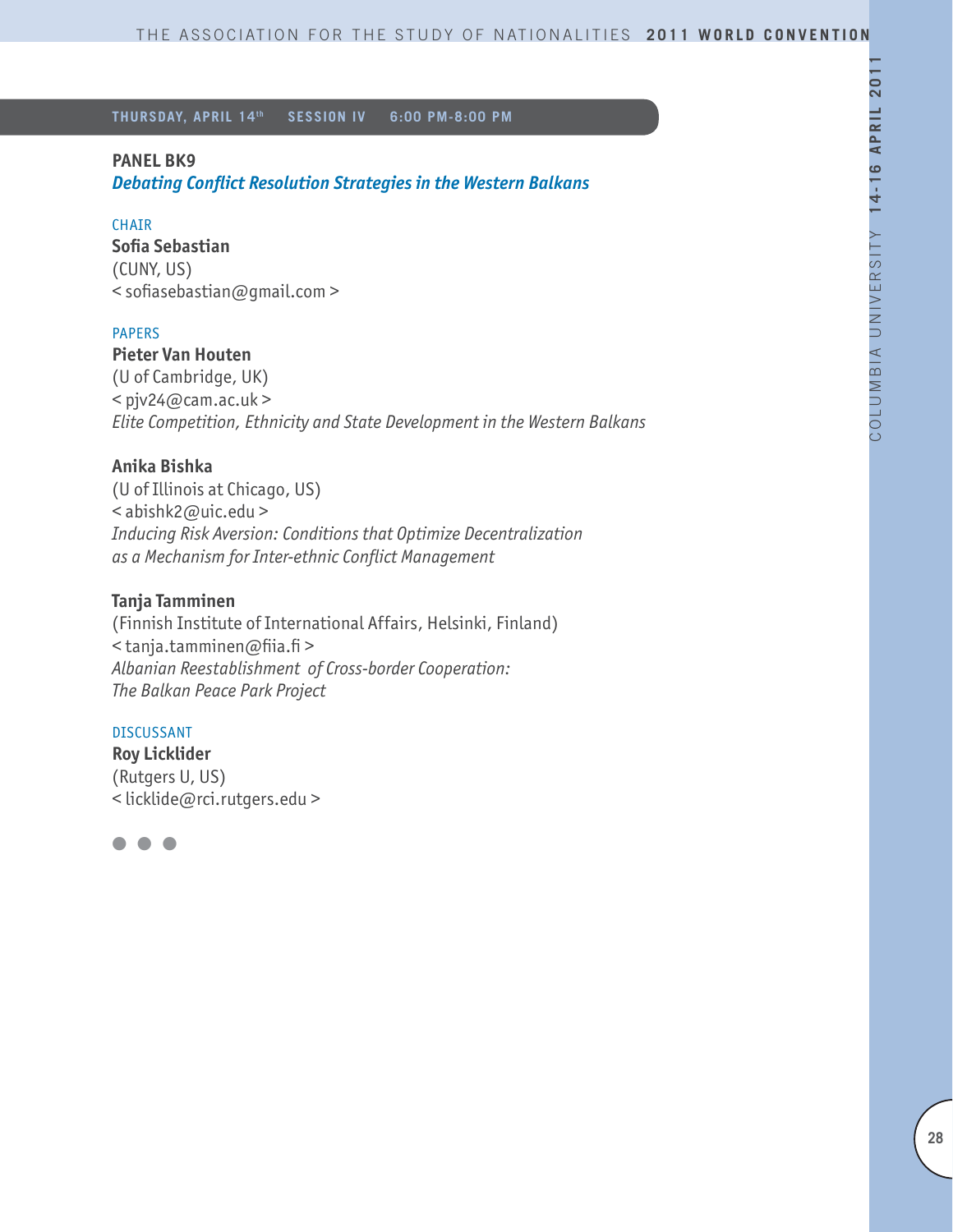### **PANEL BO10**

*Book Panel on Alfred Stepan, Juan Linz and Yogendra Yadav,* **Crafting State-Nations: India and Other Multinational Democracies** *(Baltimore, MD: Johns Hopkins University Press)*

### **CHATR**

**Jacques Rupnik** (SciencesPo, Paris, France/Harvard U, US) < jacques.rupnik@sciences-po.fr >

#### PARTICIPANTS

**Cédric Jourde** (U of Ottawa, Canada) < cjourde@uottawa.ca >

**Sanjay Ruparelia** (New School U, US) < RuparelS@newschool.edu >

**Zsuzsa Csergo** (Queen's U, Kingston, Canada) < csergo@queensu.ca >

**John Hall** (McGill U, Canada) < john.anthony.hall@mcgill.ca >

### **Al Stepan**

(Columbia U, US) < as48@columbia.edu >

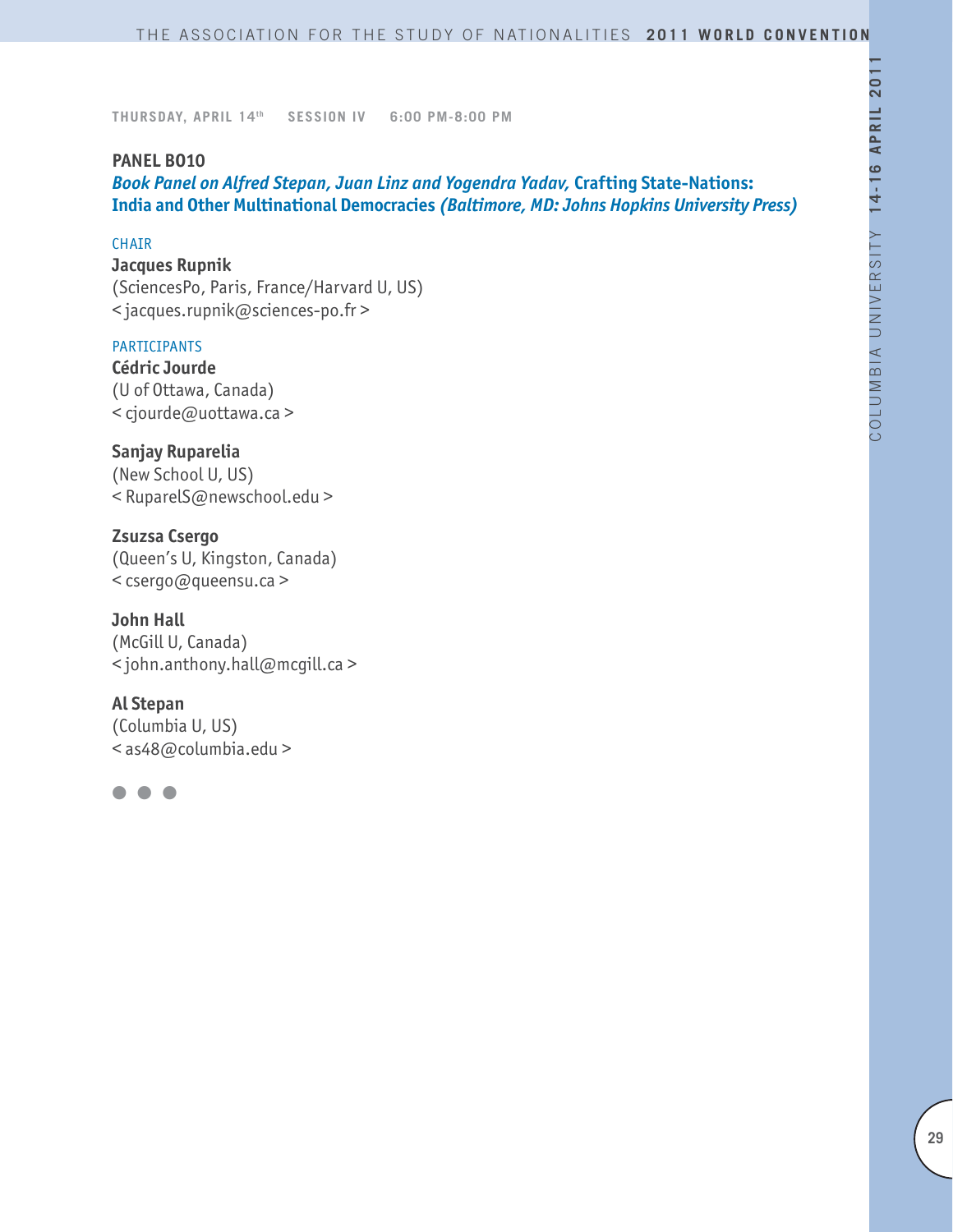#### **PANEL CE16**

*Contemporary Ethnic Minorities in the European Borderlands: Regional Aspects of Identity Formation*

### **CHAIR**

**Anastasiya Salnykova** (U of British Columbia, Canada) < salnykova@gmail.com >

### PAPERS

### **Vil Bakirov**

(Kharkiv National U, Ukraine) < rektor@univer.kharkov.ua > *The Study of Ethnic Minorities in Ukraine: Theoretical Background, Methodology and Results*

### **Natalia Tchistiakova**

(U of Utrecht, Netherlands) < g.tchistiakova@students.uu.nl > *Nations Between States: Dual Ethnic Identification and Allegiance of Minority Group Members* 

#### **Pavol Juhás**

 (U of Ss.Cyril and Methodius, Trnava, Slovakia) < pavol.juhas@ucm.sk > *Generational Aspects: Identity Transformation of the Hungarian Minority in Slovakia*

### DISCUSSANT

**Leocadia Diaz Romero** (U de Murcia, Spain/Columbia U, US) < leocadia.diaz@um.es >

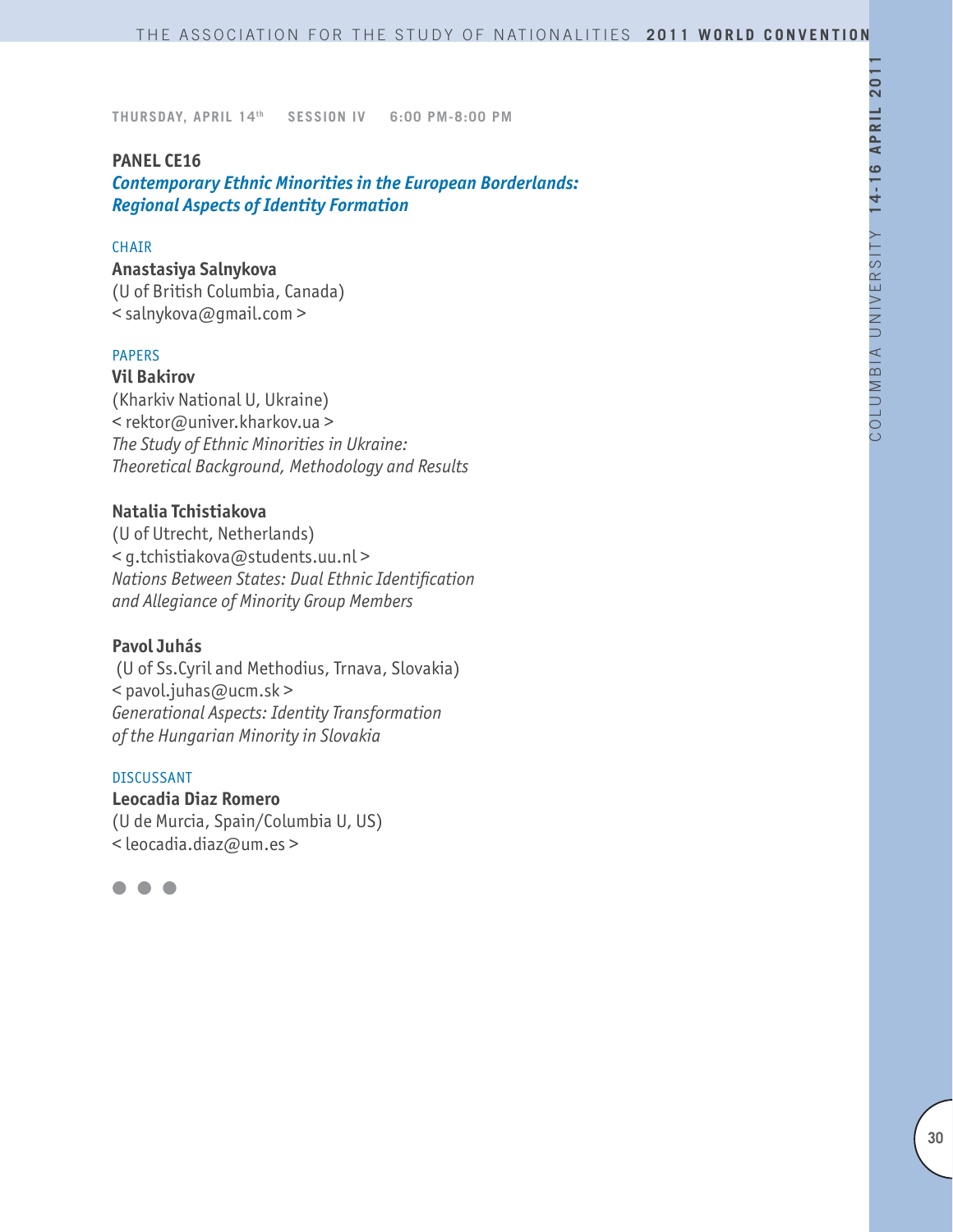### **PANEL EU1**

*Understanding Conflict and Violence in Contemporary Kyrgyzstan*

#### **CHAIR**

### **Cornelius Graubner**

(Open Society Foundations, NY, US) < cgraubner@sorosny.org >

## PAPERS

**John Collis** (Kyrgyz British Society, London, UK) < john.collis@jcs-law.com > *Rule of Law and Insecurity in the Kyrgyz Republic*

### **Alex Cooley**

(Barnard College, Columbia U, US) < acooley@barnard.edu > *Great Games, Local Rules: The Domestic Consequences of Geopolitical Competition in Kyrgyzstan*

### **Sally Cummings**

(U of St Andrews, UK) < snc@st-andrews.ac.uk > *The Kyrgyz Republic: Comparing March 2005 and April 2010*

#### **Neil Melvin**

(Stockholm International Peace Research Institute/SIPRI, Sweden) < melvin@sipri.org > *Was the June 2010 Violence in Southern Kyrgyzstan an "Ethnic Conflict"?*

### DISCUSSANT

**Erica Marat** (American U, DC, US) < erica.marat@gmail.com >

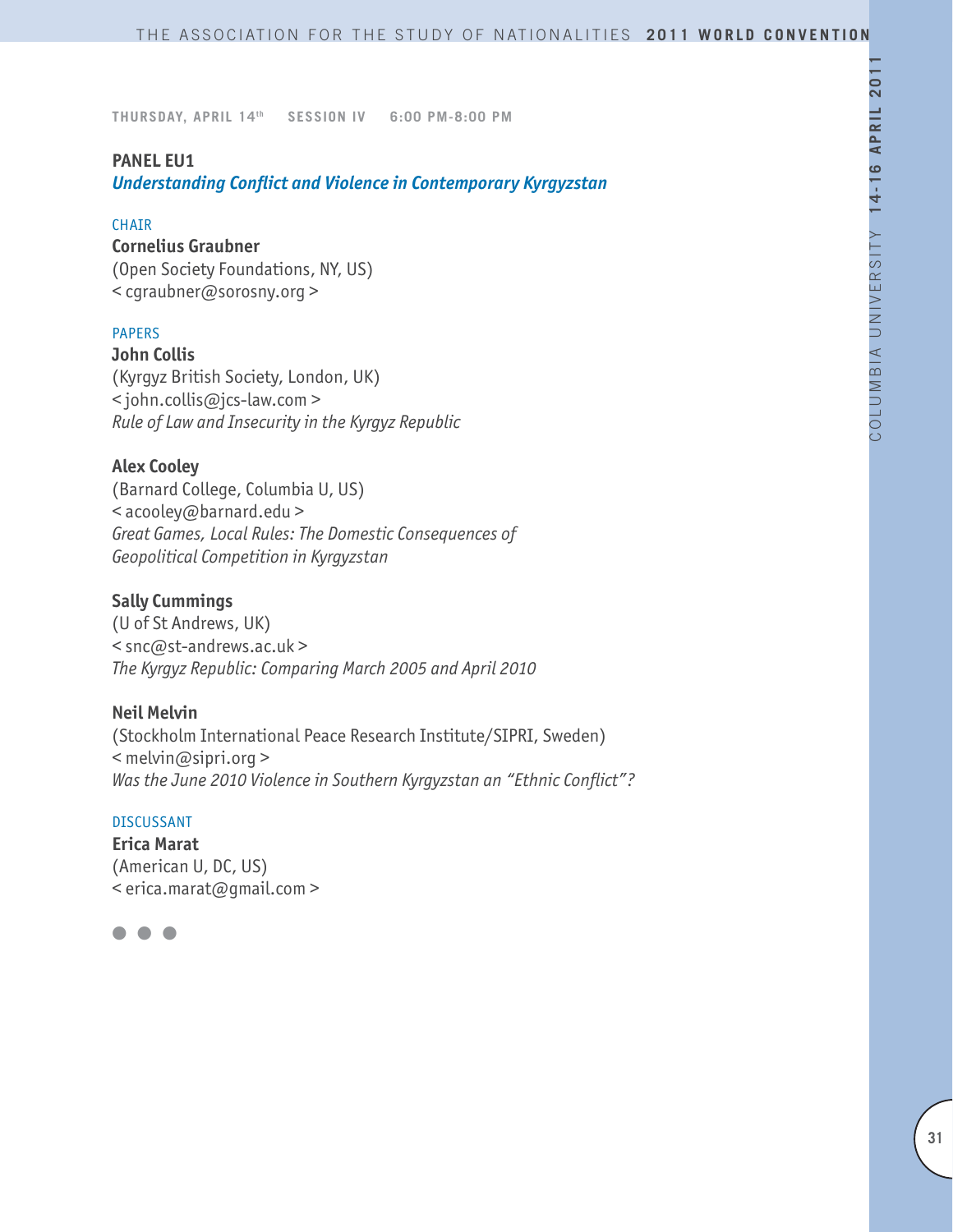### **PANEL K8**

*Under Siege: Inter-Ethnic Relations in Abkhazia (Roundtable)*

#### CHAIR

## **Tove H. Malloy**

(European Centre for Minority Issues/ECMI, Flensburg, Germany) < malloy@ecmi.de >

### PARTICIPANTS

**Tom Trier**  (ECMI in the Caucasus, Tbilisi, Georgia) < trier@ecmicaucasus.org >

**David Szakonyi**  (Columbia U, US) < ds2875@columbia.edu >

**David Aprasidze**  (Ilia State U, Tbilisi, Georgia) < david\_aprasidze@iliauni.edu.ge >

**Irakli Khintba**  (Abkhazian State U, Sukhum/i)  $\leq$  khintba@qmail.com >

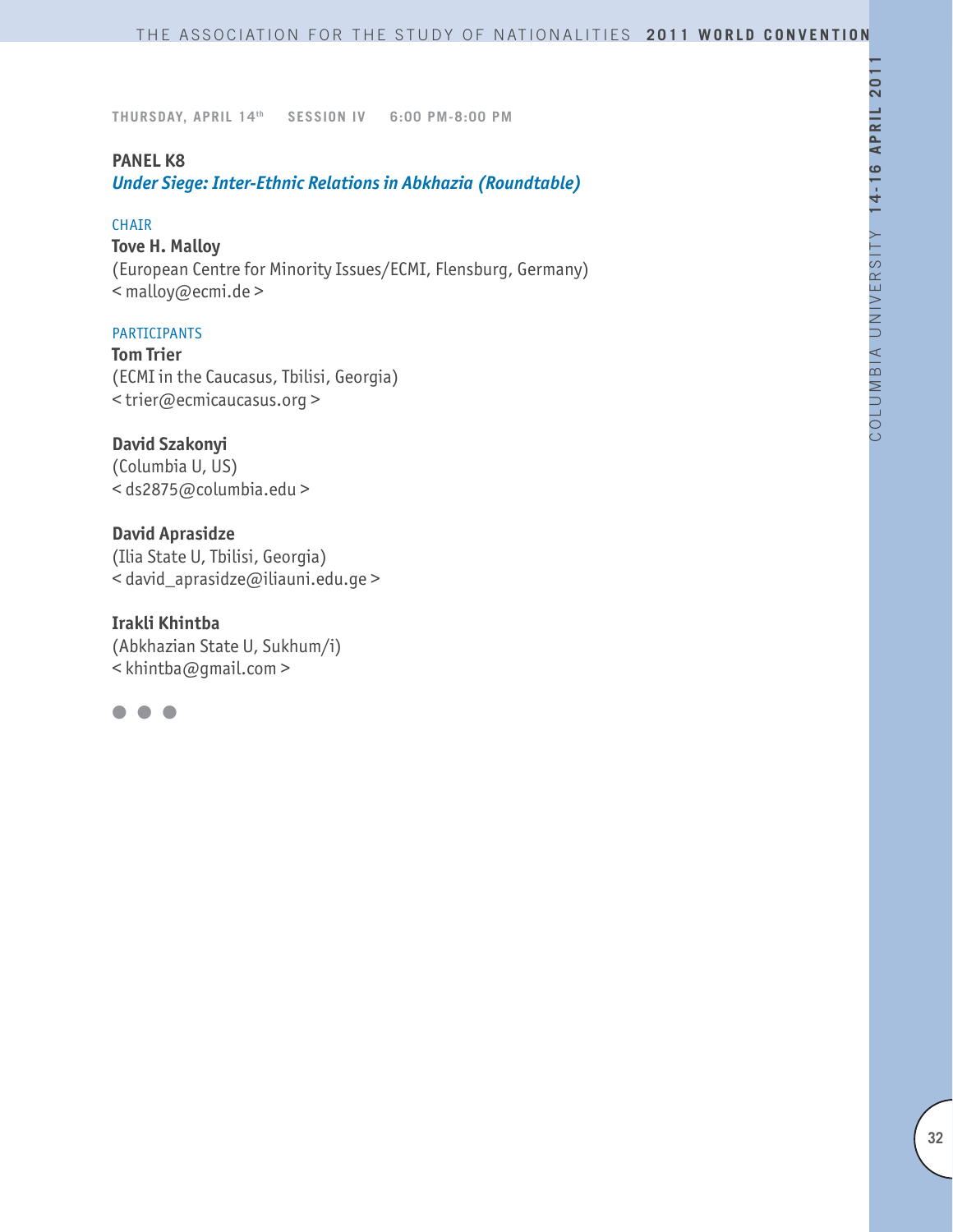### **PANEL R4**

*Centre-Regional Relations in the Russian Federation*

#### **CHAIR**

**Kate Graney** (Skidmore College, US) < kgraney@skidmore.edu >

### PAPERS

**Elena V. Denezhina** (U of Birmingham, UK) < e.denezhkina@bham.ac.uk > *Russia's Cities: Between 'Europe' and 'Asia'*

### **Xavier Le Torrivelec**

(EHESS, Paris, France/Centre franco-russe, Moscow, Russia) < xavier@letorrivellec.fr > *Twenty Years After—1991 in Regional Aspects: Russian Federalism under Modernization in Volga Urals Region*

### **Helge Blakkisrud**

(Norwegian Institute of International Affairs, Oslo)  $\lt$ hb@nupi.no > *From Governors to Prefects: The Introduction of Presidentially Appointed Governors in Russia, 2004-2009*

### **Adrian Campbell**

(U of Birmingham, UK) < a.campbell@bham.ac.uk > *The Kozak Federal Reforms of Putin's First Term – Ten Years On*

#### **Elizabeth Teague**

(Foreign & Commonwealth Office, London, UK) < elizabeth.teague@fco.gov.uk > *Recent Changes in Russian Federal-Regional Relations*

#### DISCUSSANT

**Elsa Conaty** (Birmingham City Council, UK) < elsakc@gmail.com >

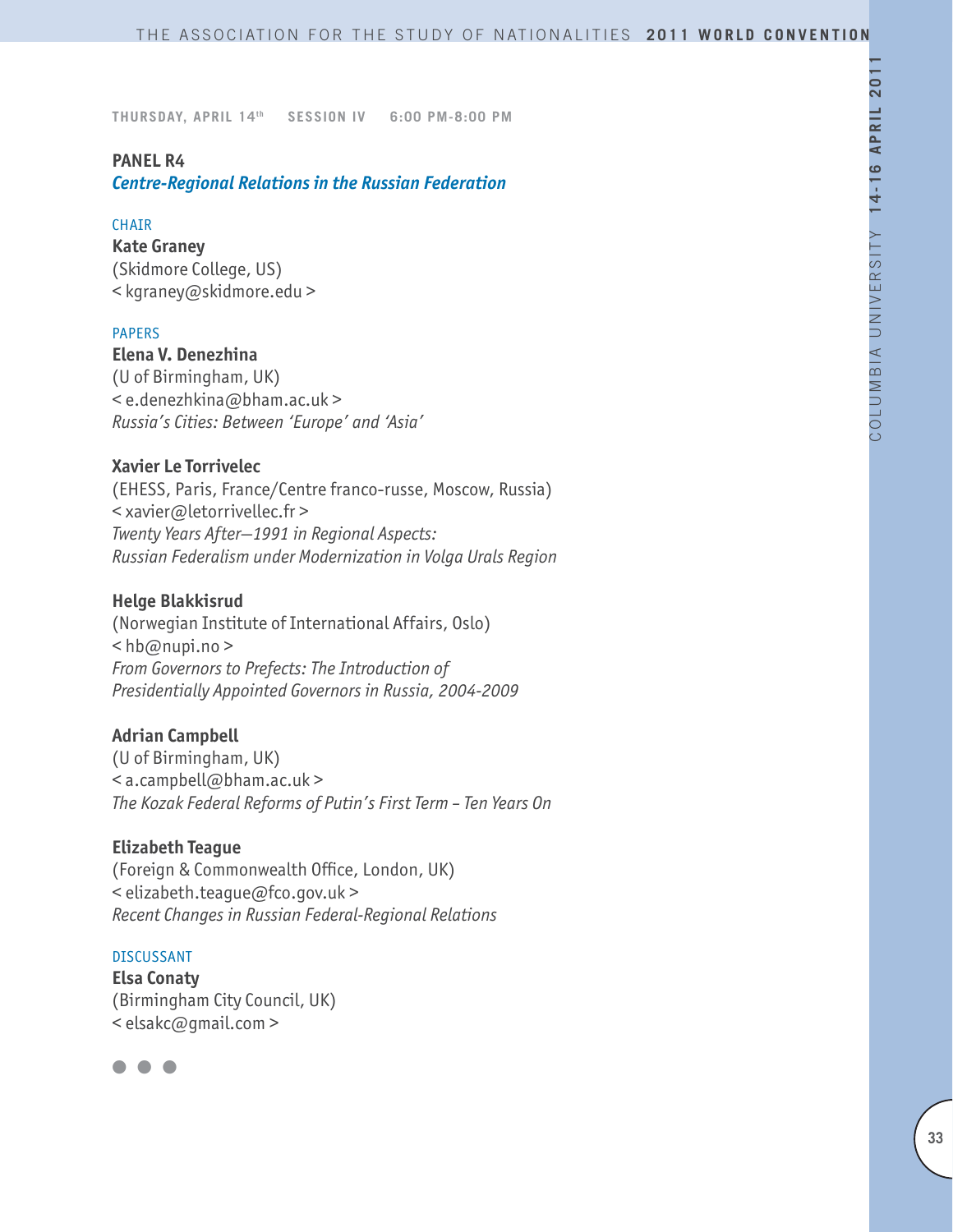# **PANEL TH11**

*Political Economy in the Former Soviet Union*

### CHAIR

**Scott D. Orr**  (Texas Lutheran U, Seguin, US) < sdorr@mtknife.net >

### PAPERS

**Steven J. Mock** (U of Waterloo, Canada) < sjmock@uwaterloo.ca > *Nation, State and Society in a Post-growth Economy*

### **Assel Rustemova**

(Rutgers U, US) < asselek@yahoo.com > *The Grand Divide between the State and the Market: Governmentality and Strategies of Economic Diversification in Central Asia*

## **Viatchelav Avioutskii**

< avioutskii@yahoo.fr > (OCRE-EDC, Paris, France) *Post-Orange Reconfiguration of the Ukrainian Business-Clans*

# **Xin Zhang**

(Reed College, Portland, US) < zhangx@reed.edu > *Varieties of State Capitalism: A Comparative Study of Russian and Chinese Overseas Expansion Strategies*

#### DISCUSSANT

**Padma Desai** (Columbia U, US) < pd5@columbia.edu >

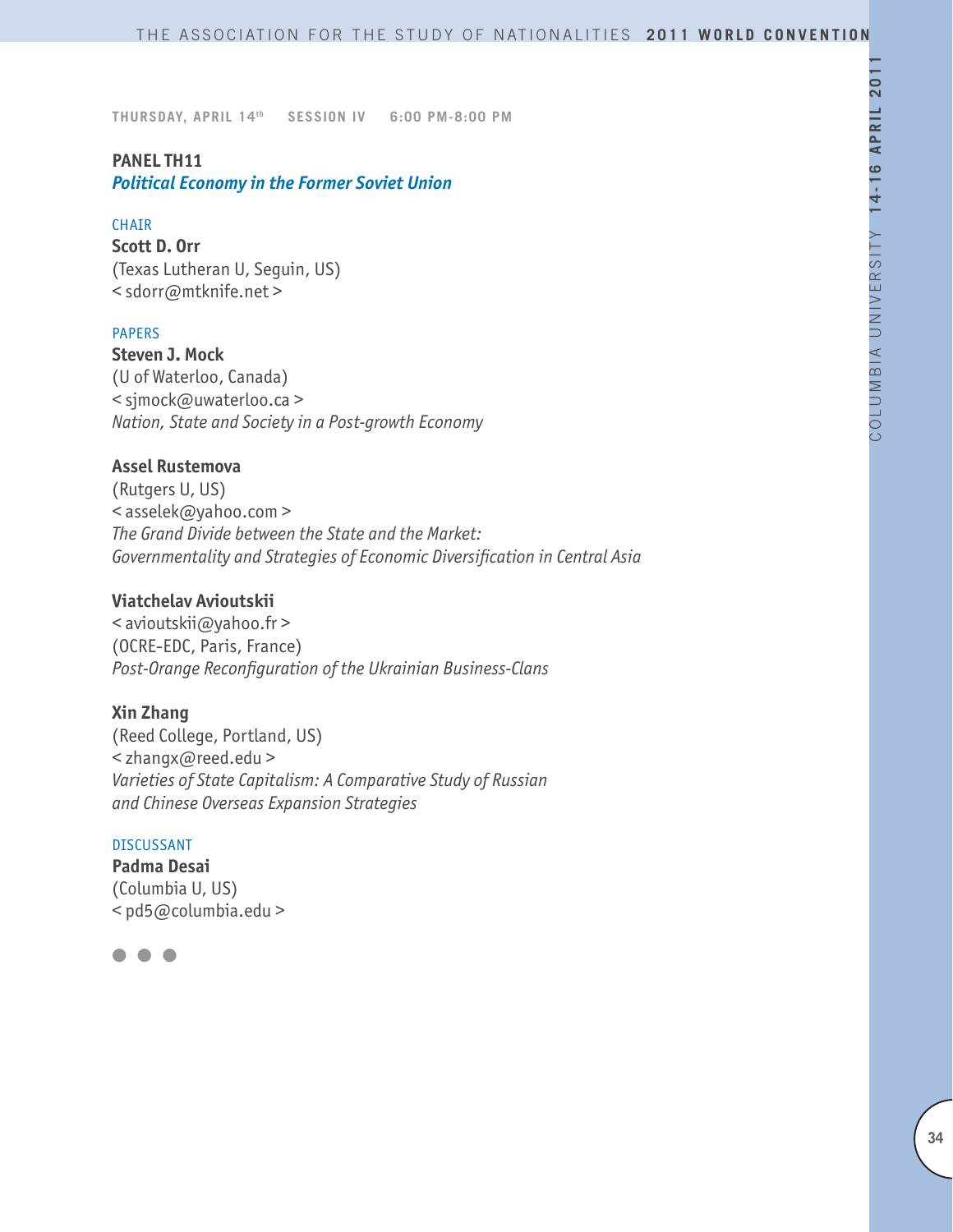# **PANEL TK4**

*Civic National Culture and Human Rights Policies*

# CHAIR

**TBA**

# PAPERS

### **Demet Yalcin Mousseau**

(Koç U, Istanbul, Turkey) < dyalcin@ku.edu.tr > *State Repression of Human Rights and Ethnic Grievance: A Case Study on Turkey*

# **Fulya Memisoglu**

(Cukurova U, Adana, Turkey) < fmemisoglu@cu.edu.tr > *A Critical Assessment of Turkey's Changing Approach towards the Resolution of the Kurdish Issue*

### **Ozlem Aslan Begum Uzun**

 (U of Toronto, Canada) < ozlem.aslan@utoronto.ca > < begum.uzun@utoronto.ca > *Redefining the Exception within the Kurdish Population: An Overview of the AKP's Kurdish Opening*

# **Hayrunnisa Goksel**

(Northwestern U, US) < hayrunnisagoksel2014@u.northwestern.edu > *Women's Struggle for Peace: Reflections on Antimilitarism, Ethnic Conflict and Peace Building in Turkey*

# **Seda Ünsar**

(European U Institute, Italy) < Seda.unsar@gmail.com > *A New Face of Political Islam: Muslim Democrats, Neoliberal Businessmen, Islamist Expansionists and Civil Dictators* 

### DISCUSSANT

**Serdar Kaya** (Simon Fraser U, Canada) < ska99@sfu.ca >

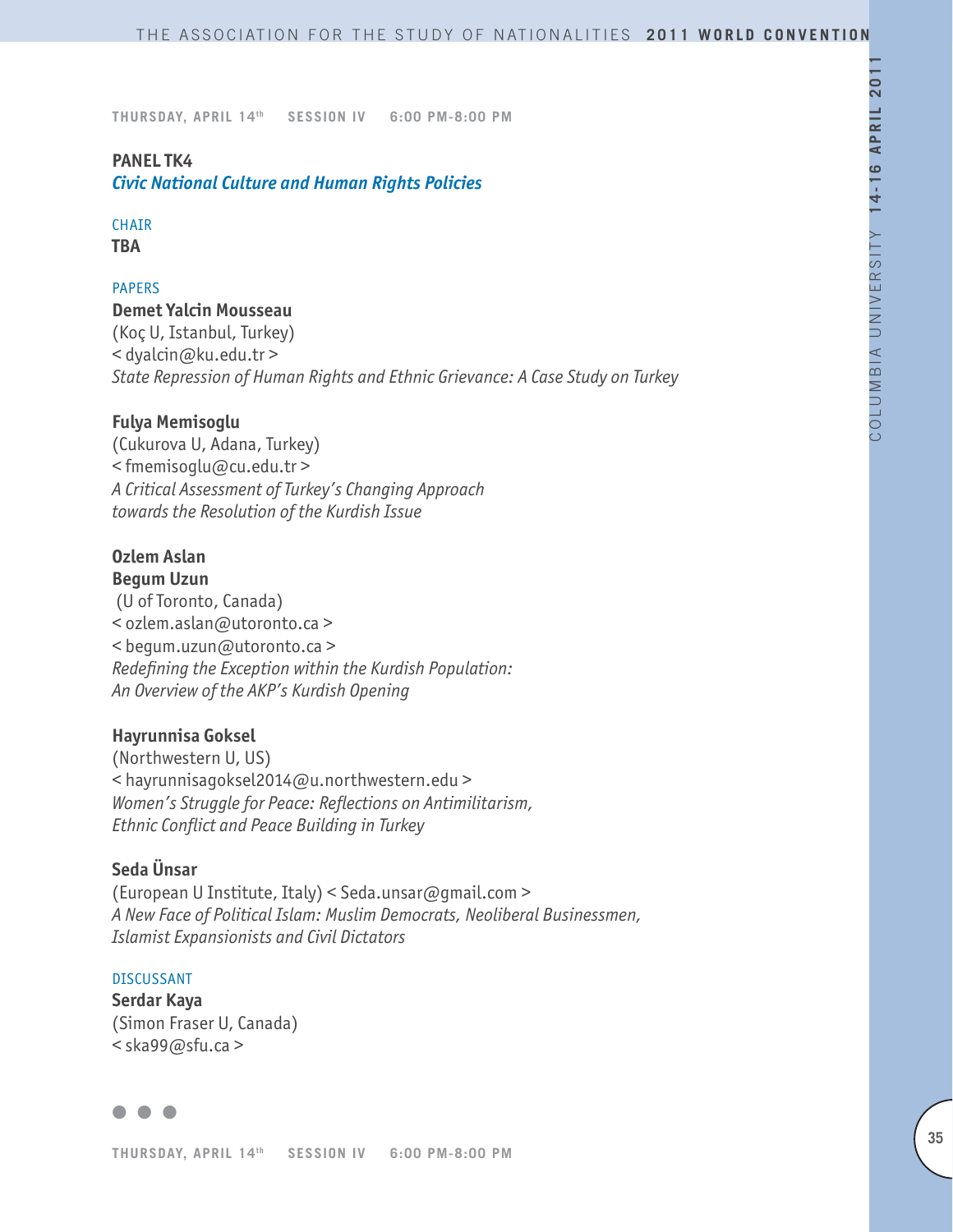# **PANEL U11** *The Holocaust by Bullets Special Presentation by Fr Patrick Desbois (Yahad-In Unum)*

### CO-CHAIRS

**Joanna B. Michlic** (Brandeis U, US) < jmichlic@brandeis.edu >

**Dominique Arel** (U of Ottawa, Canada) < darel@uottawa.ca >

### SPEAKER

**Fr Patrick Desbois** (Yahad-In Unum, Paris, France) < patbensimon@yahoo.fr >

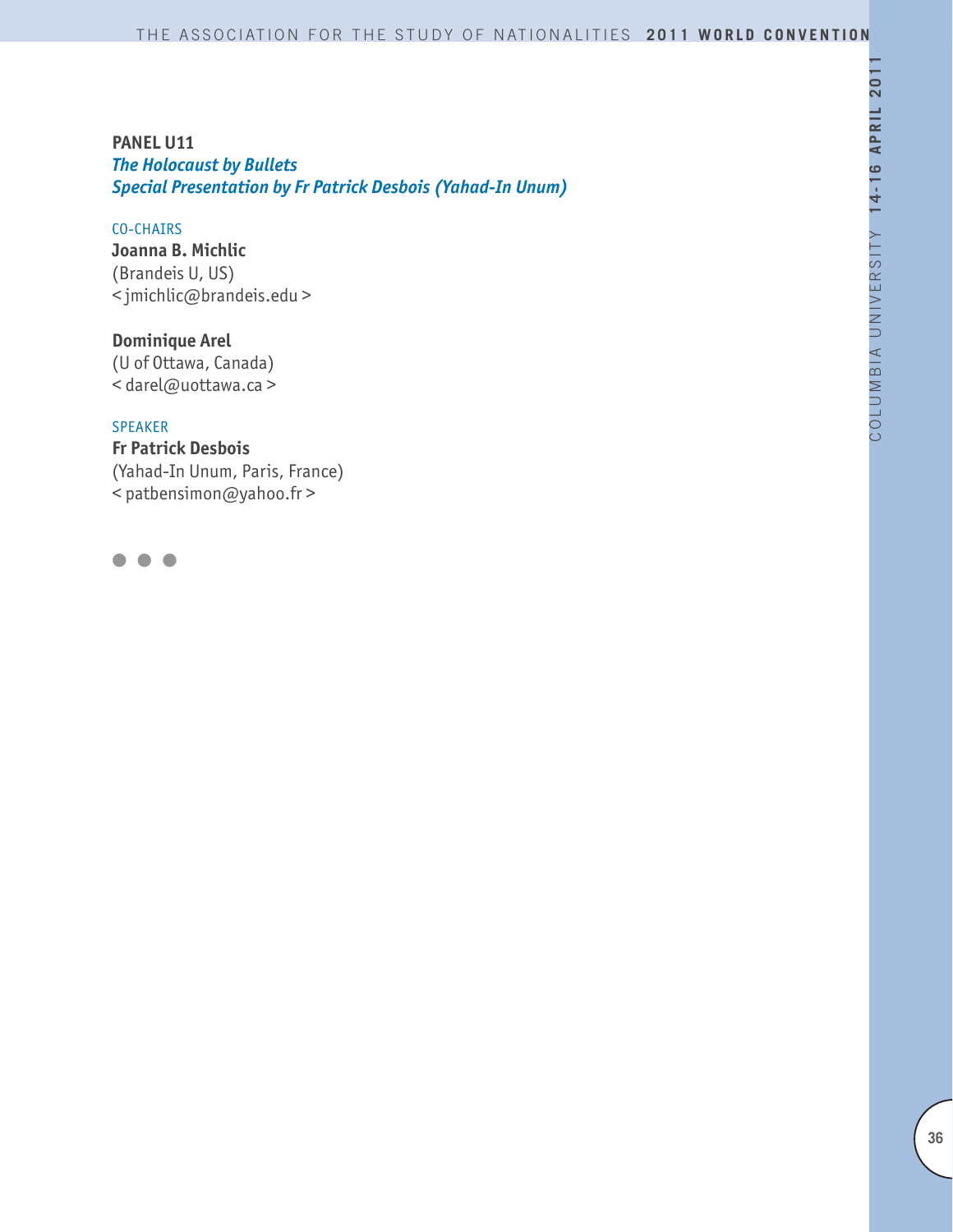### **PANEL BK2**

*Charting the Nation in the Urban Space: Reflections on the Recent Developments in Southeast Europe* 

### CHAIR

**Ger Duijzings** (U College London, UK) < g.duijzings@ssees.ucl.ac.uk >

#### PAPERS

**Ophélie Véron** (U College London, UK) < opheliki@googlemail.com > *Alexander the Great vs. Skanderbeg: The Struggle for Power and Space in the Divided City*

## **Kristina Nikolovska**

(Independent Researcher, London, UK) < kikereska@gmail.com > *Blind to the Obvious: Urban Students' Response to the Construction of the National Past*

### **Anastas Vangeli**

(Center for Research and Policy Making, Skopje, Macedonia) < anastas.mk@gmail.com > *"Protecting the City": Urban Mobilization and (Anti) Nationalism in Southeast Europe*

### **Misha Popovikj**

(Institute for Democracy "Societas Civilis", Skopje, Macedonia) < popmisa@gmail.com > *Skopje 2014: Politics of Memory*

#### DISCUSSANT

**Keith Brown** (Brown University, US) < keith\_brown@brown.edu >

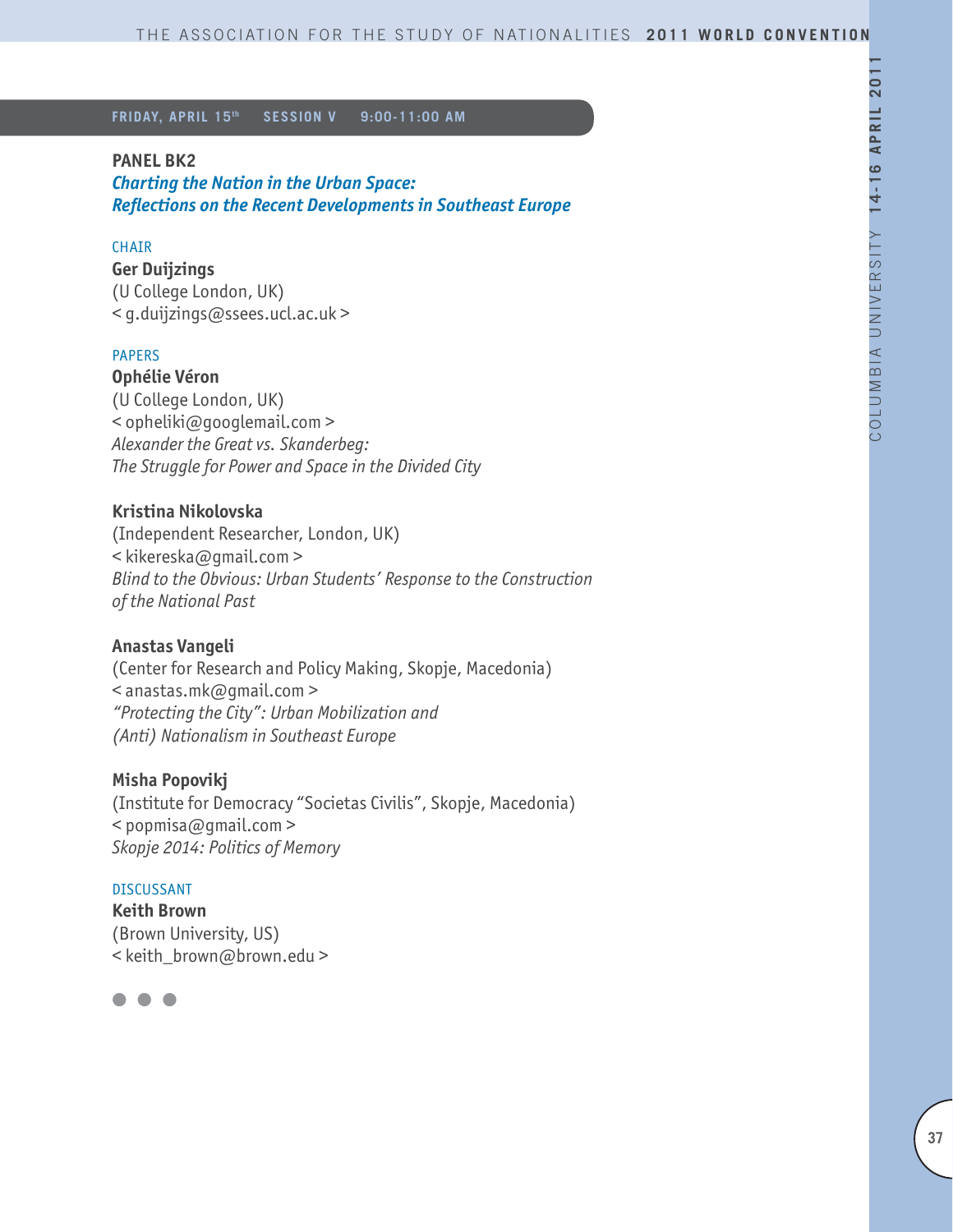### **PANEL BK14**

*Citizenship Dilemmas after the Third Yugoslavia: Rights, Participation, and Belonging in Serbia, Montenegro and Kosovo* 

### **CHAIR**

**Igor Stiks** (U of Edinburgh, UK) < i.stiks@ed.ac.uk >

#### PAPERS

**Jelena Dzankic**  (U of Edinburgh, UK) < J.Dzankic@ed.ac.uk > *Lineages of Citizenship in Montenegro: Revisiting the Law-Identity-Politics Triangle*

### **Jelena Vasiljevic**

(U of Edinburgh, UK) < j.vasiljevic@ed.ac.uk > *Citizenship and Belonging: Managing the Politics of Identity in Serbia*

### **Gezim Krasniqi**

(U of Edinburgh, UK) < G.Krasniqi@sms.ed.ac.uk > *Disentangling Kosovar Citizenship after the ICJ Opinion?*

#### **Sofiya Zahova**

(Institute of Ethnology and Folklore, Sofia, Bulgaria) < szahova@yahoo.com > *Ethnic vs. Civic Nationalism Tendencies in Montenegrin Politics of Identity*

#### DISCUSSANT

**Sherill Stroschein**  (U College London, UK) < s.stroschein@ucl.ac.uk >

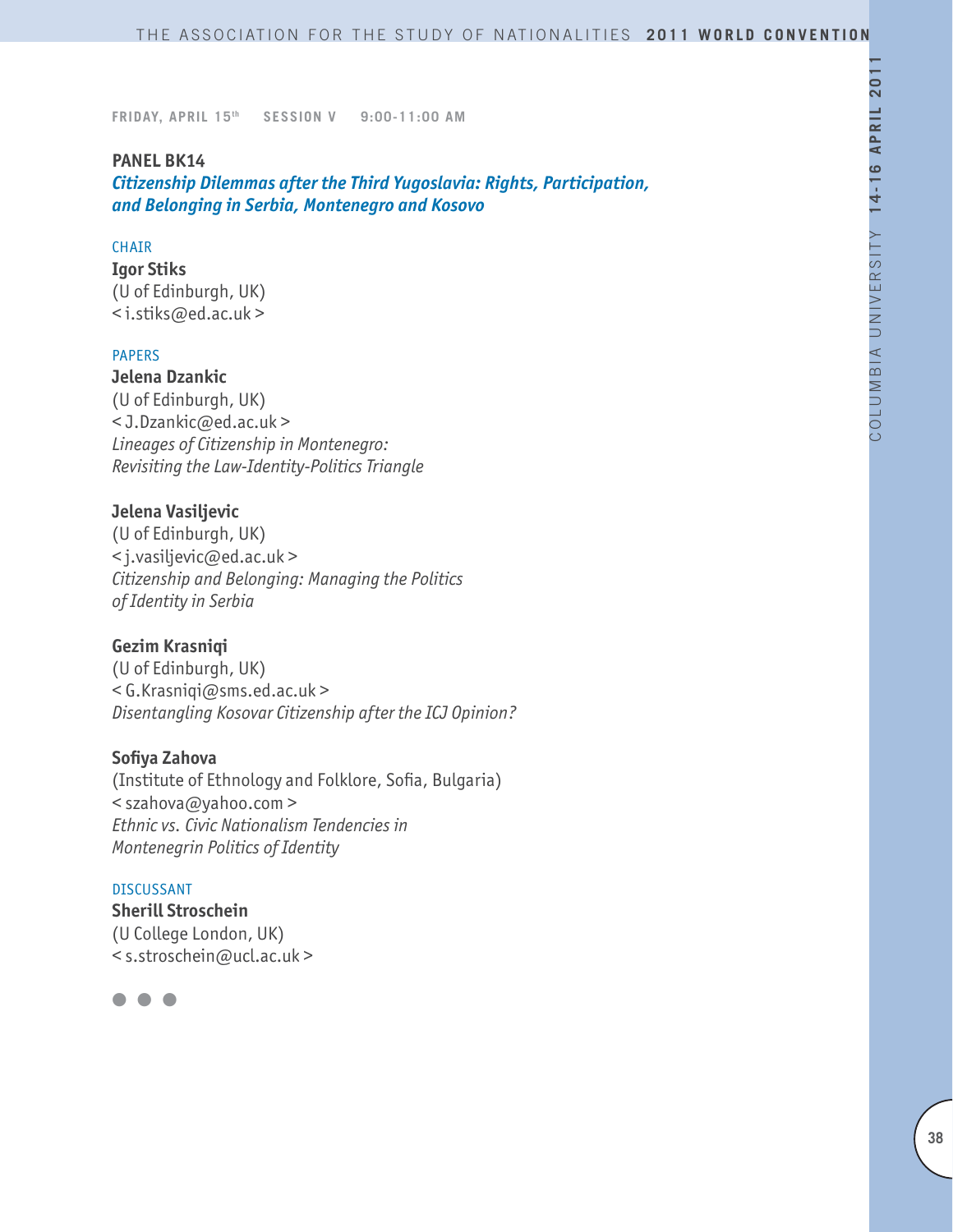**PANEL BO8** *Book Panel on Nadav Shelef,* **Evolving Nationalism: Homeland, Identity and Religion in Israel, 1925-2005** *(Cornell, 2010)*

#### **CHAIR**

**Keith Darden** (Yale U, US) < keith.darden@yale.edu >

### PARTICIPANTS

**Henry E. Hale** (George Washington U, US) < hhale@gwu.edu >

# **Ilan Peleg**

(Lafayette College, US) < pelegi@lafayette.edu >

### **David Siroky**

(Arizona State U, US) < david.siroky@asu.edu >

### **Nadav Shelef**

(U of Wisconsin-Madison, US) < shelef@wisc.edu >

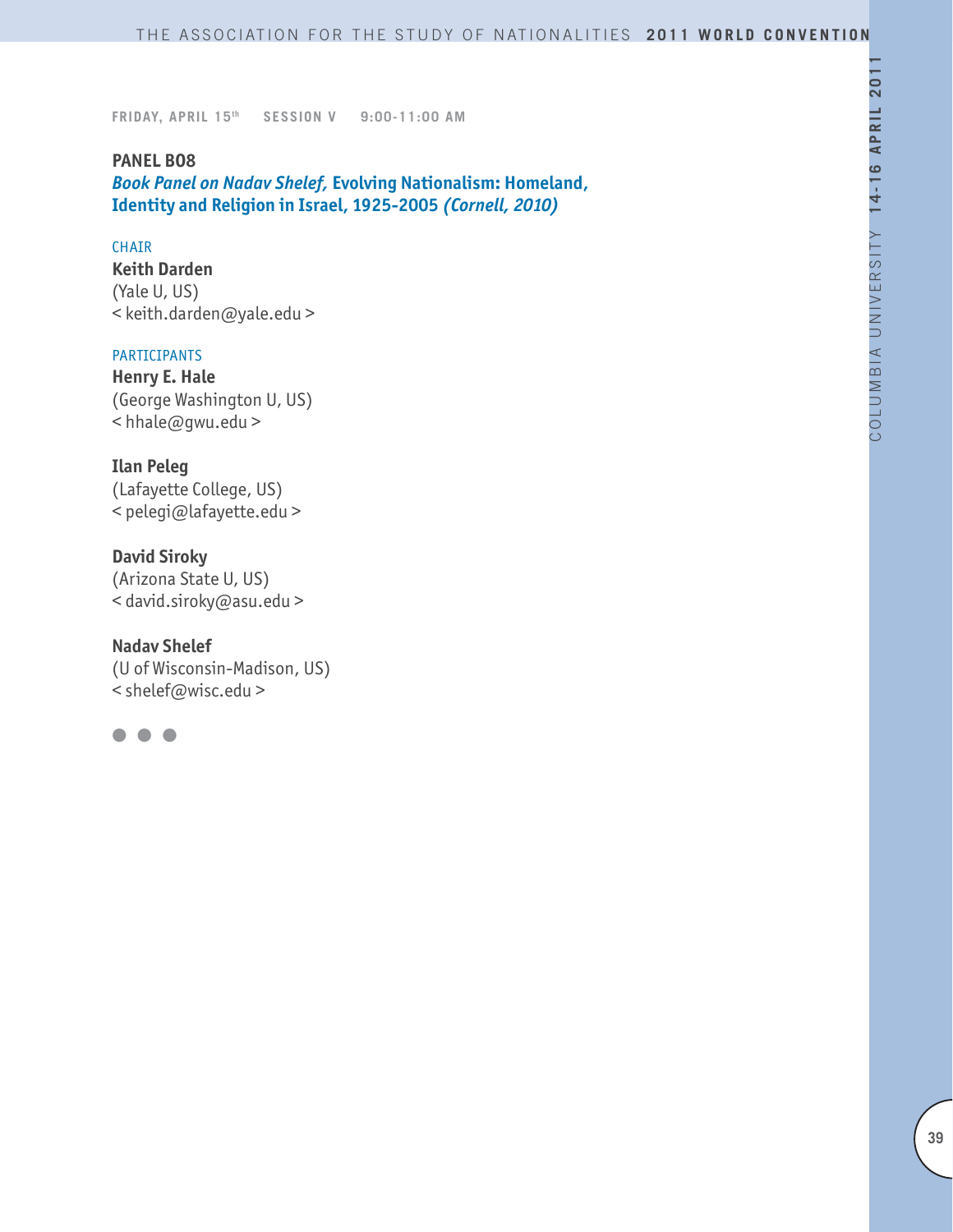### **PANEL CE1**

*Volunteerism and In-securities: The Transition from Late State Socialism to Emerging Civil Societies in East Germany and Belarus*

### **CHAIR**

#### **Petr Roubal**

(Institute of Contemporary History, Prague, Czech Republic) < roubal@usd.cas.cz >

### PAPERS

**Juliane Edler** (York U, Toronto, Canada) < juliane.edler@gmail.com > *The Wages of Germanness: Nation, Race and the Construction of East German Identity in the Early 1990s*

#### **Thomas Lindenberger**

(Boltzmann Institute for European History, Vienna, Austria) < thomas.lindenberger@ehp.lbg.ac.at > *'Societal Activism' and Sociability: Volunteering for Security under Communist Rule in East Germany*

#### **Melanie Arndt**

(Center for Contemporary History, Potsdam, Germany) < arndt@zzf-pdm.de > *Volunteering for Society? German and Belarusian Civil Society Commitment after Chernobyl*

#### **Tatjana Thelen**

(U of Zurich, Switzerland) < thelen@eth.mpg.de > *Post-socialism and the Search for Security: Volunteering in an Eastern German Protestant Charity*

#### DISCUSSANT

**Mark Kramer** (Harvard U, US) < mkramer@fas.harvard.edu >

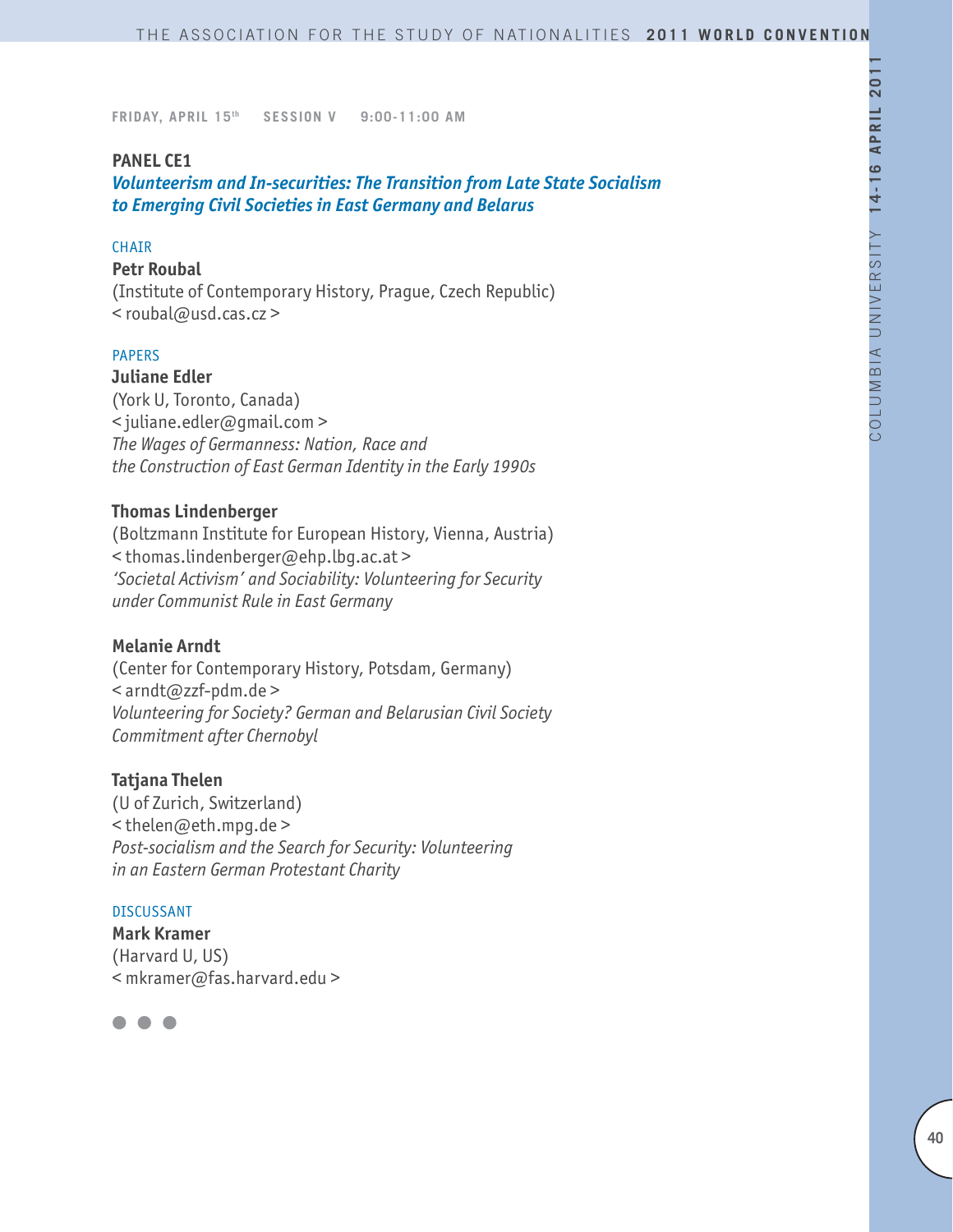# **PANEL CE4**

*European Governance and the Roma*

### CHAIR

**Paul LeGendre** (Human Rights First, NY, US) < legendrep@humanrightsfirst.org >

### PAPERS

**Laura Cashman**  (Canterbury Christ Church U, UK) < laura.cashman@canterbury.ac.uk > *EU Roma Policy: Seeking a Way Out of the Present Quagmire*

### **Nando Sigona**

(U of Oxford, UK) < nando.sigona@qeh.ox.ac.uk > *Securitizing the Governance of Romani Mobility in Italy (2007-2010)*

# **Eva Sobotka**

(EU Agency for Fundamental Rights, Vienna, Austria) < eva.sobotka@fra.europa.eu > **Peter Vermeersch**  (U of Leuven, Belgium) $f$ < Peter.Vermeersch@soc.kuleuven.be > *New European Mechanisms on Roma Inclusion: Actors, Institutions and Outcomes* 

### **Yana Kavrakova**

(European U Viadrina, Frankfurt, Germany) < yanakavrakova@yahoo.de > *The Roma Issue in the European Multi-Level System*

#### DISCUSSANT

### **André Liebich**

(Graduate Institute of International and Development Studies, Geneva, Switzerland) < andre.liebich@graduateinstitute.ch >

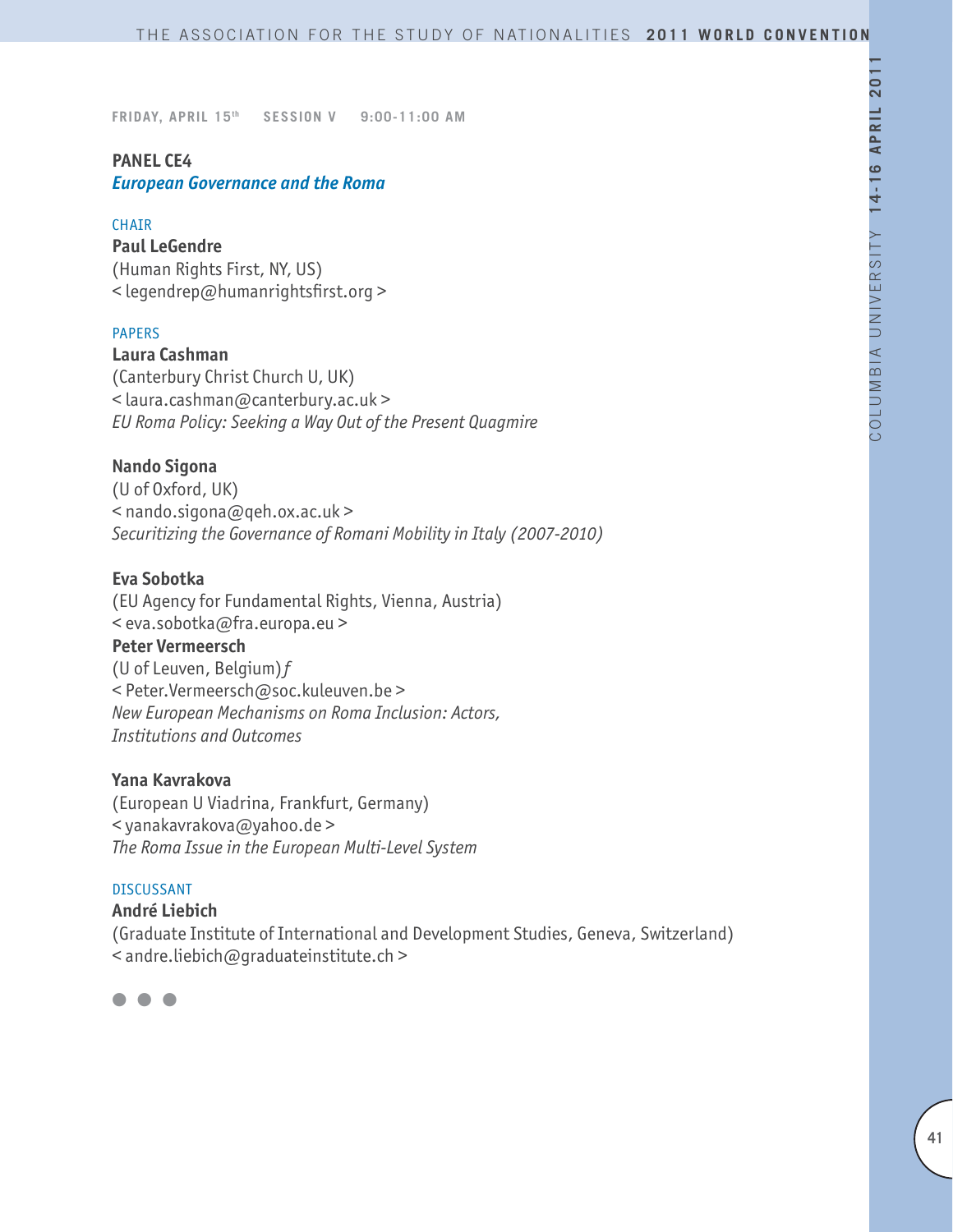# **PANEL K4** *Diasporas and Migration*

#### **CHAIR**

**David Carment** (Carleton U, Ottawa, Canada) < david\_carment@carleton.ca >

#### PAPERS

**Naures Atto** (Leiden U, Netherlands) < n.atto@hum.leidenuniv.nl > *Imaginaries of the Homeland: Discourses of Assyrian/Syriac Elites in the European Diaspora*

### **Kristin Cavoukian**

(U of Toronto, Canada) < kristincavoukian@gmail.com > *"Helping Armenia:" The Ritual of Diasporic Giving and the Politics of the Annual Telethon*

### **Erin Trouth Hofmann**

(U of Texas at Austin, US) < ehofmann@prc.utexas.edu > *The Wrong Kind of Georgian: The Complex Role of Networks and Ethnic Enclaves in Georgian Migration*

#### **Turgut Kerem Tuncel**

(U of Trento, Italy) < turguttuncel@hotmail.com > *Between Myth and Reality of the "Homeland": Young Diasporan Armenians' Discovery of Armenia*

#### **Melanie Krebs**

(Humboldt U, Berlin, Germany) < melanie.krebs@staff.hu-berlin.de > *When the Native City Became a Foreign Country: Armenians in Baku Today*

#### **DISCUSSANT**

**Cynthia Buckley** (Social Science Research Council, New York, US) < buckley@ssrc.org >

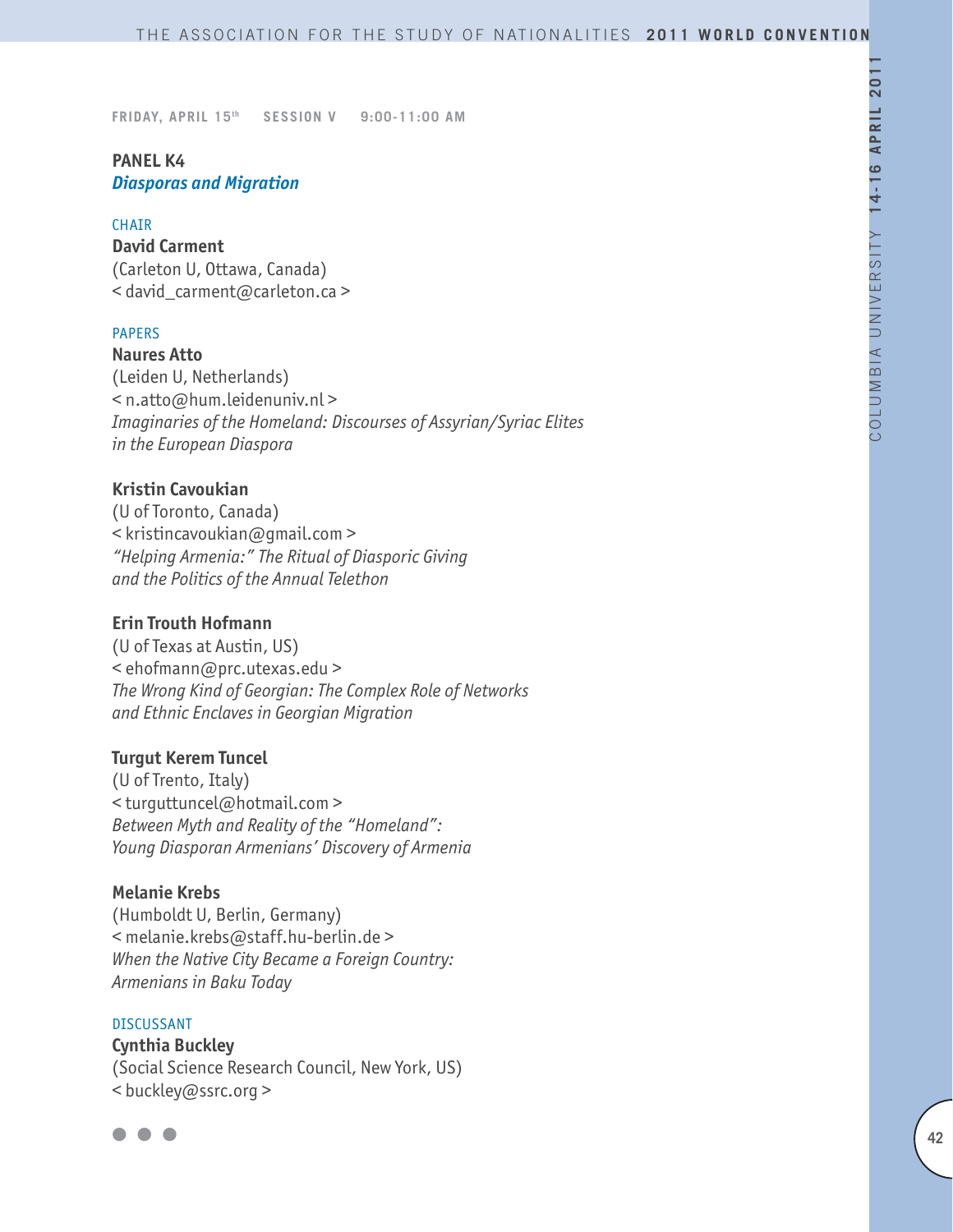### **PANEL R6**

*Minority Language Policy in the Russian Federation*

### **CHAIR**

**Kate Graney** (Skidmore College, US) < kgraney@skidmore.edu >

#### PAPERS

### **Sergey Sokolovskiy**

(Institute of Ethnology, Moscow, Russia) < sokolovskiserg@mail.ru > *The European Language Charter and the Problems of Its Implementation in Russia*

### **Joan F. Chevalier**

(US Naval Academy, Annapolis) < chevalie@usna.edu > *Local Language Education in South Siberia*

# **Leslie Hough**

(Yale U, US) < lesliehough@gmail.com > *Negotiating Identity: The Politics of Minority Language Schooling in Russia's Volga Region*

# **Liudmila Pravikova**

(Kennan Institute, US/ Pyatigorsk State Linguistic U, Russia)  $\leq$  pravikova@mail.com > *Language Identities in the North Caucasus after the Collapse of the Soviet System*

### **Dilyara Suleymanova**

(U of Zurich, Switzerland) < s\_dily@hotmail.com > *Schooling an Ethno-national Personhood: Education Politics in Post-Soviet Tatarstan*

#### DISCUSSANT

**Leah Haus** (Vassar College, US) < lehaus@vassar.edu >

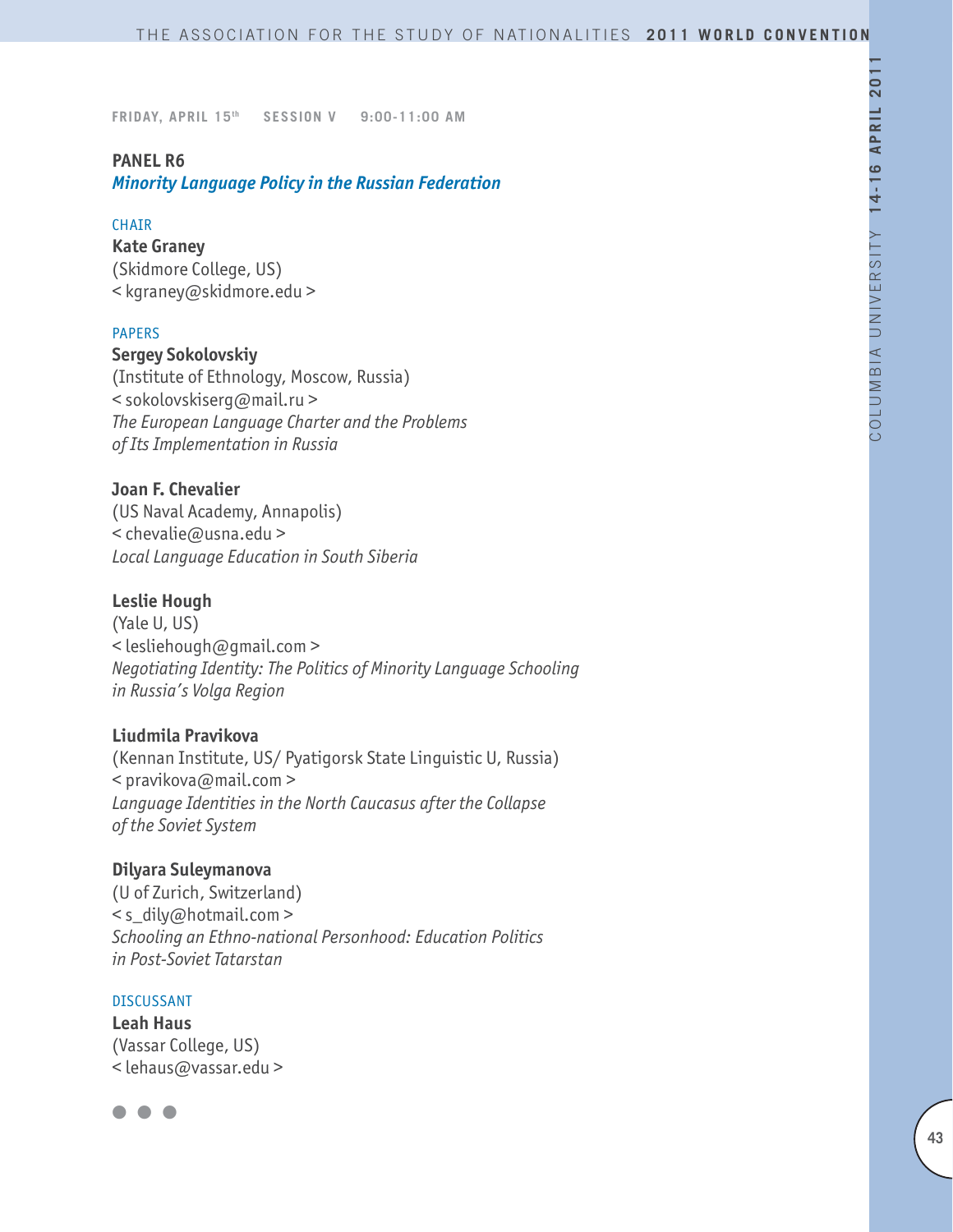# **PANEL TH13** *Religion and the Nation*

#### CHAIR

**Calin Cotoi** (U of Bucharest, Romania) < calincotoi@yahoo.com >

### PAPERS

**Ionut Biliuta**

(Central European U, Hungary) < ionut.biliuta@gmail.com > *Re-shaping Ethnically the State: The Prolongation of Interwar Orthodoxist Utopia in Post-Communist Romania*

### **Sinem Gürbey**

(Columbia U, US) < sg2246@columbia.edu > *The Priority of the Public Over the Private: A Critique of the Post-Secular Understanding of Modernity*

#### **Artan Hoxha**

(U of Tirana, Albania/U of Texas Austin, US) < artan1000@yahoo.it > *The Power of Knowledge: State, Religion and Education in the Process of Nation-Building in Albania*

#### DISCUSSANT

**Kimberly Hart** (Institute of Advanced Studies, Princeton, US) < kilhart@ias.edu >

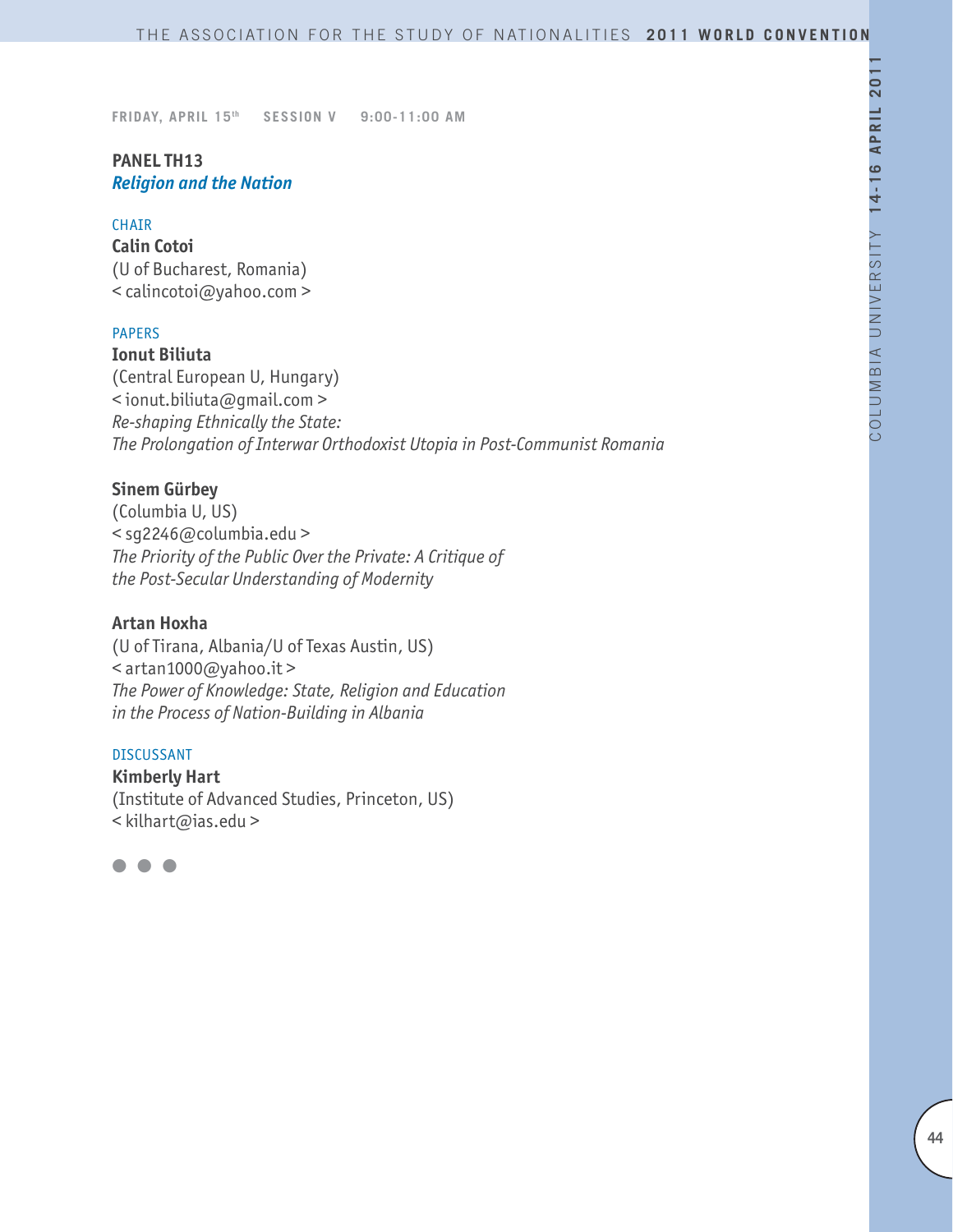### **PANEL TK1**

*Late Ottoman Urban Landscapes as Experienced, Represented and Contested* 

#### CHAIR

**Nadine Akhund**

(Columbia U, US) < nadine.akhund@gmail.com >

#### PAPERS

**Hasan Karatas** (NYU, US) < hkaratas@nyu.edu > *Reclaiming Urban Spaces for a Nascent Nation: The Rise of Turkish Urban Historiography*

### **Cenk Palaz**

(Columbia U, US) < cc2408@columbia.edu > *A Tale of Three Cities: Ad Hoc Institutionalization in Ottoman Macedonia, 1902-1908*

# **Leyla Amzi-Erdogdular**

(Columbia U, US) < la2142@columbia.edu > *The Orient in Europe: Habsburg Reinvention of the Ottoman Urban Landscape in Bosnia Herzegovina*

#### DISCUSSANT

**Elektra Kostopoulou** (Princeton U, US) < elektrakostopoulou@yahoo.gr >

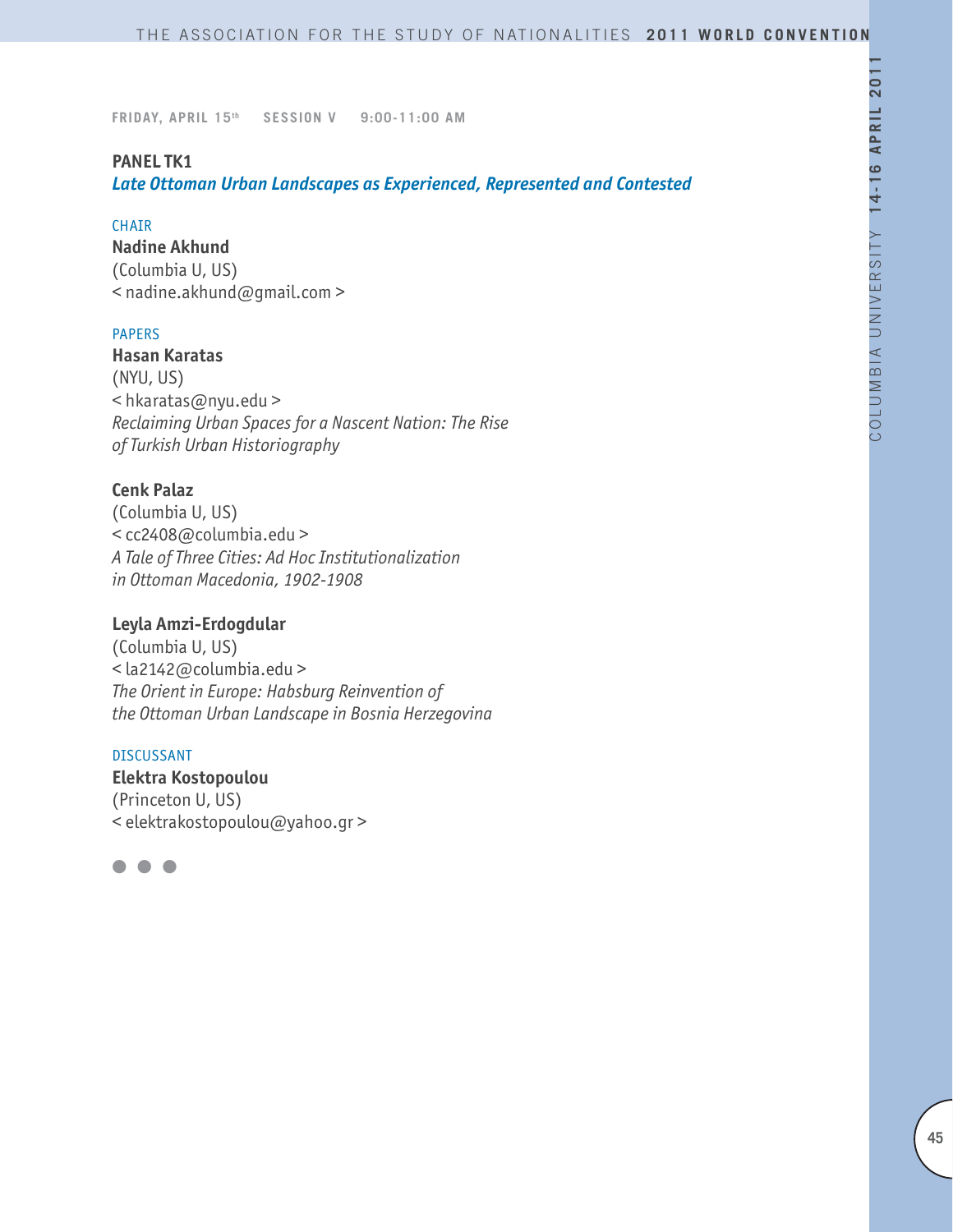### **PANEL U4**

*Holodomor and Famines in 20th Century Ukraine*

#### **CHAIR**

# **Margarita Balmaceda**

(Seton Hall U, US) < balmacma@shu.edu >

### PAPERS

# **Gennadi Poberezny**

(Harvard U, US) < poberezny@fas.harvard.edu > *Creating the Atlas of the Holodomor*

### **Oleh Wolowyna**

(U of North Carolina at Chapel Hill, US) < olehw@aol.com > **Nataliia Levchuk** (Institute for Demography and Social Sciences, Kyiv, Ukraine) < nlevchuk@mail.ru > *Holodomor Losses in Ukraine within the Context of the 1932-1933 Famine in the Soviet Union*

# **Danielle Granville**

(Oxford U, UK) < danielle.granville@politics.ox.ac.uk > *A Multi-level Politics of Memory: The Ukrainian Diaspora and the Holodomor Genocide Recognition Campaign* 

### DISCUSSANT

**Tim Snyder** (Yale U, US) < timothy.snyder@yale.edu >

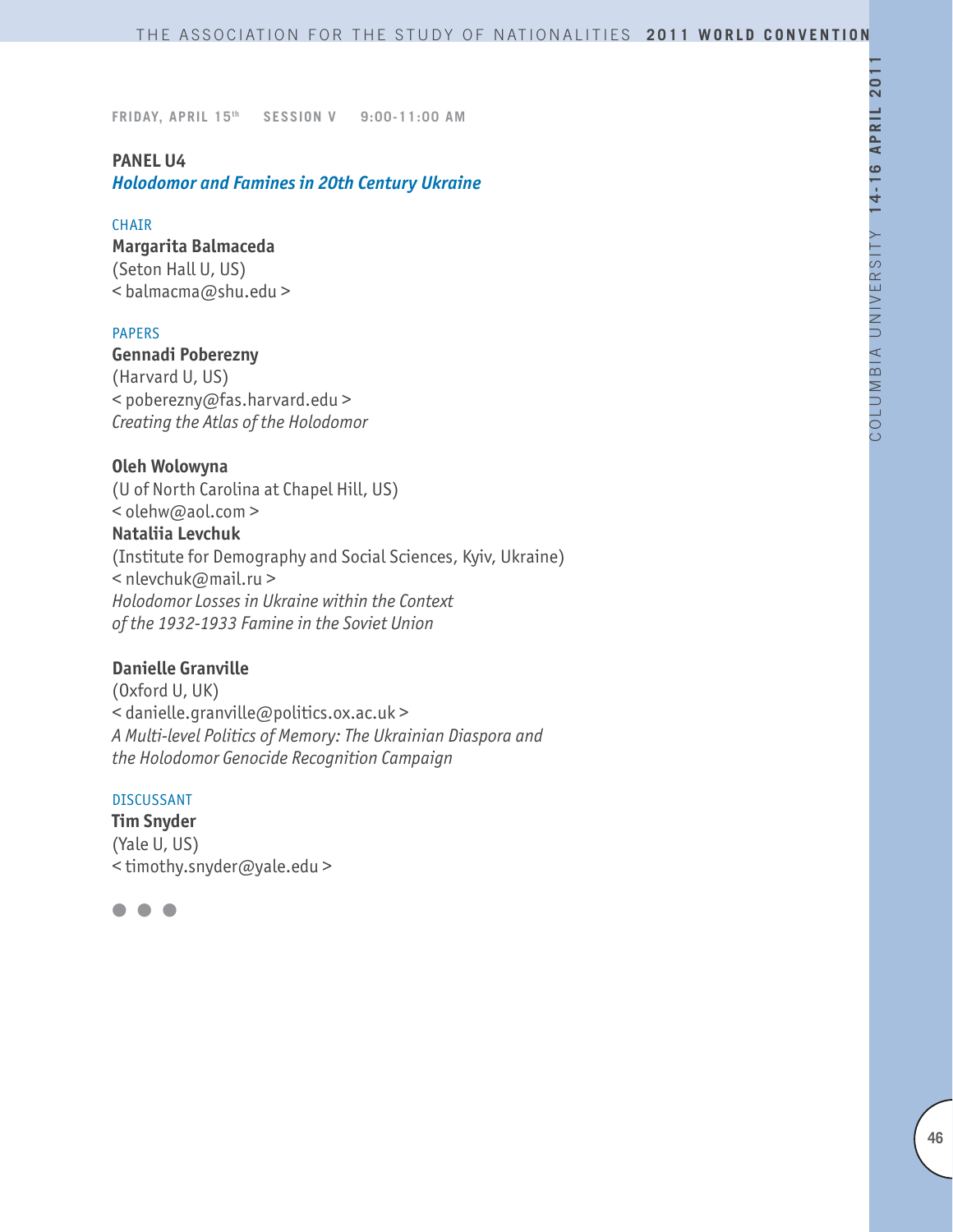### **PANEL BK13**

*Democratic Consolidation in Serbia* 

### CHAIR

**Michael Rossi** (The College of New Jersey, Edison, US) < rossim@tcnj.edu >

### PAPERS

**Nina Markovic** (U of Melbourne, Australia) < Nina.markovic@aph.gov.au > *Serbia: From Europe's Vigilante to a Good International Citizen?*

### **Vedran Dzihic**

(Johns Hopkins U, US) < vedran.dzihic@univie.ac.at/ > *Inter-ethnic Relations as an Indicator of Democratic Stability: Sandzak (Serbia) in 2010*

### **Marlene Spoerri**

(U of Amsterdam, Netherlands) < marlenespoerri@gmail.com > *Learning the Hard Way: Lessons Learned and Unlearned while Promoting Democracy in Serbia*

### **Nebojsa Vladisavljevic**

(U of Belgrade, Serbia) < n.vladisavljevic@fpn.bg.ac.rs > *Serbia's October and its Aftermath: A Coup, Revolution of Democratization?*

#### DISCUSSANT

**Connie Robinson** (Central Washington U, US) < connied.robinson@gmail.com >

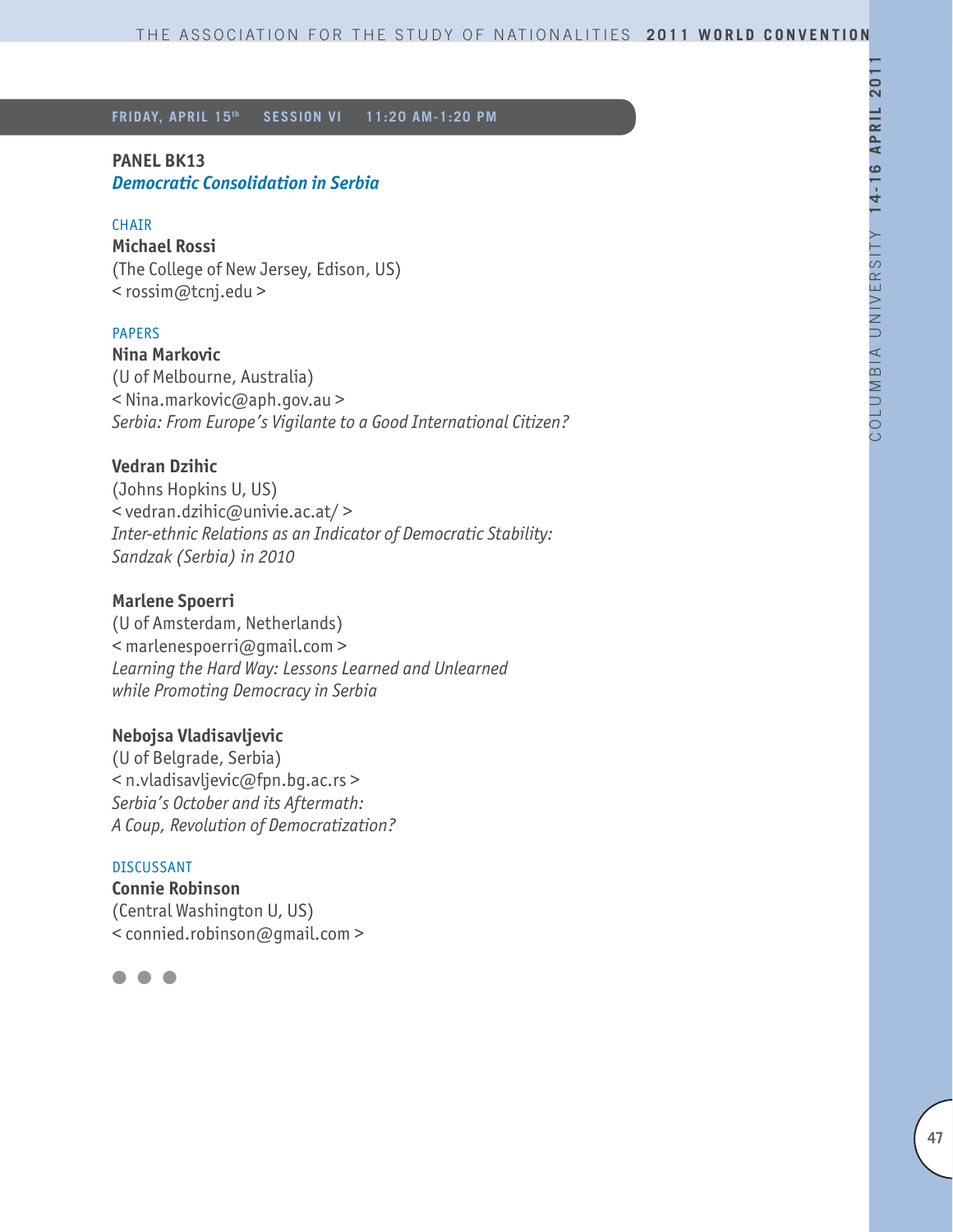### **PANEL BK16**

*Struggles over Legitimacy, State and National Identities: Source of Ethnic Violence in the Balkans*

### **CHAIR**

**Sasha Poucki** (Rutgers U, US) < spoucki@nicosa.com >

#### PAPERS

**Boris Banovac** (U of Rijeka, Croatia)  $<$  bbanovac@pravri.hr > *The Dynamics of Ethno-national Identification and Ethnic Conflict: Institutional and Societal Aspects* 

### **Vjeran Katunaric**

(U of Zadar, Croatia) < vjeran.katunaric@zg.t-com.hr > *On the Relevance of the Peace Culture Concept in Studying Dynamics of Ethnic Relations at the Local Level* 

#### **Felix Kuntzsch**

(U Laval, Québec, Canada) < Felix.Kuntzsch.1@ulaval.ca > *The Struggle for Legitimacy: Nationalism and Political Violence in Palestine and Kosovo*

# **Tome Sandevski**

(U of Marburg, Germany) < tome.sandevski@staff.uni-marburg.de > *Intra-ethnic Party Competition as Inter-ethnic Conflict: Macedonia (1991-2008)*

#### DISCUSSANT

**David Kanin** (Johns Hopkins U, US) < dakanin@aol.com >

 $\bullet$   $\bullet$   $\bullet$ **FRIDAY, APRIL 15th SESSION VI 11:20 AM-1:20 PM**

**PANEL BO3** *Book Panel on Tim Snyder,* **Bloodlands** *(Basic 2010)*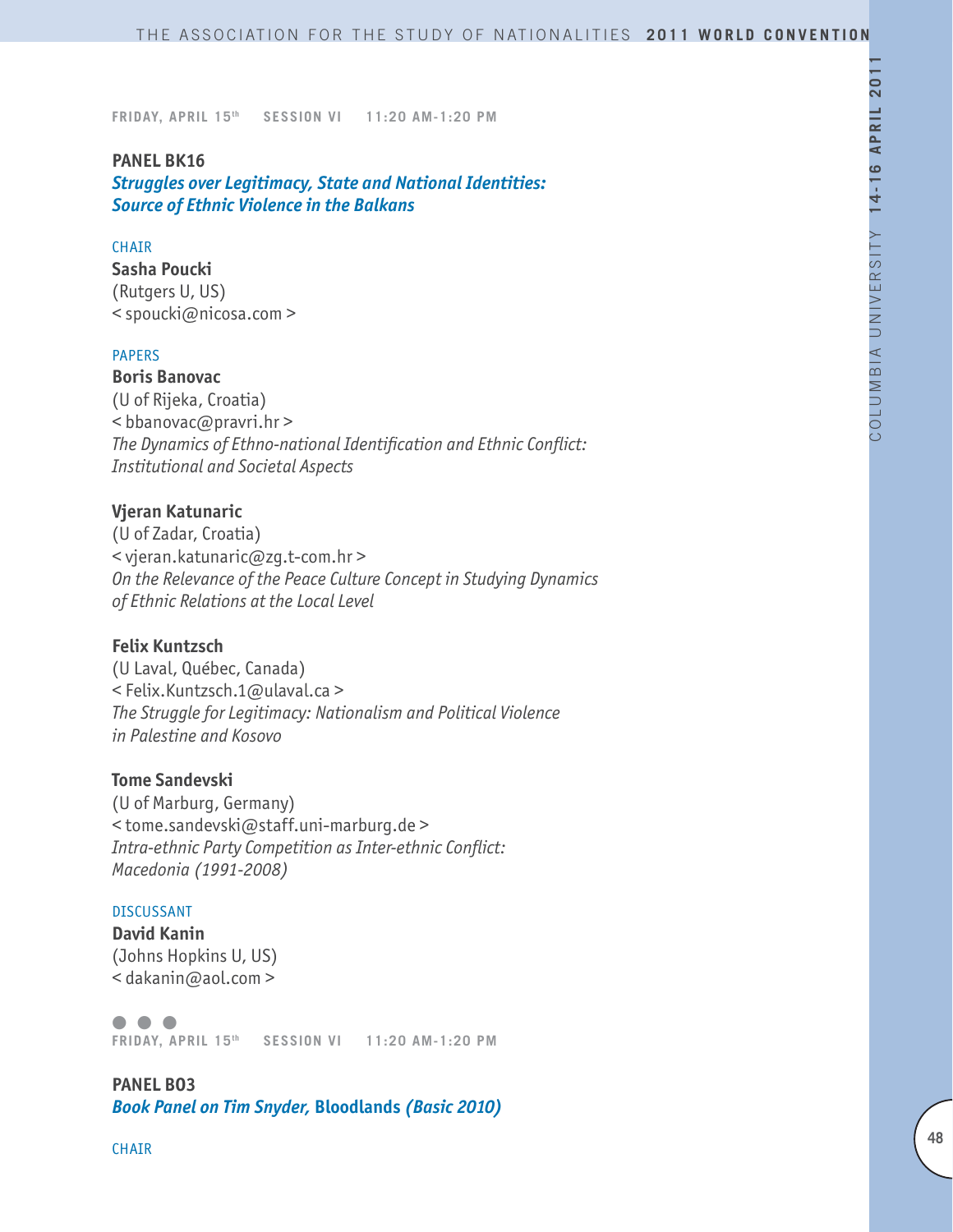# **Tarik Cyril Amar**

(Columbia U, US) < tca2109@columbia.edu >

# PARTICIPANTS

**Christian Gerlach** (U of Bern, Switzerland) < christian.gerlach@hist.unibe.ch >

**John-Paul Himka** (U of Alberta, Canada) < jhimka@ualberta.ca >

**Dominique Arel** (U of Ottawa, Canada) < darel@uottawa.ca >

**Tim Snyder** (Yale U, US) < timothy.snyder@yale.edu >

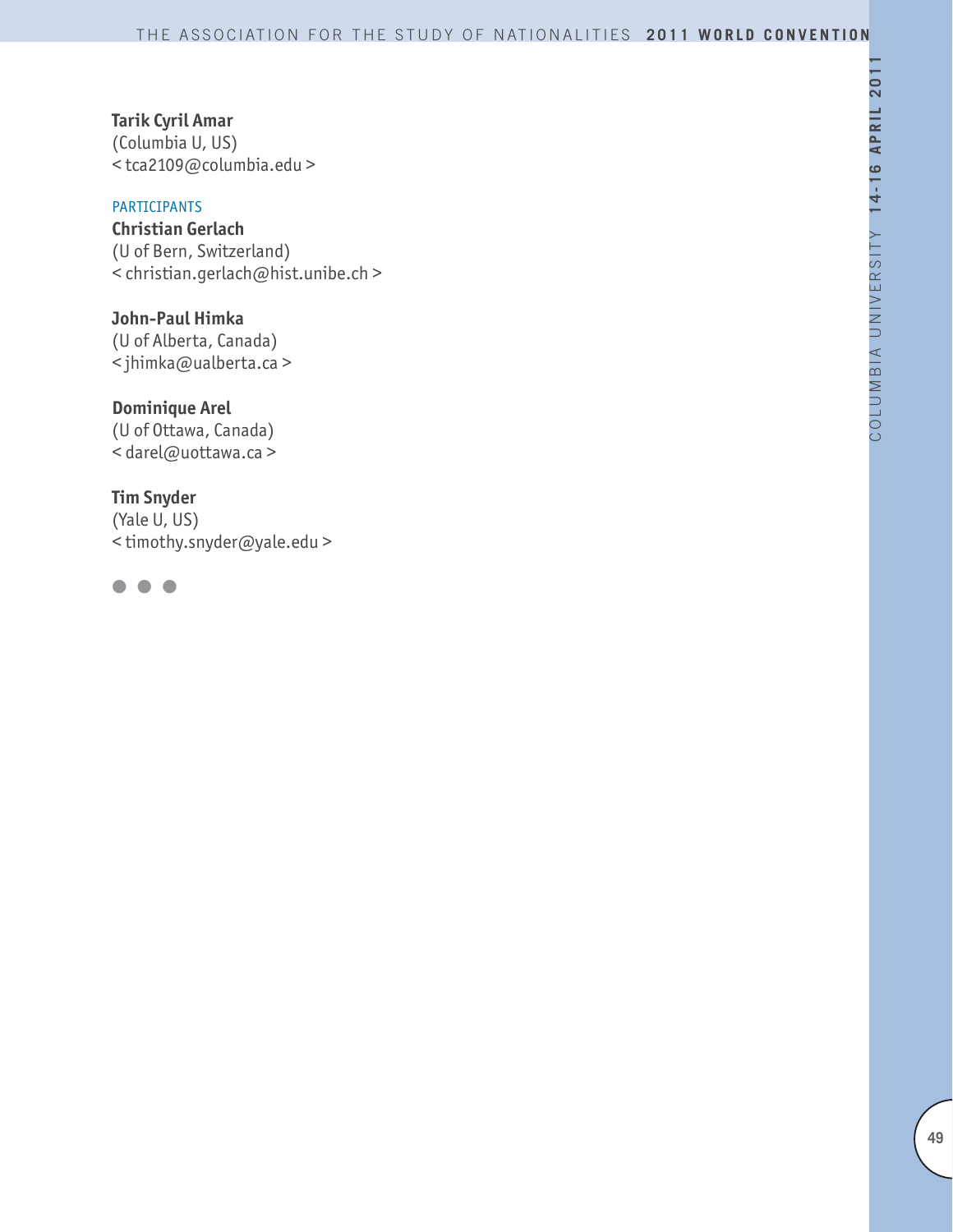### **PANEL CE19**

*Contested Identities and Electoral Mobilization in Moldova*

#### **CHAIR**

**Matthew Ciscel** (Central Connecticut State U, US) < ciscelm@ccsu.edu >

### PAPERS

### **Christian W. Haerpfer**

(U of Aberdeen, UK) < c.w.haerpfer@abdn.ac.uk > *Structure and Dynamics of National Identities in Moldova (1995-2010)*

### **W. Meredith Bacon**

(U of Nebraska at Omaha, US) < wbacon@unomaha.edu > *'Moldovanism' and the Elections of 2009-2010*

#### **Julien Iglesias Danero**

(U Libre de Bruxelles, Belgium) < jdaneroi@ulb.ac.be > *Constructing National Identity in Political Discourse: Coherence and Contradiction (Moldova, 2001-9)*

### **Ion Marandici**

(Rutgers U, US) < ionmar@rci.rutgers.edu > *The Moldovan Twitter Revolution: New Media and Post-electoral Mobilization* 

#### DISCUSSANT

**Elizabeth A. Worden** (American U, DC, US) < eaworden@american.edu >

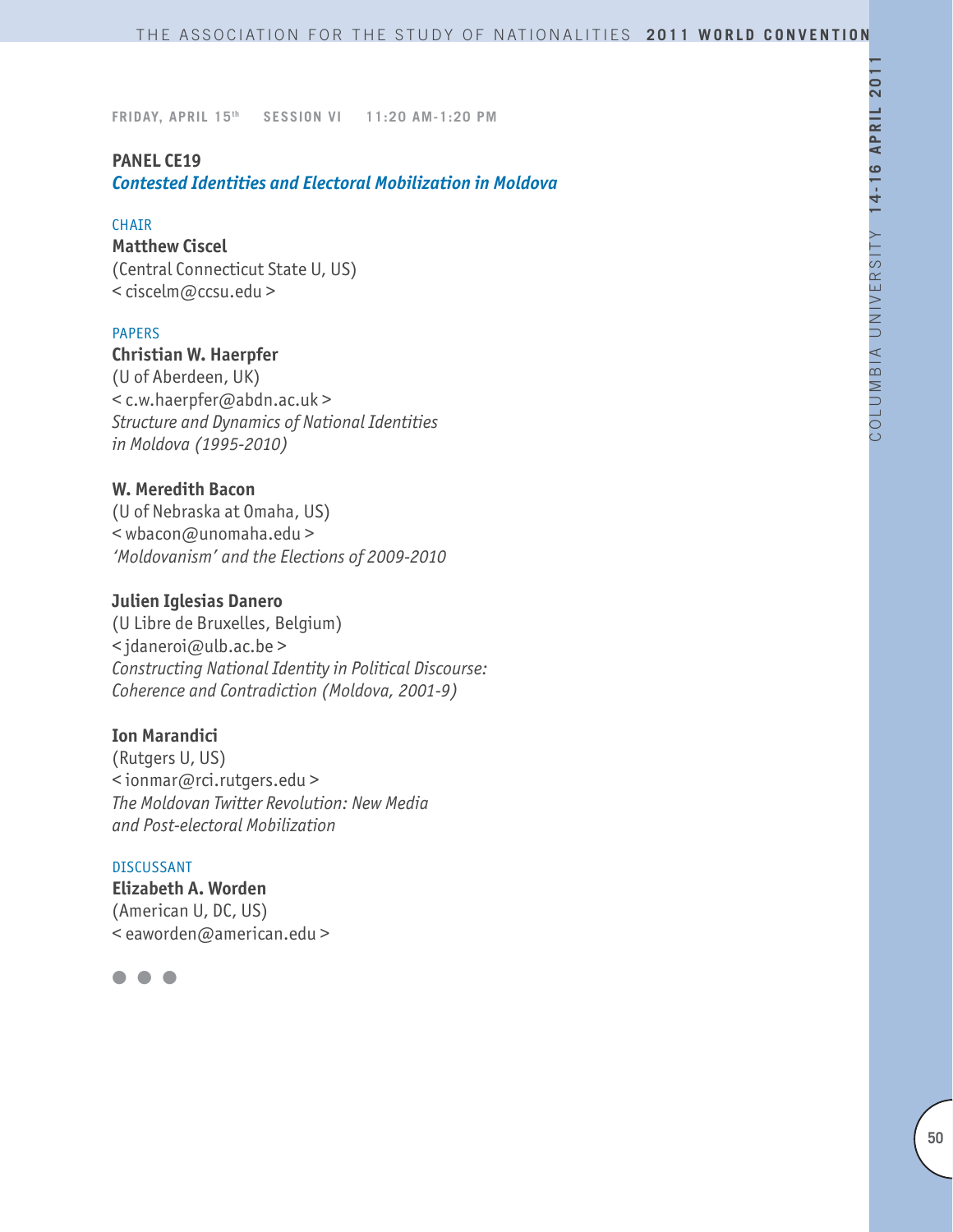# **PANEL EU7** *History, Myths and Contention*

#### CHAIR

**Hélène Thibault** (U of Ottawa, Canada) < hthib097@uottawa.ca >

### PAPERS

**Hakkı Gurkas** (Kennesaw State U, US) < hgurkas@kennesaw.edu > *Nationalism and Religion in Kazakhstan*

### **Laura Adams**

(Harvard U, US) < ladams@fas.harvard.edu > *The Tajikness of Uzbek Culture: A Risky Thing to Say*

# **Anja Pistor-Hatam**

(Kiel U, Germany) < pistor-hatam@islam.uni-kiel.de > *Nationalism and Historiography in Modern Iran: Narrations of Mongol Invasion and Rule*

### **Jana El Horr**

(George Mason U, US) < jelhorr@gmu.edu > *Political Shiism in the Middle East: Debate of Living Ideologies?*

#### DISCUSSANT

Alima Bissenova (Cornell U, US) < azb3@cornell.edu >

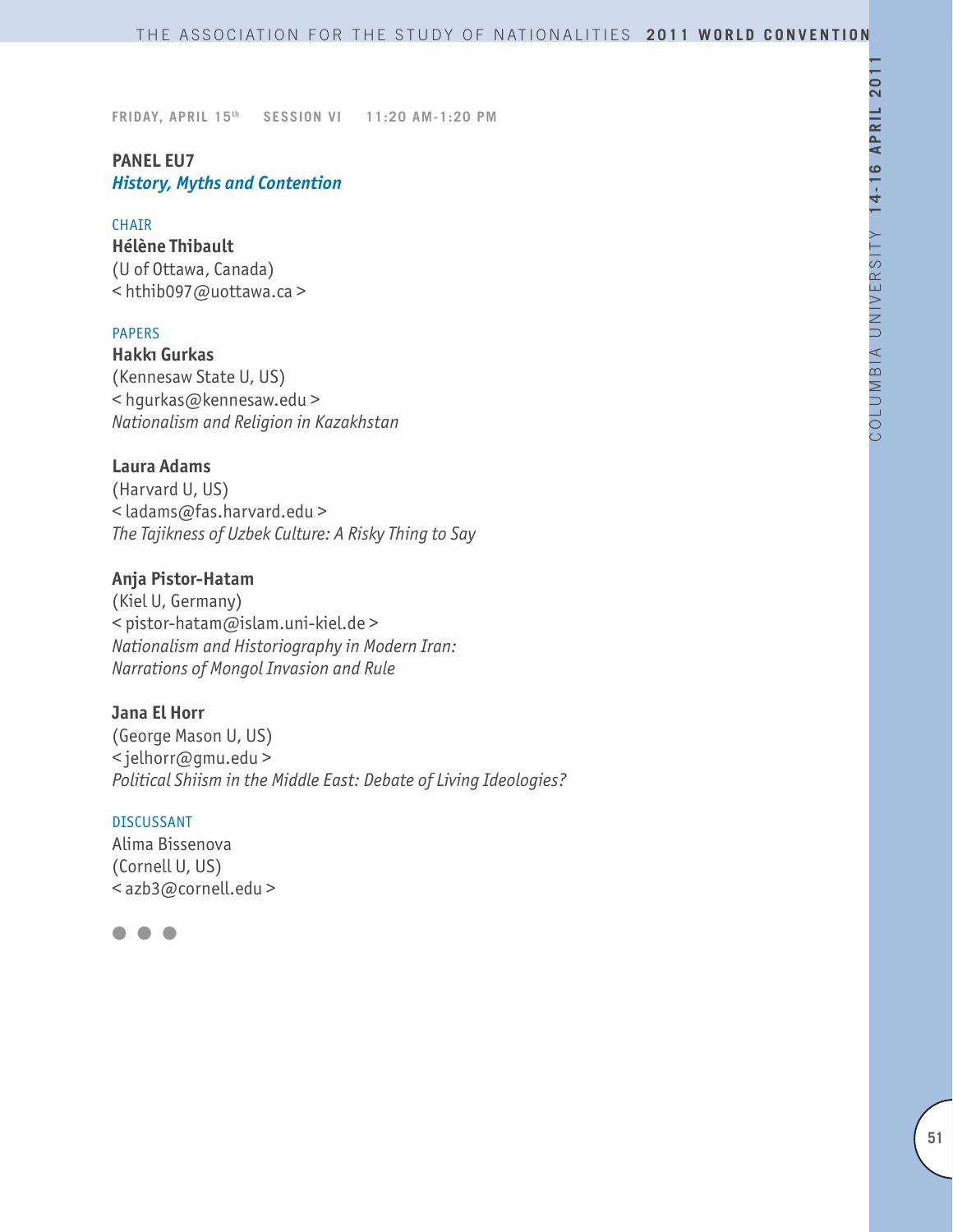### **PANEL K3**

*State-building in the Caucasus, Past and Present*

### **CHAIR**

**Lincoln Mitchell** (Columbia U, US) < lam13@columbia.edu >

### PAPERS

**Ozan Arslan** (Izmir U of Economics, Turkey) < ozan.arslan@ieu.edu.tr > *Myths and Realities in the Ottoman Young Turk Foreign Policy* 

*towards the Black Sea Rim and the Caucasus in World War I*

### **Magdalena Dembinska**

(U de Montréal, Canada) < magdalena.dembinska@umontreal.ca > *Constructing de facto States and Nations: Fluctuating Images of Enemies and Friends*

### **Jason E. Strakes**

(U of Georgia, Tbilisi) < j.strakes@ug.edu.ge > *State Formation, National Identity and International Systems: Explaining Foreign Orientations in the Southern Caucasus*

### **Thomas de Waal**

(Carnegie Endowment for International Peace, US) < tdewaal@ceip.org > *Georgia's Model: Switzerland, Singapore, Russia, Estonia?*

#### DISCUSSANT

**Julie George** (Queens College, NY, US) < julie.george@qc.cuny.edu >

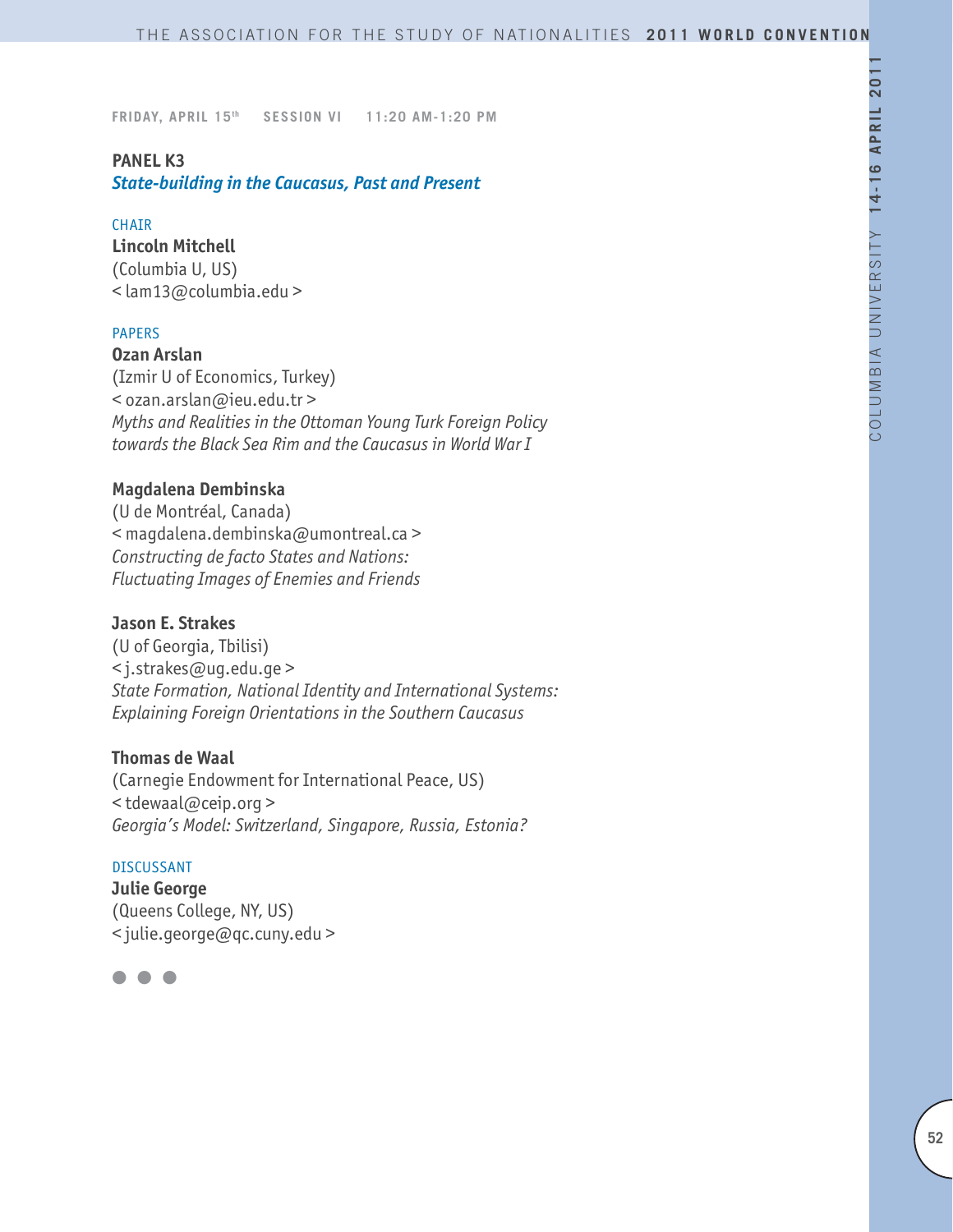### **PANEL R13**

*Health and Addiction in Ukraine and Russia: Insights on Gender and Ethnicity*

### **CHAIR**

**Cynthia Buckley** (SSRC, New York, US) < buckley@ssrc.org >

#### PAPERS

**Maryna Bazylevych** (Luther College, Iowa, US) < bazyma01@luther.edu > *The Ministry of Health is Playing Russian Roulette with Our Children: Vaccination Refusals and Anti-Vaccination Campaigns in Post-Socialist Ukraine*

## **Svetlana Maximova**

(Barnaul State U, Russia) < renesans@ab.ru > *Addiction and Drug Use in Western Siberia: Gender and Ethnic Variation* 

#### **Irina Denisova**

(New Economics School, Moscow, Russia) < denisova.irina@gmail.com > *Variations in Health and Labor Market Outcomes in Russia*

#### **Olga Bedina**

(Saratov State Technical U, Russia) < olga.bendina@socpolicy.ru > *Living Positively: Negotiating Identities among HIV Positive Women in Saratov* 

#### DISCUSSANT

**Ilya Steinberg** (Institute of Sociology, Moscow, Russia) < isteinberg@mail.ru >

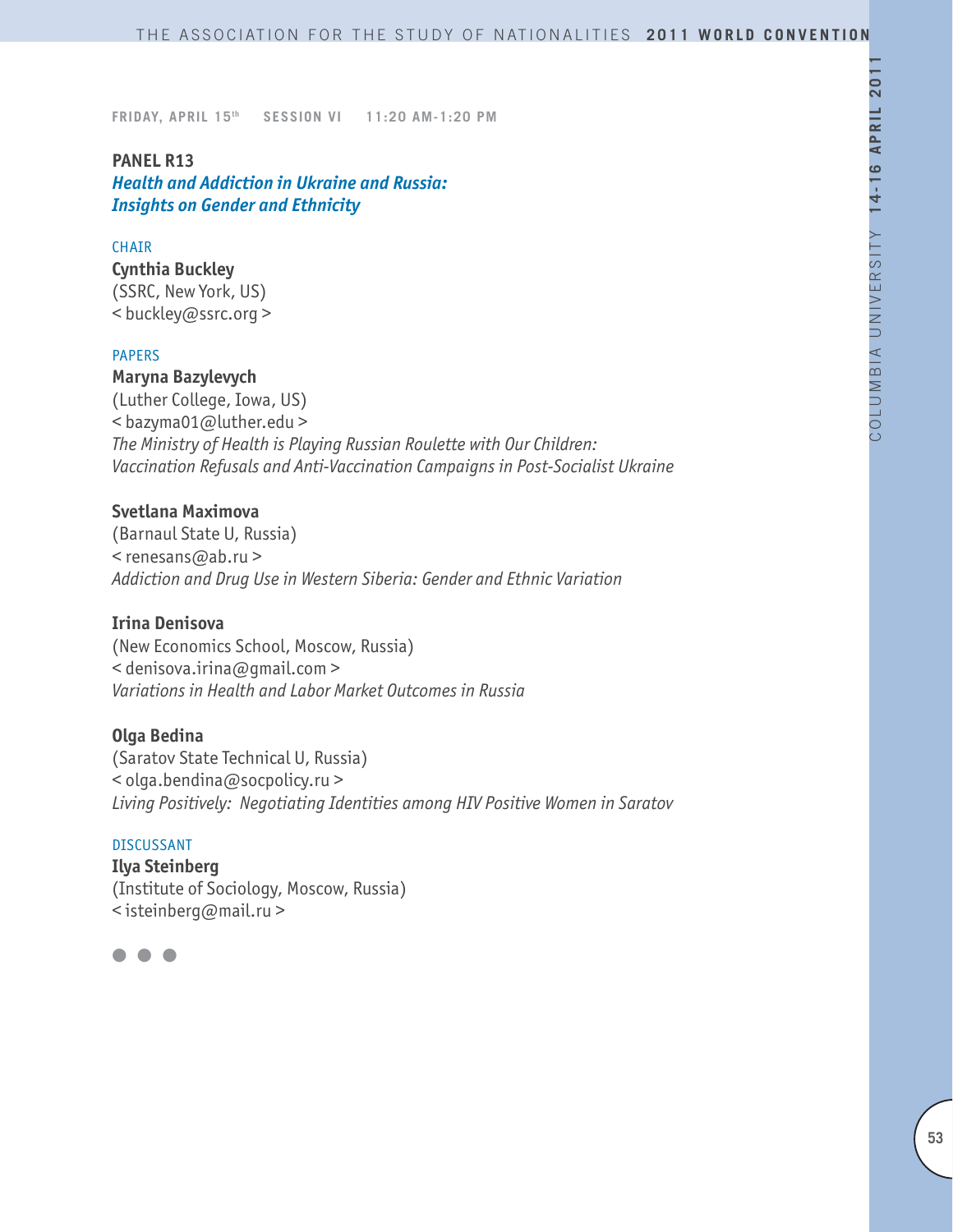### **PANEL TK9**

*Memory Construction: Turks and Armenians*

### CHAIR

**Nick Biziouras** (US Naval Academy) < nikolaos.biziouras.gr@usna.edu >

### PAPERS

**William Holt** (U of Utah, US) < bilboho@gmail.com > *Collective Memory and Forgetting of Muslim Massacre and Expulsion from the Balkans and the Creation of the Turkish Nation*

# **M. Hakan Yavuz**

(U of Utah, US) < hakan.yavuz@poli-sci.utah.edu > *Said Nursi and the Armenian Question*

# **Brad Dennis**

(U of Utah, US) < bradrdennis@gmail.com > *Reassessing the Treaty of Berlin as a Catalyst for Peace and Violence between the Ottomans, Kurds, and Armenians in Eastern Anatolia*

# **Ramazan H. Oztan**

(U of Utah, US) < ramazan.oztan@utah.edu > *Absolutism, Constitutionalism, and its Ethnic Twist: A Preliminary Framework to Study Nationalisms in the Ottoman World*

#### DISCUSSANT

**Peter Rutland** (Wesleyan U, US) < prutland@wesleyan.edu >

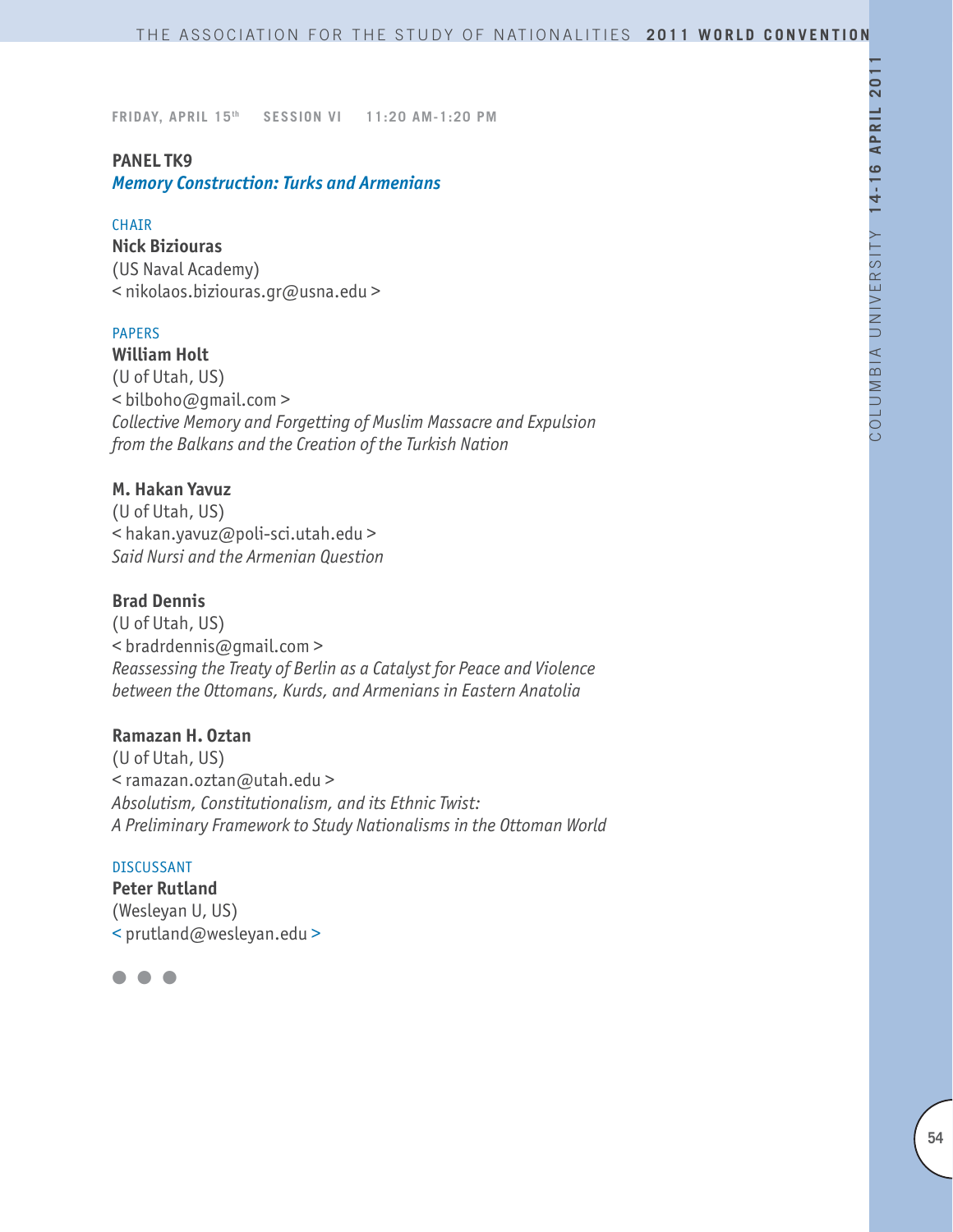### **PANEL BK10**

*States of Recognition: Kosovo after the ICJ Opinion*

#### **CHAIR**

**Anna DiLellio** (New School U, US) < annadilellio@hotmail.com >

### PAPERS

**Fred Cocozzelli** (St. John's U, Queens, US) < cocozzef@stjohns.edu > *Kosovo 2010: The Delayed "Transition"* 

#### **Timothy Waters**

(Indiana U, US) < tiwaters@indiana.edu > *Such Boldness: Making Sense, or Something, out of the ICJ Kosovo Opinion*

# **Zoran Oklopcic**

(Carleton U, Ottawa, Canada) < zoran\_oklopcic@carleton.ca > *After Self-determination: Thinking about Normative Justification for the Creation of New States in the Post-Kosovo World*

### **Ivan Serrano Agustí Colomines**

(Open U of Catalonia, Spain) < iserranoba@uoc.edu > < acolomines@uoc.edu > *Secession in a Democratic Context: Why Spain Opposes Kosovo's Independence*

#### **Mi Zhou**

(U College London, UK) < zhou.mi@ucl.ac.uk > *Love beyond Reason?: Nation-branding and Nationalism in Kosovo*

### DISCUSSANT

**Mark Baskin** (SUNY Albany, US) < Mark.Baskin@cid.suny.edu >

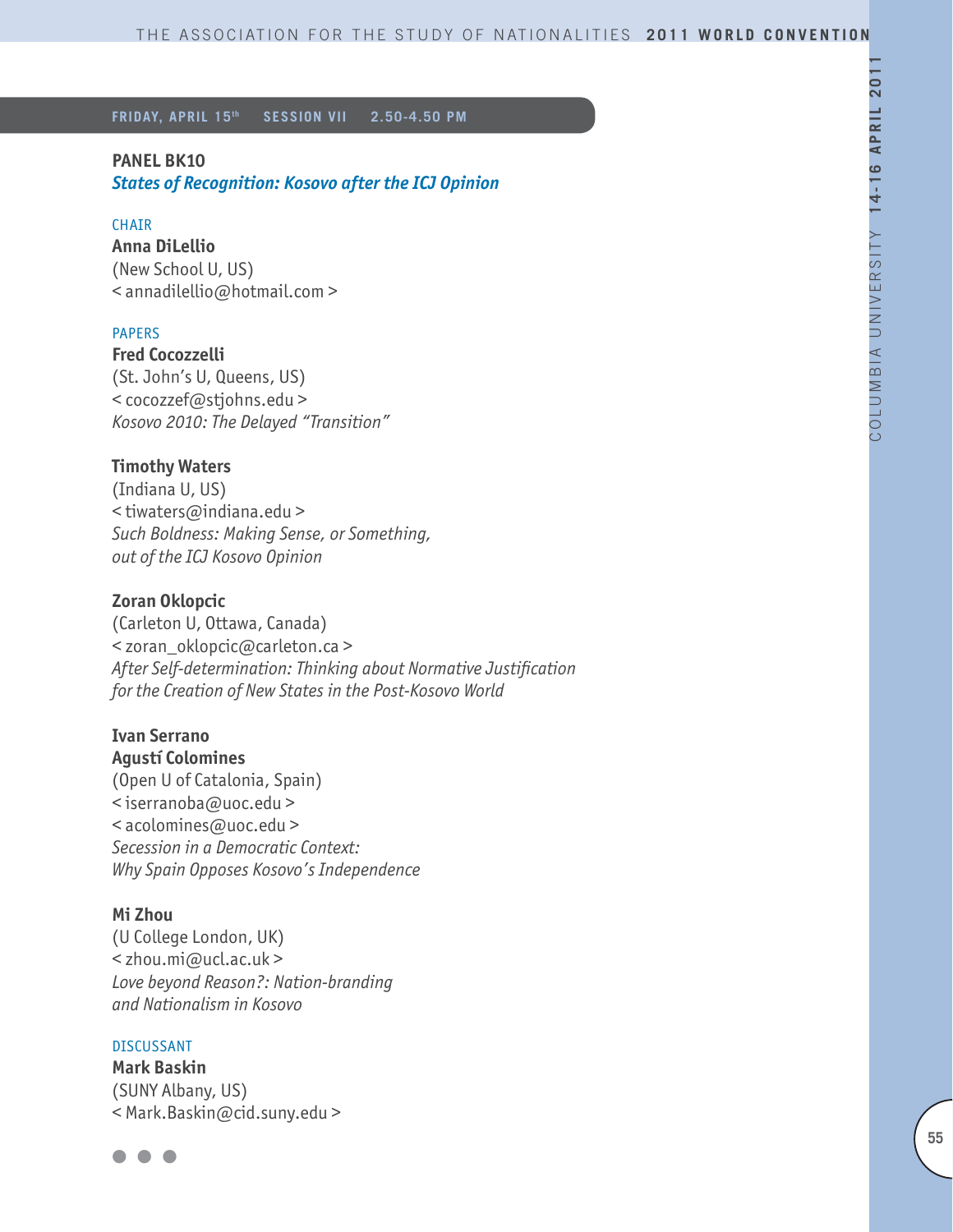# **PANEL BK12** *Balkan Identities in Popular Culture*

#### **CHAIR**

**Anna Matthiesen**  (New School U, US) < annamatthiesen@gmail.com >

#### PAPERS

**Rory Archer** (U of Graz, Austria ) < roryarcher@gmail.com > *Mass Culture in the 'Yugosphere': Between Vernacular Cosmopolitanism and the Nation State*

### **Aleksandra Djajic-Horvath**

(European U Institute, Italy) < aleksandra.djajic-horvath@eui.eu > *A Token of Cultural Authenticity, a Fossil of the 'Old Patriarchal Regime', or a Hostage of the Balkan Chronotope: Media Representations of the Balkan Man-Woman* 

#### **Dalibor Misina**

(Wilfrid Laurier U, Canada)  $\le$  dmisina@wlu.ca > *"(What's So Funny 'bout) Peace, Love & Understanding": Rock-Music and the Rebuilding Civic Identity in the Post-Conflict Balkans*

#### **Zlatko Jovanovic**

(U of Copenhagen, Denmark) < zlatko@hum.ku.dk > *Popular Culture and Sense of Community in Socialist Yugoslavia: Brotherhood and Unity between Slogan and Lived Reality*

#### **Tea Sindbæk**

(U of Aarhus, Denmark) < histts@hum.au.dk > *A Croatian Champion with a Croatian Name: National Identity and Use of History in Croatian Football Culture in the 1990s* 

#### **DISCUSSANT**

**Sally Kent** (U of Wisconsin, Stevens Point, US) < skent@uwsp.edu >

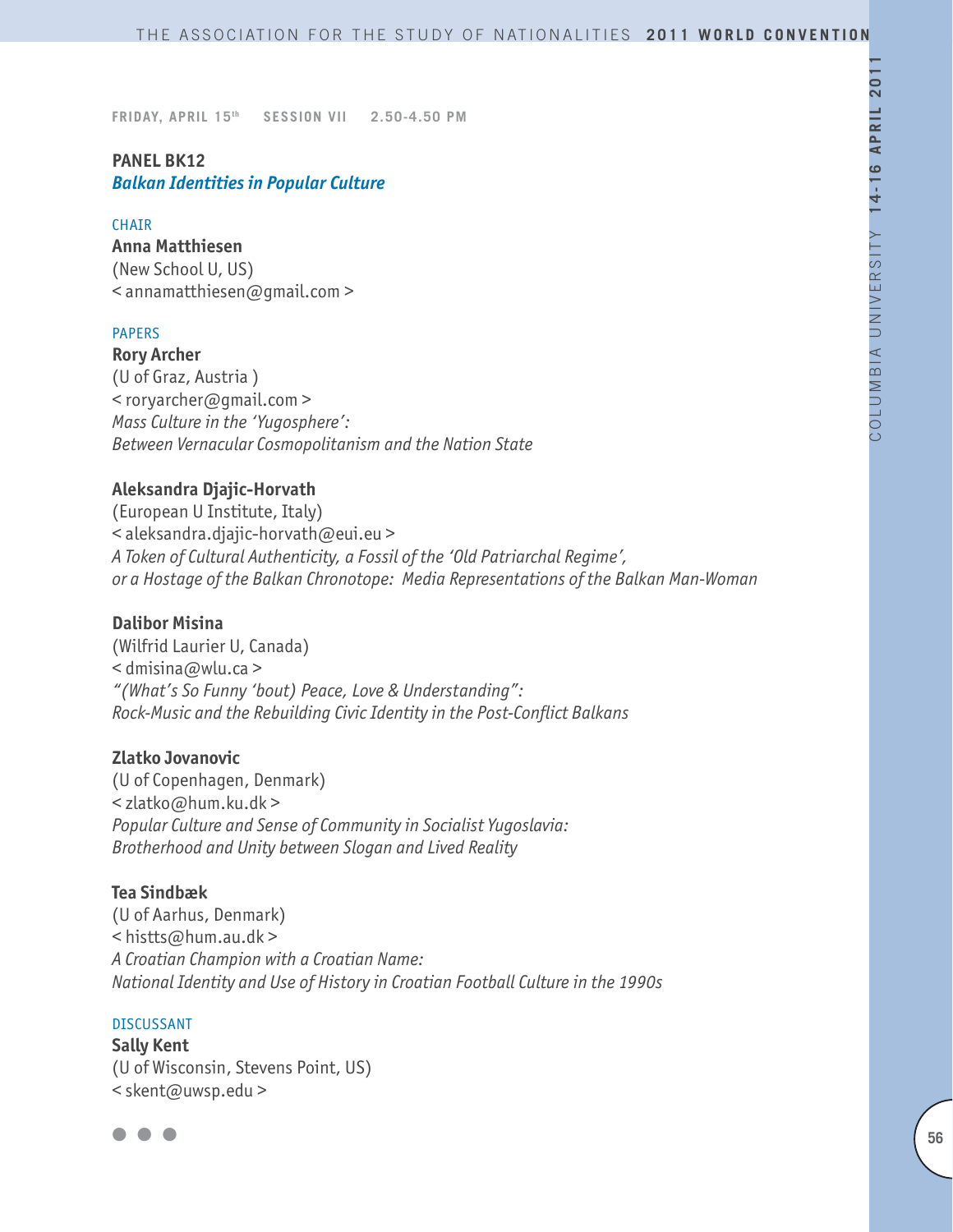### **PANEL BO9**

*Book Panel on Christian Gerlach,* **Extremely Violent Societies: Mass Violence in the Twentieth-Century World** *(Cambridge, 2010)*

### **CHAIR**

**Roger Petersen** (MIT, US) < rpeters@mit.edu >

### PARTICIPANTS

**Nicholas Sambanis** (Yale U, US) < nicholas.sambanis@yale.edu >

### **Anton Weiss-Wendt**

(Center for the Study of the Holocaust, Oslo, Norway) < anton.weiss-wendt@hlsenteret.no >

### **Emil Kerenji**

(US Holocaust Memorial Museum, DC) < ekerenji@ushmm.org >

### **Christian Gerlach**

(U of Bern, Switzerland) < christian.gerlach@hist.unibe.ch >

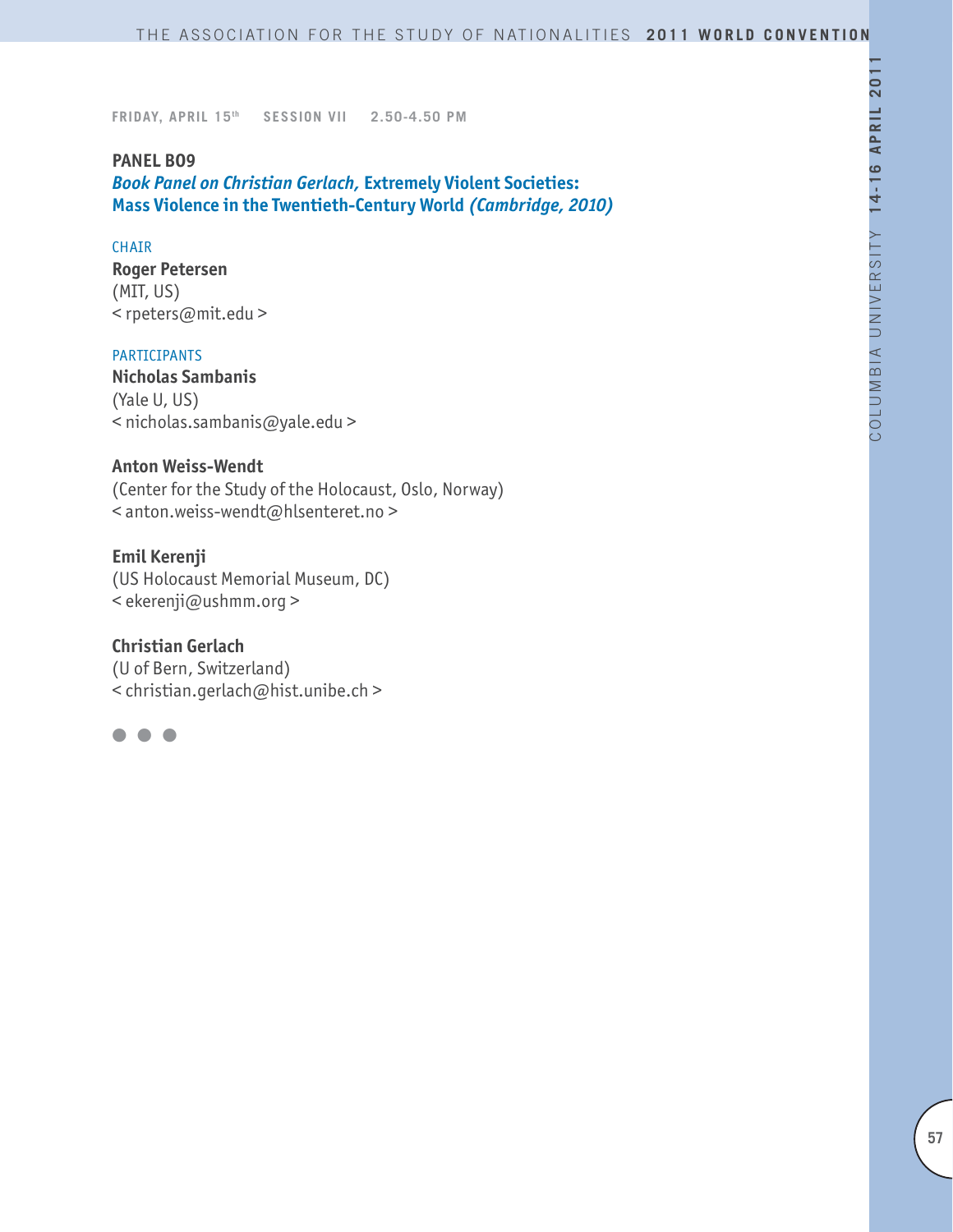### **PANEL CE11**

*Prospects for Roma Youth in Comparative Perspective: The Czech Republic, Hungary, Romania and Slovakia* 

### **CHAIR**

**Vera Messing** (Central European U, Hungary) < messingv@ceu.hu >

#### PAPERS

**Michal Nekorjak** (Masaryk U, Brno, Czech Republic) < nekorjak@fss.muni.cz > *Unwanted Citizens? Roma Exclusion in the Czech School System*

#### **Margit Feischmidt**

(Minority Studies Institute, Budapest, Hungary) < feischmidt@mtaki.hu > *Dampened Voices: A Comparative Look at Hungarian Roma Adolescents' Discourses on being 'Othered'*

#### **Eniko Vincze**

(Babes-Bolyai U, Cluj, Romania) < eni\_personal@yahoo.com > *Ethnic Identification and the Desire to Belong: Urban Roma Youth in Romania* 

### **David Kostlán**

(Institute of Sociology, Bratislava, Slovakia) < David.kostlan@savba.sk > *Does Ethnicity Matter in the Slovak Educational System?* 

#### DISCUSSANT

**Julia Szalai** (Central European U, Hungary) < szalai.julia@chello.hu >

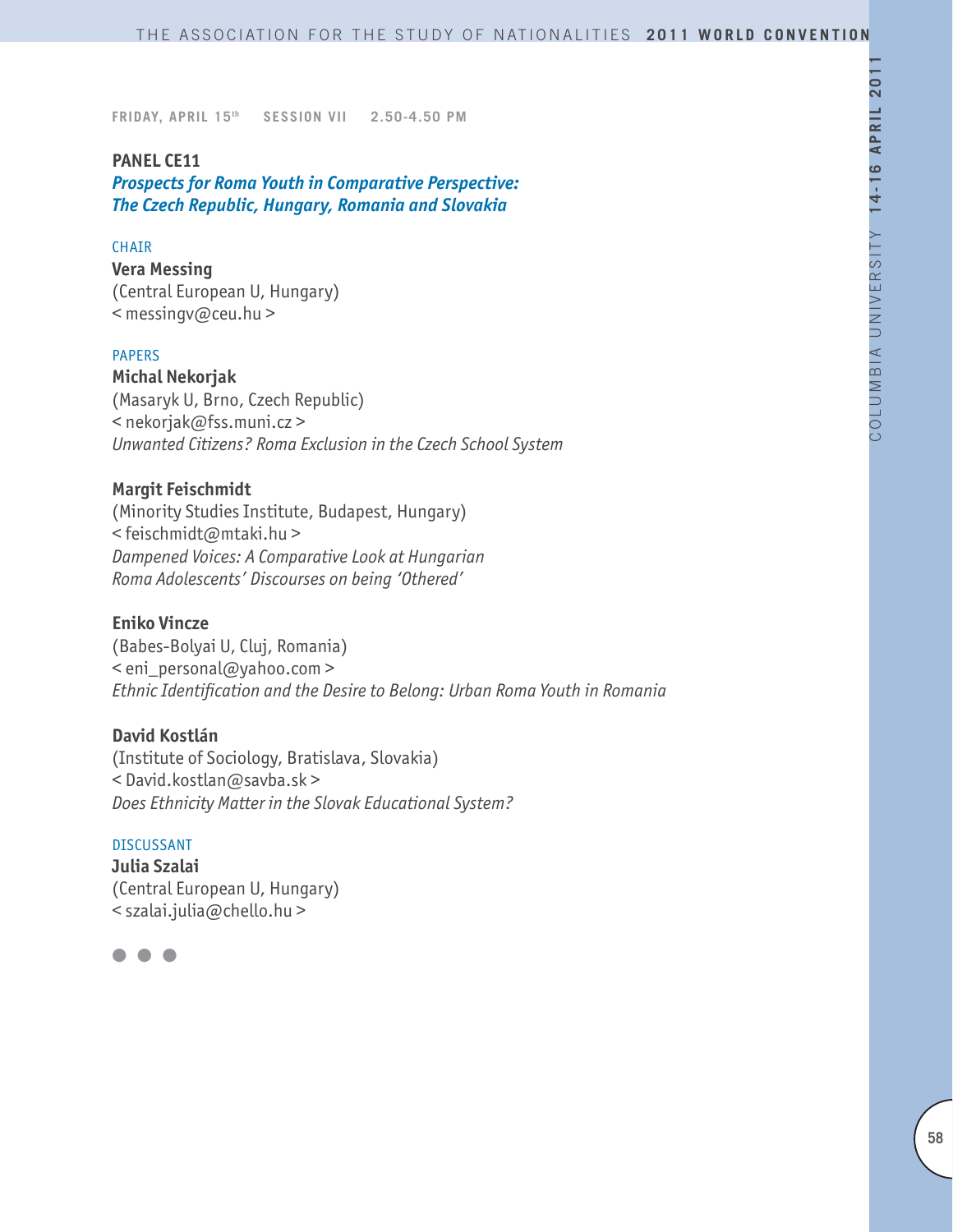### **PANEL CE12**

*War Crimes Law on the Eve of World War I and its Postwar Development*

#### CHAIR

**Steven Sabol** (U of North Carolina Charlotte, US) < sosabol@uncc.edu >

### PAPERS

**David M. Crowe** (Elon U, US) < crowed@elon.edu > *The Evolution of the Laws of War to 1914: Theory and Practice*

### **Michael S. Bryant**

(Bryant U, US) < mbryant@bryant.edu > *Hard Lessons Learned: The Impact of the Leipzig Trials on Anglo-American Planning for the Nuremberg War Crimes Trials*

# **Wolfgang Form**

(U of Marburg, Germany) < form@staff.uni-marburg.de > *Law as Farce: On the Miscarriage of Justice at the German Leipzig Trials — The Llandovery Castle Case*

#### DISCUSSANT

**John Cox** (Florida Gulf Coast U, US) < jmcox@fgcu.edu >

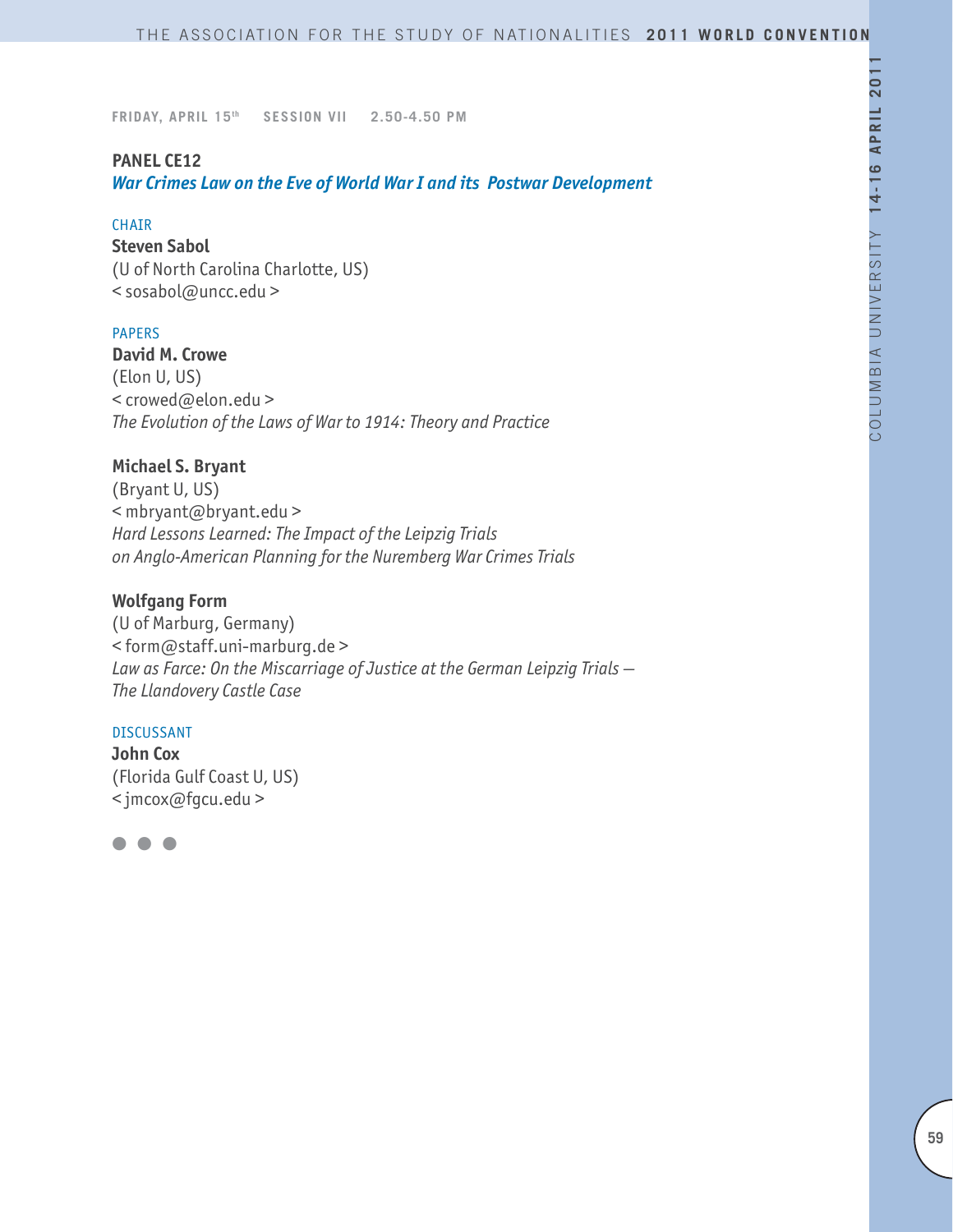# **PANEL EU2**

*Making Sense of Senseless Violence: The Conflicts in Southern Kyrgyzstan, June 2010*

### CHAIR

**Laura Adams** (Harvard U, US) < ladams@fas.harvard.edu >

### PAPERS

**Saikal Ibraimova**  (Osh State U, Kyrgyzstan) < i\_saikal@mail.ru > *The Causes of the Osh Conflict*

# **John Schoeberlein**

(Harvard U, US) < schoeber@fas.harvard.edu > *Islam and the Conflicts of June 2010*

### **Sanzharbek Tazhimatov**

(Kyrgyz National U, Bishkek, Kyrgyzstan) < myngysh@gmail.com > *The Making of a Conflict: Conflicts of Interest and Institutional Failings behind the Conflicts in Southern Kyrgyzstan*

## **Amanda Wooden**

(Bucknell U, Lewisburg, US) < amanda.wooden@bucknell.edu > *The 'Osh Events' 2010: Conflict Precursors, Post-Conflict Narratives and Potential Future Resource Triggers*

#### DISCUSSANT

**Michael Hall** (Open Society Foundations, NY, US) < mhall@sorosny.org >

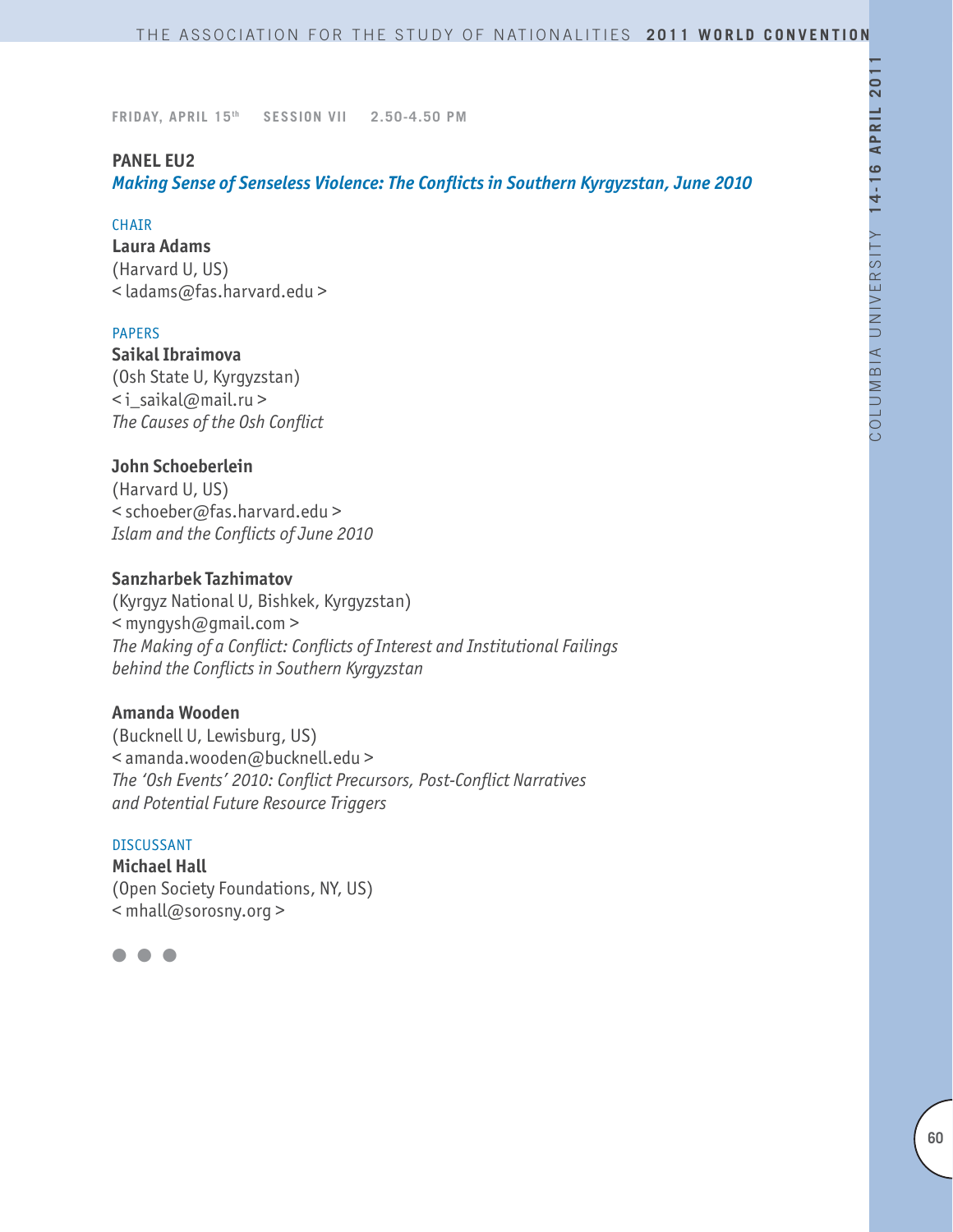### **PANEL K5**

*Memory and Identity Construction in the Balkans and the Caucasus*

#### **CHAIR**

#### **Stephen Jones**

(Mount Holyoke College, US) < sfjones@mtholyoke.edu >

### PAPERS

# **Christian Braun**

(U of Marburg, Germany) < Christian.Braun@staff.uni-marburg.de > *The Politics of Memory after Mass Violence: Dealing with the Past in Srebrenica, Bosnia and Herzegovina*

### **Daniela Mehler**

(Friedrich-Schiller-U of Jena, Germany) < daniela.mehler@googlemail.com > *A Contested Policy of Facing the Past: Nationalist Instrumentalization in the Serbian Discourse on the Srebrenica Declaration 2010*

### **Parvin Ahanchi**

(Institute of Ethnography, Baku, Azerbaijan) < pahanchi@yahoo.com > *Witnessing Conflict and Occupation in Garabagh: Contributions of Oral History — The Case of Azerbaijan*

#### **Malkhaz Toria**

(Ilia State U, Tbilisi, Georgia) < malkhaztoria@yahoo.com > *Struggle against Imperial Legacies: Stalin's Statue, Iconoclasm and Memory Politics in Modern Georgia*

#### DISCUSSANT

**Charles King** (Georgetown U, US) < kingch@georgetown.edu >

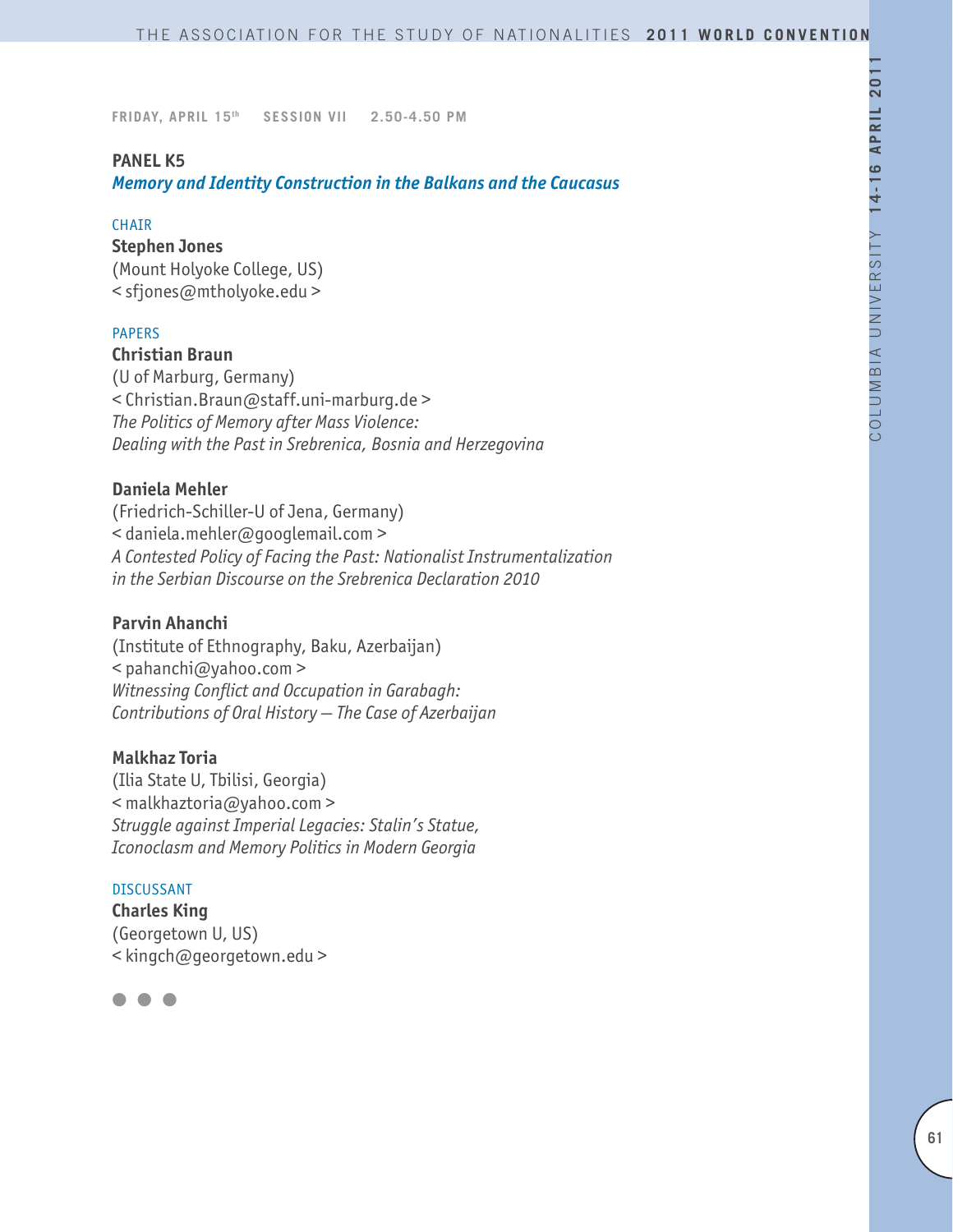# **PANEL N4** *Multiethnic Societies*

#### CHAIR

**Dominique Colas** (SciencesPo, Paris, France) < dcolas@noos.fr >

#### PAPERS

**María José Hierro** (U Autónoma de Madrid, Spain) < mariajose.hierro@upf.edu > *An Analytical Framework for the Study of Change in National Identification*

### **Aviad Rubin**

(U of Haifa, Israel) < aviadrubin@poli.haifa.ac.il > *Beyond Identity: About the Desirability and Possibility of Constructing Multilingual Regimes in Nation-States*

### **Daniel Bochsler**

(U of Zurich, Switzerland) < dbochsler@gmail.com > *How National Institutions Affect Local Politics: A Look at Ethnically Divided Post-communist Countries in Europe*

#### **Min Reuchamps**

(U de Liège, Belgium) < Min.Reuchamps@ulg.ac.be > *Identities and Federal Dynamics in Multinational Societies: Comparisons within and between Belgium and Canada*

#### DISCUSSANT

**Daniel Nerenberg** (George Washington U, US) < daniel.nerenberg@gmail.com >

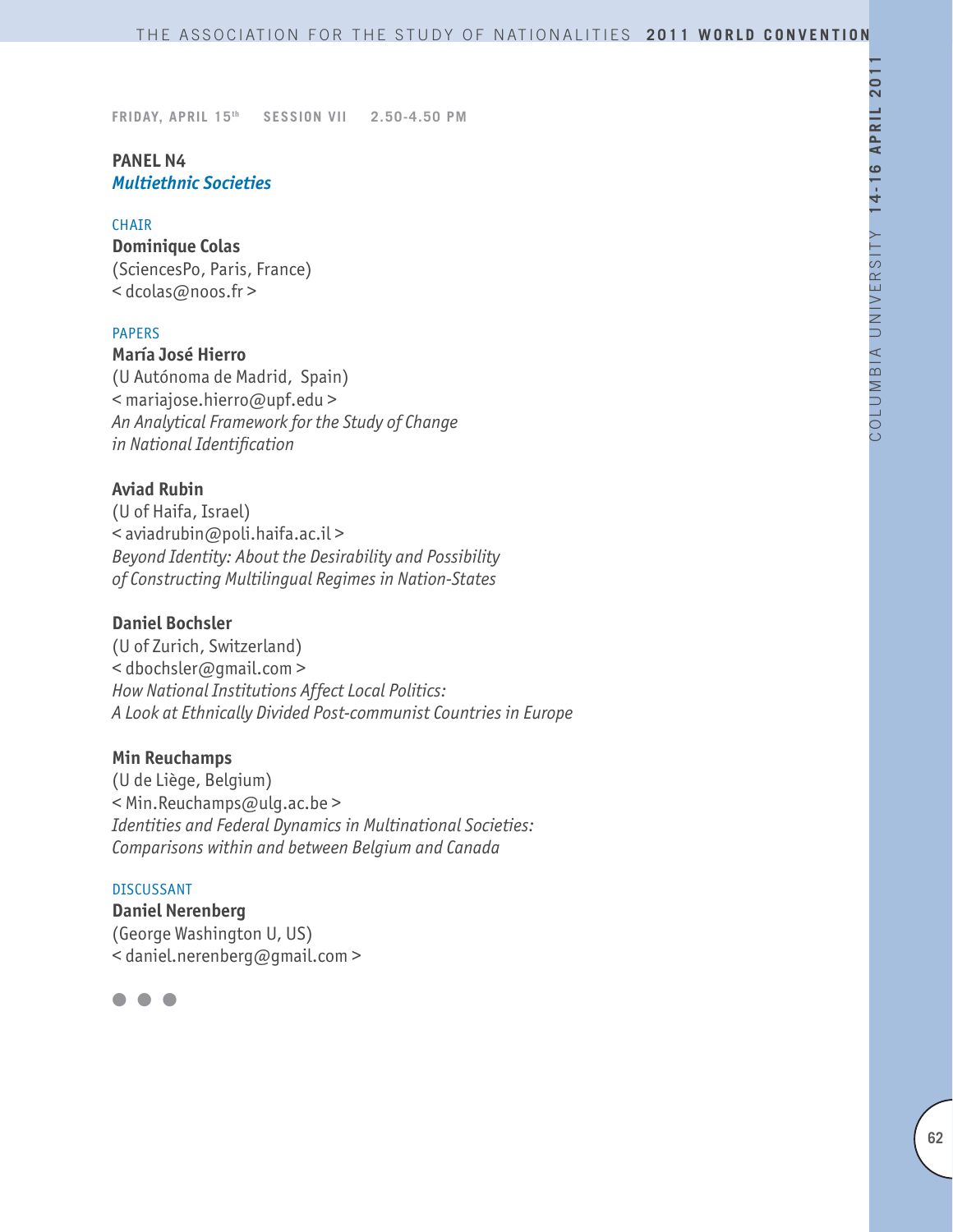# **PANEL N6** *Democracy and Islam*

#### CHAIR

**Sener Akturk**  (Koc U, Turkey) < sakturk@ku.edu.tr >

#### PAPERS

**Shaheen Mozaffar** (Bridgewater State U, US) < smozaffar@bridgew.edu > *Democracy and Islam: Theoretical Lessons from Africa*

#### **Serdar Kaya**

(Simon Fraser U, Canada) < ska99@sfu.ca > *Comparing Consolidated Democracies: State Policies Toward Muslim Minorities in the West*

### **Sherrill Stroschein**

(U College London, UK) < s.stroschein@ucl.ac.uk > *Moderating Effects of Patronage in the Middle East and Eastern Europe*

## **Micha'el M. Tanchum**

(Shalem Center, Jerusalem, Israel) < michaelt@shalem.org.il > *The Use of Religion in Nation-building and its Consequences for National Legitimacy: Lessons from Pakistan and Israel*

#### DISCUSSANT

**Allison Quatrini** (George Washington U, US) < quatrini@gwu.edu >

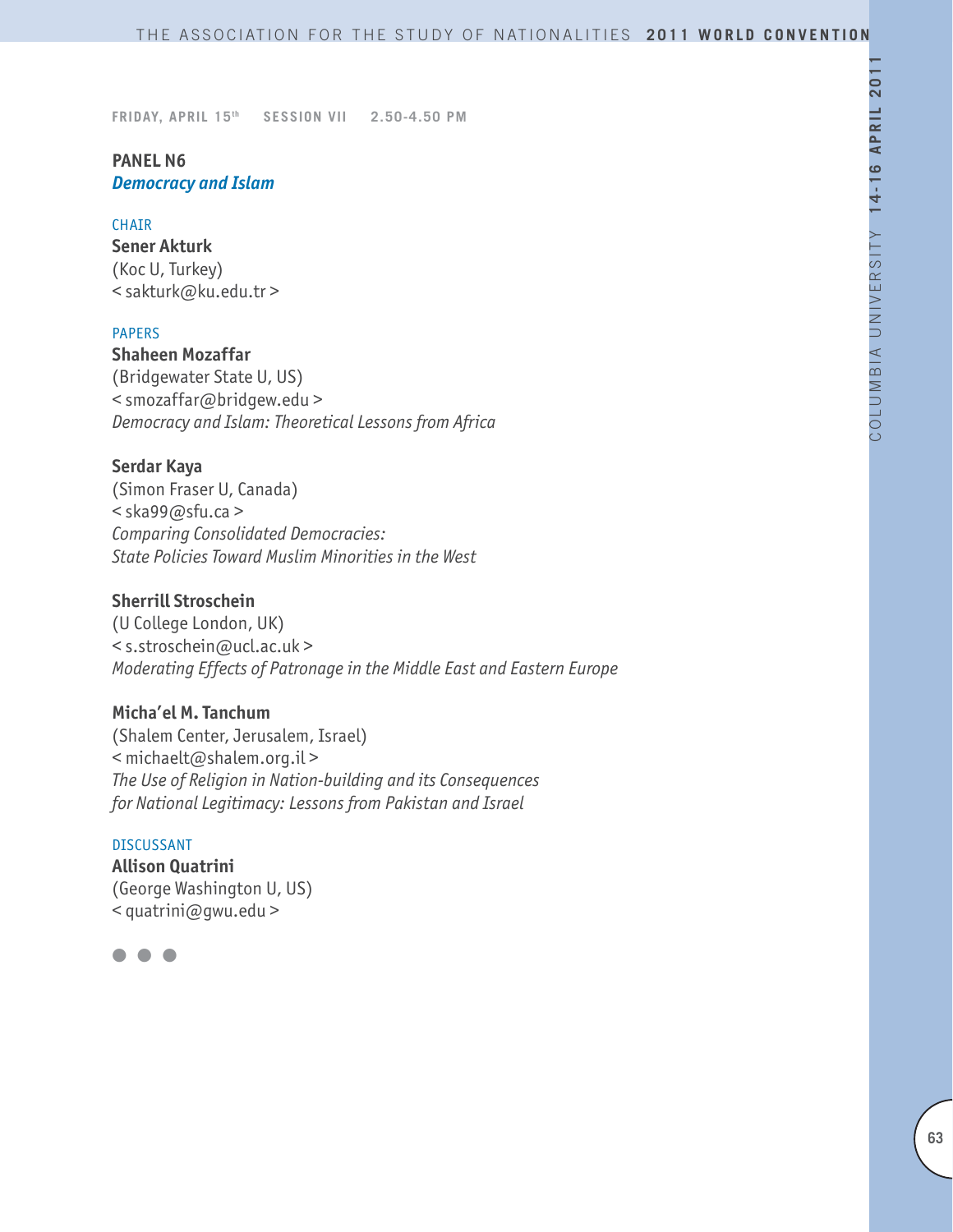### **PANEL R11**

### *Authoritarian Regimes in the former Soviet States*

#### CHAIR

**Joshua Tucker** (NYU, US) < joshua.tucker@nyu.edu >

#### PAPERS

**Mariya Chelova** (Harriman Institute, Columbia U, US) < mc3448@columbia.edu > *Exploring Competitive And Non-competitive Hybrid Regimes in the Former Soviet Union States*

### **J. Paul Goode**

(U of Oklahoma, US) < paulgoode@ou.edu > *Nationalism in Quiet Times: Ideational Power and the Durability of Electoral Authoritarian Regimes*

### **Djordje (George) Stefanovic**

(Saint Mary's U, Halifax, Canada) < djordje.stefanovic@smu.ca > *From the Great Recession to the Sharp Turn Right? Far Right Voters and Parties in Eastern Europe*

### **Inga Saikkonen**

(U of Oxford, UK) < inga.saikkonen@sant.ox.ac.uk > *Explaining Electoral Competition in Sub-national Authoritarian Elections in the Russian Federation*

#### DISCUSSANT

**Mark Galeotti** (NYU, US) < mark.galeotti@nyu.edu >

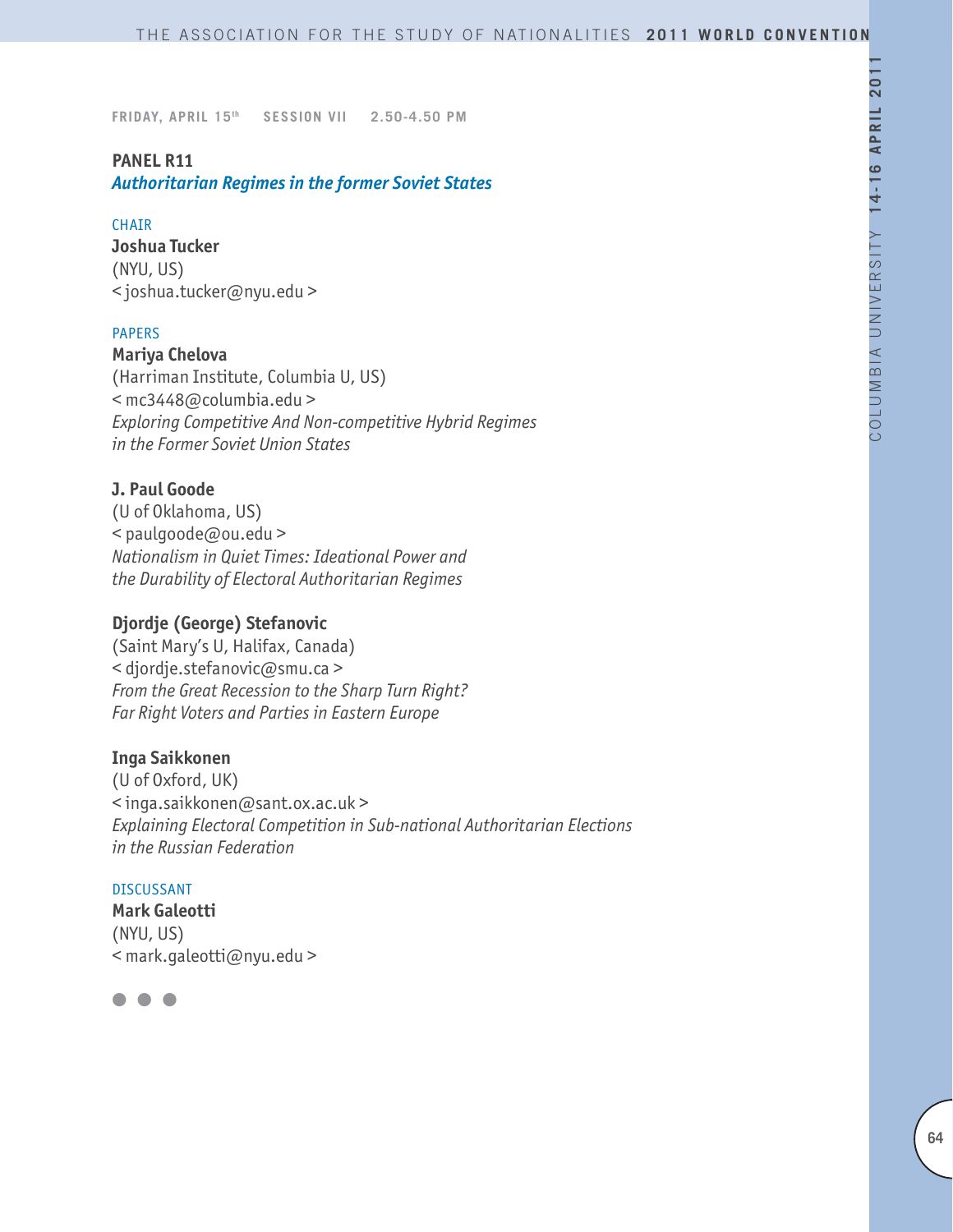### **PANEL TH4**

*Under Western Eyes: Life under Socialism through the Prism of Contemporary Western Novels* **[Workshop]**

#### CHAIR

**Peter Rutland** (Wesleyan U, US) < prutland@wesleyan.edu >

### PRESENTATIONS

**Anya Ulinich** (Author, *Petropolis*) < aulinich@gmail.com >

# **Arthur Phillips**

(Author, *Prague, The Egyptologist*) < arthurphillips@earthlink.net >

#### **Michael Idov**

(Author, *Made in Russia: Unsung Icons of Soviet Design*) < michaelidov@yahoo.com >

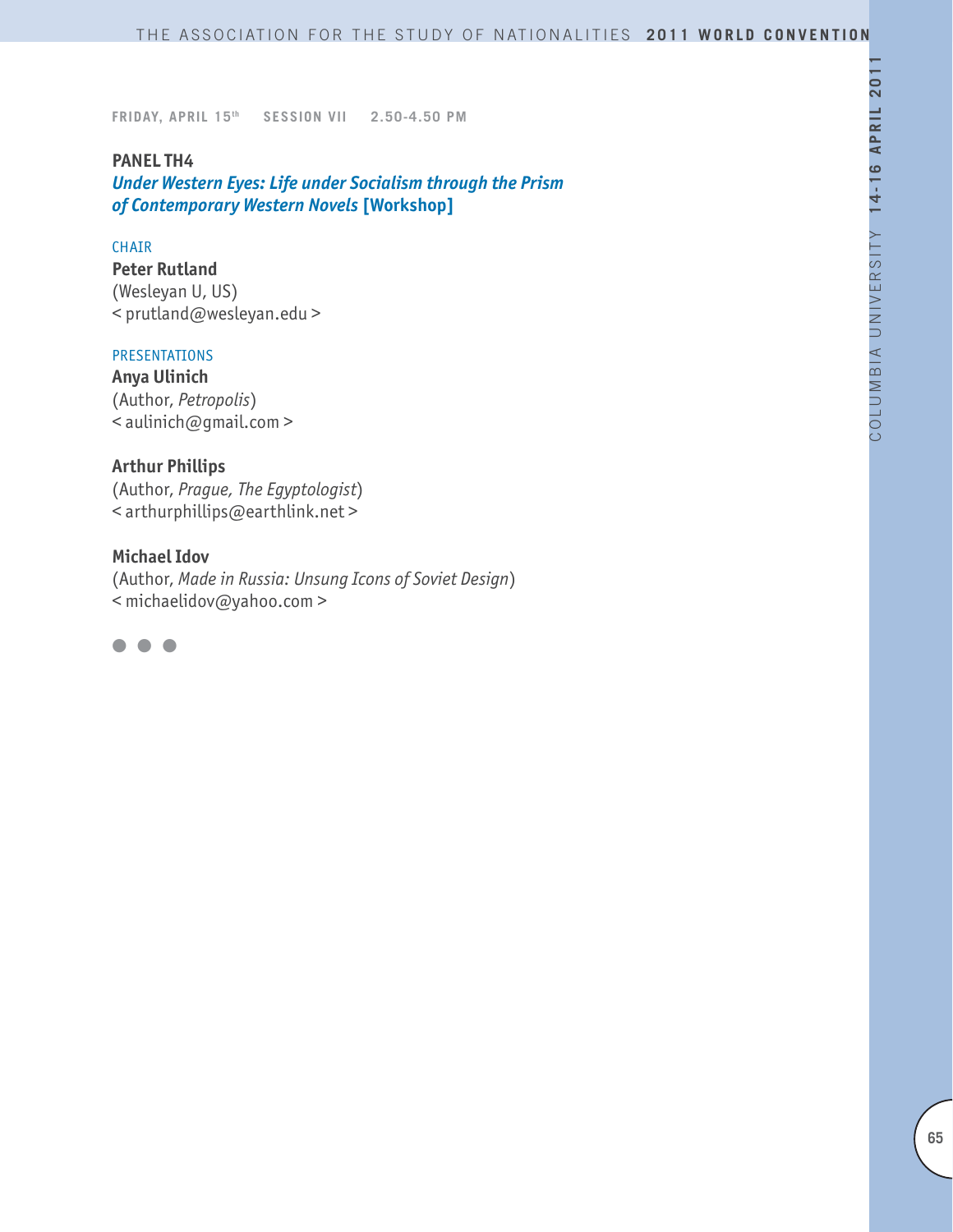## **PANEL U2**

*Ukrainization and Terror: The Cultural Dimension*

### CHAIR

**Leonid Rudnytzky**  (LaSalle U, Philadelphia, US) < Rudnytzky@yahoo.com >

### PAPERS

**Michael Moser** (U of Vienna, Austria) < Michael.Moser@univie.ac.at > *Linguistic Ukrainianization of the Interwar Period: A New Assessment*

### **Matthew Pauly**

(Michigan State U, US) < paulym@msu.edu > *Raising Soviet Children: The Interwar Ukrainization of Schooling Reconsidered*

### **Yuri Shevchuk**

(Columbia U, US) < sy2165@columbia.edu > *Ukrainian Film and the Terror of the 1930s*

### **Myroslav Shkandrij**

(U of Manitoba, Canada) < shkandr@cc.umanitoba.ca > *The Impact on Literature Inside and Outside the Soviet Union*

#### DISCUSSANT

**Roman Senkus** (CIUS, U of Toronto, Canada) < r.senkus@utoronto.ca >

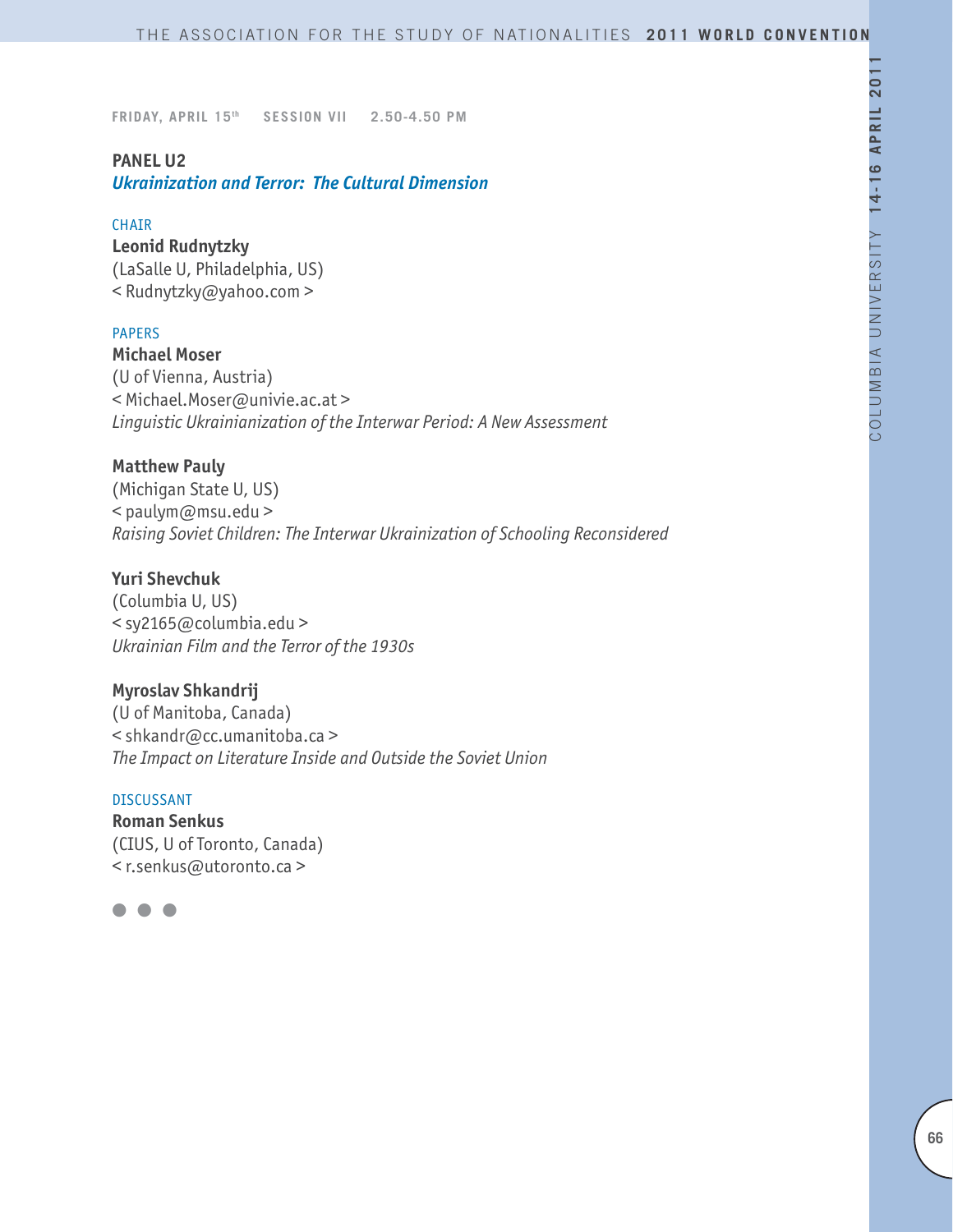#### **PANEL BK6**

*Representation and Exclusion in Post-Dayton Bosnia*

#### CHAIR

**Nicole Bryan** (Rutgers U, US) < nbryan@nicosa.com >

#### PAPERS

**Sabina Cudic**

(Sarajevo School of Science and Technology, Bosnia) < sabina.cudic@gmail.com > *Can there be Room for the Others in Bosnia and Herzegovina?*

### **Eldar Sarajlic**

(Central European U, Hungary) < sarajlic\_eldar@ceu-budapest.edu > *The Ghost of the Nation-state and Recurring Ethno-nationalisms: Explaining Bosnian Elections* 

# **Branka Marijan**

**Dejan Guzina** (Wilfrid Laurier University, Canada) < bmarijan@balsillieschool.ca > < dguzina@wlu.ca > *Engaged Citizenship? The Role of Civil Society in Bosnia-Herzegovina*

#### **Jovana Mihajlovic Trbovc**

(Peace Institute, Ljubljana, Slovenia) < jovana.mihajlovic@gmail.com > *Contesting Memories – Competing Political Agendas: Forging Ethno-national identities through Commemorations in Bosnia and Herzegovina*

### **Evangelos Liaras**

(Koç U, Istanbul, Turkey) < liaras@hotmail.com > *The Tragedy of Ethnic Marking: Dilemmas of Representation in Bosnia-Herzegovina and Cyprus*

#### DISCUSSANT

**Aleksandra Wagner** (New School, US) < wagnera1@newschool.edu >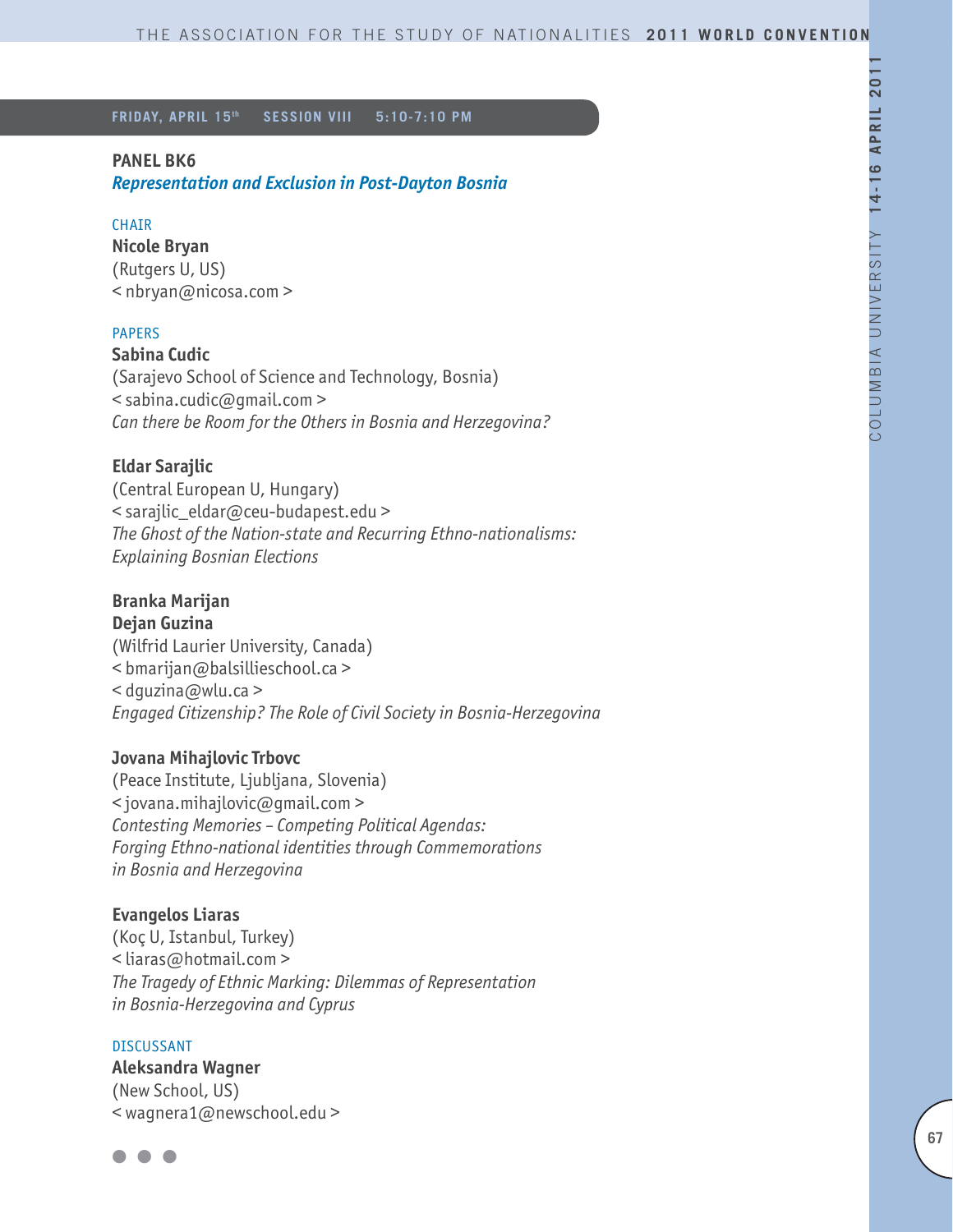# **PANEL BK11** *Teaching the Yugoslav Wars (Roundtable)*

### **CHAIR**

**Ana Djordjevic** (U of Graz, Austria) < ana.djordjevic@uni-graz.at >

### PARTICIPANTS

**Aleksandra Sasha Milicevic** (U of North Florida, Jacksonville, US) < a.milicevic@unf.edu > *The Dilemmas of Teaching the Yugoslav Wars within the Region*

# **Chip Gagnon**

(Ithaca College, NY, US) < vgagnon@ithaca.edu > *'The Crazies over There': The Pedagogical Dangers of Exoticized Violence*

# **Aida A. Hozic**

(U of Florida, Gainesville, US) < hozic@ufl.edu > *What is this a Case of? Teaching Yugoslav Wars with People Inside*

# **Djordje (George) Stefanovic**

(Saint Mary's U, Halifax, Canada) < djordje.stefanovic@smu.ca > *So You are One of Them*

 $\bullet$   $\bullet$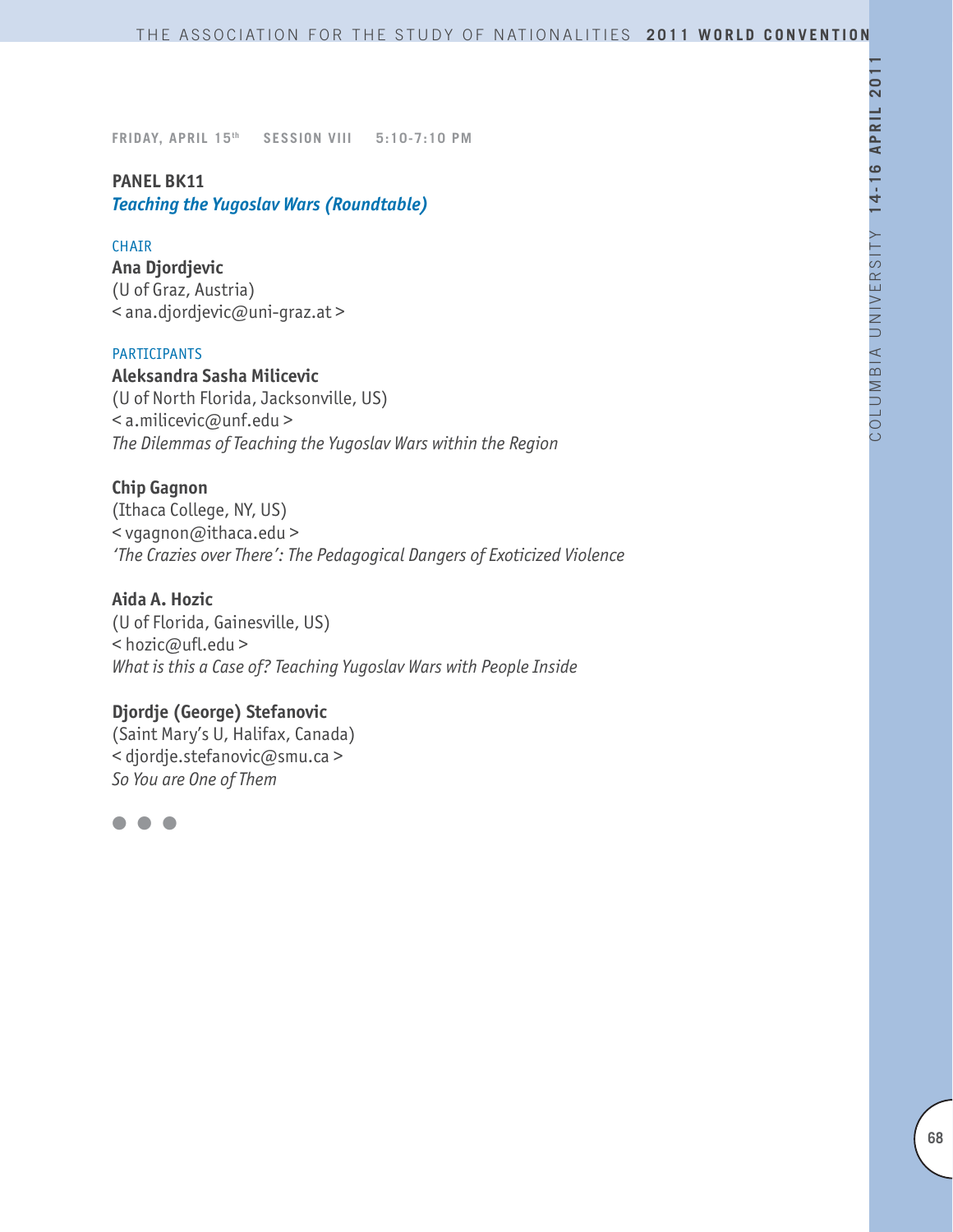### **PANEL BO6**

*Book Panel on Charles King,* **Odessa: Genius and Death in a City of Dreams**  *(Norton 2011)*

#### CHAIR

**Nathaniel Knight** (Seton Hall U, US) < knightna@shu.edu >

#### PARTICIPANTS

**Vitaly Chernetsky** (Miami U, Oxford, US) < chernev@muohio.edu >

# **Robert Weinberg**

(Swarthmore U, US) < rweinbe1@swarthmore.edu >

# **Roshanna Sylvester**

(DePaul U, US) < rsylvest@depaul.edu >

### **Charles King**

(Georgetown U, US) < kingch@georgetown.edu >

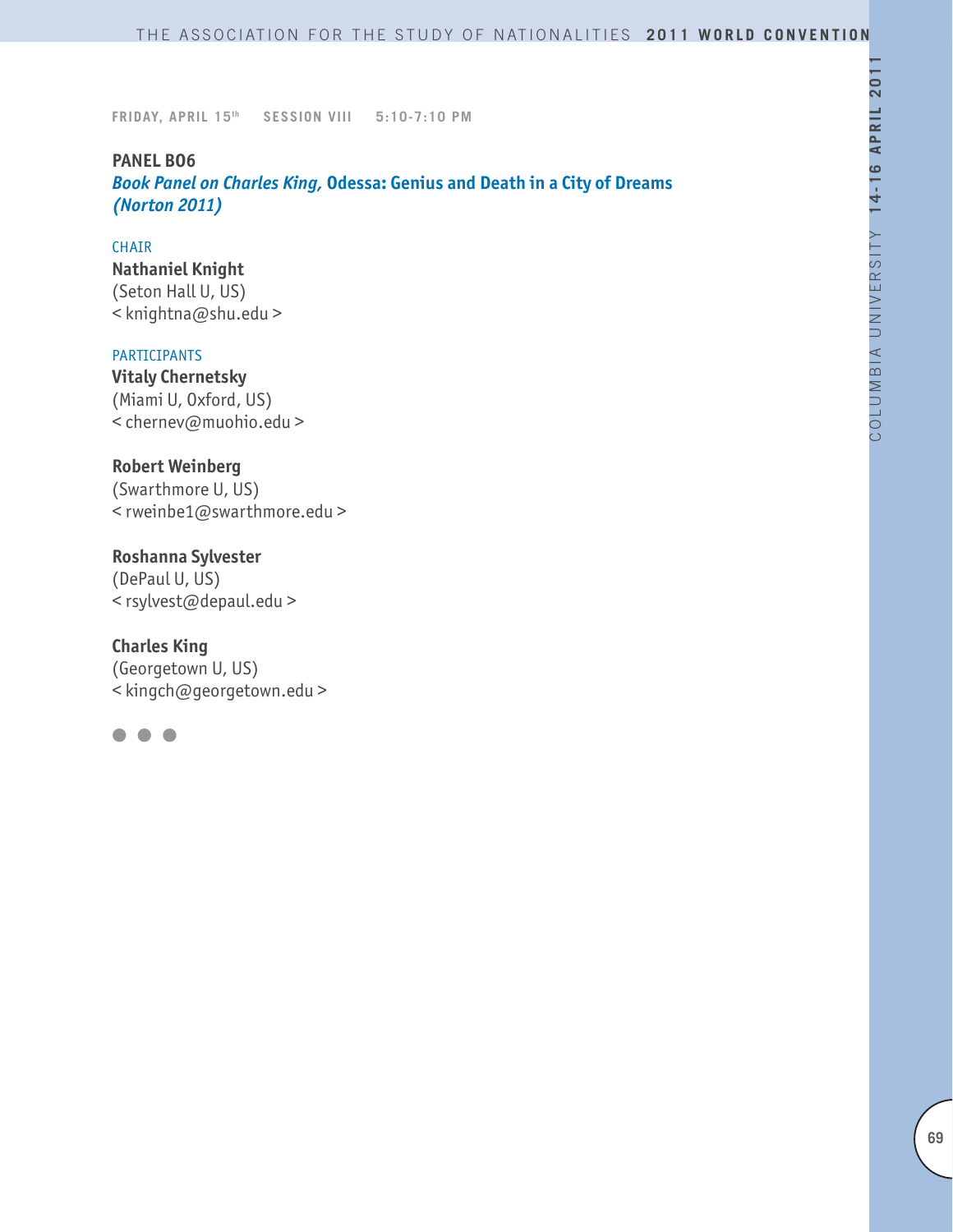### **PANEL BO7**

*Book Panel on Fuat Dundar,* **Crime of Numbers: The Role of Statistics in the Armenian Question (1878-1918)***(Transaction, 2010)*

### **CHAIR**

**Harris Mylonas** (George Washington U, US) < mylonas@gwu.edu >

#### PARTICIPANTS

**Michael Reynolds** (Princeton U, US) < mar123@princeton.edu >

# **Vangelis Kechriotis**

(Bogazici U, Turkey) < vangelis.kechriotis@gmail.com >

### **Ceren Belge**

(Concordia U, Montreal, Canada) < cbelge@alcor.concordia.ca >

### **Fuat Dundar**

(Brandeis U, US) < fuatdundar@hotmail.com >

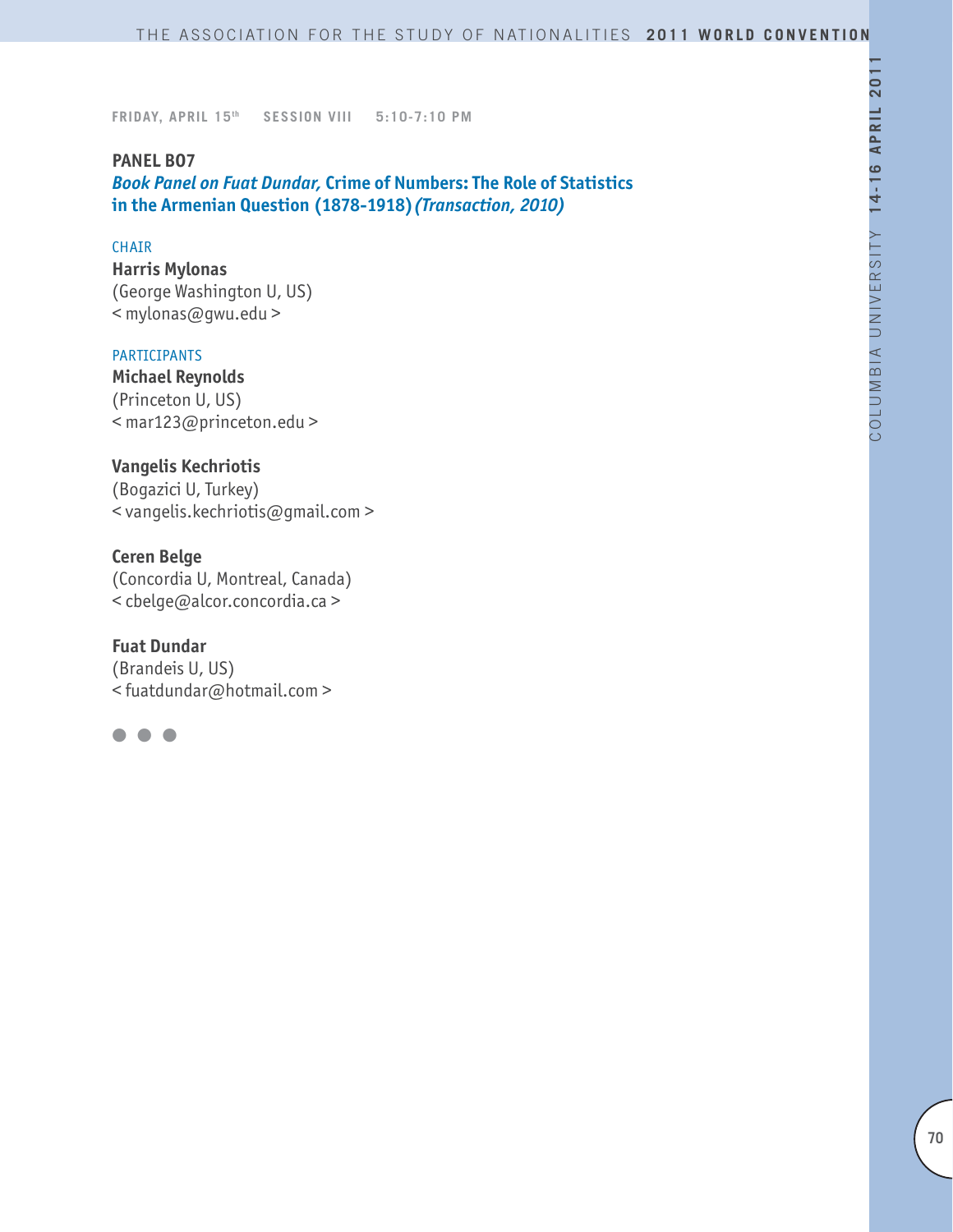### **PANEL CE8**

*Claiming National Dominance in Central Europe, 1890-1945*

### CHAIR

**Ines Murzaku** (Seton Hall U, US) < murzakui@shu.edu >

### PAPERS

**Troy Paddock** (Southern Connecticut State U, US) < paddockt1@southernct.edu > *Not One of Us: Education and the Formation of National Identity in Germany, 1890-1940*

### **Bálint Varga-Kuna**

(U of Mainz, Germany) < balintvarga@gmail.com > *Between Arpad and Maria Theresa: Millennial Monuments and the Contesting Identities of Fin-de-siècle Pressburg*

### **Leslie M. Waters**

(UCLA, US) < leslie.waters@fulbrightmail.org > *The Link between Minority Politics and Territorial Revisionism: Felvidek and Hungarian Foreign Policy*

### **Ionas Aurelian Rus**

(U of Cincinnati, Blue Ash, US) < rusis@ucrwcu.rwc.uc.edu > *Romanian Nationalism and Its Alternatives in Habsburg Bukovina in 1880-1911*

# DISCUSSANT **Richard Frankel** (U of Louisiana at Lafayette, US) < frankel@louisiana.edu >

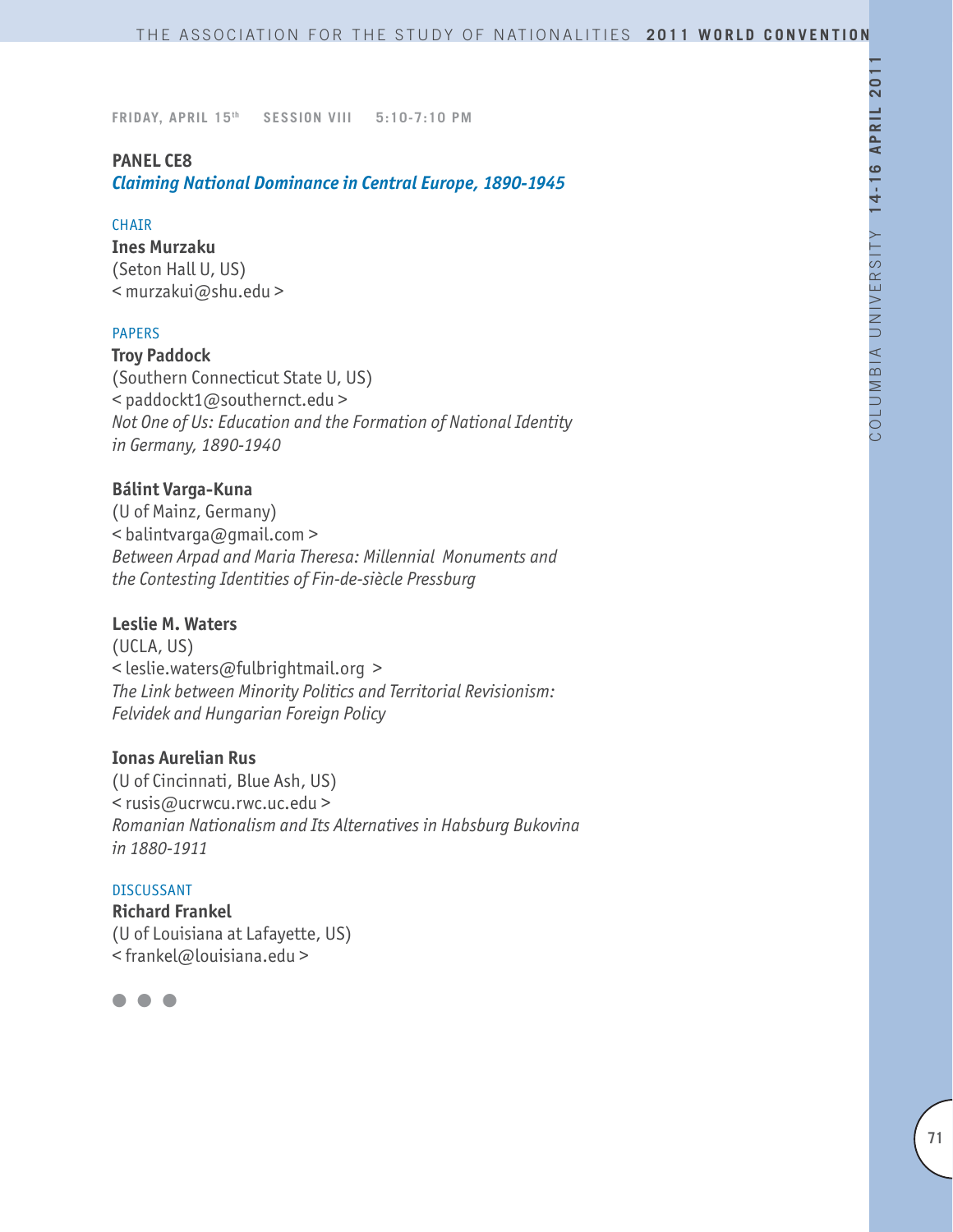### **PANEL CE18**

*Minority Protection in Europe's New Democracies in the Post-accession Period*

#### **CHAIR**

# **Marina Mikhaylova**

(U of Chicago, US) < marinam@uchicago.edu >

### PAPERS

**Lilla Balázs**  (ETH, Zurich, Switzerland) < lilla.balazs@eup.gess.ethz.ch > *The Implementation of Minority Language Policy in Central and Eastern Europe: Slovakia and Romania*

### **Sarah McMonagle**

(Independent Scholar, Cavan Town, Ireland) < sarahjanemcmonagle@gmail.com > *After the Fact? Minority Language Protection following EU Accession*

### **Neil A. Cruickschank**

(Algoma U, Sault Ste. Marie, Canada) < neil.cruickshank@algomau.ca > *Between Rock and Hard Place: Romani Mobilization in Contemporary Europe*

### **Melanie H. Ram**

(California State U, Fresno, US) < meram@csufresno.edu > *Roma Rights in an Expanded EU: Legacies of EU Conditionality*

#### DISCUSSANT

**Stephen Deets** (Babson College, US) < sdeets@babson.edu >

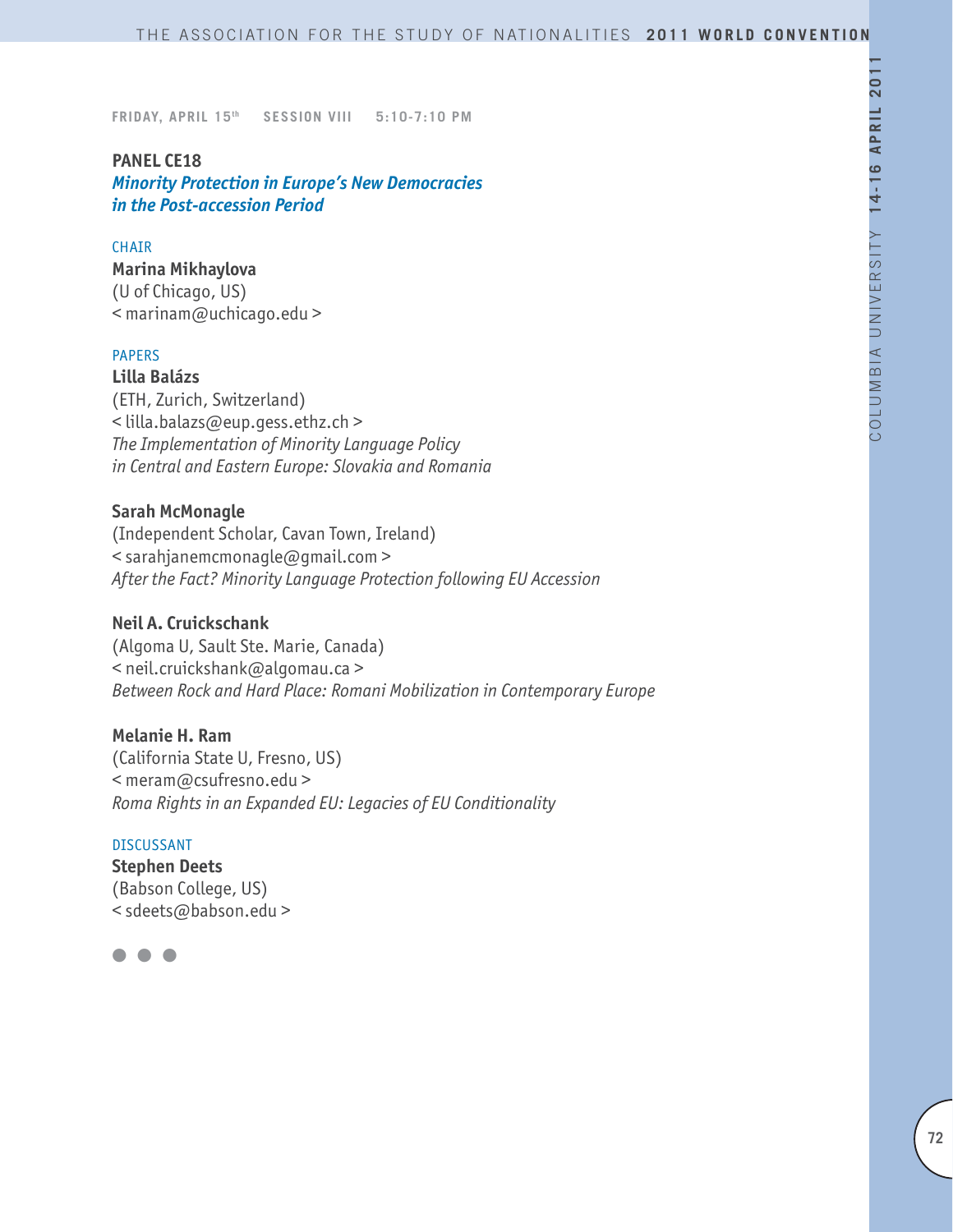# **PANEL EU5** *Islam and Identity*

#### CHAIR

**Scott Radnitz** (U of Washington, US) < sradnitz@gmail.com >

## PAPERS

**Noah Tucker**  (US Department of Defense) < ntucker@post.harvard.edu > *"What is Becoming of the Uzbeks?" Islam, Uzbek Identity and the Search for Meaning in Contemporary Uzbek Independent Religious Literature*

# **Michele E. Commercio**

(U of Vermont, US) < michele.commercio@uvm.edu > *Creating a Replica of the Ideal Soviet Woman in Kyrgyzstan and Tajikistan*

# **Hélène Thibault**

(U of Ottawa, Canada) < hthib097@uottawa.ca > *Norms and Religious Life in Tajikistan: Contested Political Spaces*

## DISCUSSANT

**Michael Rywkin** (City College, NY, US) < mrywkin@aol.com >

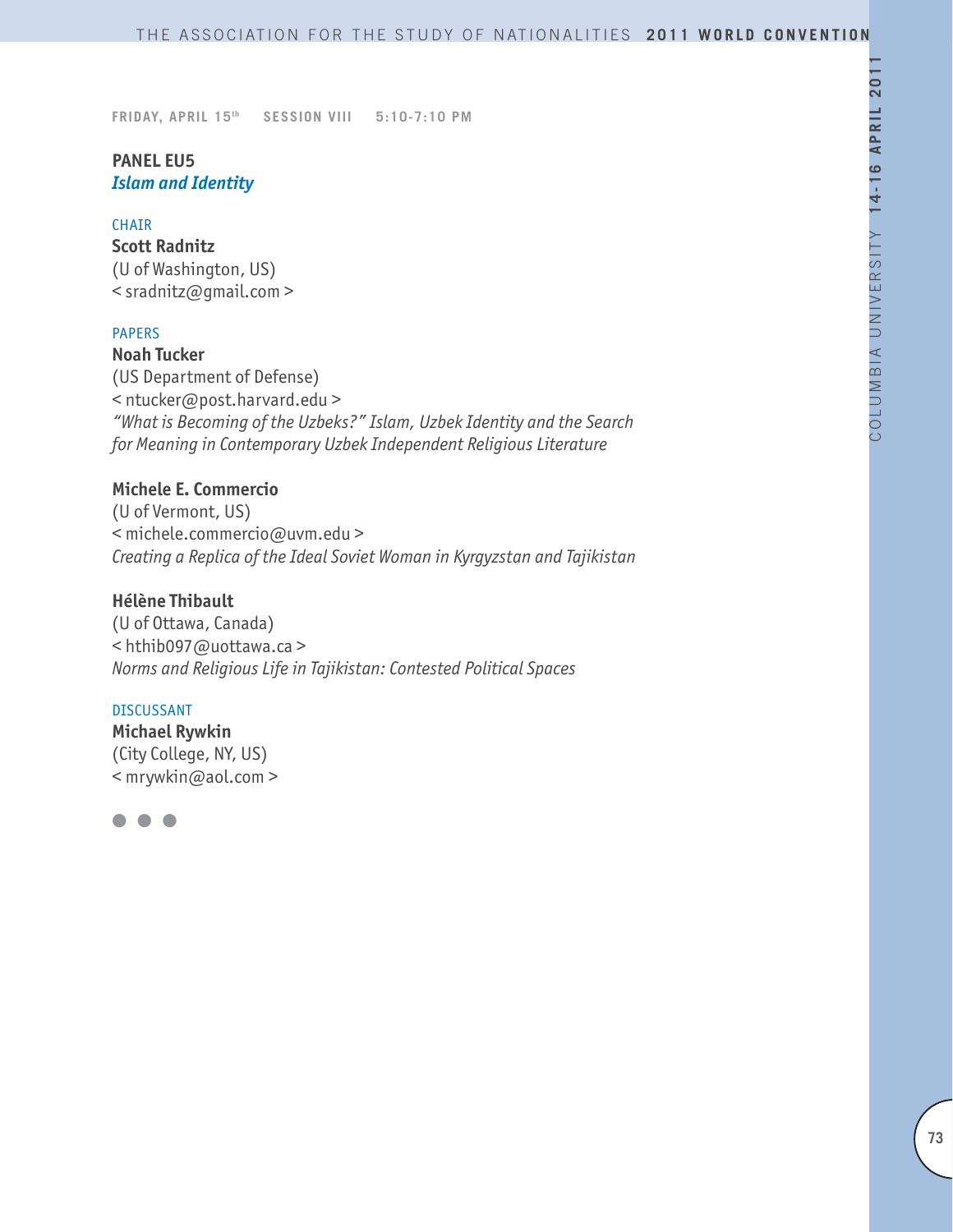## **PANEL K1**

*Ambiguous Signals: External Influence and Georgian Domestic Policy After the 2008 Russia-Georgia War*

## **CHAIR**

**Mark Beissinger** 

(Princeton U, US) < mbeissin@princeton.edu >

#### PAPERS

**Lara Sigwart**  (Princeton U, US) < lsigwart@princeton.edu > *Territorial Integrity in Georgia: Two Agendas or Many More? Georgian State Policies Meet International Engagement after 1989* 

## **Robyn Angley**

(Independent Researcher, Allston, US) < angleyrobyn@gmail.com > *Georgia's New Constitution: Pursuit of Political Expediency through International Norms?* 

#### **William Sadd**

(Independent Researcher, New York, US)  $\leq$  saddwj@qmail.com > *On Georgia, On Abkhazia: How Altered Realities and Shifting Nationalisms are Provoking a Reappraisal of Theory*

#### **Jesse Dillon Savage**

(Northwestern U, US) < jds@u.northwestern.edu > *Patronage, Proxies and International Competition in Post-Soviet Georgia*

#### DISCUSSANT

**Archil Gegeshidze** (Georgian Foundation for Strategic and International Studies, Tbilisi) < gegeshidze@gfsis.org >

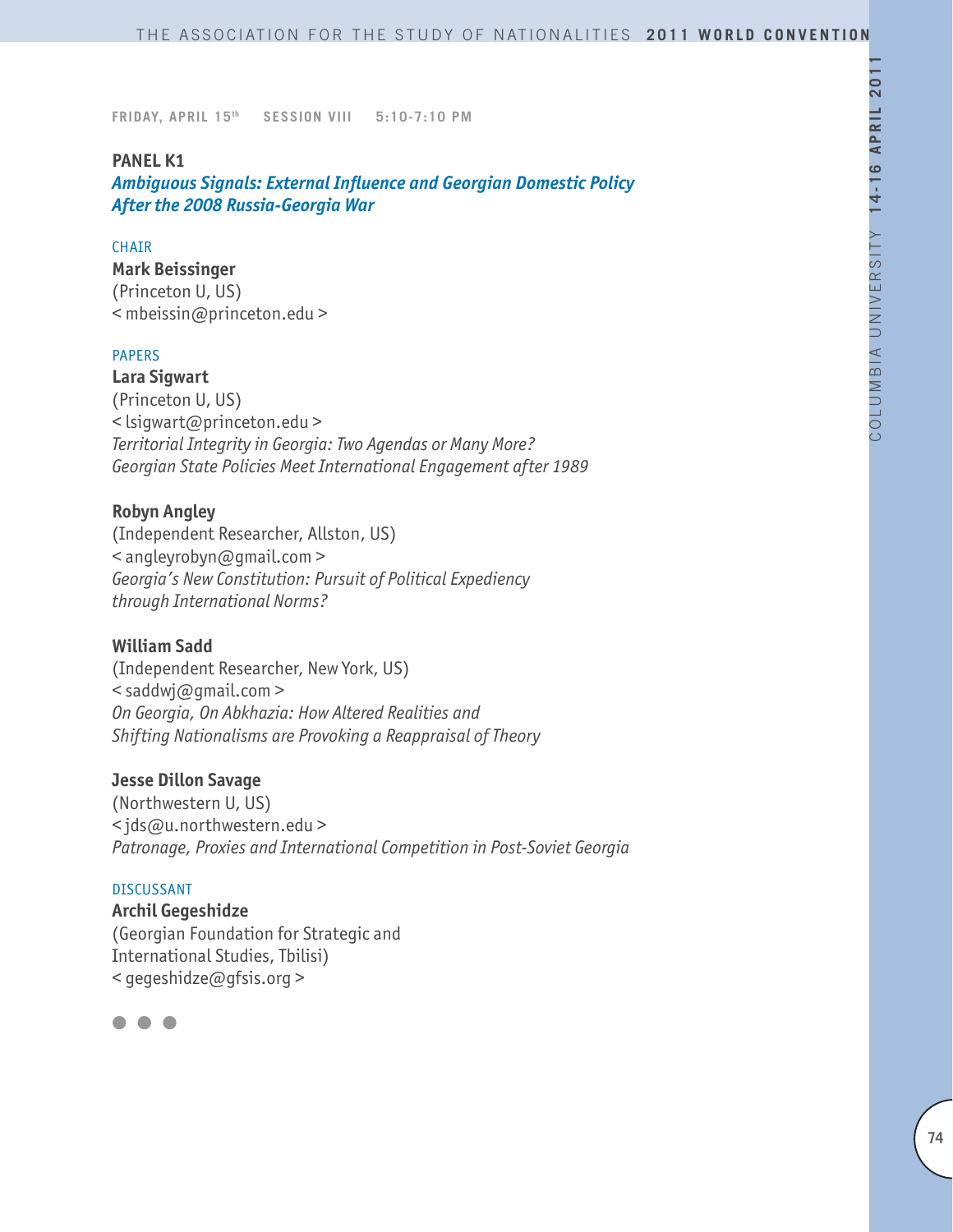## **PANEL R1**

*Non-Territorial Autonomy: Interpretations and Modes of Practical Application*

#### **CHAIR**

#### **Jan Asmussen**

(European Centre for Minority Issues, Flensburg, Germany) < asmussen@ecmi.de >

#### PAPERS

**Bill Bowring**

(U of London, UK) < b.bowring@bbk.ac.uk > *The Paradox of National-Cultural Autonomy in Russia: An Experiment Doomed to Fail, but Thriving after Fifteen Years*

## **Jennifer Le Clair**

(European Centre for Minority Issues, Flensburg, Germany) < j\_leclair@live.com > *Symbolic versus Instrumental Policies: Aromanians and Non-territorial Autonomy* 

#### **Alexander Osipov**

(European Centre for Minority Issues, Flensburg, Germany) < osipov@ecmi.de > *Minority Representation and the Issues of Authenticity and Efficiency: The 'Peoples' Congresses' in Russia*

#### **Federica Prina**

(U College London, UK)  $\leq$  f.prina@ucl.ac.uk > *National Cultural Autonomy in Russia: Reality or Fiction?*

#### DISCUSSANT

**Karl Cordell** (U of Plymouth, UK) < K.Cordell@plymouth.ac.uk >

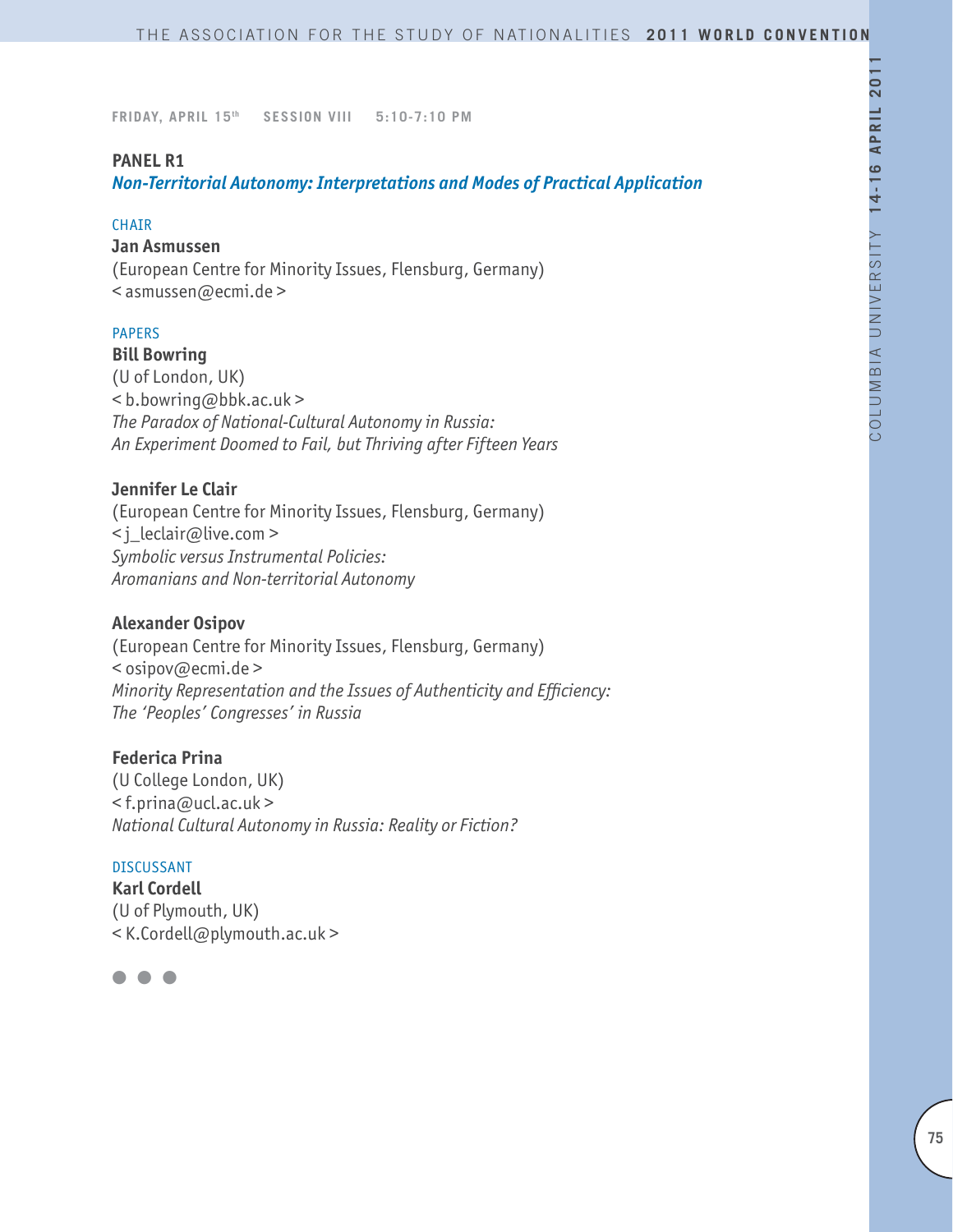## **PANEL TH9**

*Roundtable on the Role of Blogging in Academic Social Science*

#### CHAIR

**Naunihal Singh** (U of Notre Dame, US) < nsingh1@nd.edu >

## PARTICIPANTS

**Joshua Tucker** (NYU, US) < joshua.tucker@nyu.edu >

**Peter Vermeersch**

(Leuven U, Belgium) < Peter.Vermeersch@soc.kuleuven.be >

**Vikash Yadav** (Hobart & Smith College, Geneva, US) < vyadav@hws.edu >

**Dmitry Gorenburg** (Harvard U, US) < gorenburg@gmail.com >

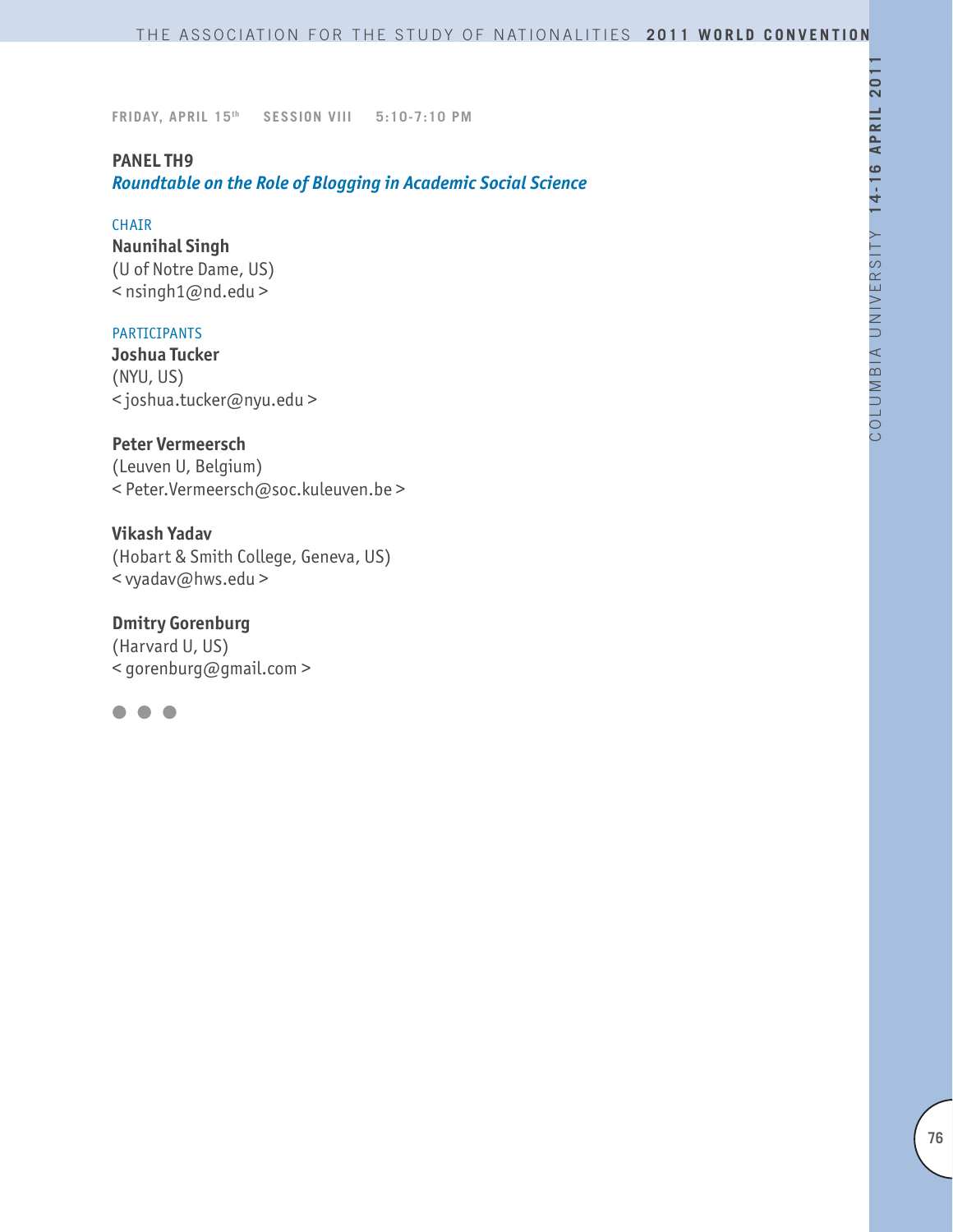## **PANEL TK7**

*Turkey as Migration Bridge between East and West* 

#### CHAIR

**N. Asli Sirin** (Marmara U, Istanbul, Turkey) < sirina77@gmail.com >

## PAPERS

**Ibrahim Kaya**  (Canakkale Onsekız Mart U, Turkey) < kayai@hotmail.com > *Irregular Mıgratıon in Turkey* 

## **Mahir Gumus**

(Canakkale Onsekız Mart U, Turkey) < mahirgumus@gmail.com > *Socıo-Economıc Status of Asylum-Seekers in Turkey* 

## **Cemil Kaya**

(Istanbul U, Turkey) < cemilkaya@hotmail.com > *Turkish Immigration Law: Adopting the EU Acquis?* 

## **Yucel Acer**

(Canakkale Onsekız Mart U, Turkey) < yucelacer@hotmail.com > *An Analysis of the Turkish Asylum Strategy* 

#### DISCUSSANT

**Mehmet Baykal**  (Zonguldak Karaelmas U, Turkey) < mehmetbaykal@hotmail.com >

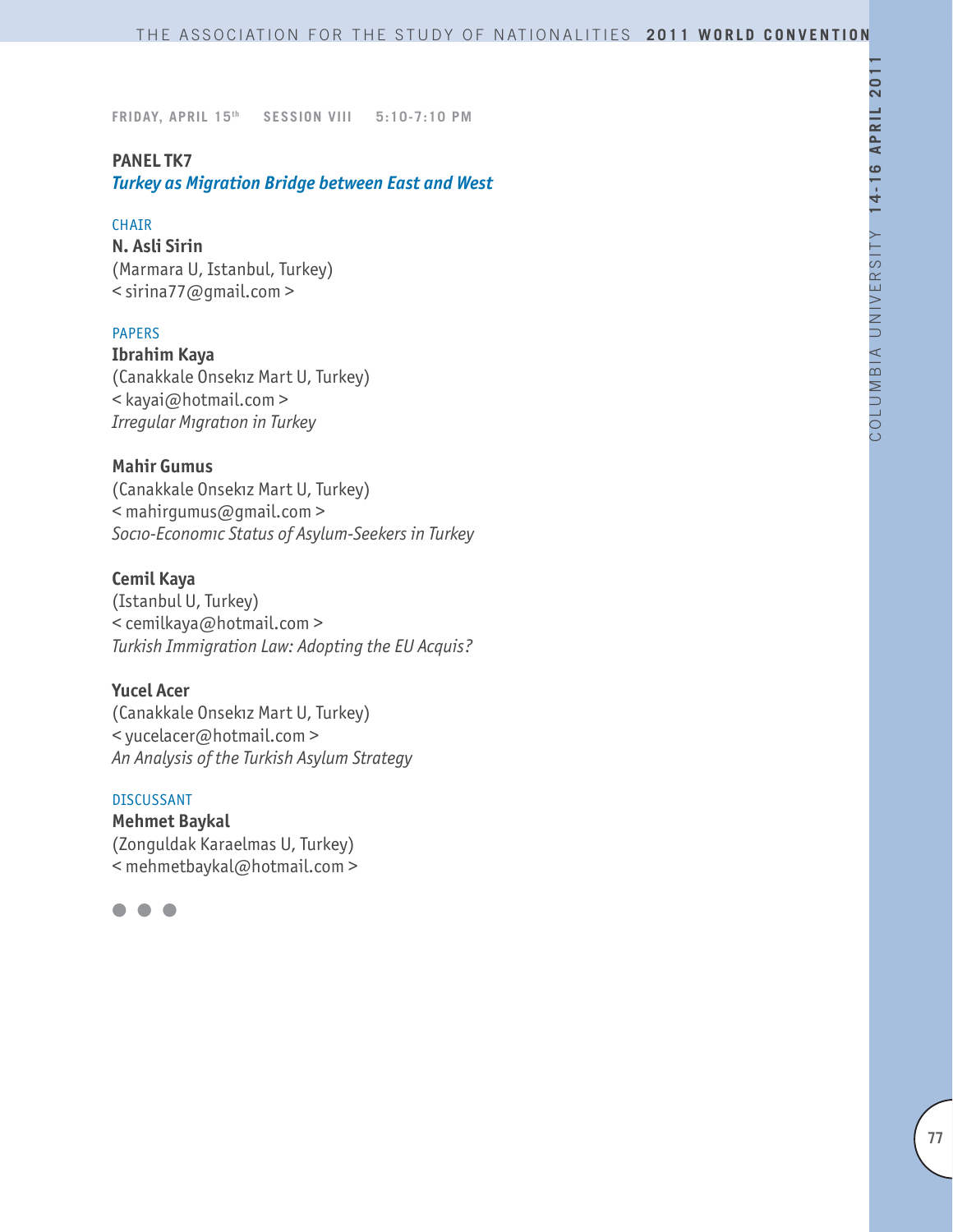# **PANEL U6** *Belarusian National Identity*

#### CHAIR

**Volodymyr Kulyk** (Columbia U, US) < v\_kulyk@hotmail.com >

#### PAPERS

#### **Aliaksandr Parahely**

(Center for Belarusian Studies, Southwestern College, US) < mbv.mancunian@gmail.com > *The Use of the Other in Belarusian Media Discourse on the Nation in Interwar Poland*

## **Anna Zadora**

(SciencesPo, Paris, France) < anna\_zadora@hotmail.com > *Belarusian Historians and the Legitimating of an Authoritarian State*

## **Hanna Vasilevich**

(Metropolitan U Prague, Czech Republic) < sloniejka@gmail.com > *Belarusians: A De-nationalized or a Soviet-formed Nation?*

#### **Nelly Bekus**

(U of Warsaw, Poland) < nbekus@uw.edu.pl > *Belarusian National Revival and the Language Policy of the Churches*

## DISCUSSANT

**Alexandra Goujon** (U of Dijon, France) < goujona@club-internet.fr >

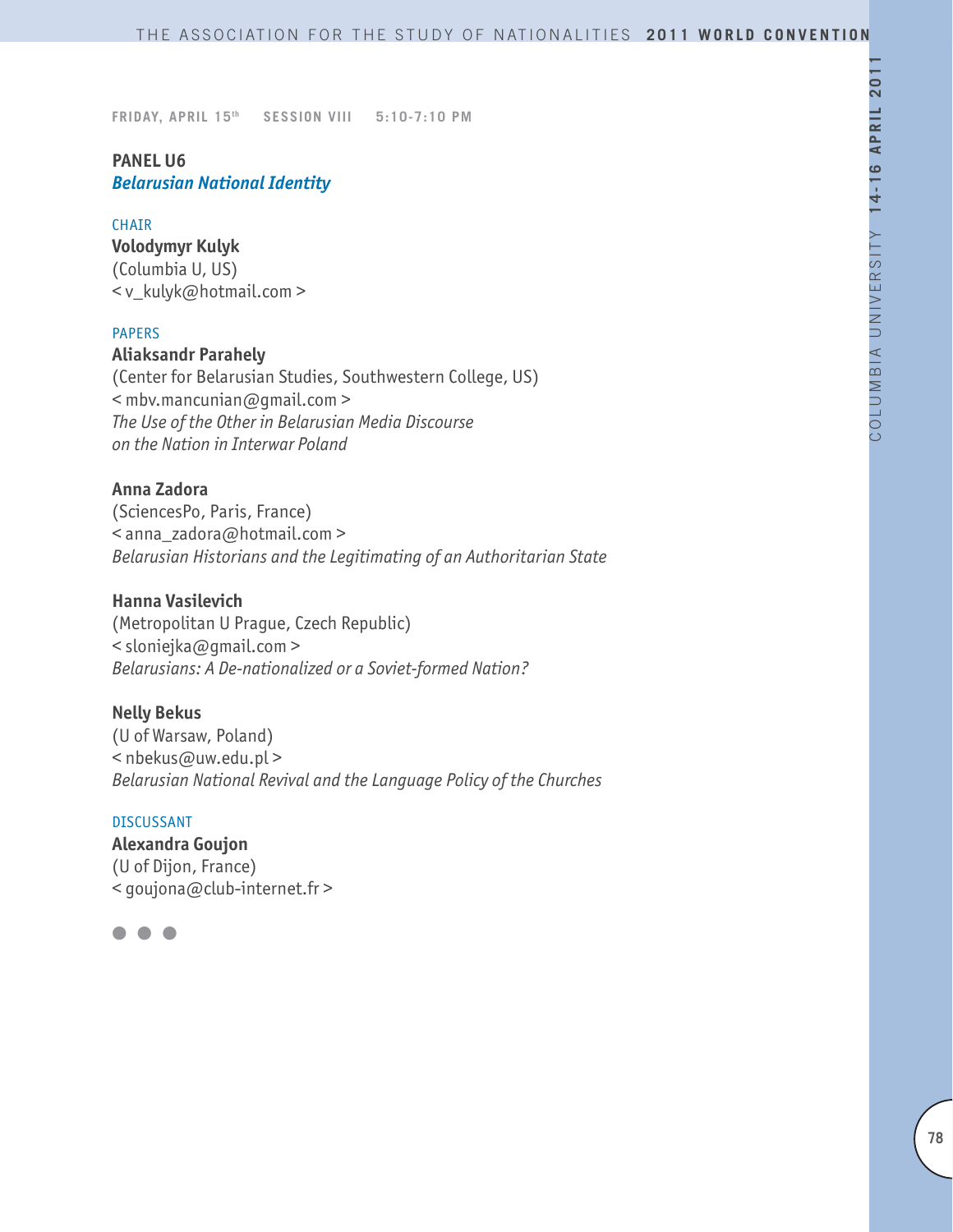## **PANEL BK18**

*Contested Identities before and during the Yugoslav Wars*

## **CHAIR**

**Veronica Aplenc** (Rosemont College, US) < vaplenc@yahoo.com >

## PAPERS

**Bojan Bilic** (U College London, UK) < bojan.bilic.09@ucl.ac.uk > *"'We Were Gasping for Air': Anti-war Activism in Serbia and Croatia and its Legacy*

## **Tamara Banjeglav**

 (U of Ljubljana, Slovenia) < tamara.banjeglav@zg.t-com.hr > *Media and the War in Former Yugoslavia: The Discursive Construction of Gendered Victim Identities*

## **Oliwia Berdak**

(U College London, UK) < o.berdak@ucl.ac.uk > *Who Owns Your Body: Conscientious Objectors in Croatia in the 1990s*

## **Ljubica Spaskovska**

(U of Exeter, UK) < ls351@exeter.ac.uk > *Landscapes of Triumph, Memory and Loss: Yugoslav Supra-nationalism and Anti-nationalism, 1986-1991*

## **Danijela Lugaric Vukas**

(U of Zagreb, Croatia) < danijela\_lugaric@yahoo.com > *Writing Socialism/Writing Trauma: The Essays of Slavenka Drakulic and Dubravka Ugresic*

#### DISCUSSANT

**Aleksandra Sasha Milicevic** (U of North Florida, Jacksonville, US) < a.milicevic@unf.edu >

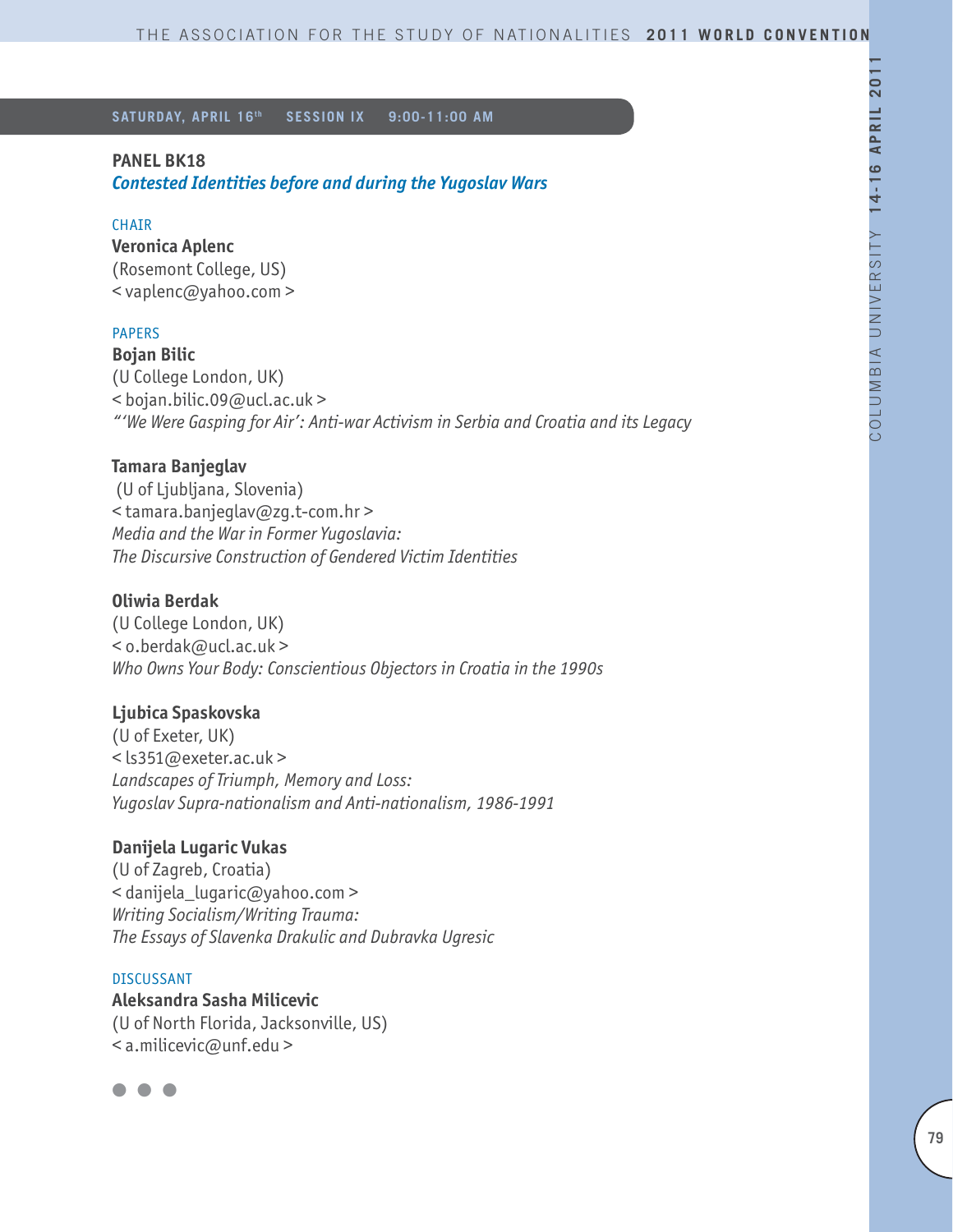## **PANEL BK17**

*Crossing Borders: Transnational Communities and Borderlands in the Balkans* 

#### **CHAIR**

**Emil Kerenji** (US Holocaust Memorial Museum, DC) < ekerenji@ushmm.org >

## PAPERS

**Vera Mironova** (U of Maryland, US) < Vera mironova2vera@gmail.com > *Cross-border Effects of Foreign Media: Serbian Radio and Nationalism in Croatia*

## **Sarah Garding**

(U of California, Berkeley, US) < Sarah sgarding@gmail.co > *Gone, but not Forgotten: Emigrant Political Rights in Post-communist Croatia and Serbia*

#### **Iva Pauker**

(U of Melbourne, Australia) < iva.pauker@gmail.com > *The Bosnian-Croat Diaspora Vote in Post-independence Croatia: Reflecting on 20 Years of Political Impact in the Aftermath of the 2010 Electoral Reforms*

#### **Lana Peternel**

(U of Zagreb, Croatia) < lanapeternel@yahoo.com > *Breaking the Boundaries: Acculturation and Ethnicity among Immigrant Youth in Croatia*

#### **Cyril Blondel**

(U of Tours, France) < cyrblondel@yahoo.fr > **Guillaume Javourez** (U of Provence, Marseille, France) < g.javourez@gmail.com > *Borderlands in the Contemporary Balkans: Places for Strengthening or Questioning States' Ethno-nationalisms*

#### **DISCUSSANT**

**Maria Stoilkova** (U of Florida, Gainesville, US) < stoilkov@anthro.ufl.edu >

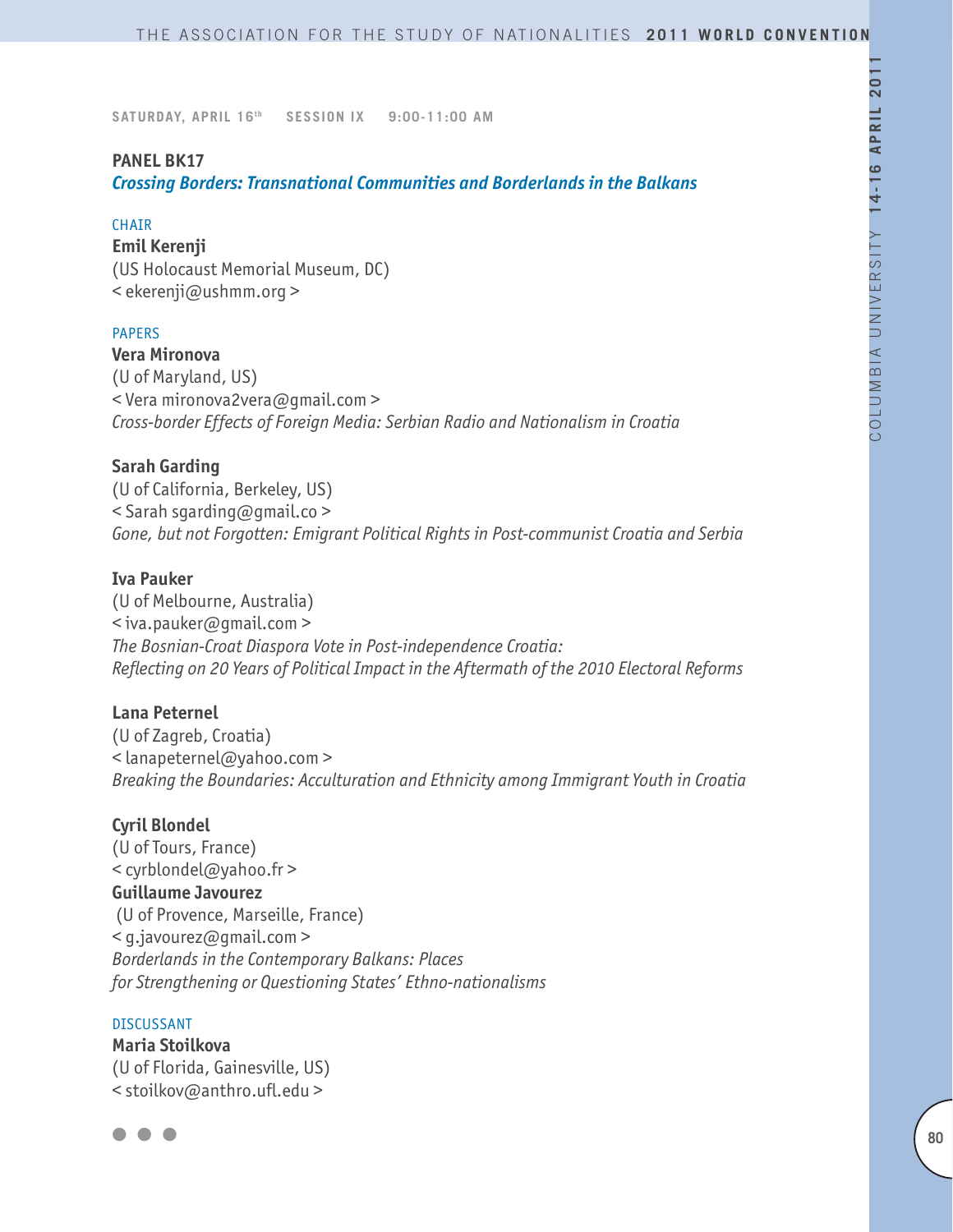**PANEL BO13** *Book Panel on Milica Uvalic, Serbia's Transition: Towards a Better Future* **(Palgrave, 2010)**

#### **CHAIR**

**Tanya Domi** (Columbia U, US) < td207@columbia.edu >

#### PARTICIPANTS

**Tea Trumbic** (World Bank, DC, US) < ttrumbic@worldbank.org >

**Jan Svejnar** (U of Michigan, US) < svejnar@bus.umich.edu >

**Susan Woodward** (CUNY Graduate Center, NY, US) < swoodward@gc.cuny.edu >

**Milica Uvalic** (U of Perugia, Italy)  $\sim$  uvalic@unipq.it >

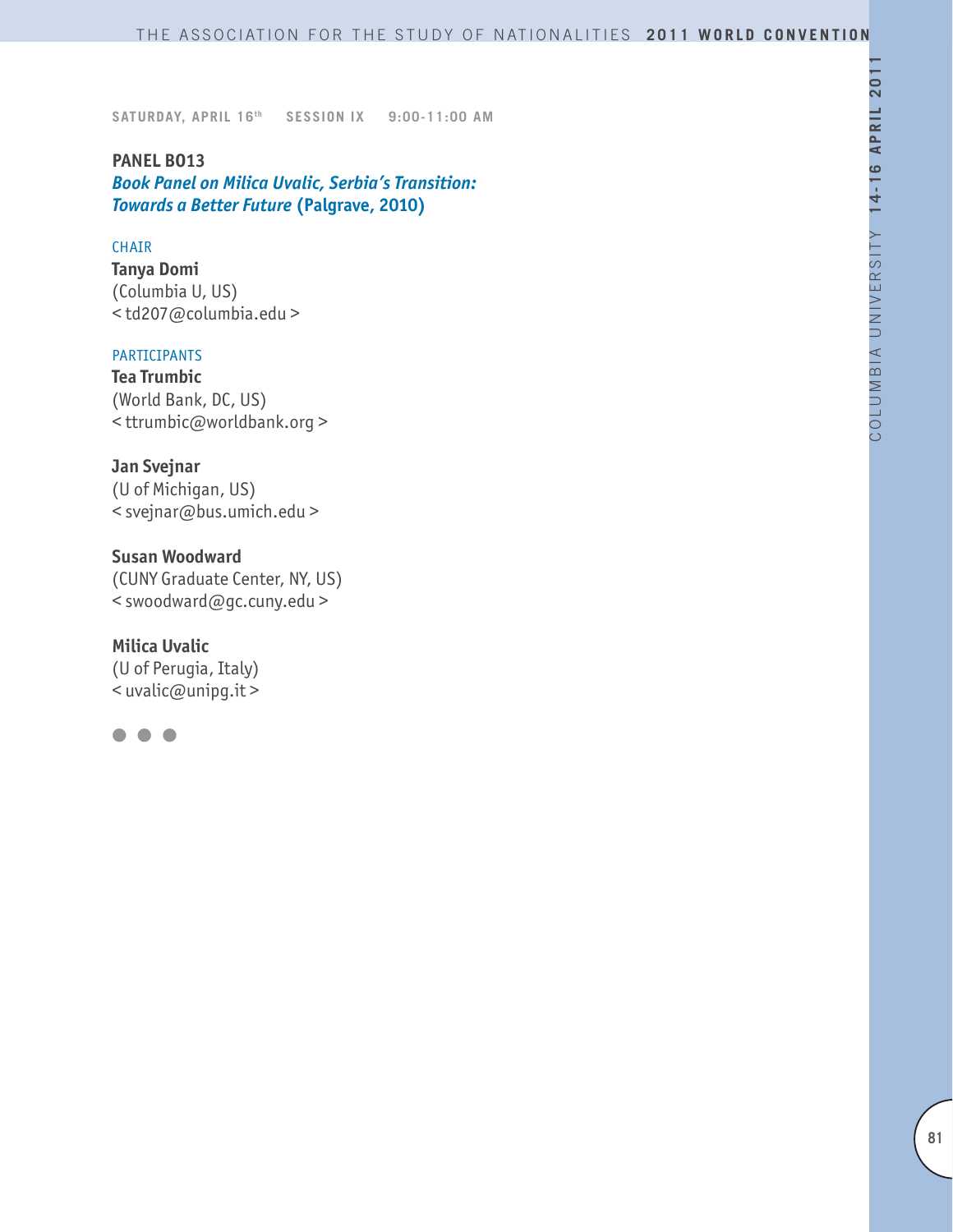# **PANEL CE17**

*The Influence of Transnational Strategies on Identity Construction in Central Europe*

#### **CHAIR**

#### **Delaney Michael Skerrett**

(U of Queensland, Brisbane, Australia) < d.skerrett@uq.edu.au >

#### PAPERS

**Myra A. Waterbury**

(Ohio U, US) < waterbur@ohio.edu > *Engaging or Constraining Ethnic Minorities? The Effects of Kin-State Policies on Minority Political Integration* 

## **Marina Mikhaylova**

(U of Chicago, US) < marinam@uchicago.edu > *Nation State and Transnational Governance in Lithuania*

## **Anna Korhonen**

(U of Helsinki, Finland) < anna.korhonen@helsinki.fi > *The Relevance of European and Russian Minority Protection Efforts for Estonia's Russian-speaking Minority*

## **Ieva Gruzina**

(U of Leuven, Belgium) < ievagruzina@gmail.com > *The Relationship between History and Sense of Belonging: Russian-speaking Minority Integration in Latvia*

#### DISCUSSANT

**Mark Teel**  (George Washington U, US) < teelm@gwu.edu >

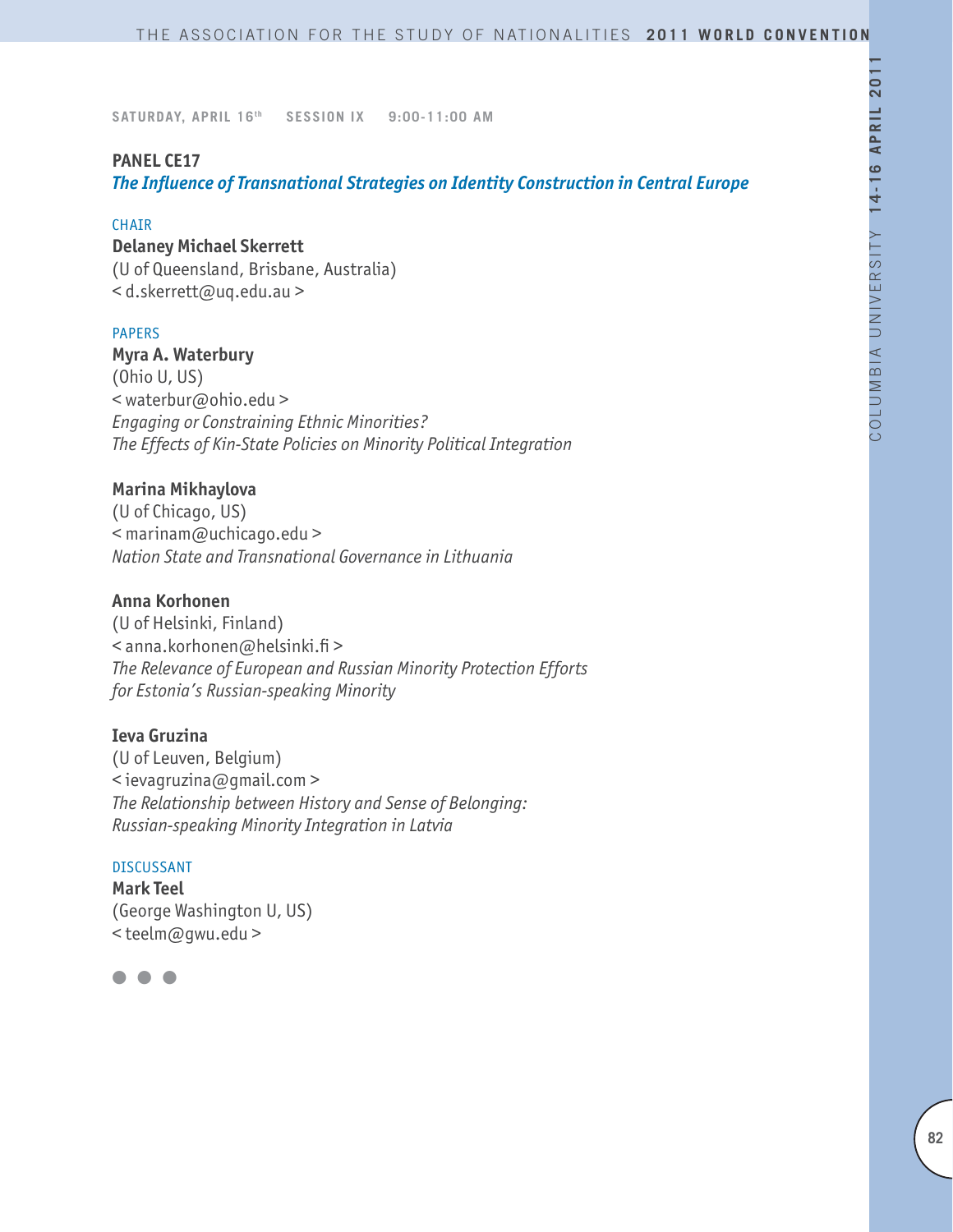## **PANEL CE21**

*Institutions and Practices of Inclusion and Exclusion in Hungary*

#### CHAIR

**Jason Wittenberg** (UC Berkeley, US) < witty@berkeley.edu >

## PAPERS

**Umut Korkut** (Glasgow Caledonian U, UK) < Umut.korkut@gcu.ac.uk > *Liberalization, Alienation, or Exclusion: Liberal Thought and Its Impacts on Hungarian Political Institutions in the 20th Century*

# **Szabolcs Pogonyi**

(Central European U, Hungary) < pogonyi@ceu.hu > *Dilemmas of Non-resident Voting Rights in Central East Europe*

## **Lidia Balogh**

(Eötvös Loránd U, Budapest, Hungary) < lidia.balogh@gmail.com > *The 'Colorblind-or-Honest' Dilemma in the Hungarian News Media: Ethnic Affiliation in Crime Cases involving Roma Perpetrators or Victims*

## **Andras L. Pap**

(Central European U, Hungary)  $<$  papa@ceu.hu > *Dogmatism, Hypocrisy and the Inadequacy of Legal and Social Responses to Hate Crimes, Racism and Xenophobia: The Central European Experience*

#### DISCUSSANT

**Jozsef Borocz** (Rutgers U, US) < jborocz@rutgers.edu >

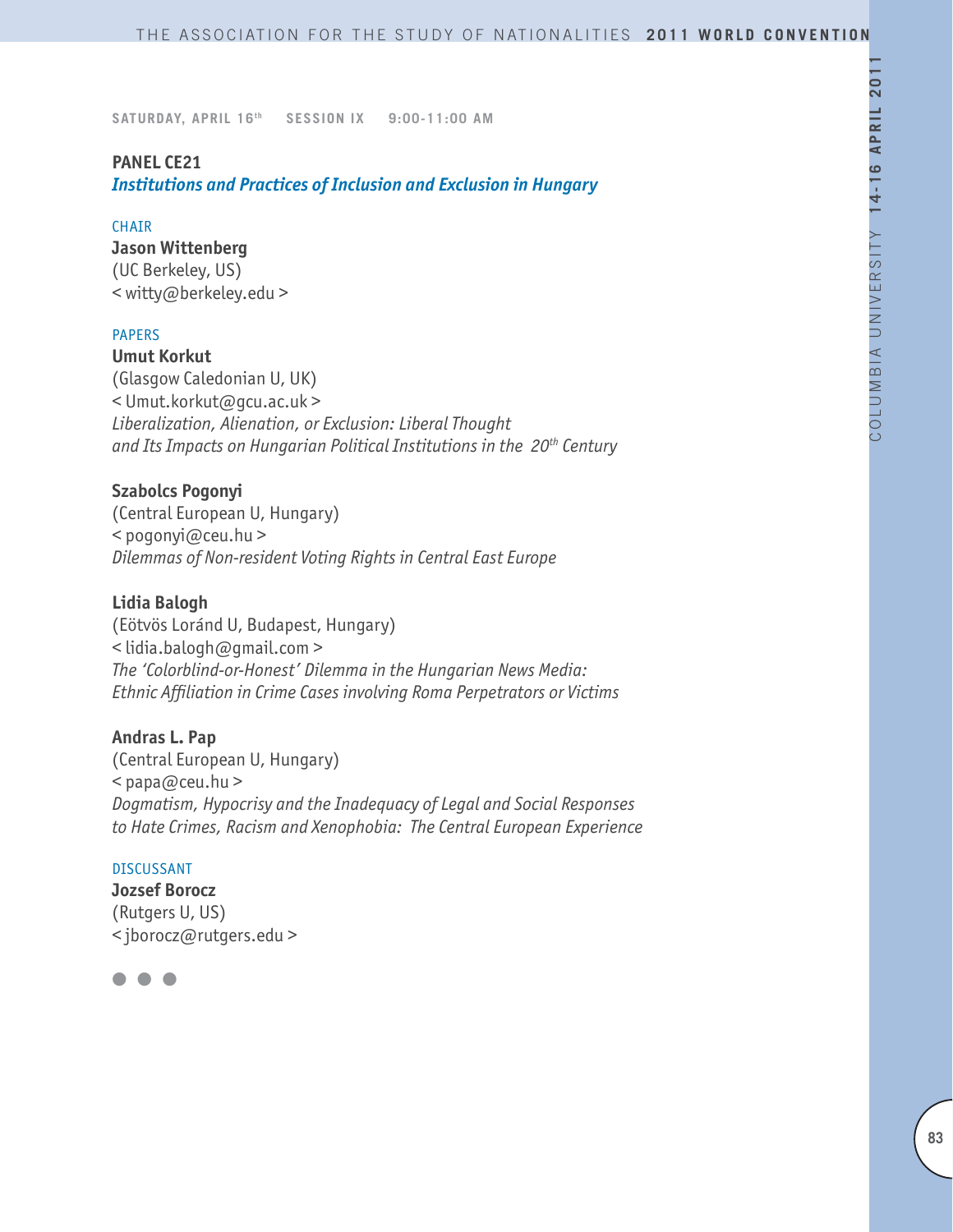# **PANEL CE25**

*The Wars after the War: Troubles and Conflicts in Eastern Europe after World War I*

# **CHAIR**

**TBA**

# PAPERS

**Alessandro Vagnini**  (Sapienza U of Rome, Italy) < alessandro.vagnini@uniroma1.it > *Between Revolution and Counterrevolution: Insurgency in West Hungary (1919-1921)*

# **Andrea Carteny**

(U of Teramo, Italy) < a.carteny@gmail.com > *The Romanelli Mission and the Hungarian Republic of Soviets (1919)*

# **Alberto Becherelli**

(Sapienza U of Rome, Italy) < alberto.becherelli@libero.it > *The National Question in the Kingdom of Serbs, Croats and Slovenes: The Croatian Case*

# **Daniel Pommier**

 (U of Macerata, Italy) < daniel.pommier@uniroma1.it > *The Battle over Carinthia: Ethnic Strife and International Relations from the End of World War I to the 1920 Plebiscite*

#### DISCUSSANT

**Annemarie Sammartino** (Oberlin College, US) < asammart@oberlin.edu >

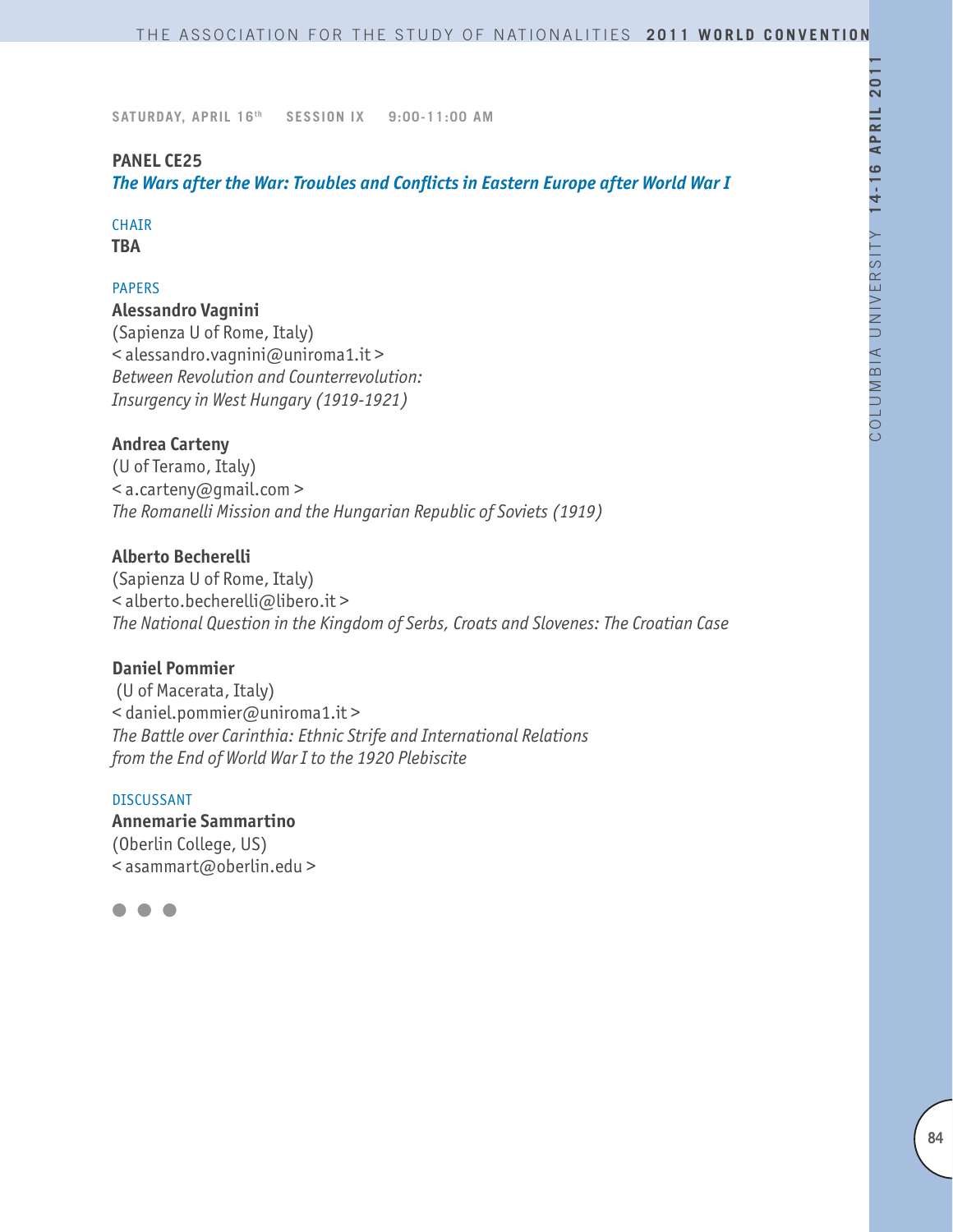# **PANEL EU9** *Civil Society in Eurasia and Beyond*

#### CHAIR

**Lawrence P. Markowitz** (Rowan U, Glassboro, US) < markowitzL@rowan.edu >

## PAPERS

# **Li Bennich-Björkman** (Uppsala U, Sweden) < Li.Bennich-Bjorkman@statsvet.uu.se > **Sergey Gerasymchuk** (Strategic and Security Studies Group, Ukraine) < s.gerasymchuk@gmail.com > *Think Thanks in the Former Soviet Union: Places of Creative State-Building?*

## **Emilbek Djuraev**

(U of Maryland, US) < edzhuraev@gvpt.umd.edu > *To Constitute the Kyrgyz Republic and Beyond: The Neglected Cultural Side of Political Constitution*

**Vanessa Beary** (Harvard U, US) < veb682@mail.harvard.edu > *Civic Responsibility in the Gorno-Badakhshan Autonomous Oblast, Tajikistan*

#### DISCUSSANT

**Michael Rouland** (Georgetown U, US) < roulandm@gmail.com >

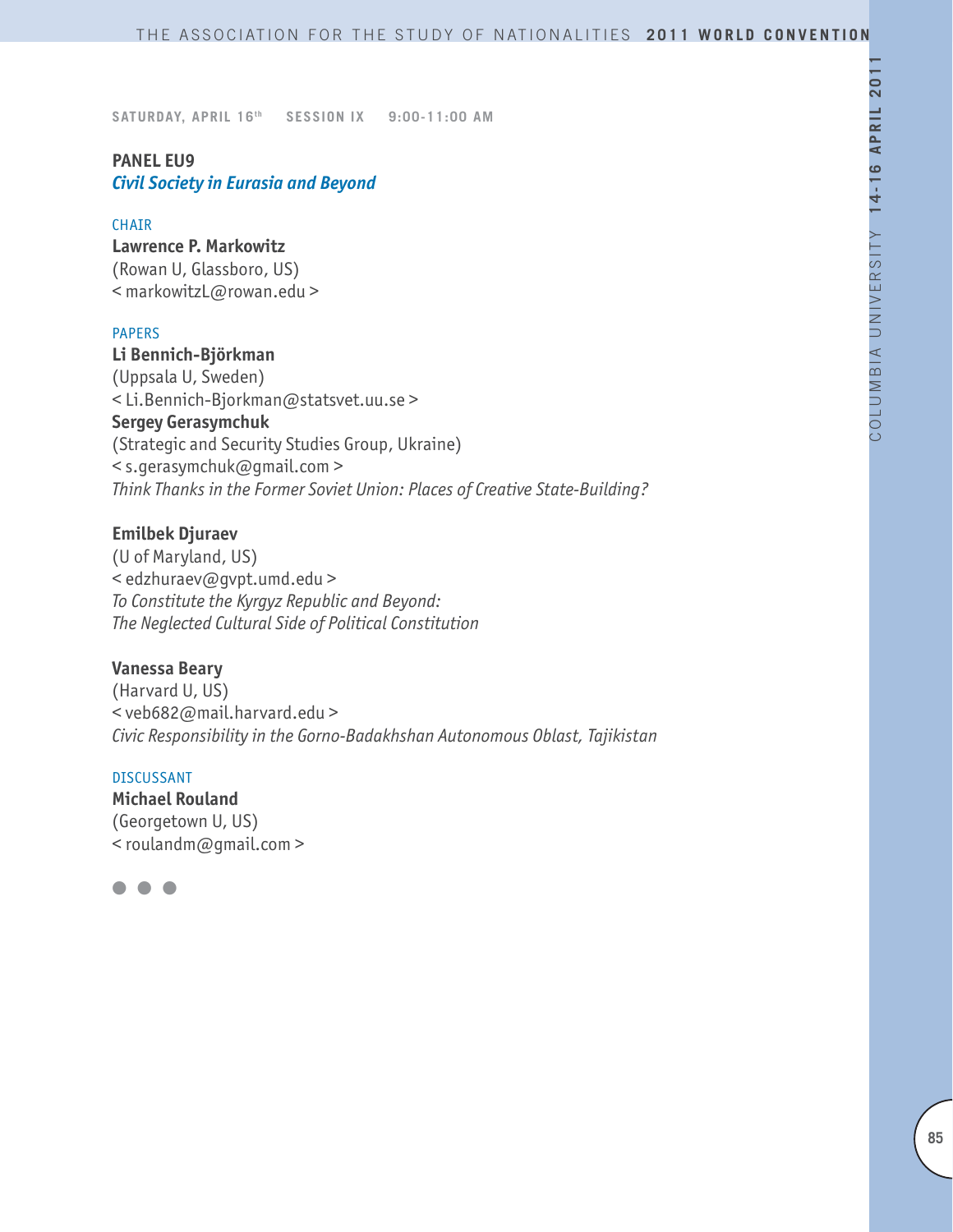# **PANEL N9** *Self-Determination*

#### CHAIR

**Kevin W. Gray** (American U of Sharjah, United Arab Emirates) < kgray@aus.edu >

## PAPERS

## **Anne-Sophie Bentz**

(U of Toulouse 1 Capitole, France) < anne-sophie.bentz@univ-tlse1.fr > *Stateless Nationalism or How to Chart the Nation in the Absence of a State*

## **Pascoal Pereira**

(U of Coimbra, Portugal) < pascoal-pereira@hotmail.com > *Collective Emancipation of a Community: Beyond the Traditional Framework of National Self-determination*

## **Miodrag Jovanovic**

(U of Belgrade, Serbia) < miodrag@ius.bg.ac.rs > *After the ICJ's Advisory Opinion on Kosovo: The Future of Self-determination Conflicts*

# **Sibylle Albrecht**

**Tilman Luedke** (Arnold-Bergstraesser-Institute for Socio-Cultural Research, Freiburg, Germany) < sib\_albrecht@yahoo.de > < tilman\_ludke@yahoo.com > *Negotiating the Threat of Chaos: Statehood and State-building in the Sudan*

#### DISCUSSANT

**Katie Kuhn** (George Washington U, US) < kuhn@gwmail.gwu.edu >

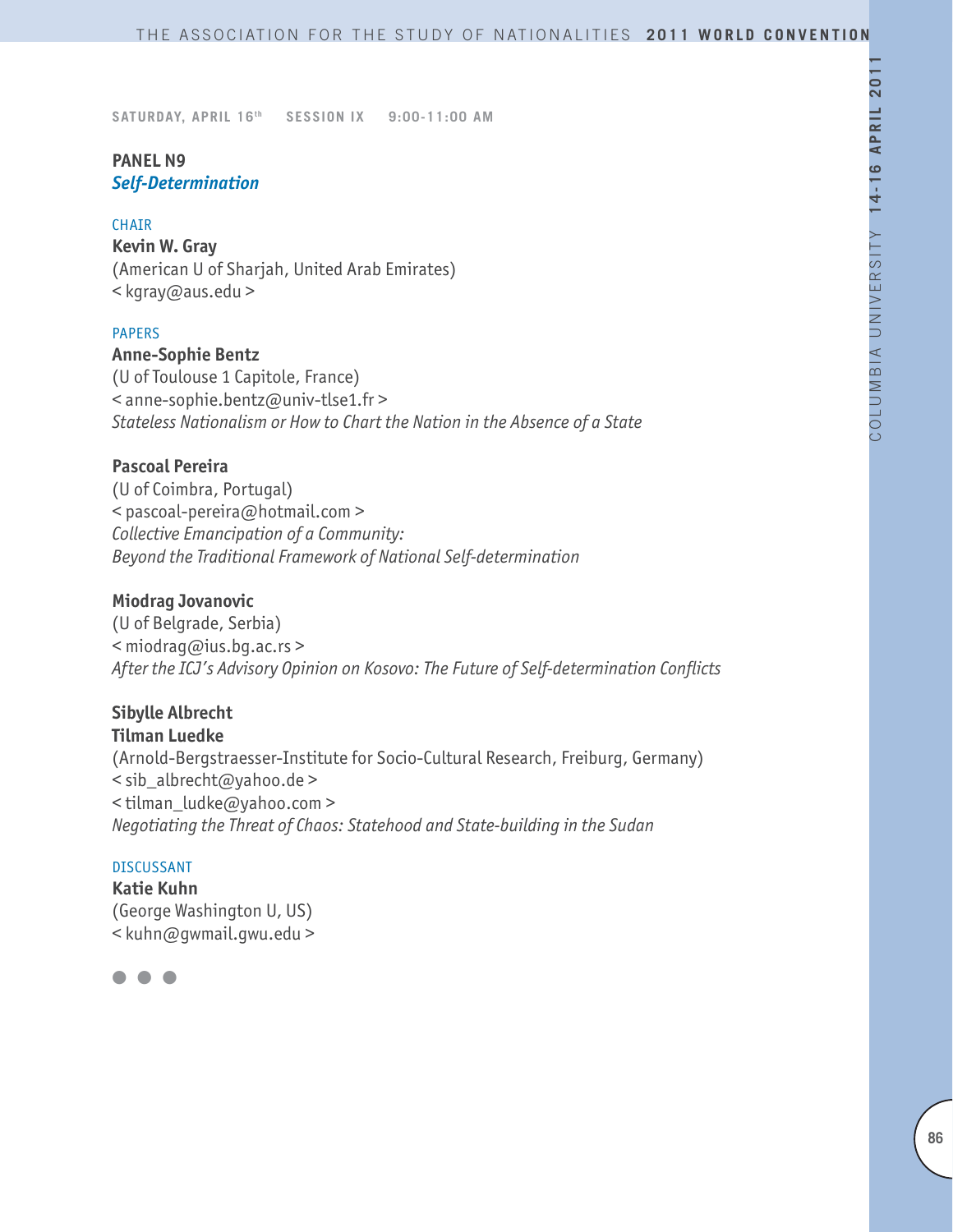## **PANEL R9**

*The Construction of Power in the Russian State*

#### **CHAIR**

**Ann Robertson** (NCEEER, Washington, DC, US) < popc@nceeer.org >

#### PAPERS

**Markku Jokisipilä** (U of Turku, Finland) < jokisip@utu.fi > *Gazprom, the Kremlin and Hockey*

## **Gulnaz Sharafutdinova**

(Miami U, US) < sharafg@muohio.edu > *Constructing Authoritarian Post-politics: Surkov and the Technologies of Power in Russia*

## **Karyna Korostelina**

(George Mason U, US) < ckoroste@gmu.edu > *Legitimazing a Strong Central Power in History Education in Russia*

## **Eva Bertrand**

(SciencesPo, Paris, France) < eva.bertrand@sciences-po.org > *Political Communication in Disaster Situations in Post-Soviet Russia: The Forest Fires in Summer 2010*

#### DISCUSSANT

**Kevin Rothrock** (Independent Scholar/Blogger, US) < krothrock@gmail.com >

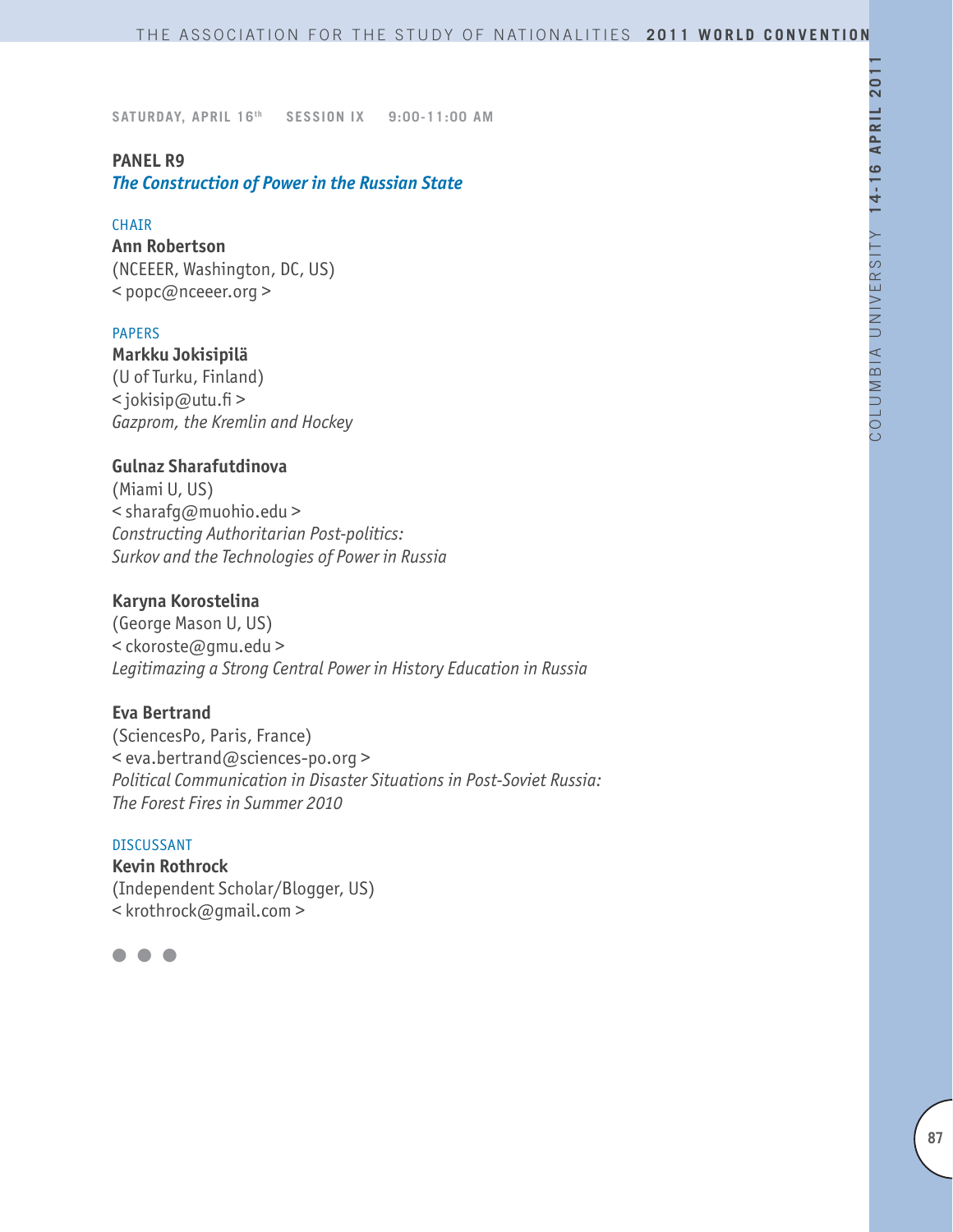# **PANEL R10** *Russian Imperial Rule*

#### CHAIR

**Olessia Vovina** (Montclair U, US) < ovovina@verizon.net >

## PAPERS

**Paul du Quenoy** (American U of Beirut, Lebanon)  $<$  pd05@aub.edu.lb > *The Russian Occupation of Beirut, 1772-1774*

## **Ivan Peshkov**

(Adam Mickiewicz U, Poznan, Poland) < i.peshkov@wp.pl > *"Bandits", "Mestizos" and "Backward Villagers": The Politicization of Quasi Indigenousness in Inner Asia in the 20th Century*

# **Brigid O'Keeffe**

(Brooklyn College, CUNY, US) < brigid.okeeffe@gmail.com > *Gypsies, Europe, and the "Enlightened" Russian Empire: Ethnographers' Arguments for the Superiority of Imperial Russian Rule, 1878-1901*

# **Stefan B. Kirmse**

(Humboldt U, Berlin, Germany) < stefan.kirmse@staff.hu-berlin.de > *Law and Empire in Late Tsarist Russia: Tatars Go to Court*

#### DISCUSSANT

**Nathaniel Knight** (Seton Hall U, US) < knightna@shu.edu >

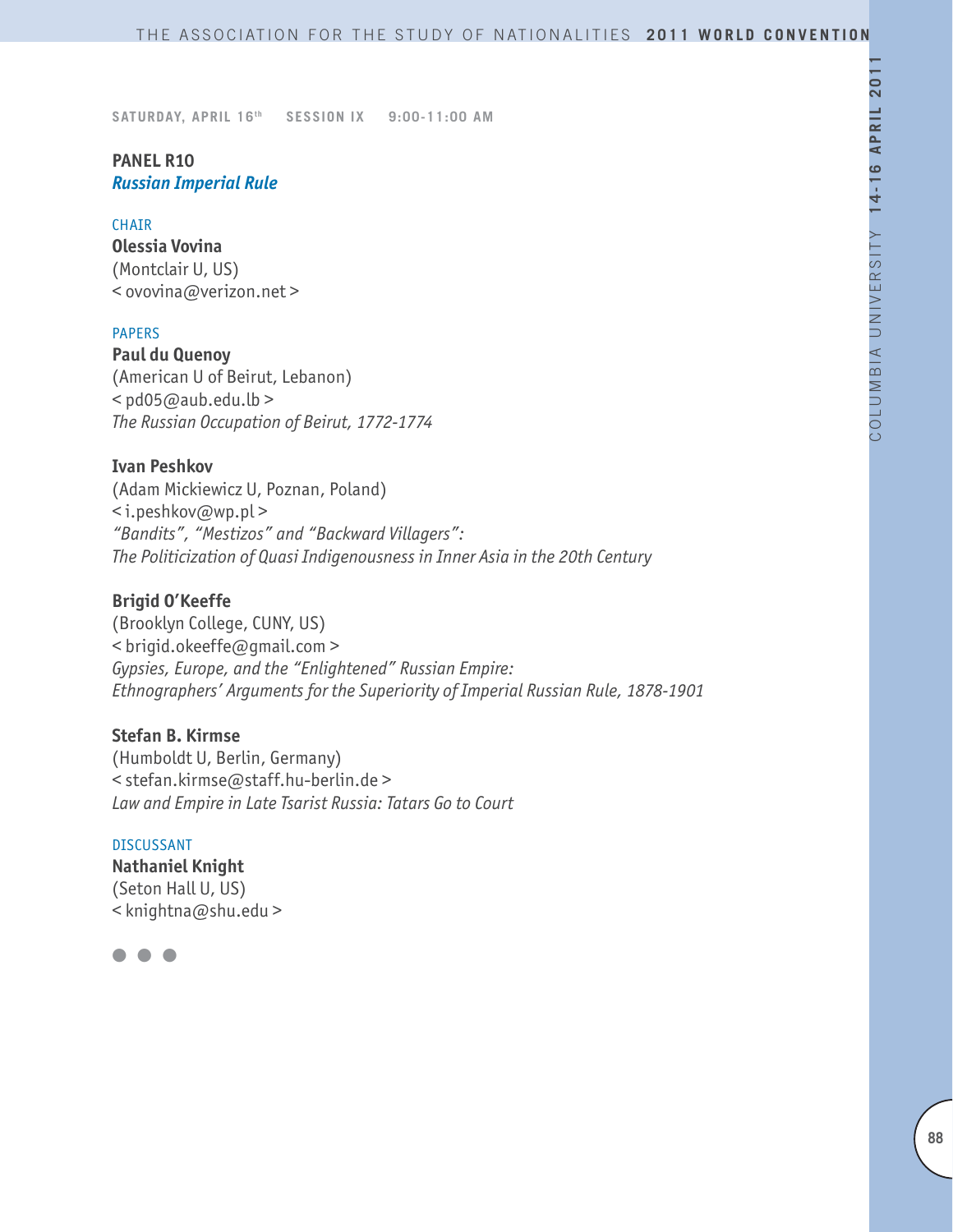# **PANEL TH12** *Migration*

## CHAIR

**Neil A. Cruickschank** (Algoma U, Sault Ste. Marie, Canada) < neil.cruickshank@algomau.ca >

## PAPERS

**Robin Ostow** (Wilfrid Laurier U, Canada) < robinostow@hotmail.com > *Displaying Immigration in the UK, France and Germany: National and European Narratives and Images*

## **Ozden Ocak**

(George Mason U, US) < oocak@gmu.edu > *Biopolitics of National Sovereignty: Immigrant as Homo Sacer*

# **Adam Luedtke**

(Washington State U, Vancouver, US) < adam.luedtke@vancouver.wsu.edu > *Immigration and Global Governance: A Slow Boom*

# **Anouck Carsignol**

(Centre de Sciences Humaines/CSH, New Delhi, India) < anouck.carsignol@graduateinstitute.ch > *The Komagata Maru: Memory, Identity Politics and Nation-building in Canada and India*

#### DISCUSSANT

**Sylvia Maier** (NYU, US) < sylvia.maier@nyu.edu >

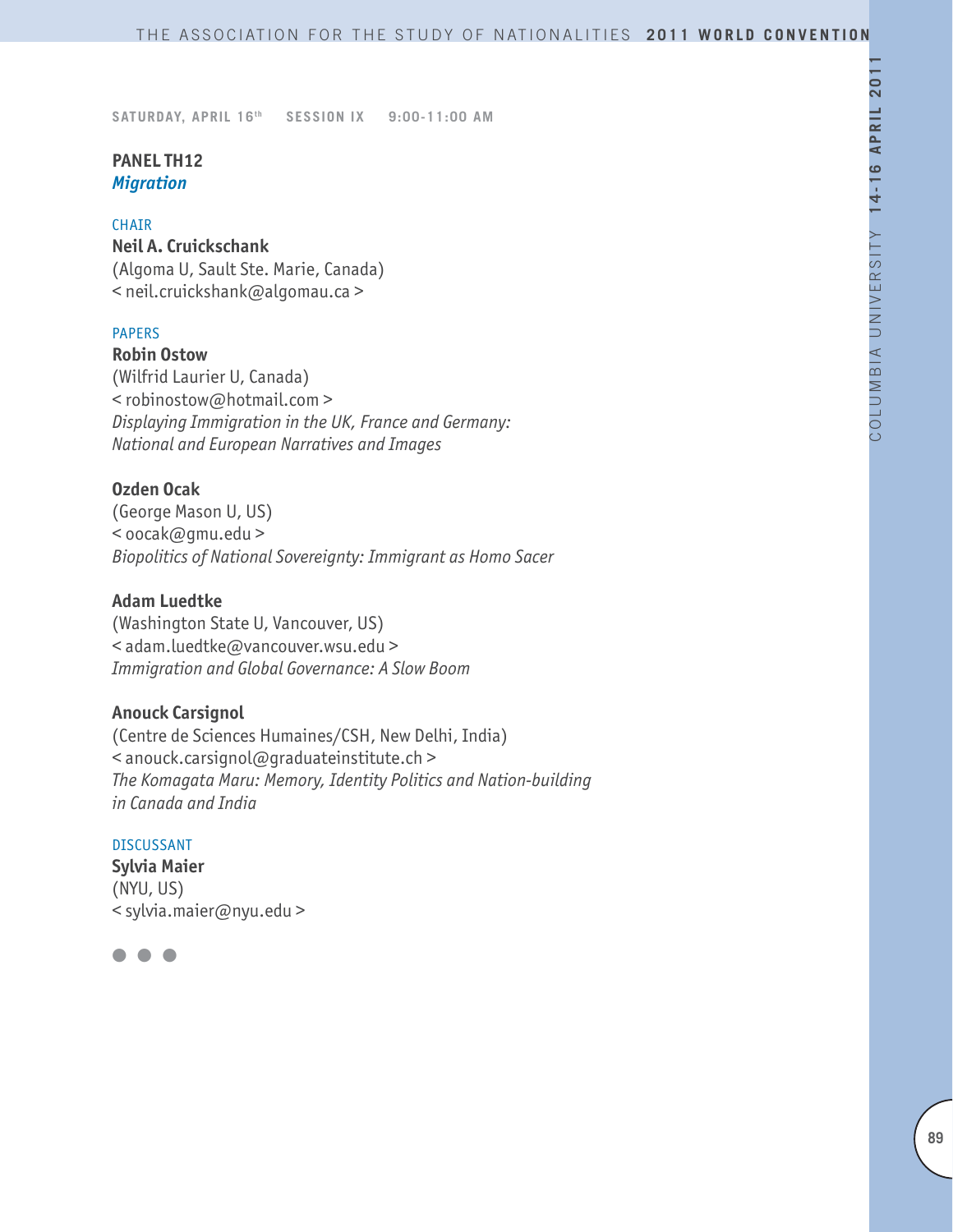## **PANEL TK3**

*Transformations in Regional Foreign Policy*

#### **CHAIR**

#### **Andreas Akaras**

(Foreign Affairs Advisor, Congressman Sarbanes, DC, US) < Andreas.Akaras@mail.house.gov >

#### PAPERS

#### **Gülnur Aybet**

(U of Kent at Canterbury, UK/Izmir U of Economics, Turkey) < G.Aybet@kent.ac.uk > *Turkish-U.S. Relations: From 'Damage Limitation' To 'Model Partnership'*

## **Hazal Pabuccular**

(Bogazici U, Istanbul, Turkey) < hazalp@gmail.com > *A Mediterranean Nation: Turkish Foreign Policy in the Interwar Years*

## **Doga Ulas Eralp**

(Sabanci U, Istanbul Turkey) < uderalp@sabanciuniv.edu > *Turkey in the Western Balkans: A Partner or A Rival for the European Union*

#### **Dilaver Arıkan Açar**

(Yasar U, Izmir, Turkey) < arikan.acar@yasar.edu.tr > **Inan Rüma** (Bilgi U, Istanbul, Turkey) < inan.ruma@bilgi.edu.tr > *Turkish-Israel Relations and External Involvement: Discourses on Mavi Marmara*

#### **Kursad Aslan**

(Kent State U, US) < kursadaslan@gmail.com > *Constructivist Foreign Policy with Unstable Identities During Transition: A Case Study of Turkish Foreign Policy after the Cold War*

#### **DISCUSSANT**

**Ronald H. Linden** (U of Pittsburgh, US) < linden@pitt.edu >

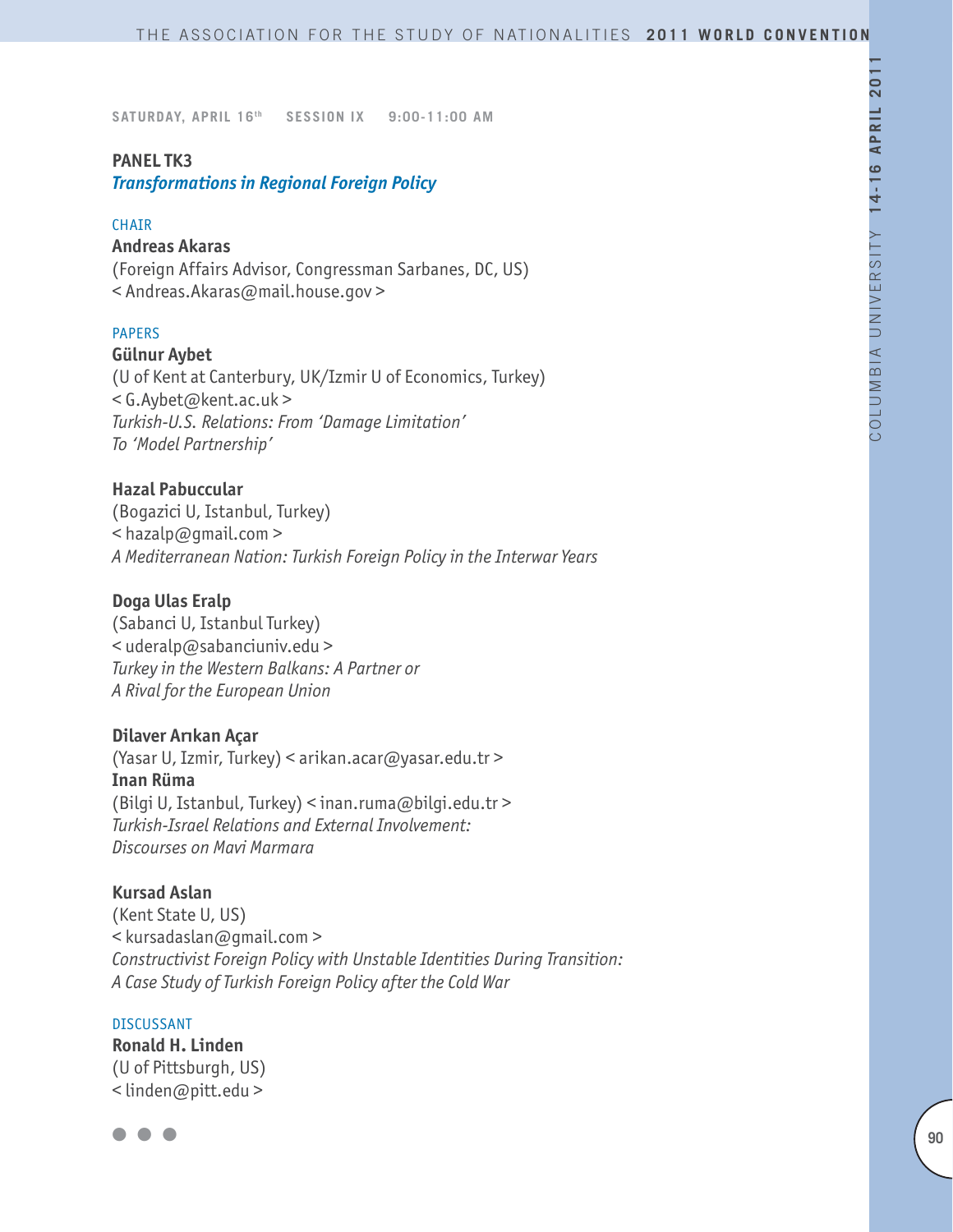# **PANEL U9** *Interwar/War Ukraine*

#### CHAIR

**Halyna Hryn** < hryn@fas.harvard.edu > (HURI, Cambridge, US)

## PAPERS

**Zenon Wasyliw** (Ithaca College, US) < wasyliw@ithaca.edu > *Soviet Secular Holidays and Rituals in the Ukrainian Countryside: Peaceful Transitions during the NEP Era, 1921-1928*

## **Mayhill Fowler**

(Princeton U, US) < mfowler@princeton.edu > *The Post-Imperial Dilemma: Polish and Yiddish Theater in Soviet Ukraine*

## **John Holian**

(Independent Researcher, Ohio, US) < jholian1@hotmail.com > *Maria and Her Daughters: An Oral History of an Eastern Ukrainian Woman Sent to "Reunite" Western Ukraine with Soviet Ukraine in WWII*

#### DISCUSSANT

**Hugo Lane** (Independent Scholar, NY, US) < hugolane@gmail.com >

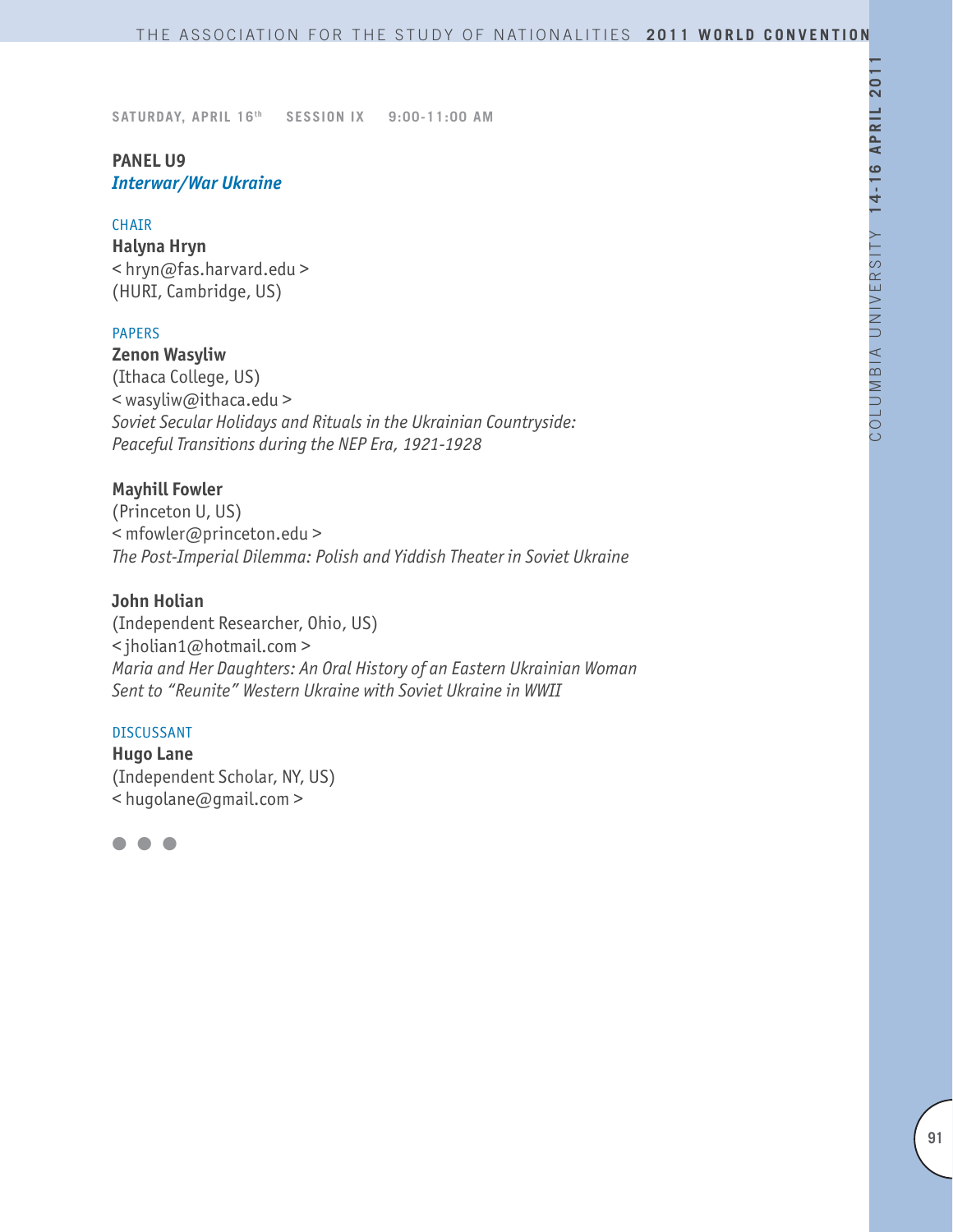## **PANEL TH14** *Transitional Justice*

#### **CHAIR**

**Elidor Mehilli** (Princeton U, US) < emehilli@princeton.edu >

## PAPERS

## **Anton Weiss-Wendt**

(Center for the Study of the Holocaust, Oslo, Norway) < anton.weiss-wendt@hlsenteret.no > *The Politics of Soviet War Crimes Trials, 1943-1987*

## **Elham Atashi**

(Goucher College, Baltimore, US) < elham.atashi@goucher.edu > *Myths of Reconciliation in Afghanistan*

# **Monica Ciobanu**

(Plattsburgh State U, NY, US) < monica.ciobanu@plattsburgh.edu > *Democratic Deepening and Restorative Justice in Romania (2006-2010)*

# **Alma Zadic**

< az2242@columbia.edu > *Transitional Justice in the Western Balkans: The Legacy of the ICTY in National Jurisprudence*

## DISCUSSANT

**Elidor Mehilli** (Princeton U, US) < emehilli@princeton.edu >

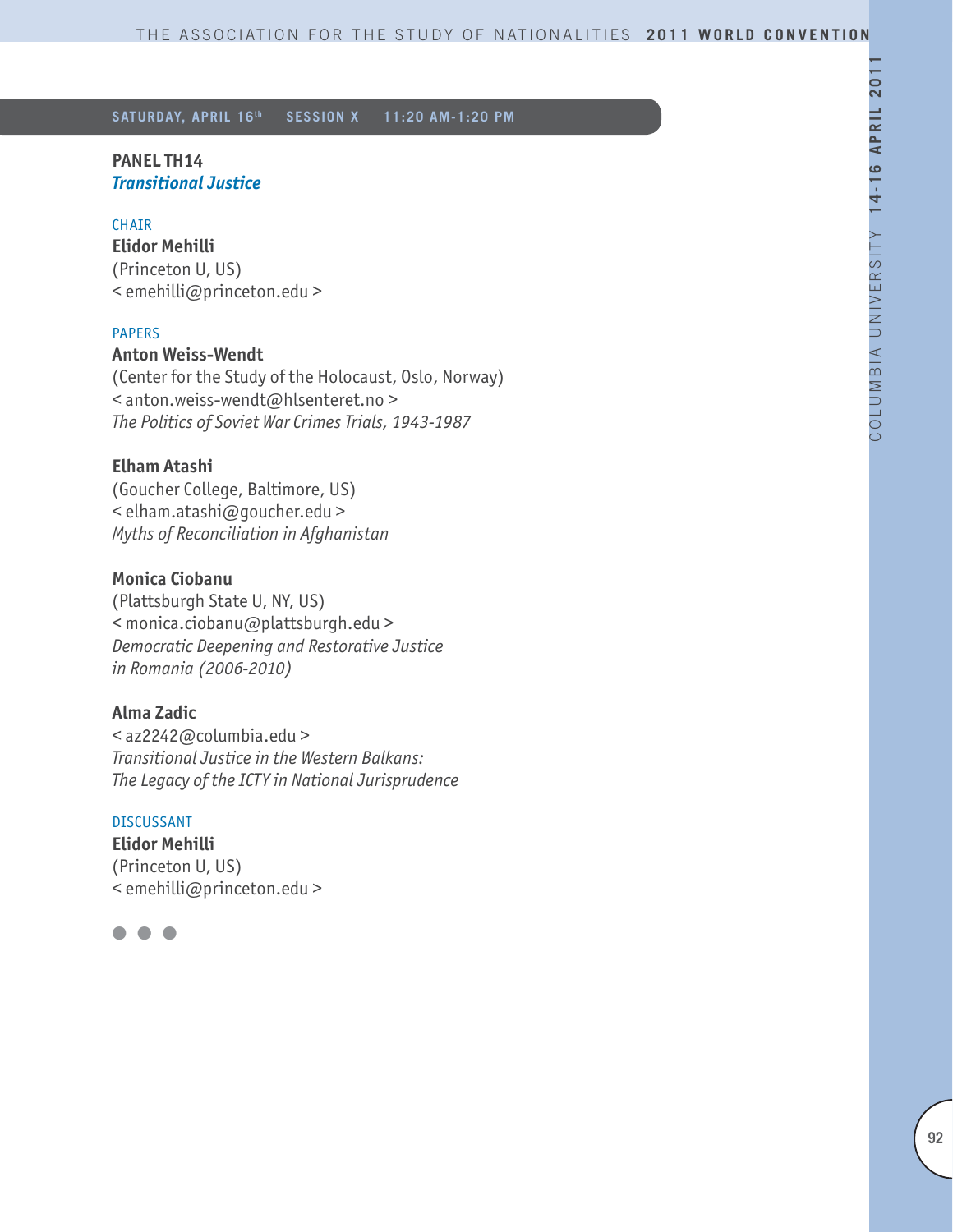#### **PANEL BK19**

*The EU and Macedonia: Is there Motivation for Integration, and Are Institutions Ready to Lead It?*

## **CHATR**

**Gordon Bardos** (Columbia U, US) < gnb12@columbia.edu >

#### PAPERS

**Borce Davitkovski Ana Pavlovska Daneva** (U of Ss. Cyril and Methodius, Macedonia) < bdavitkovski@yahoo.com > < anapd222@yahoo.com > *Institutional Incapacity for Integration: Macedonia and the EU*

## **Vesna Pendovska**

(U of Ss. Cyril and Methodius, Macedonia) < drvpen@pf.ukim.edu.mk > *The Role of Public Revenue Office in the EU Accession Process of Republic of Macedonia: are the Ongoing Reforms in Line with the Challenges Ahead?*

#### **Gordan Georgiev**

(U of Ss. Cyril and Methodius, Macedonia) < gordanggg@gmail.com > *Making and Breaking: The Ups and Downs of the Macedonian Political Elites in the Process of EU Integration* 

#### DISCUSSANT

**Timco Mucunski** (U of Ss. Cyril and Methodius, Macedonia) < tmucunski@gmail.com >

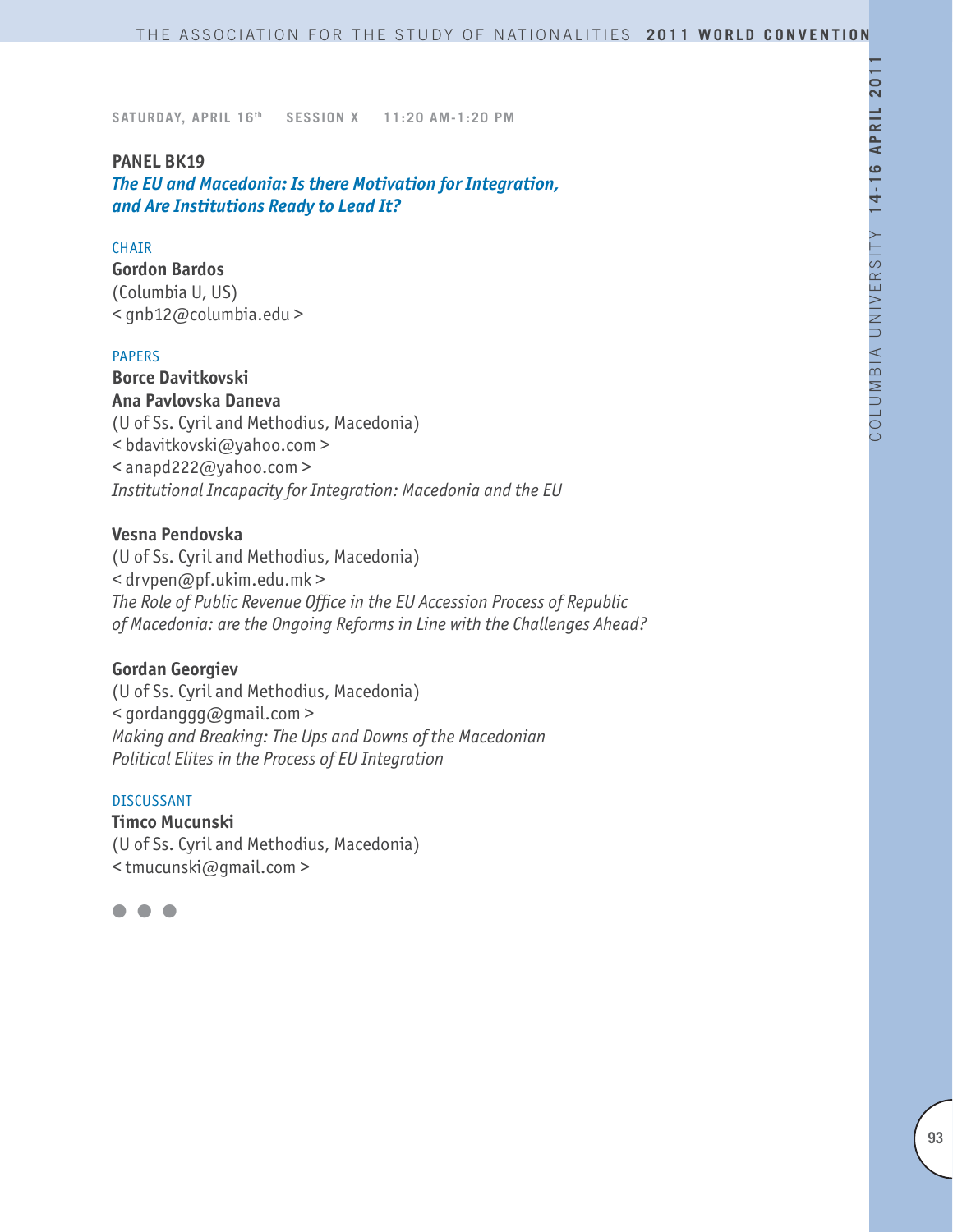**PANEL BO2** *Book Panel on Monika Baár,* **Historians and Nationalism. East-Central Europe in the Nineteenth Century** *(Oxford University Press: Oxford, 2010)*

#### CHAIR

**Irina Livezeanu** (U of Pittsburgh, US) < irinal@pitt.edu >

#### PARTICIPANTS

**Vejas Liulevicius** (U of Tennessee, US) < vliulevi@utk.edu >

## **Attila Pók**

(Institute of History, Budapest, Hungary/Columbia U, US) < ap674@columbia.edu >

**Steven Seegel** (U of Northern Colorado, US) < steven.seegel@unco.edu >

# **Monika Baár**

(U of Groningen, Netherlands) < m.baar@rug.nl >

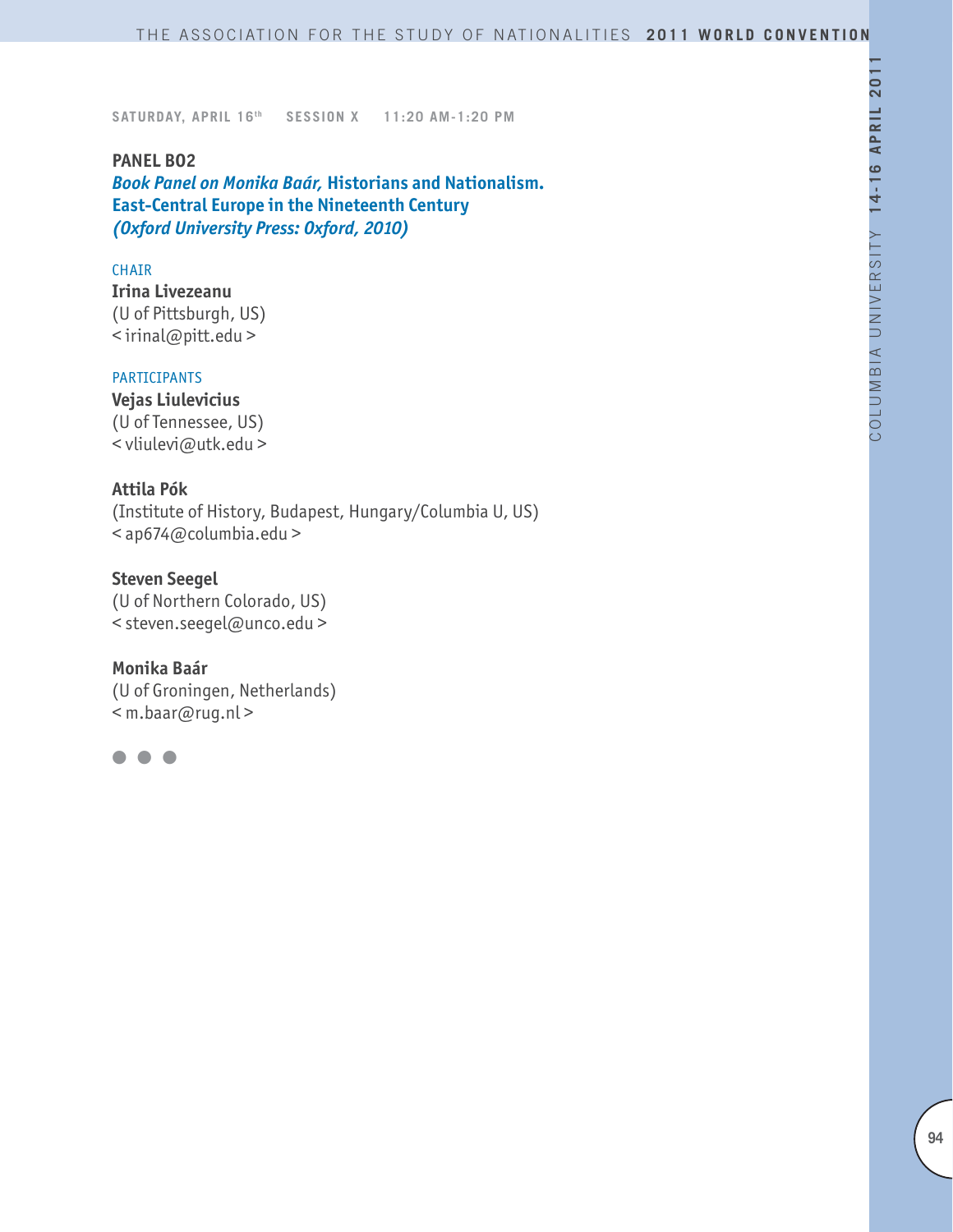#### **PANEL CE5**

*Baltic Perspective on Contemporary National Identity Questions*

#### CHAIR

**Nida Gelazis** (Woodrow Wilson Center, DC, US) < nida.gelazis@wilsoncenter.org >

## PAPERS

**Epp Annus** (Ohio State U, US) < eppannus@hotmail.com > *Worlding and Un-worlding a Space for Home: A Post-colonial Perspective on the Soviet Home in the Baltic States*

## **Daina Eglitis**

(George Washington U, US) < dainas@gwu.edu > *Remembrance, Revolution and Regret: Memory Politics in the Baltics, 2009-2011*

# **Roswitha M. King**

(Ostfold U College, Norway) < roswitha.m.king@hiof.no > *Evaluating the Effects of the 2004 Minority Education Reform in Latvia*

# **Jurgita Staniškyte**

(Vytautas Magnus U, Kaunas, Lithuania) < j.staniskyte@mf.vdu.lt > *History, Identity and the Play with the Real: Performing Personal Memories in Post-soviet Baltic Theatre*

#### DISCUSSANT

**Diane Mincyte** (Yale U, US) < dmincyte@sbcglobal.net >

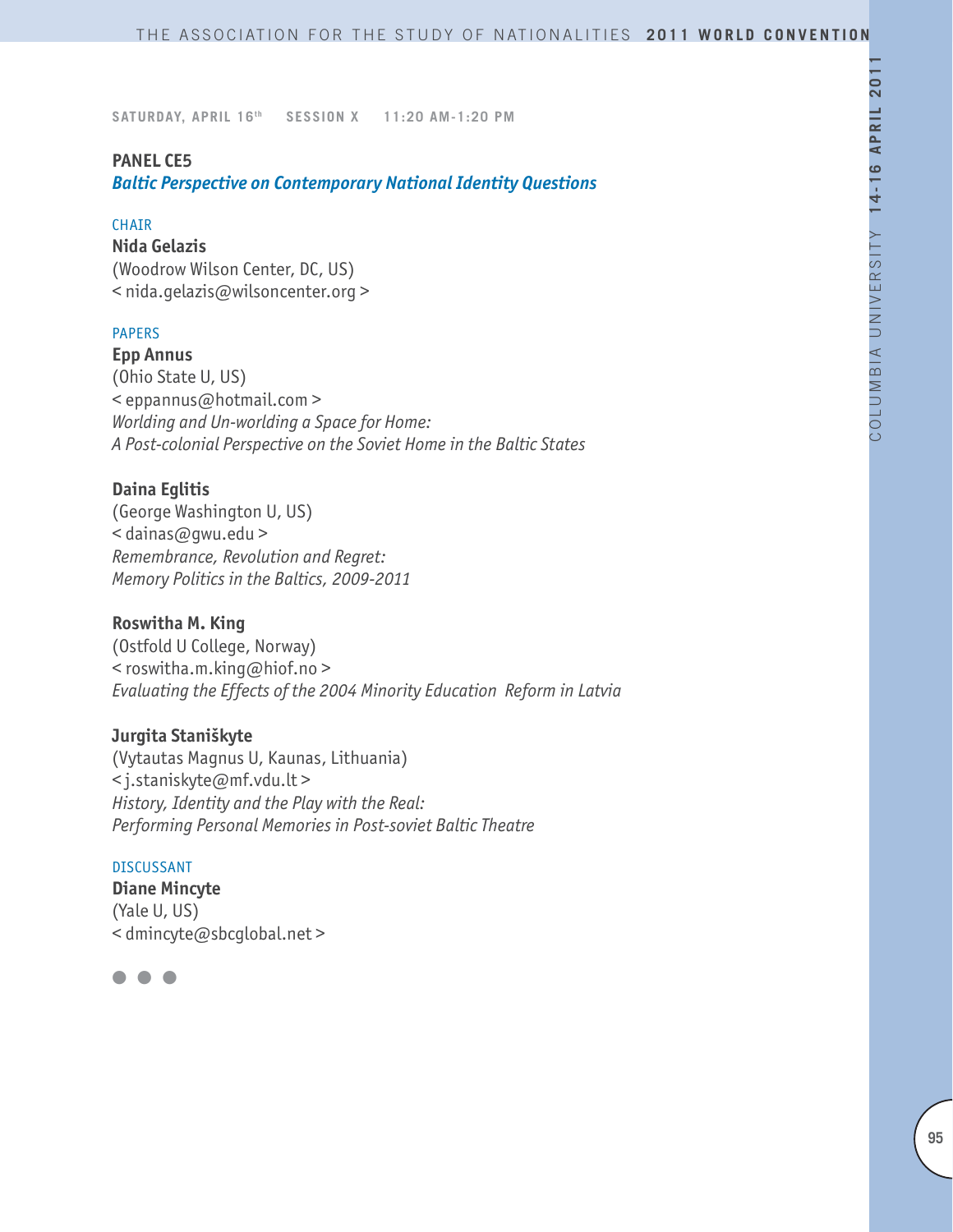## **PANEL CE9**

*Perspectives on the Ways and Means of Cleansing the State and Nation in Romania*

#### CHAIR

**Zsuzsa Barbarics-Hermanik**  (U of Graz, Austria)

< zsuzsa.barbarics-hermanik@uni-graz.at >

## PAPERS

**Michael Shafir** (Babes-Bolyai U, Cluj, Romania) < shafirm@euro.ubbcluj.ro > *The East European Post-communist Competitive Martyrology*

## **Mihai Chioveanu**

(U of Bucharest, Romania) < mihai\_chiov@yahoo.co.uk > *Purification and Destruction: The Twisted Road of Romania's Cleansing Policy — Transnistria (1941-1944)* 

## **Adrian Mihai Cioflanca**

(Xenopol History Inst, Iasi, Romania) < adrian\_cioflanca@yahoo.com > *A New Perspective in the Interpretation of the Iasi Pogrom (June 1941)*

## **Andrei Muraru**

(U of Iasi, Romania/US Holocaust Memorial Museum, DC) < andrei.muraru@gmail.com > *Faces of Memory: Perpetrators and Victims in Transnistria War Criminal Trials*

#### DISCUSSANT

**Felicia Waldman** (U of Bucharest, Romania) < fwaldman@gmail.com >

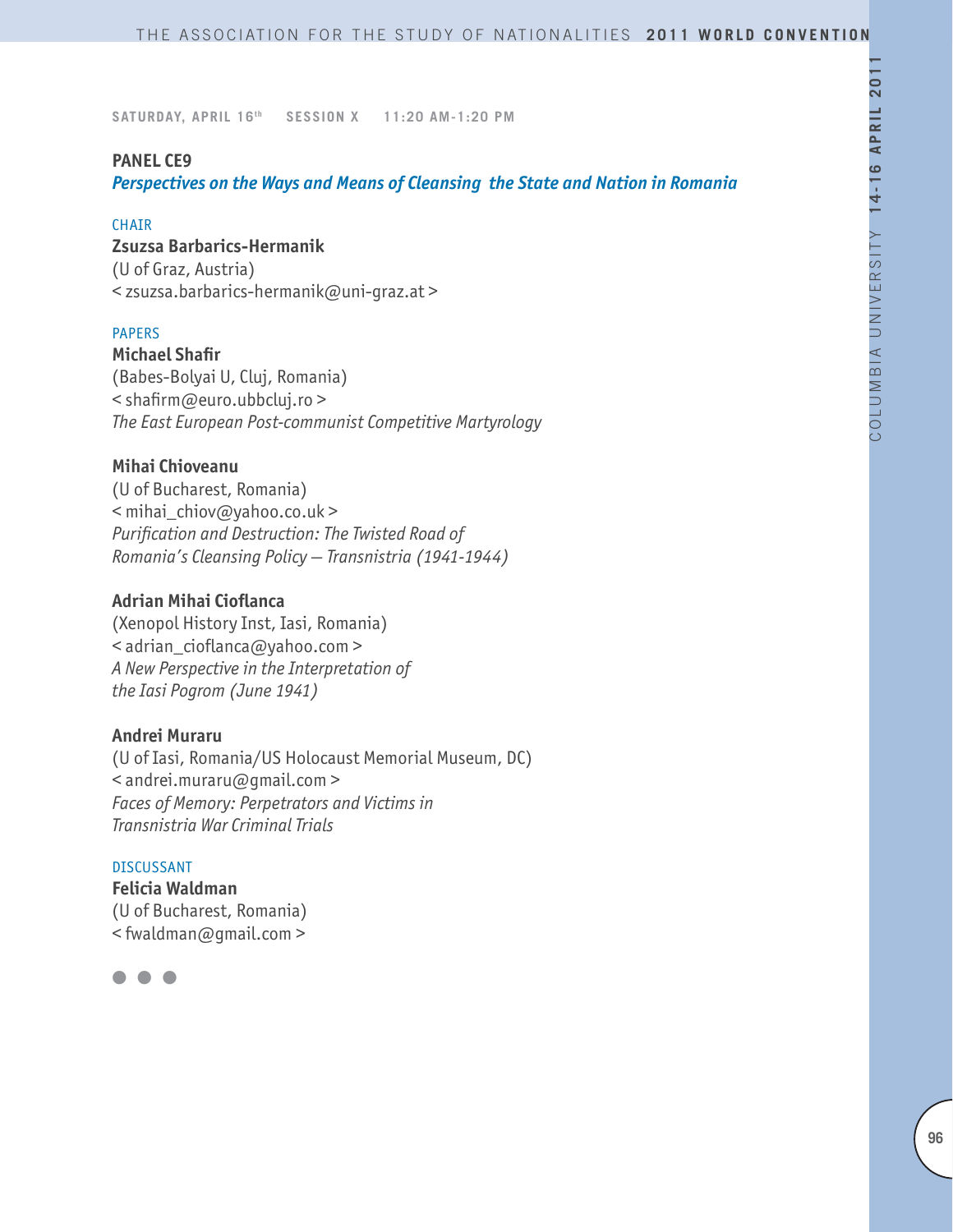# **PANEL EU6**

*National Identity, Education and Language* 

## CHAIR

**Sally Cummings** (U of St Andrews, UK) < snc@st-andrews.ac.uk >

## PAPERS

**Amy Reger** (Uyghur Human Rights Project, DC, US) < areger@uhrp.org > *The Uyghur Perspective: The Missing Link in Chinese Authorities' Implementation of the "Bilingual" Language Policy in Xinjiang*

## **Nazar Mammedov**

(Brown U, US) < nazar\_mammedov@brown.edu > *Banknote Imagery and Nation-state Building in Post-soviet Kazakhstan and Tajikistan*

## **David Gullette**

(U of Central Asia, Naryn, Kyrgyz Republic) < davegullette@hotmail.com > *The Neurosis of Sovereignty: The Struggle to Define the Kyrgyz Identity and State*

#### DISCUSSANT

**Steven Sabol** (U of North Carolina Charlotte, US) < sosabol@uncc.edu >

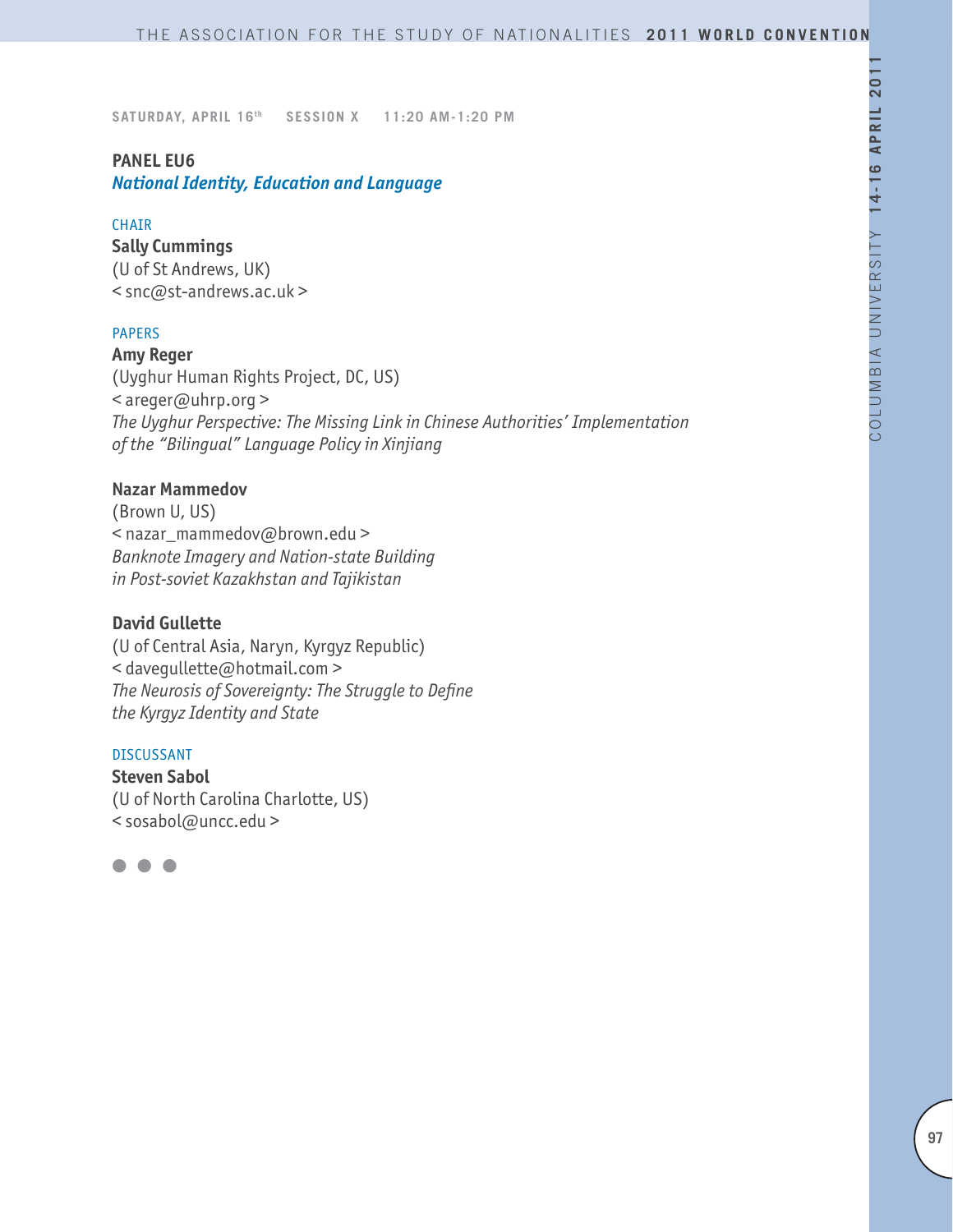## **PANEL K6**

*The Georgian-Abkhaz Conflict: New Paradigms, Old Realities"*

#### **CHAIR**

#### **Tabib Hüseynov**

(International Crisis Group, Baku, Azerbaijan) < tabibhus@gmail.com >

## PAPERS

## **Archil Gegeshidze**

(Georgian Foundation for Strategic and International Studies, Tbilisi) < gegeshidze@gfsis.org > *The Georgian-Abkhaz Conflict Post-2008: Georgian Perspectives* 

## **Irakli Khintba**

(Abkhazian State U, Sukhum/i) < khintba@gmail.com > Conflict and Democracy: *Inner Political Dynamics and Prospects for Transformation of Georgian-Abkhaz Conflict*

# **Igor Kuznetsov**

**Rita Kuznetsova** (Kuban State U, Krasnodar, Russia) < igorkuznet@gmail.com > < ritakuznetsova@yahoo.com > *To Be Abkhaz or Woman: War and Ethno-nationalism in Lidzava, Abkhazia*

## **Giorgi Gogia**

(Human Rights Watch, Georgia) < gogiag@hrw.org > *Obstacles to the Sustainable Return of Ethnic Georgians in the Gali District of Abkhazia*

#### DISCUSSANT

**Tom de Waal** (Carnegie Endowment for International Peace, US) < tdewaal@carnegieendowment.org >

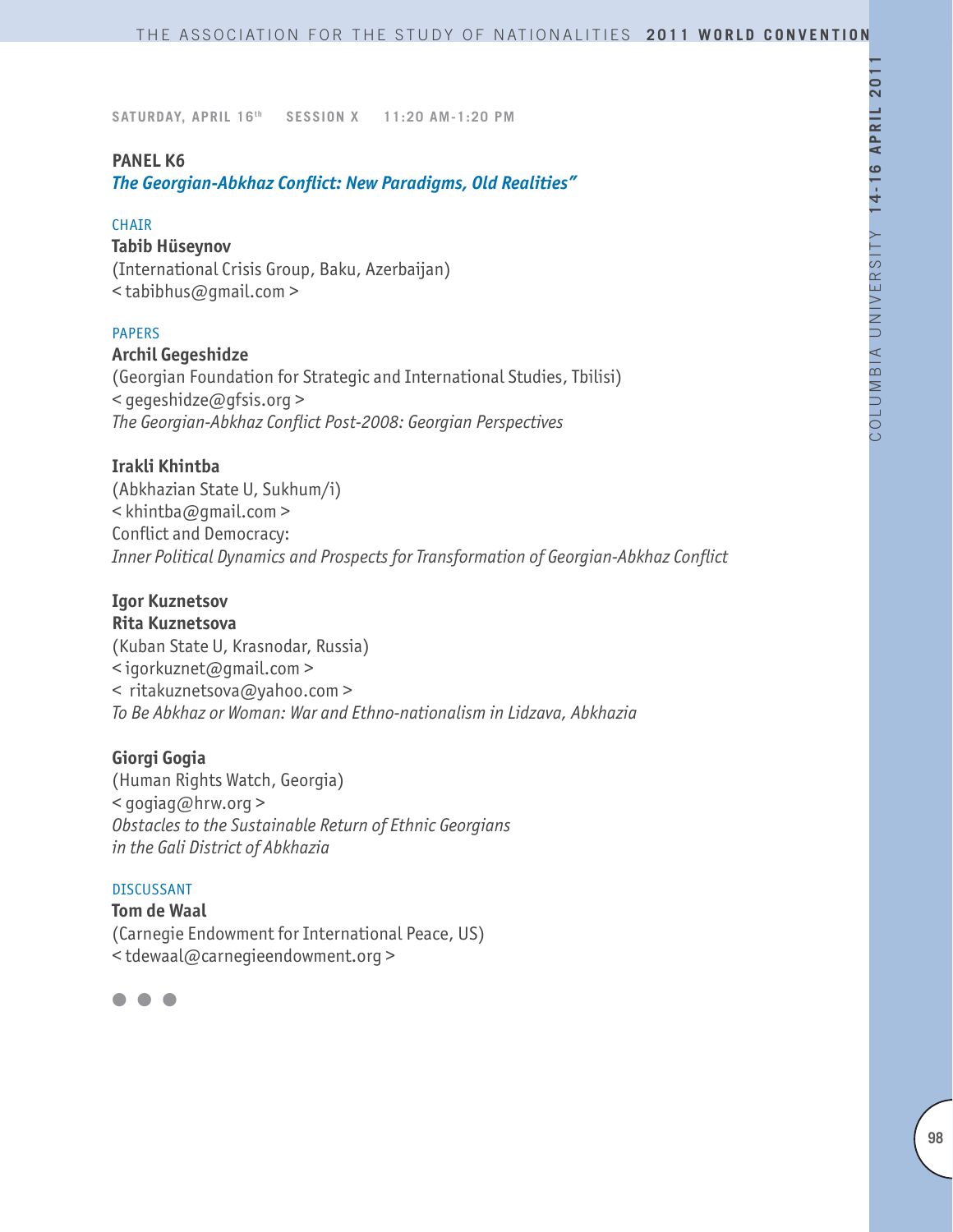# **PANEL N8** *Culture/Symbols/Memory*

#### **CHAIR**

**Nikolaos Prevelakis** (Harvard U, US) < prevelak@gmail.com >

#### PAPERS

## **Jonathan Blake**

(Columbia U, US) < jsb2177@columbia.edu > *Monumental Battles: Disputed Memorials, Contentious Memory and Ethnic Conflict in Divided Societies*

## **Gabriella Elgenius**

(U of Oxford, UK) < gabriella.elgenius@sociology.ox.ac.uk > *Symbols of Nationalism and the Politics of Recognition and Patience*

## **Andreas Marklund**

(Museum of National History, Hillerød, Denmark) < andreas.marklund@frederiksborgmuseet.dk > *Under the Danish Cross: Flagging Danishness in the Years around World War II*

## **Henio Hoyo**

(European U Institute, Florence, Italy) < Henio.hoyo@eui.eu > *Official Postcards: Spreading Ideological and Nationalist Messages through Postage Stamps*

## **Dominique Colas**

(SciencesPo, Paris, France) < dcolas@noos.fr > *Iconography of the Globe: An Analytic and Historical Typology*

# DISCUSSANT

**Kevin W. Gray** (American U of Sharjah, United Arab Emirates) < kgray@aus.edu >

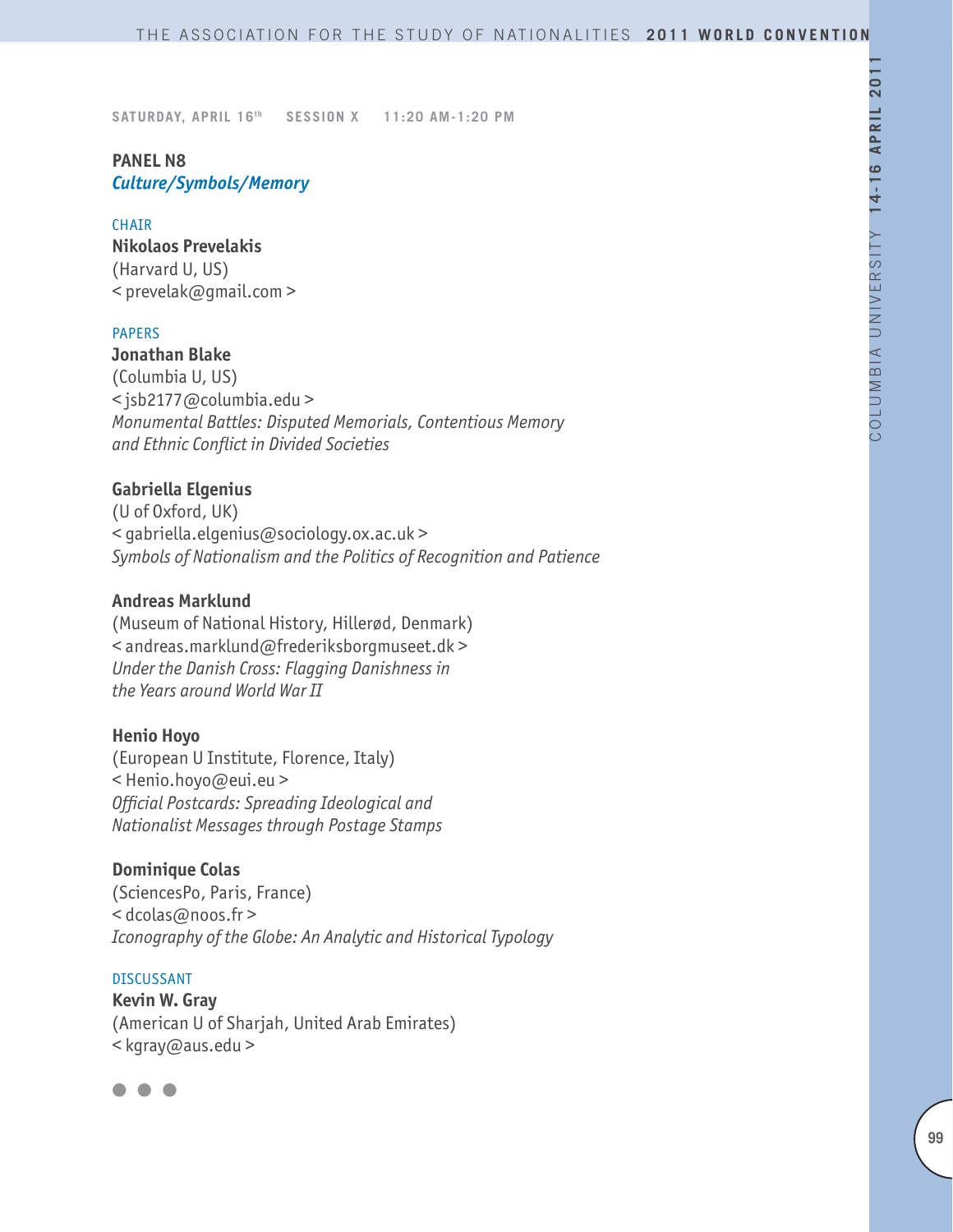# **PANEL R7** *Russian National Identity*

#### **CHAIR**

**J. Paul Goode** (U of Oklahoma, US) < paulgoode@ou.edu >

## PAPERS

## **Chiara Pierobon**

(U of Trento, Italy & U of Bielefeld, Germany) < chiara.pierobon@gmail.com > *Youth Political Organizations and Music in Contemporary Russia: The National Identity Issue*

#### **Oleh Protsyk**

(European Centre for Minority Issues, Flensburg, Germany) < protsyk@ecmi.de > *National Identity in Party Programmatic Competition in Russia*

#### **Sofia Tipaldou**

(Autónoma U of Barcelona, Spain) < Sofia.Tipaldou@uab.eu > *"Russian is Orthodox, Orthodox is Russian": The Framing of Orthodoxy as National Identity by the Radical Right in Russia*

#### **Irina Papkova**

(Central European U, Budapest, Hungary) < papkovi@ceu.hu > *St. Joseph? Stalin, the Orthodox Church and the Politics of National Identity in Post-Soviet Russia*

#### DISCUSSANT

**Julie Hemment** (UMass Amherst, US) < jhemment@anthro.umass.edu >

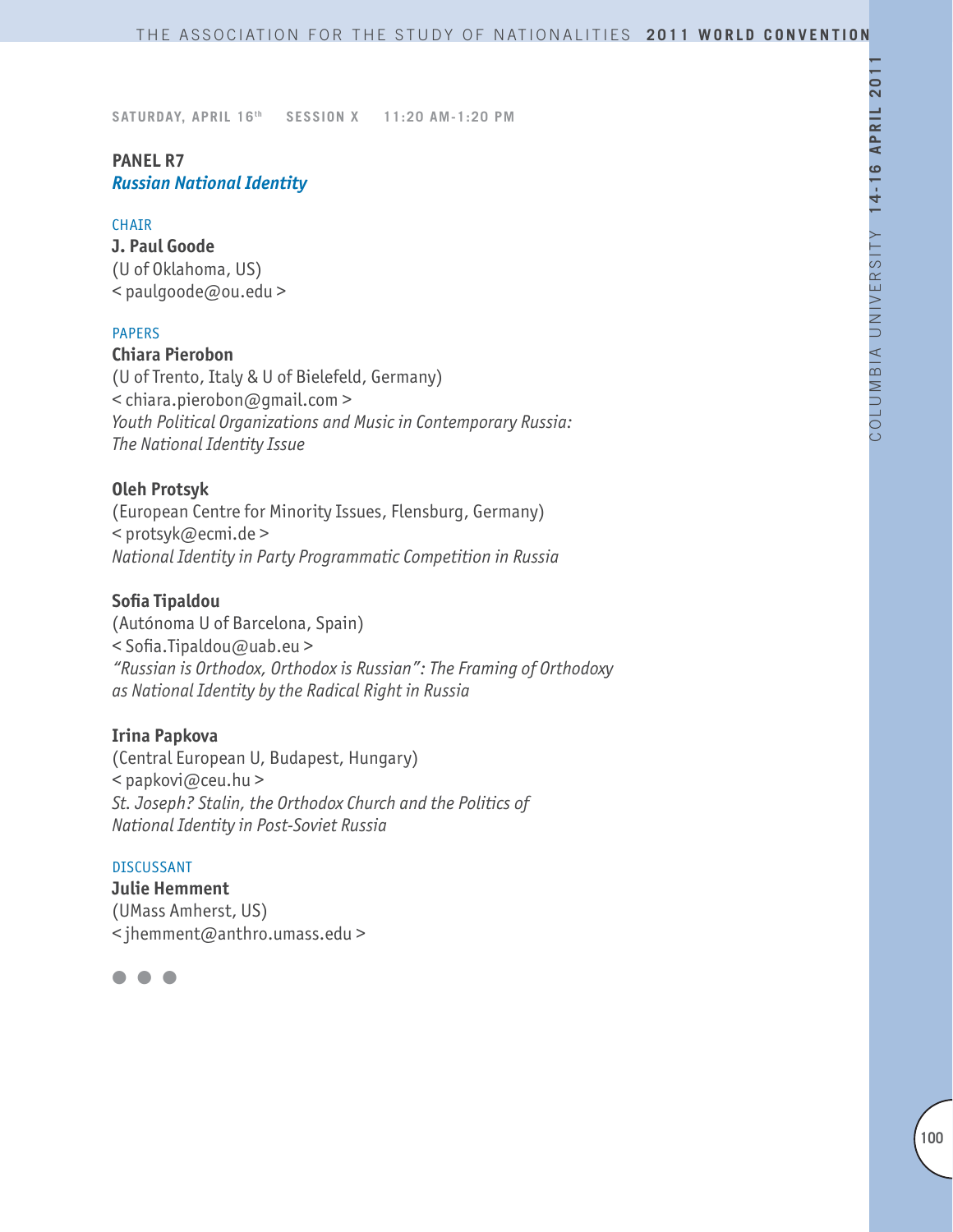## **PANEL R8**

*Labor Migrants and Russian Politics*

## CHAIR

## **Graeme Robertson**

(U of North Carolina, US) < graeme@email.unc.edu >

## PAPERS

**Cynthia Buckley** (Social Science Research Council, New York, US) < buckley@ssrc.org > *Russia's Cautious Welcome: Immigration Policy in the Context of Population Decline*

# **Linda J. Cook**

(Brown University, US) < Linda\_Cook@brown.edu > *Re-building Russia's Population: States and Markets, Mothers and Migrants*

## **Lawrence P. Markowitz**

(Rowan U, Glassboro, US) < markowitzL@rowan.edu > *Labor Migration and Anti-immigrant Mobilization in Russia: Regional Variations in a 'Weak' State*

# **Oxana Shevel**

(Tufts U, US) < oxana.shevel@tufts.edu > *The Politics of Citizenship Policy in Post-Soviet Russia*

#### DISCUSSANT

**Robert Orttung** (George Washington U, US) < rorttung@gmail.com >

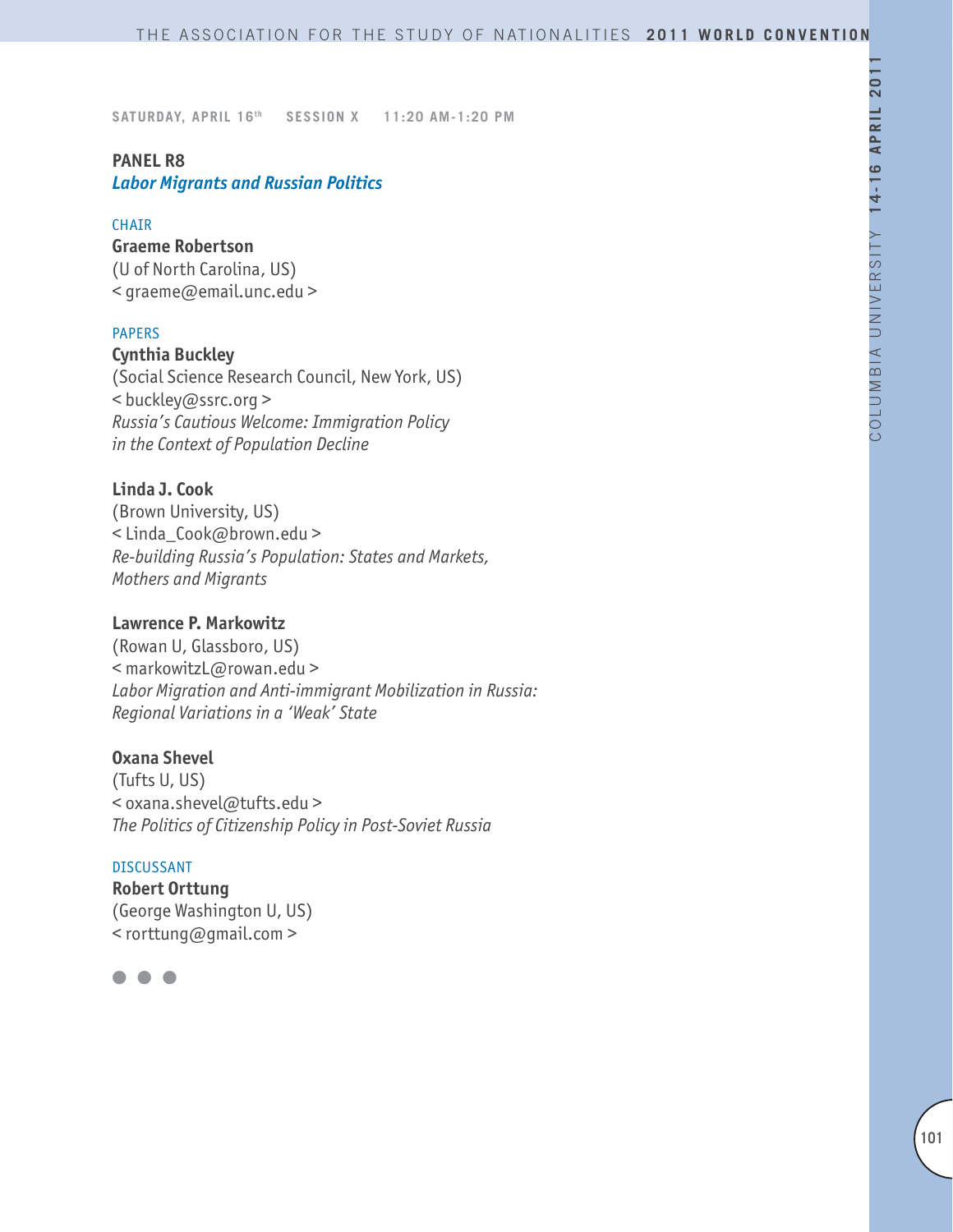## **PANEL TH2**

*The Challenges of Population Counting (the 2010th Round of Population Censuses)*

#### **CHAIR**

**France Guérin-Pace** (INED, Paris, France) < guerin@ined.fr >

## PAPERS

**Elena Filippova** (Institute of Ethnology, Moscow, Russia) < elena\_filippova89@yahoo.fr > *"Russia Needs Everyone": Observations on the 2010 Population Census in the Russian Federation*

## **Jean Radvanyi**

(Centre franco-russe, Moscow, Russia) < Jean.radvanyi@centre-fr.net > *Counting Peoples in a Tense world: Instrumentalism in the Caucasus Censuses* 

## **Saodat Olimova**

(Sharq Information and Analytical Centre, Dushanbe, Tajikistan)  $\leq$ s olimova@mail.ru > *The 2010 Census in Tajikistan* 

# **Odile Hoffmann**

**Elizabeth Cunin** (IRD, Paris, France) < odile.hoffmann@ird.fr > < elisabeth.cunin@ird.fr > *Census Categories in Belize: A Historical Approach*

#### DISCUSSANTS

**Dominique Arel** (U of Ottawa, Canada) < darel@uottawa.ca > **Catherine Goussef** (Centre Marc Bloch, Berlin, Germany) < Catherine.Gousseff@ehess.fr >

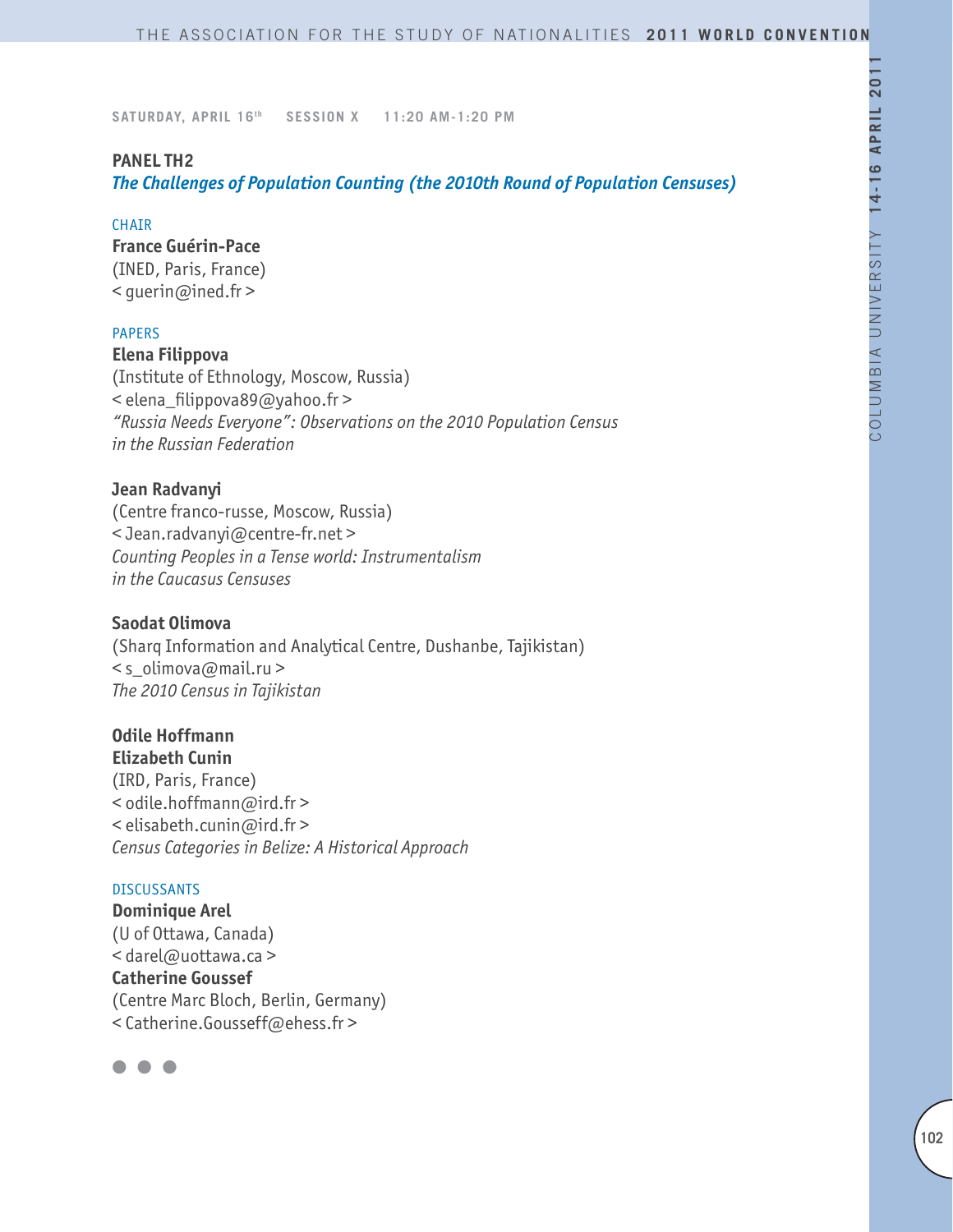# **PANEL TH10** *Violence in the Former Soviet Union*

#### **CHATR**

**Gulnaz Sharafutdinova**  (Miami U, US) < sharafg@muohio.edu >

## PAPERS

**Scott Feinstein** (U of Florida, Gainesville, US) < sgfeinstein@ufl.edu > *Violent Secession: Evidence from the Former Soviet Union*

#### **Sarah Zukerman Daly**

(Columbia U, US) < sd2623@columbia.edu > *State Strategies in Multiethnic Territories: Explaining 'Riotous Variation' in the Former Soviet Union & Eastern Bloc*

#### **David Levy**

(Boston U, US) < dplevy@bu.edu > *Ethnic Conflict in Osh and Popular Discourse on the Challenges to Kyrgyzstan's Sovereignty*

## **Peter Kabachnik**

(College of Staten Island-CUNY, US) < peter.kabachnik@csi.cuny.edu > *Displacing Blame: Divergent Accounts of the Georgia-Abkhazia Conflict*

#### DISCUSSANT

**Donnacha Ó Beacháin** (Dublin City U, Ireland) < donnacha.obeachain@dcu.ie >

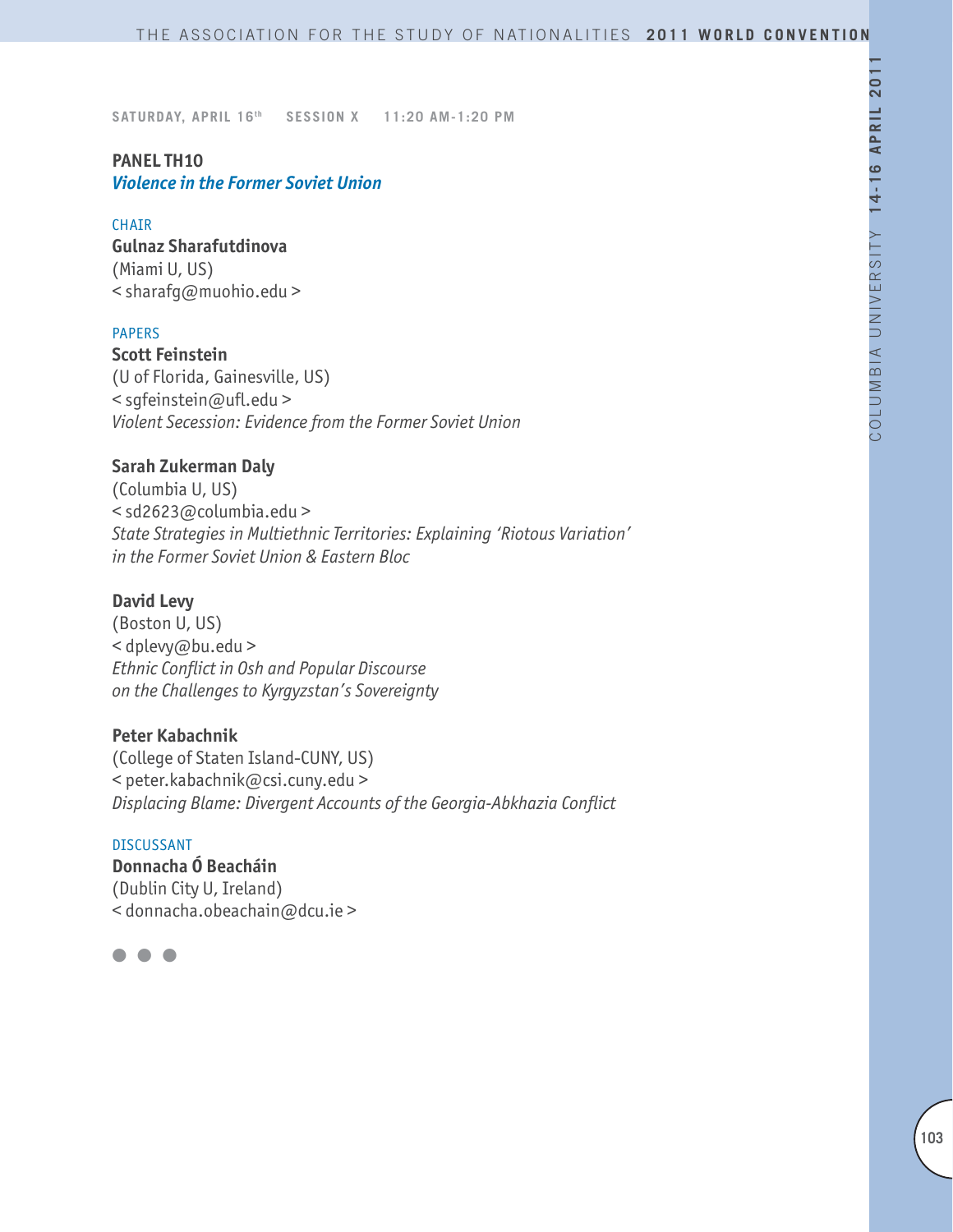# **PANEL TK6**

*Minorities, Memory and Migration*

## **CHAIR**

# **Ceren Belge**

(Concordia U, Montreal, Canada) < cbelge@alcor.concordia.ca >

## PAPERS

**N. Asli Sirin** (Marmara U, Istanbul, Turkey) < sirina77@gmail.com > *The Social Integration of Forced Migrants: The Case of Émigrés from Bulgaria, 1989*

# **Özgür Sevgi Göral**

(EHESS, Paris, France) < ozgurella@hotmail.com > *Words, Silences and Allusions: Situating Kurdish Migrants within the Urban Context of Istanbul*

## **Gul Ozatesler**

(Bogazici U, Istanbul, Turkey/Leiden U, Netherlands) < gozatesler@yahoo.com > *The Transformation of Categories: Gypsiness and Turkishness in the 1970 Forced Dislocation of Gypsies*

## **Sarah Keeler**

U of Exeter, UK) < keeler\_sarah@hotmail.com > *Globalisation, Identity and "Cosmopolitan Nationalism" within Kurdish Diasporic Spaces* 

## DISCUSSANT

**Peride Kaleagasi** (Independent Scholar, NY, US) < peride@yahoo.com >

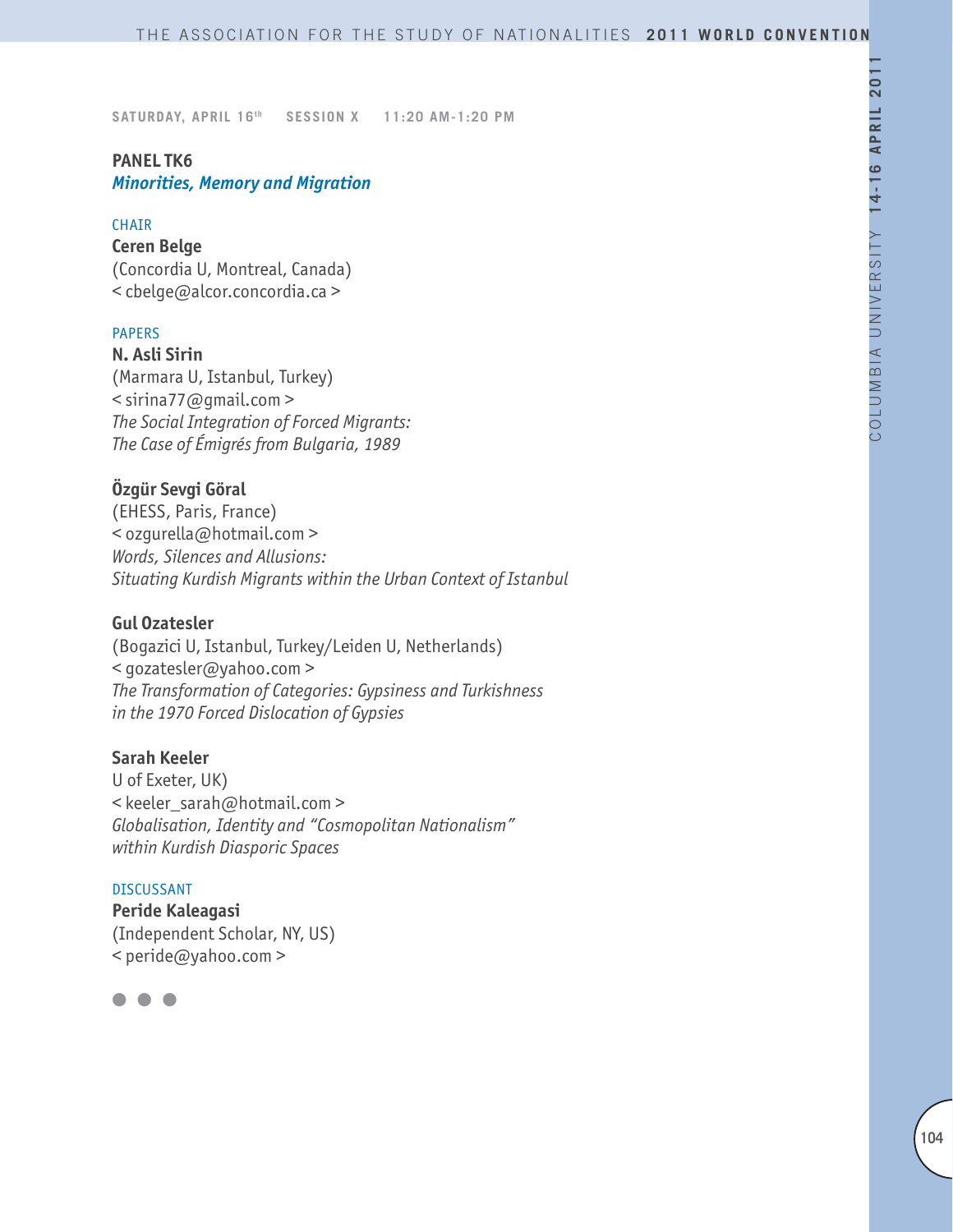## **PANEL U1**

*The Gender Dimensions of Ukrainian Identities*

#### **CHAIR**

**Halyna Lemekh** (Independent Scholar, NY) < hlemekh@aol.com >

#### PAPERS

**Marta Kebalo**

(Independent Scholar, US) < mkebalo@aol.com > *The Influence of Ukraine's Legacies of' Nationalism, Socialism and Feminism on the Contemporary Women's Movement in Cherkassy*

## **Tetyana Bureychak**

(I. Franko National University of Lviv, Ukraine/Harvard U, US) < bureychak@gmail.com >  *"And we'll show that we, brothers, are of the Cossack nation…": Patterns of Intersection of Hegemonic Gender and National Discourses in Contemporary Ukraine*

#### **Tamara Martsenyuk**

(U Kyiv Mohyla Academy, Ukraine/SUNY Stony Brook, US) < tarakuta@gmail.com > *Queer Issues in Ukraine: National Peculiarities of the LGBT Community and the Homophobia Phenomenon*

#### **Iryna Koshulap**

(Central European U, Budapest, Hungary) < koshulap\_iryna@ceu-budapest.edu > & < ikoshulap@yahoo.com > *The "Imagined Community" of the Ukrainian Woman: Women in the Ukrainian Ethno-national Diaspora in the United States*

#### DISCUSSANT

**Alexandra Hrycak** (Reed College, Portland, US) < hrycak@reed.edu >

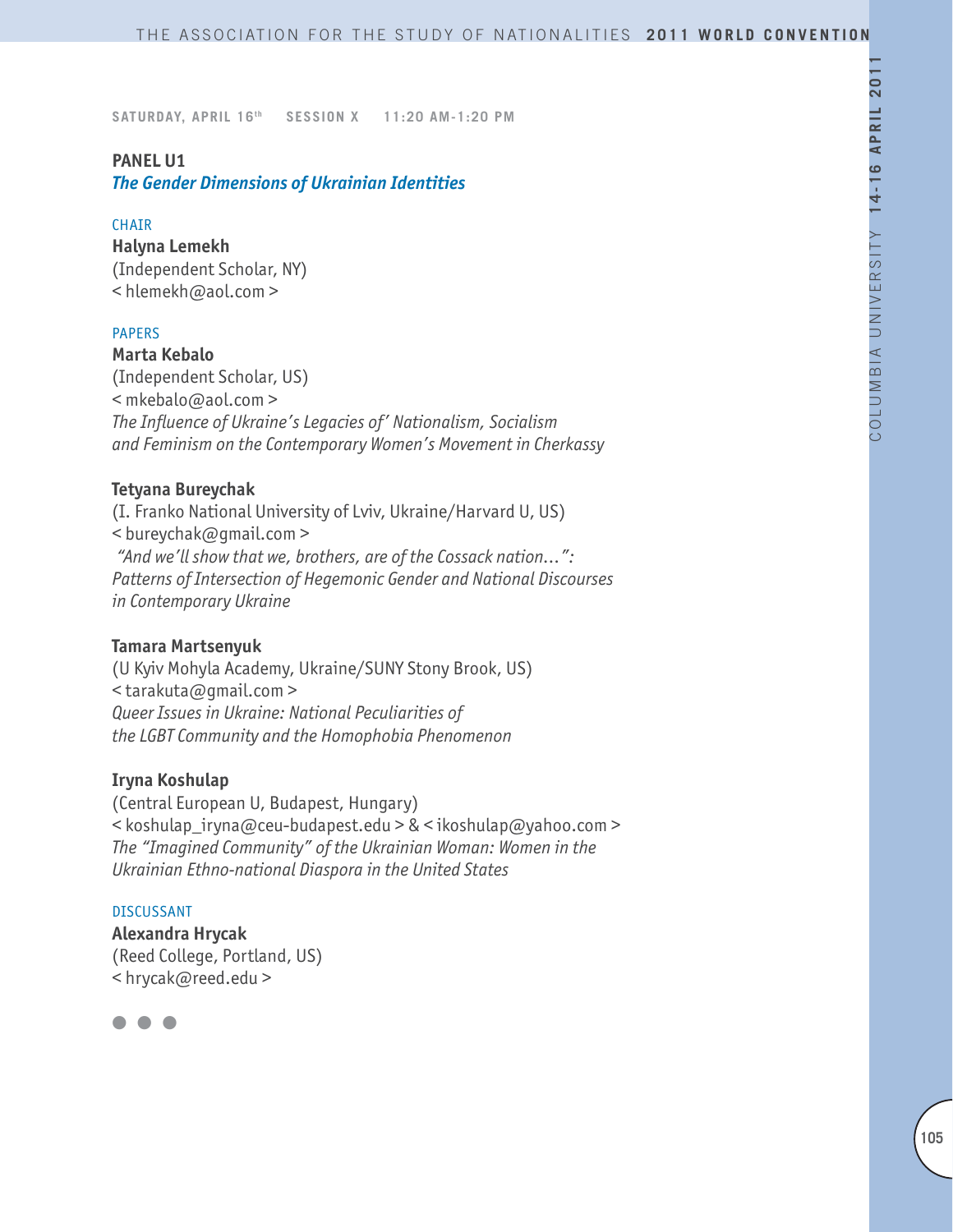**SATURDAY, APRIL 16th SESSION XI 2:50-4:50 PM**

## **PANEL BK8**

*"News from the Past": History and Memory in Serbian Public Opinion*

## CHAIR

**Andrew Gilbert**

(U of Toronto, Canada) < andrew.gilbert@utoronto.ca >

## PAPERS

# **Dubravka Stojanovic**

(U of Belgrade, Serbia) < dust@eunet.rs > *Belief vs. Knowledge: How and Why the Public in Serbia Forgot What It Learned about History at School*

## **Radina Vucetic**

(U of Belgrade, Serbia) < radina@sbb.rs > *"Serbs at the Center of the World": Public Opinion on the Serbian Position in Global and National History* 

## **Sanja Petrovic Todosijevic**

(Institute for Recent History of Serbia, Belgrade, Serbia)  $\leq$ uransp $\omega$ gmail.com > *"National Time": Boundaries of Serbian Self-perception*

## **Katarina Ristic**

(Leipzig U, Germany) < ristic@uni-leipzig.de > *War Crimes Trials as a Site of Memory in Serbia?*

#### DISCUSSANT

**Ana Miljanic** (Columbia U, US) < anamiljanic@hotmail.com >

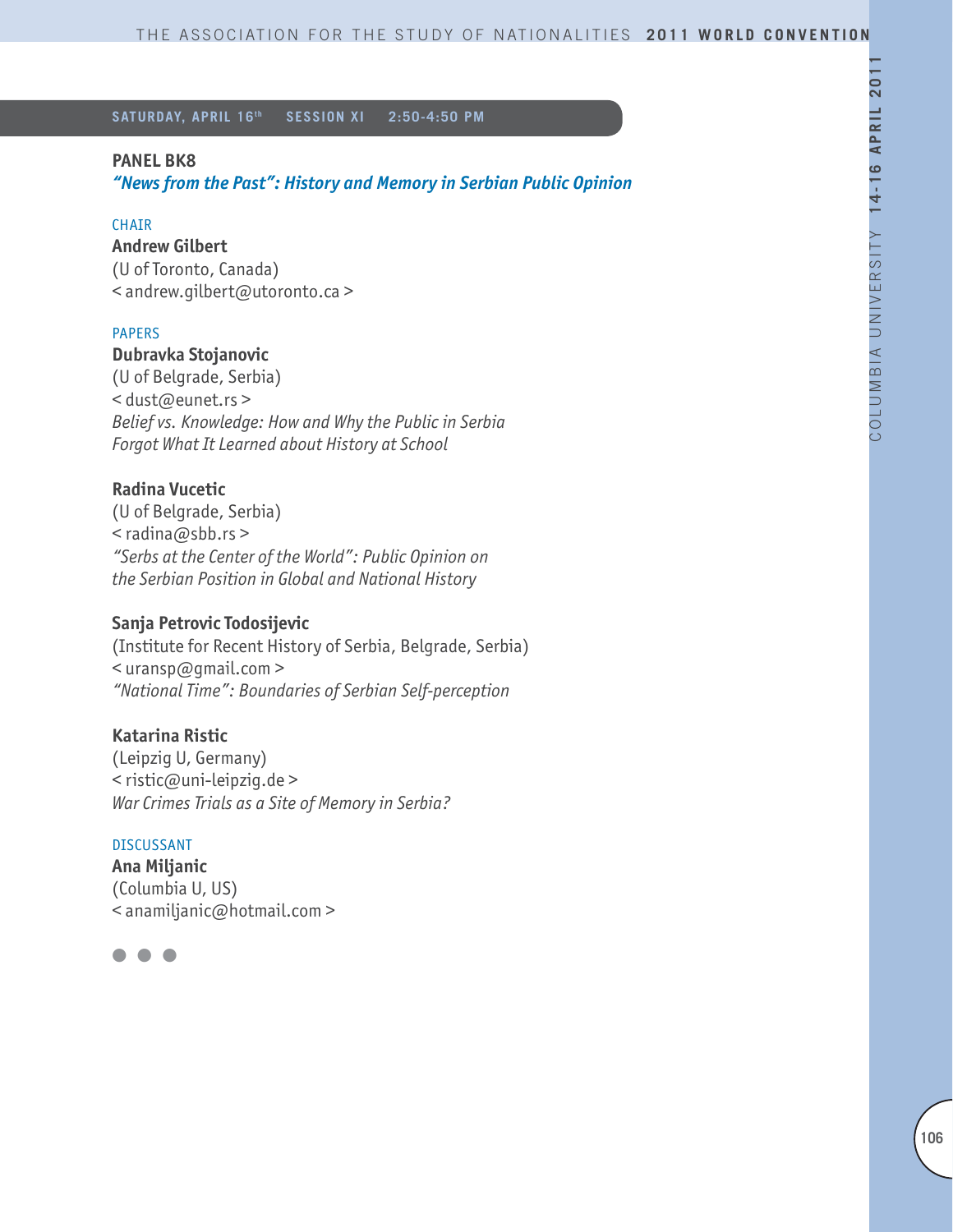**SATURDAY, APRIL 16th SESSION XI 2:50-4:50 PM**

## **PANEL BK15**

*Negotiating Inclusion in Bulgaria: Citizenship, Minority Policies and Social Inclusion*

#### **CHAIR**

**Nadine Akhund** (Columbia U, US) < nadine.akhund@gmail.com >

## PAPERS

**Emily Hillhouse** (U of Texas, Austin, US) < ehillhouse@mail.utexas.edu > *Ethnographic Tourism: The Etara Ethnographic Complex and Nationalism in 1960s Bulgaria*

## **Maria Stoilkova**

(U of Florida, Gainesville, US) < stoilkov@anthro.ufl.edu > *Citizens and Wannabe's: Transforming National Belonging in Bulgaria* 

## **Yador Siderov**

(American U of Bulgaria) < ysiderov@aubg.bg > *Nationalizing Culture, Internationalizing Nationalism: Tracing Bulgaria's Arrival at the "Crossroads of Civilizations"*

#### DISCUSSANT

**Ivaylo Grouev** (U of Ottawa, Canada) < ivaylogrouev@yahoo.ca >

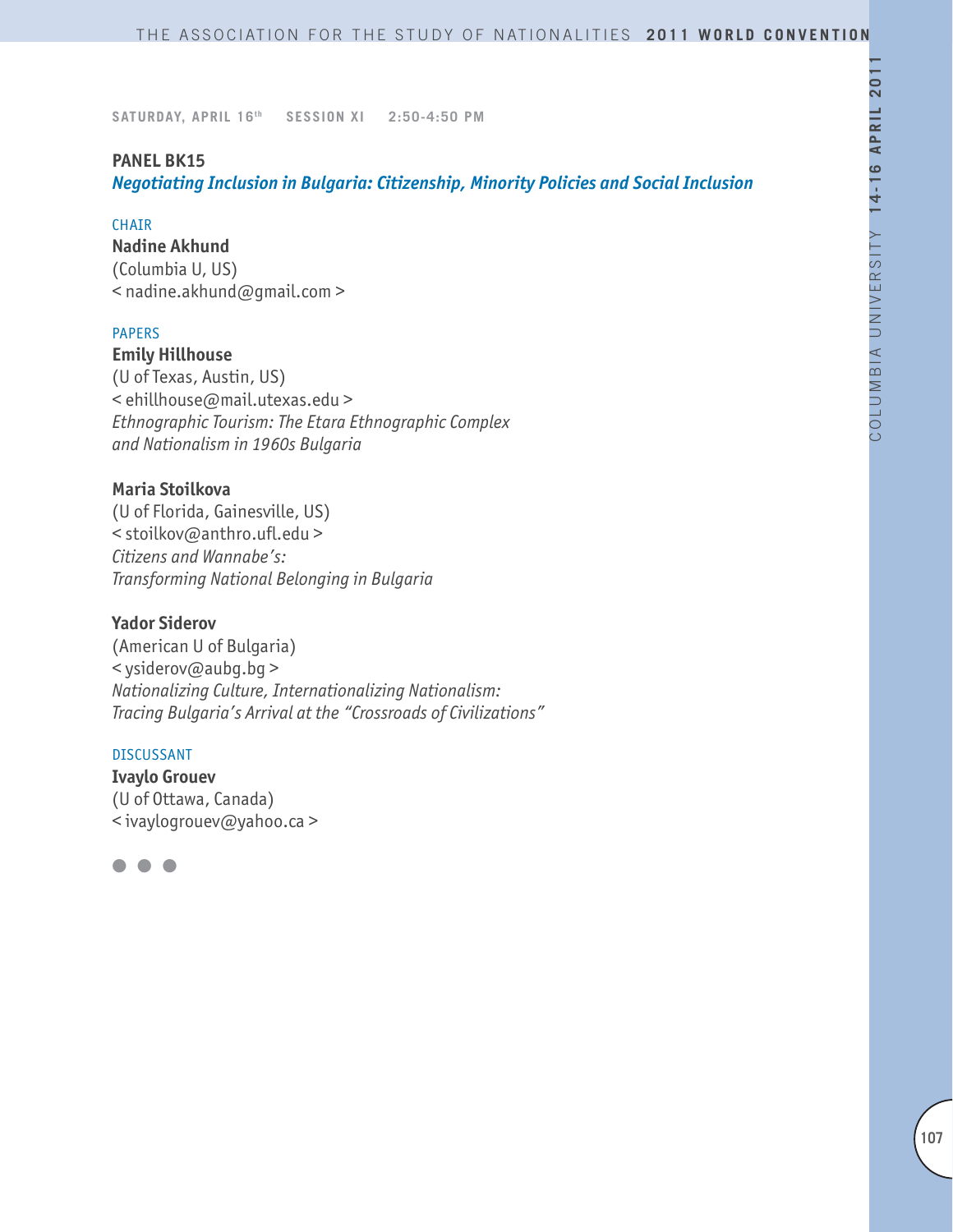**SATURDAY, APRIL 16th SESSION XI 2:50-4:50 PM**

#### **PANEL BO4**

*Book Panel on Scott Radnitz,* **Weapons of the Wealthy: Predatory Regimes and Elite-Led Protests in Central Asia** *(Cornell 2010)*

## CHAIR

**Pauline Luong Jones** (Brown U, US) < pauline\_luong@brown.edu >

#### PARTICIPANTS

**Erica Marat** (American U, DC, US) < erica.marat@gmail.com >

## **Graeme Robertson**

(U of North Carolina, US) < graeme@email.unc.edu >

## **Justin Burke**

(Soros Foundations, NY, US) < JBurke@sorosny.org >

## **Scott Radnitz**

(U of Washington, US) < sradnitz@gmail.com >

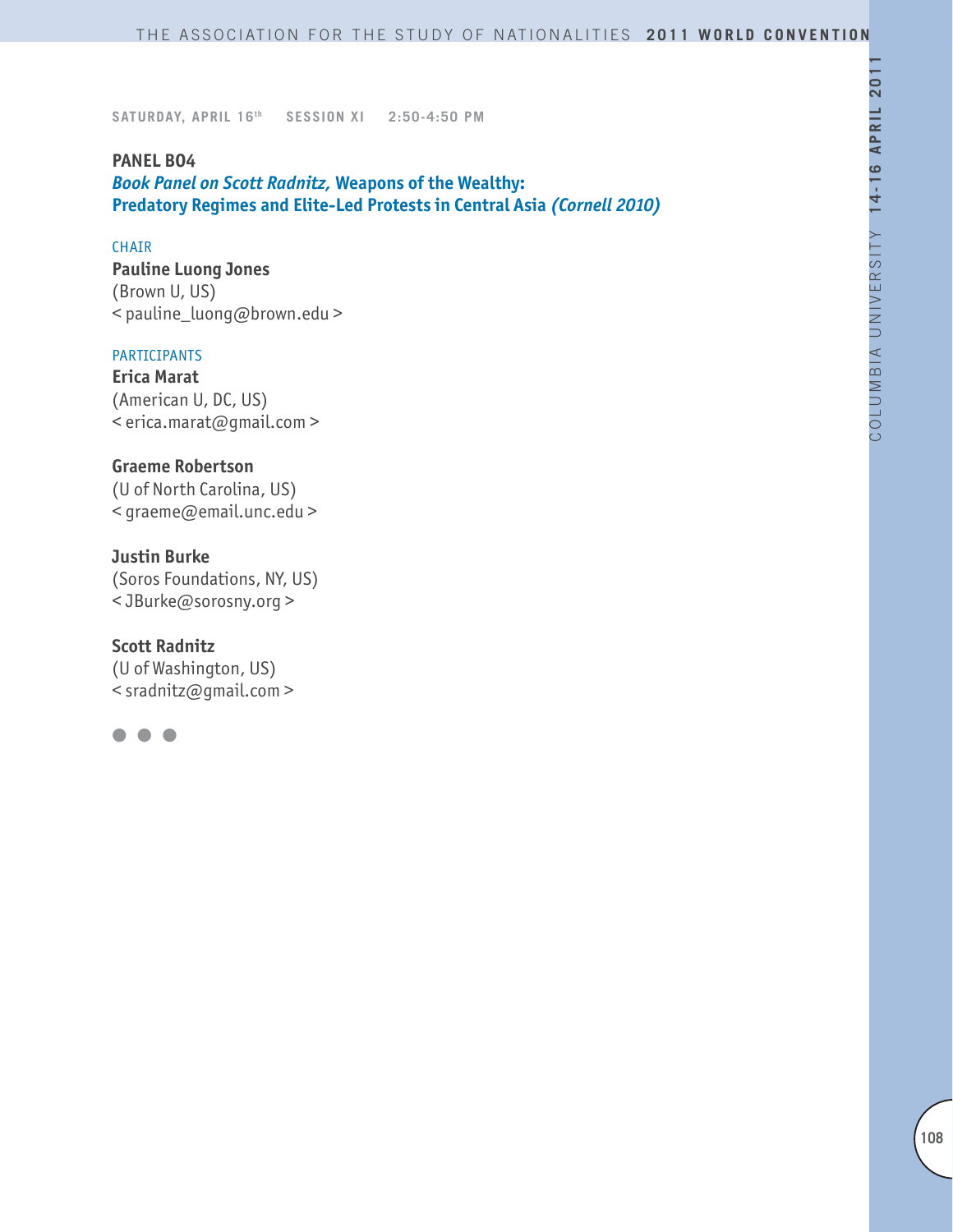### **PANEL CE13**

*Central European Diversities and the Cultural Challenges to Politics*

#### CHAIR

**Melanie H. Ram**

(California State U, Fresno, US) < meram@csufresno.edu >

### PAPERS

#### **Ineta Dabašinskiene**

(Vytautas Magnus U of Kaunas, Lithuania) < i.dabasinskiene@pmdf.vdu.lt > *From Totalitarianism to Liberalism: The Transition of Public Discourse in the Post-Soviet Area*

# **Mitja Žagar**

(U of Ljubljana, Slovenia) < mitja.zagar@inv.si > *Central European Identity and Diversity Management* 

### **Rudi Rizman**

(U of Ljubljana, Slovenia) < rudi.rizman@guest.arnes.si > *Missing in Transition: Civil Society and Intellectuals*

### **Dragana Bodruzic**

(U of Toronto, Canada) < dragana.bodruzic@gmail.com > *Civil Society Promoting Civic Identities: Lessons from Bosnia*

#### DISCUSSANT

**Stefano Bianchini**  (U of Bologna, Italy)) < stefano.bianchini@unibo.it >

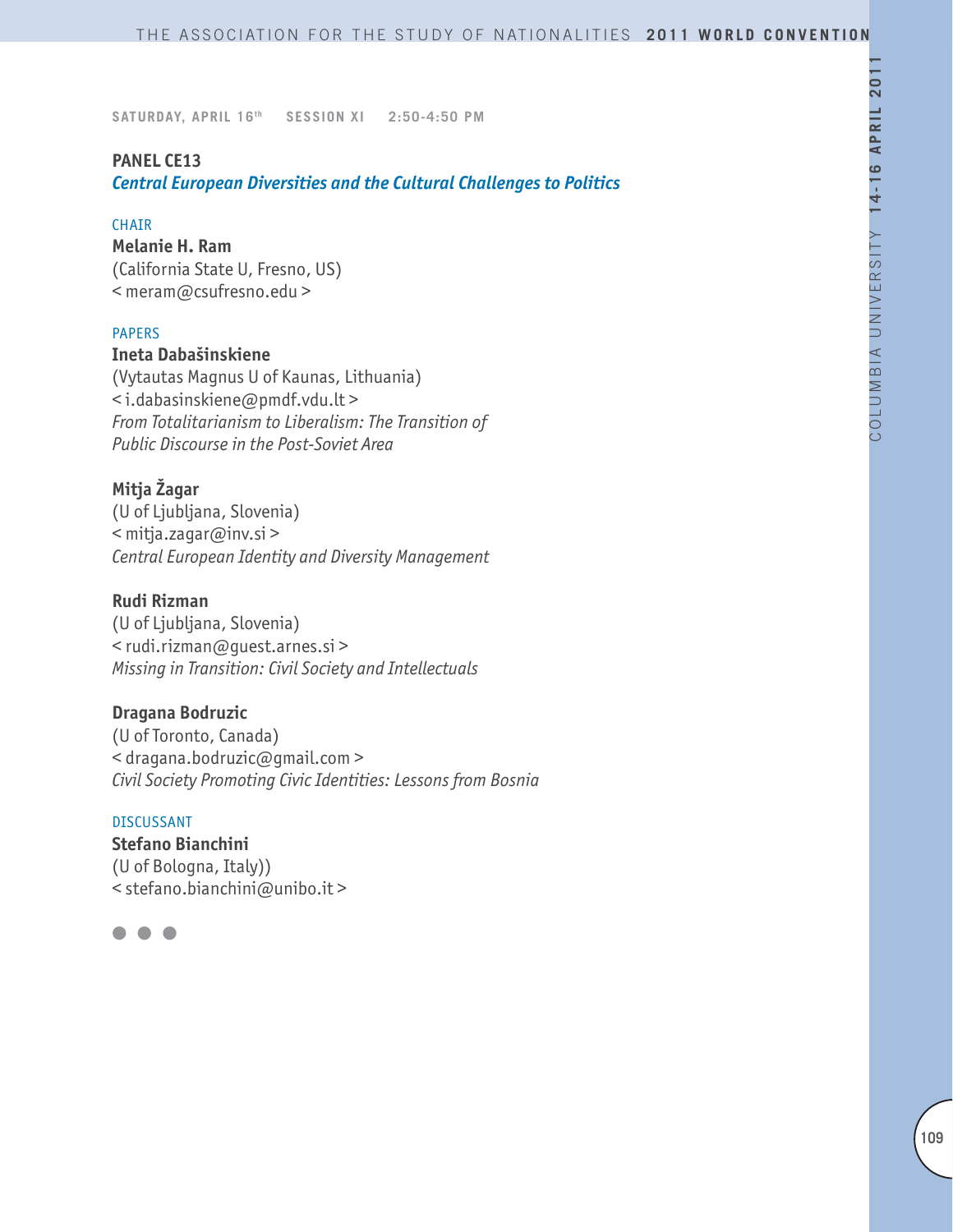### **PANEL CE20**

*Changing Arenas of Identity Formation in Romania*

#### CHAIR

### **Felicia Waldman**

(U of Bucharest, Romania) < fwaldman@gmail.com >

### PAPERS

**Calin Cotoi**

(U of Bucharest, Romania) < calincotoi@yahoo.com > Social Democracy and Narodnicism: *National Identity and the Left in Fin-de-siècle Romania*

### **Anca Sincan**

(Institute for Socio Humanistic Research "Gheorghe Sincai", Tirgu-Mures, Romania) < anca.sincan@gmail.com > *Turning Greek Catholics into Orthodox: Church-building in a Transylvanian Village in the 1980s*

### **Constantin Claudiu Oancea**

(European U Institute, Florence, Italy) < Constantin.Oancea@eui.eu > *Building Charisma, Imagining the Nation and Remembering the Leader: Nicolae Ceausescu's Nationalist Charisma and its Afterlife*

### **Ger Duijzings**

(School of Slavonic and East European Studies, UK) < g.duijzings@ssees.ucl.ac.uk > *The 'Everynight' in Bucharest: Proposals for a Nocturnal Anthropology* 

# **Caterina Preda**

(U of Bucharest, Romania) < caterinapreda@gmail.com > *Art of Memorialization in Postcommunist Romania*

### DISCUSSANT

**Irina Culic** (Babes-Bolyai U, Cluj, Romania) < irinaculic@yahoo.com >

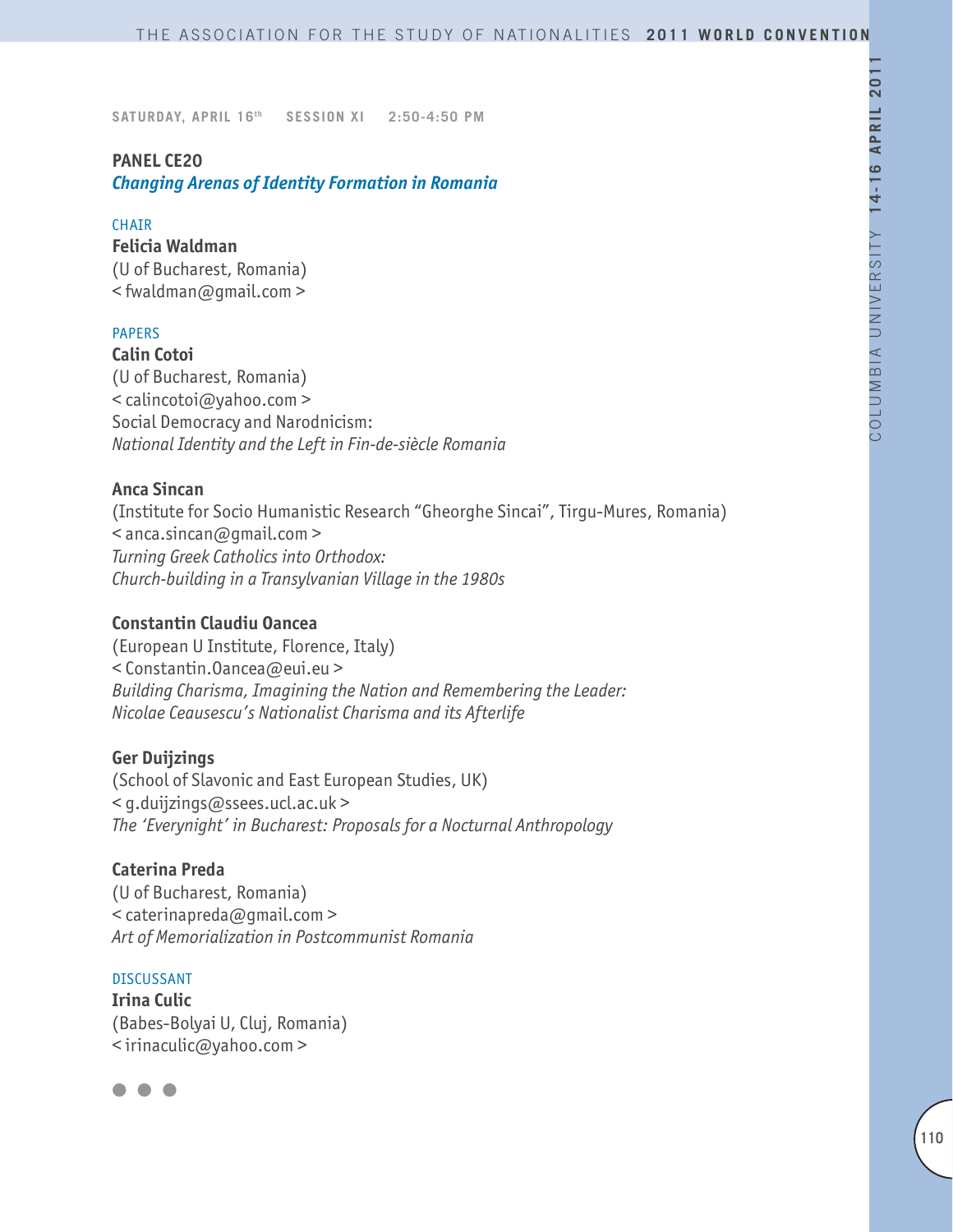### **PANEL CE22**

*Communism, Post-Communism and National Identity in East Central Europe*

#### **CHAIR**

**Bradley Abrams**

(Independent Scholar, NY, US) < bradleyabrams4@gmail.com >

### PAPERS

**Barbara Falk** (U of Toronto, Canada) < falkb@sympatico.ca > *Charting the Historiography of Dissent in Central and Eastern Europe* 

### **Muriel Blaive**

(Boltzmann Institute for European History, Vienna, Austria)  $\leq$  mblaive@qmail.com > *Writers, Secret Police and Dealing with the Communist Past in the Czech Republic*

### **Mark Kramer**

(Harvard U, US) < mkramer@fas.harvard.edu > *Institutes of 'National Memory' in East Central Europe: Romania and the Czech Republic*

### **Radim Marada**

(Masaryk U, Brno, Czech Republic) < marada@fss.muni.cz > *Gene-rational Rejuve-nation: A Comparison of the Czechoslovak and West German Memory Disputes in the 1960s*

#### DISCUSSANT

**Thomas Lindenberger** (Boltzmann Institute for European History, Vienna, Austria) < thomas.lindenberger@ehp.lbg.ac.at >

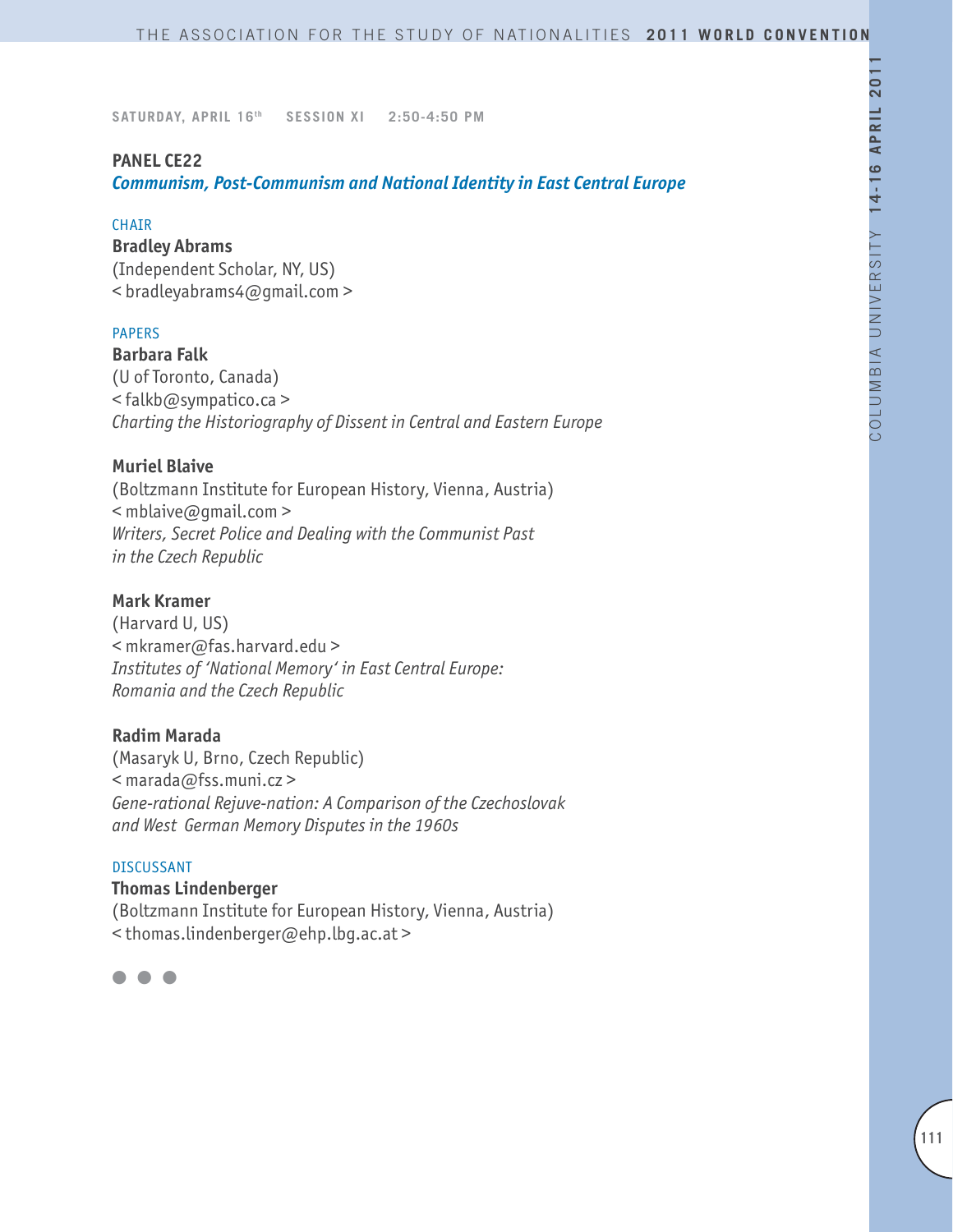#### **PANEL K7**

*Return and Its Alternatives: Forced Displacement in the Nagorny Karabakh Conflict*

#### **CHAIR**

**Jean-François Ratelle** (U of Ottawa, Canada) < jrate066@uottawa.ca >

### PAPERS

**Gerard Toal** (Virginia Tech, US) < toalg@vt.edu > *Return and Its Alternatives: International Law, Norms and Practices and the Dilemmas that Haunt Them*

### **Tabib Hüseynov**

(International Crisis Group, Baku, Azerbaijan) < tabibhus@gmail.com > *Return and Its Alternatives: A Case Study on the Armenian-Azerbaijani Conflict*

### **Masis Mayilian**

(Foreign and Security Policy Council, Stepanakert, Nagorno Karabakh) < m.mayilian@ymail.com > *Return and Its Alternatives: Perspectives from Nagorny Karabakh*

#### DISCUSSANT

**Laurence Broers** (Conciliation Resources, London, UK) < lbroers@c-r.org >

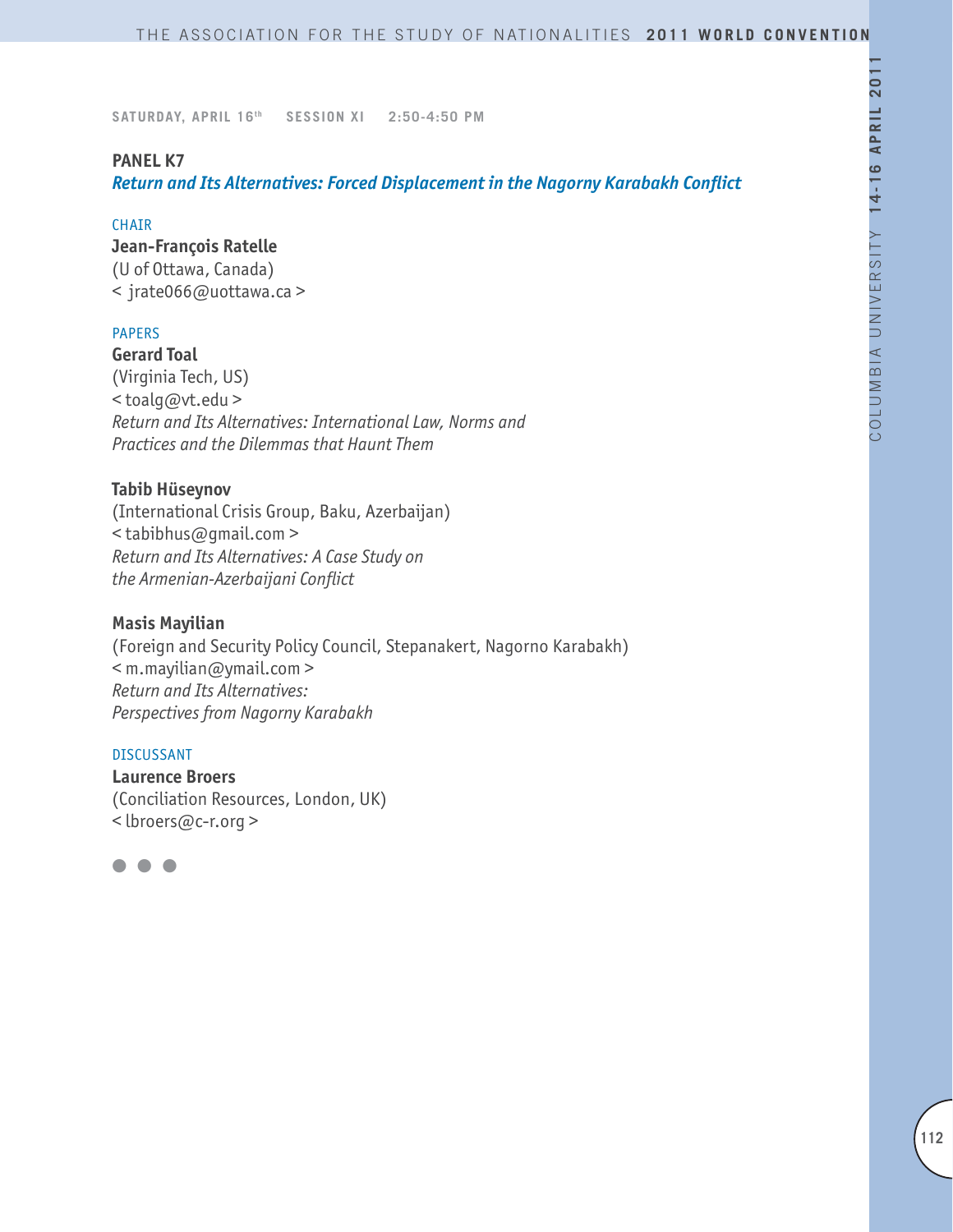# **PANEL N3**

# *State-Group Relations and Political Violence*

#### CHAIR

**Kristin Fabbe**  (MIT, US) < kfabbe@mit.edu >

### PAPERS

**Michael Hechter David Siroky** (Arizona State U, US) < michael.hechter@asu.edu > < david.siroky@asu.edu > *Principles of Group Formation and Varieties of Political Instability*

# **Yuri M. Zhukov**

(Harvard U, US) < zhukov@fas.harvard.edu > *An Epidemic Model of Mass Repression in Civil Conflict*

### **Alan J. Kuperman**

(U of Texas, US) < akuperman@mail.utexas.edu > *The Puzzle of Rwanda's Genocide*

### **Sarah Jenkins**

(U of Aberystwyth, UK) < sjj08@aber.ac.uk > *Ethnicity, Violence and the 'Immigrant Metaphor' in Kenya*

#### DISCUSSANT

**Andrew Radin** (MIT, US) < radin@mit.edu >

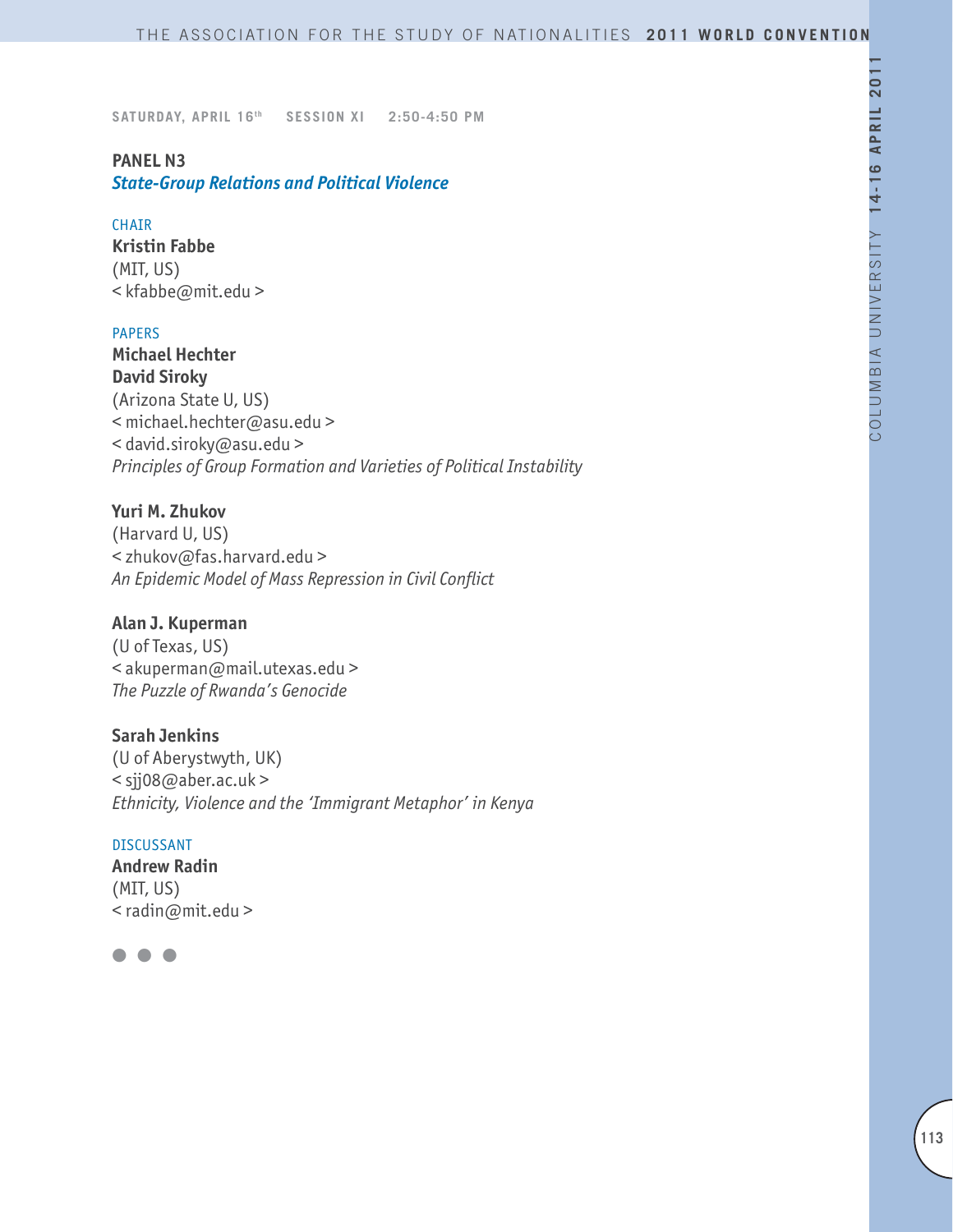# **PANEL N5**  *Diaspora Politics*

#### CHAIR

**Lisa Koriouchkina** (Brown U, US) < lisa\_kor@brown.edu >

#### PAPERS

**David G. Haglund** (Queen's U, Kingston, Canada) < david.haglund@queensu.ca > *Big Stick, or Splintered Shillelagh? Assessing the "Influence" of the Irish-American Diaspora over US Foreign Policy, 1861-1921*

### **Barak Levy-Shilat**

(The London School of Economics and Political Science, UK) < b.levy@lse.ac.uk > *Diaspora Politics before and beyond the Homeland: British Jewry's 'Foreign Policy' towards Persecuted Jewish Communities in Europe*

### **David Carment Milana Nikolko**

(Carleton U, Ottawa, Canada) < david\_carment@carleton.ca > < mnikolko@gmail.com > *Diasporas, Remittances and Social Capital*

### DISCUSSANT

**Dani Gilbert** (LSE, UK) < danielle.a.gilbert@gmail.com >

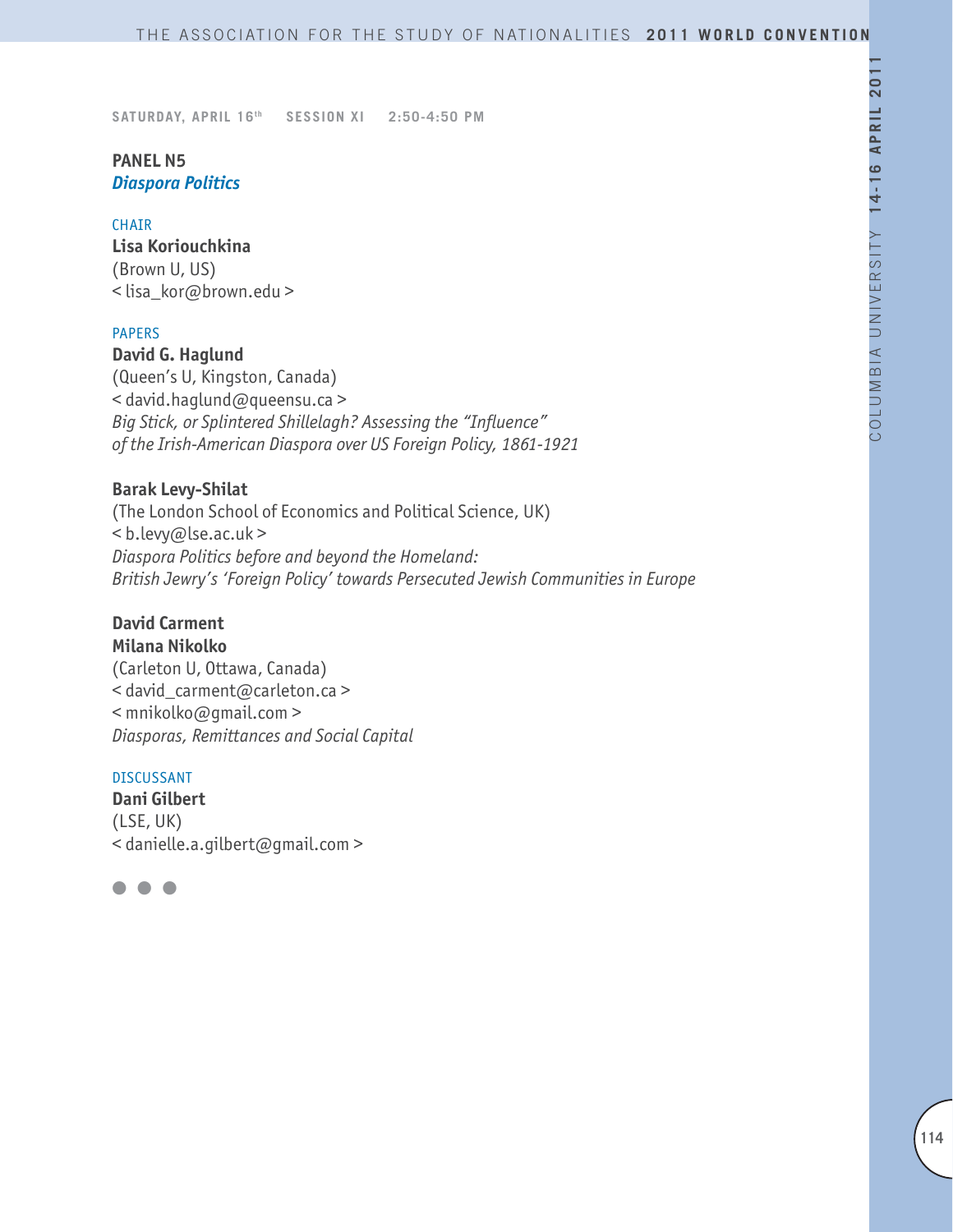### **PANEL R2**

*Imperial Settings, Imperial Lives in the Baltic Region and Finland*

#### CHAIR

**Richard Wortman**

(Columbia U, US) < rsw3@columbia.edu >

### PAPERS

### **Karsten Brüggemann**

(Tallinn U, Estonia) < karsten.bruggemann@tlu.ee > *Representing Empire, Performing Nation? Russian Bureaucrats and Priests in the Baltic Provinces (late 19th Century)*

### **Theodore R. Weeks**

(Southern Illinois U, Carbondale, US) < tadeusz@siu.edu > *A Tale of Two Ghettos – Vilnius and Kaunas Ghettos Compared*

### **Bradley D. Woodworth**

(U of New Haven, US) < bwoodworth@newhaven.edu > *Gustaf Mannerheim and Eurasian History*

### **Kitty Lam**

(Michigan State U, US) < lamkitt1@msu.edu > *The Afterlives of Abandoned Homes: Russian Dachas in the Karelian Isthmus and the Finnish State, 1920-1927* 

#### DISCUSSANT

**Mikhail Dolbilov** (U of Maryland, US) < dolbilov@umd.edu >

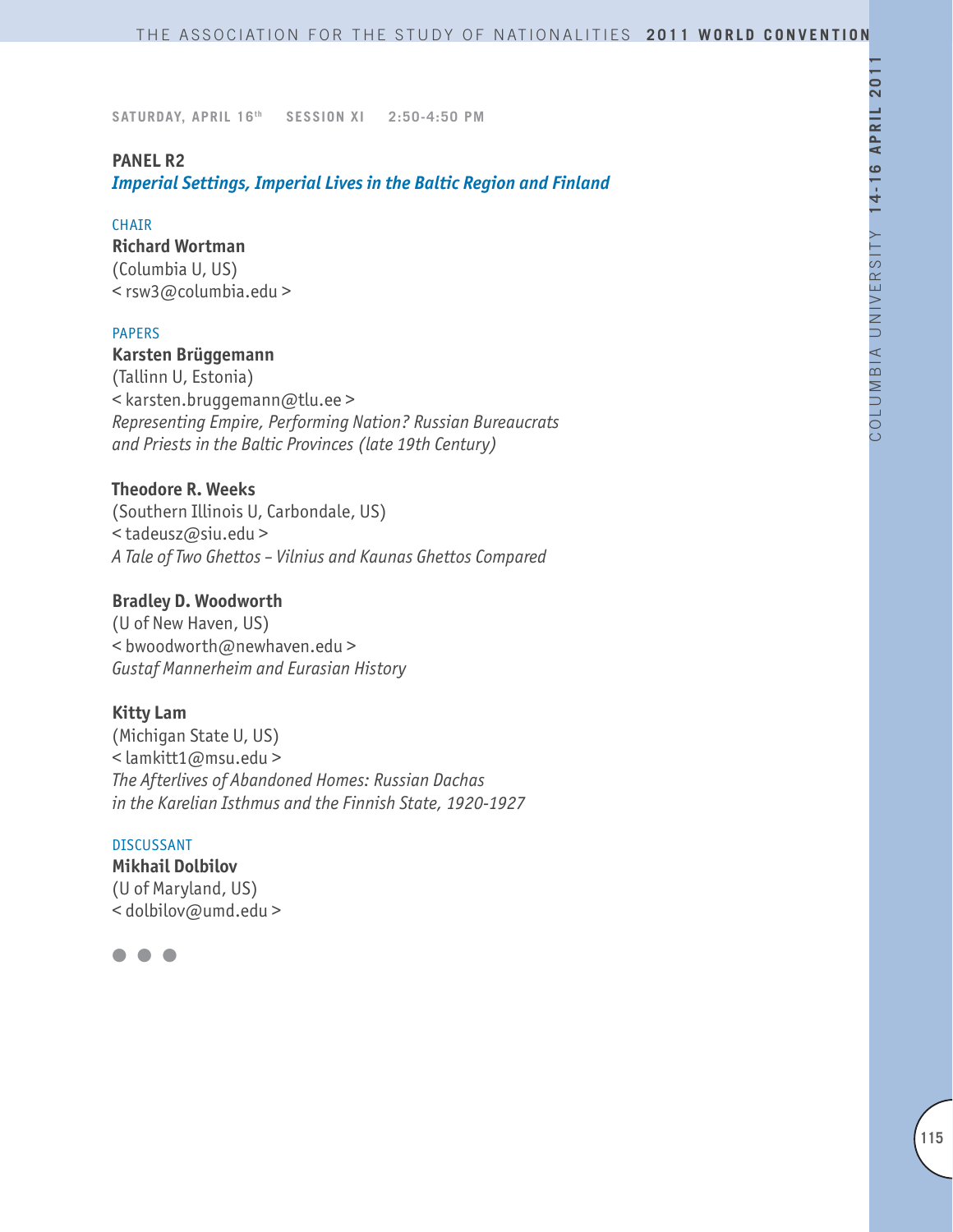### **PANEL R5**

*The Rise of Russian Xenophobia in the 21st Century*

#### CHAIR

**Elise Giuliano** (Columbia U, US) < eg599@columbia.edu >

### PAPERS

**Hanna Kirvas** (Central European U, Budapest, Hungary) < anya.kirvas@gmail.com > *Fighting Xenophobia: The Success and Failure of Russian Cities*

### **Caress Schenk**

(Northern Kentucky U, Cincinnati, US) < caressschenk@gmail.com > *Nationalism in the Russian Media: A Content Analysis of Newspaper Coverage surrounding Conflict in Stavropol, May 24-June 7 2007*

# **Yoshiko Herrera**

(U of Wisconsin, Madison, US) < yherrera@wisc.edu > *Xenophobia and Nationalism in Russia*

### **Ekaterina Romanova**

(American U, Washington, US) < romanova@american.edu > *Marching Nationalist: Political Force or Ideological Outcasts*

#### DISCUSSANT

**Yitzhak Brudny** (Hebrew U of Jerusalem, Israel) < ybrudny@aol.com >

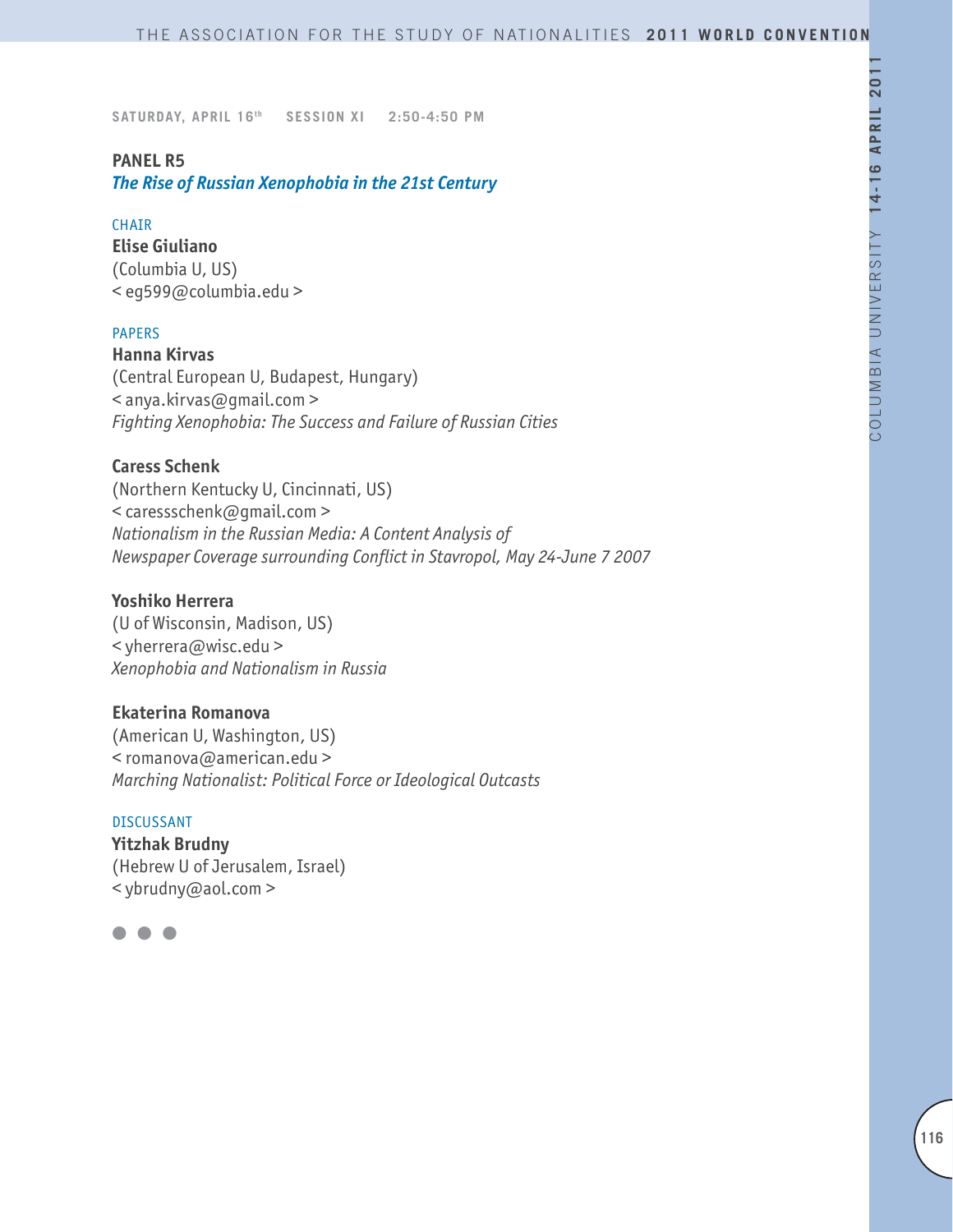# **PANEL TH3**

*How to Get an Article Published (Workshop)*

### CHAIR

**Zsuzsa Csergo** (Queen's U, Kingston, Canada) < csergo@queensu.ca >

# PARTICIPANTS

**Florian Bieber**  (U of Graz, Austria) < florian.bieber@uni-graz.at > *Editor of Nationalities Papers*

### **Stefan Wolff**

(U of Birmingham, UK) < stefan@stefanwolff.com > *Editor of Ethnopolitics*

### **Terry Cox**

(U of Glasgow, UK) < t.m.cox@lbss.gla.ac.uk > *Editor of Europe-Asia Studies*

### **Gerald Dorey**

(Taylor & Francis, UK) < gerald.dorey@tandf.co.uk > *Publisher of Nationalities Papers, Ethnopolitics, and Europe-Asia Studies*

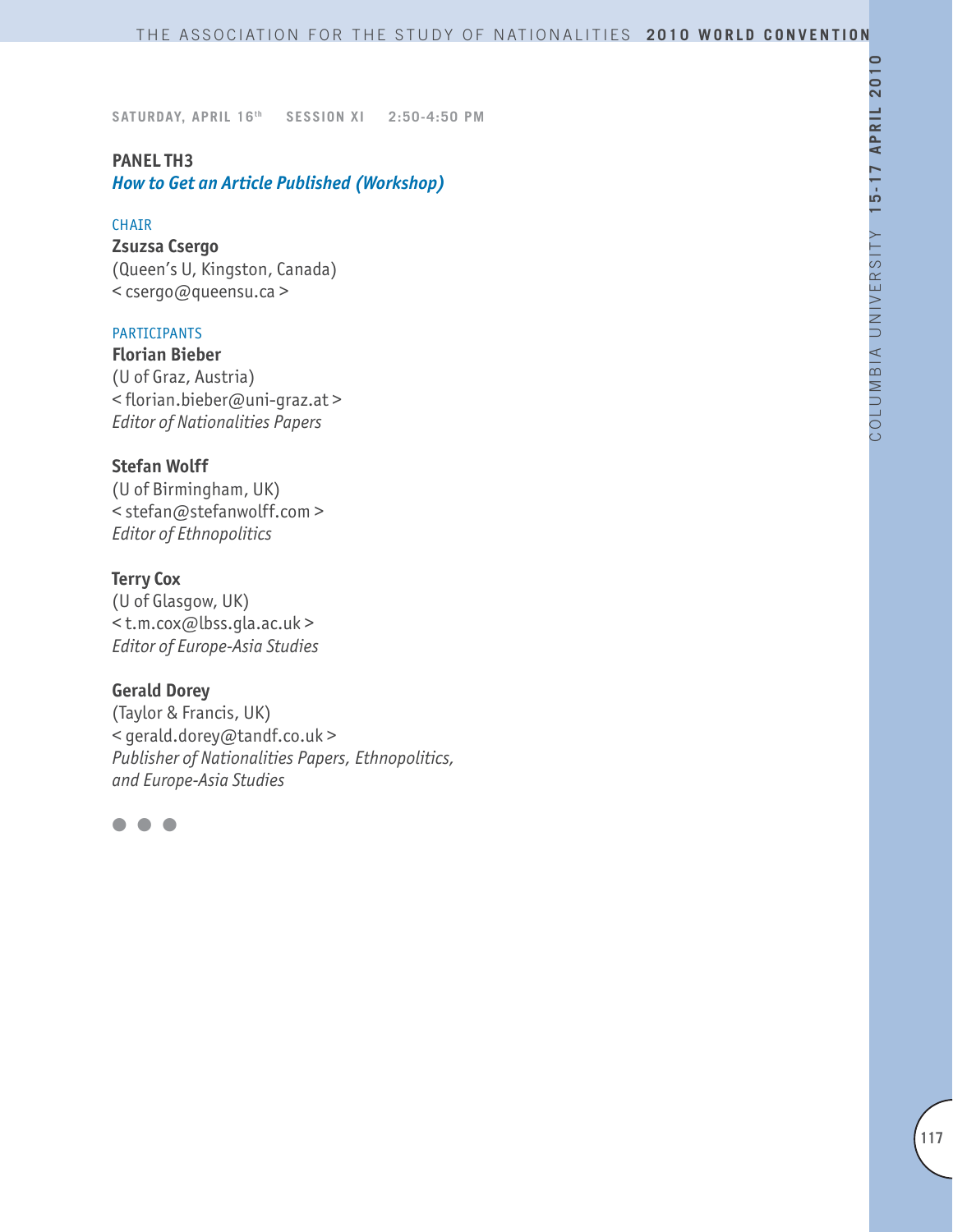### **PANEL TH7**

*Women's Activism in Historical and Comparative Perspective*

#### CHAIR

**Marta Kebalo** (Independent Scholar, US) < mkebalo@aol.com >

#### PAPERS

### **Melanie Hoewer**

(U College Dublin/UCD, Ireland) < melanie.hoewer@ucdconnect.ie > *Participation, Positioning, Perspectives: Women's Voices in Ethn-onational Mobilisation and Demobilisation Processes*

### **Kristen Ghodsee**

(Radcliffe Institute for Advanced Study at Harvard U, US) < kristen\_ghodsee@radcliffe.edu > *Gendering Socialist Internationalism: Building Second World-Third World Alliances during the United Nations Decade for Women, 1975-1985*

#### **Luciana-Marioara Jinga**

(Institute for the Investigation of Communist Crimes, Bucharest, Romania)  $\leq$  mia.jinga@gmail.com > *Propaganda or Emancipation? The Activity of Communist Women Mass Organisations in Romania (1944-1989)*

### **Karie A. Gubbins**

(Rutgers U, US) < gubbinsk@gmail.com > *Repertoires of Power Against Sex Tourism in Ukraine*

### **Masako Endo**

(SUNY Binghampton, US) < mendo@binghamton.edu > *Civilizing Women: Women and Nationalism in Modern Japan*

#### DISCUSSANT

**Robin Ostow** (Wilfrid Laurier U, Canada) < robinostow@hotmail.com >

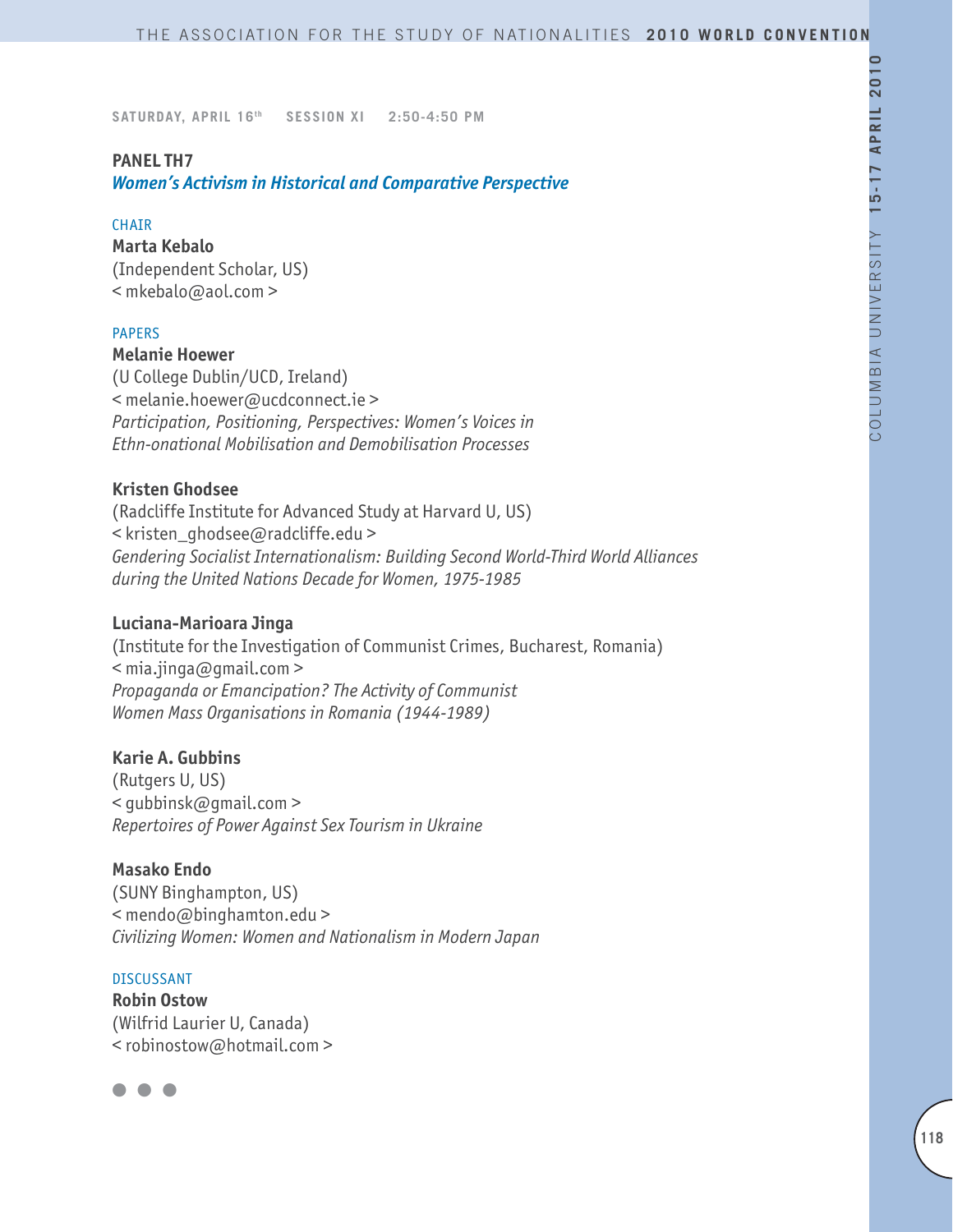### **PANEL U3** *World War II: History and Memory*

#### CHAIR

**Uilleam Blacker** (U of Cambridge, UK) < uilleamb@hotmail.com >

### PAPERS

**Jonathan Brunstedt**  (Oxford U, UK) < jbrunstedt@yahoo.com > *Glasnost and the Russianization of the Soviet Myth of the Second World War*

### **John-Paul Himka**

(U of Alberta, Canada) < jhimka@ualberta.ca > *The Lviv Pogrom of 1941*

### **Alexandra Goujon**

(U of Dijon, France) < goujona@club-internet.fr > *Between Ashes and Glory: Official Memory in the Ukrainian Burned Village of Kortelisy*

### **Olesya Khromeychuk**

(U College London, UK) < o.khromeychuk@ucl.ac.uk > *Memory and Narratives of the Ukrainian Waffen SS: 'War Criminals' or 'Freedom Fighters'?* 

#### DISCUSSANT

**Oxana Shevel** (Tufts U, US) < oxana.shevel@tufts.edu >

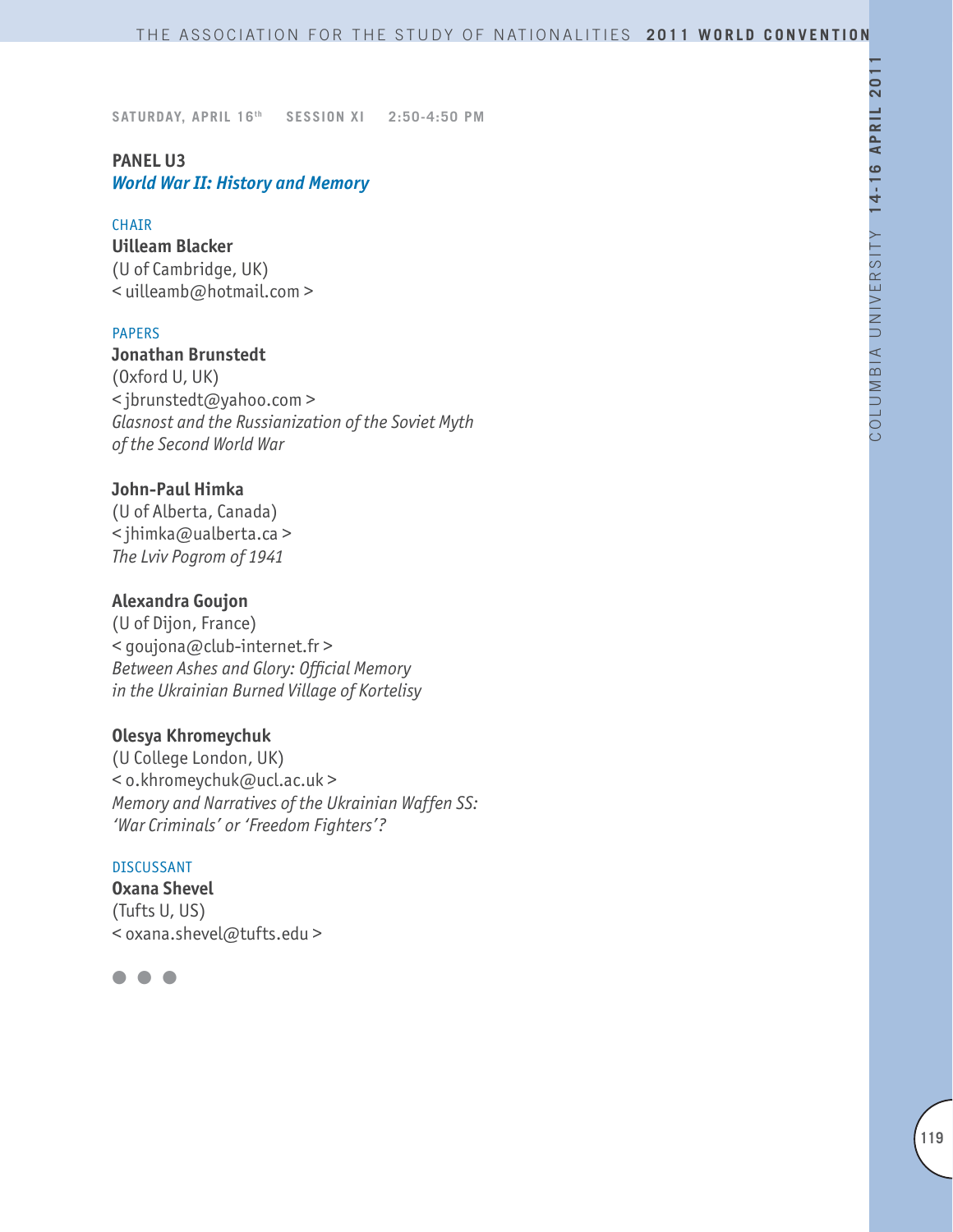### **PANEL BK3**

*Cultural Narratives in the Construction and Contestation of National Identities* 

#### **CHAIR**

**Veljko Vujacic** (Oberlin College, US) < Veljko.Vujacic@oberlin.edu >

### PAPERS

**Michael Rossi** (The College of New Jersey, Edison, US) < rossim@tcnj.edu > *In Search of a Democratic Cultural "Alternative": Serbia's European Heritage from Dositej Obradovic to OTPOR*

### **Tamara Pavasovic Trost**

(Harvard U, US) < tpavasov@fas.harvard.edu > *Dealing with the Past: Negotiating National Identity and History among Serbian and Croatian Youth*

### **Mladen Mrdalj**

(Northeastern U, Cambridge, US) < mrdalj.m@husky.neu.edu > *The Construction of Croatian National Identity: Implications for Understanding Ethnic Conflict in the Former Yugoslavia*

#### **Naomi Levy**

(Santa Clara U, US) < nlevy@scu.edu > **Danijela Dudley**  (U of California, Riverside, US) < danijela.dudley@email.ucr.edu > *Languages of Instruction: The Incompatibility of Human Rights Principles and Post-Conflict Peace-building*

### **Amanda Greber**

(U of Toronto, Canada) < amandagreber@gmail.com > *Imaging Citizenship: What Images Have to Say about Nationalism*

#### **DISCUSSANT**

**Slobodan Pesic** (American Public U, VA, US ) < boban@pesic.com >

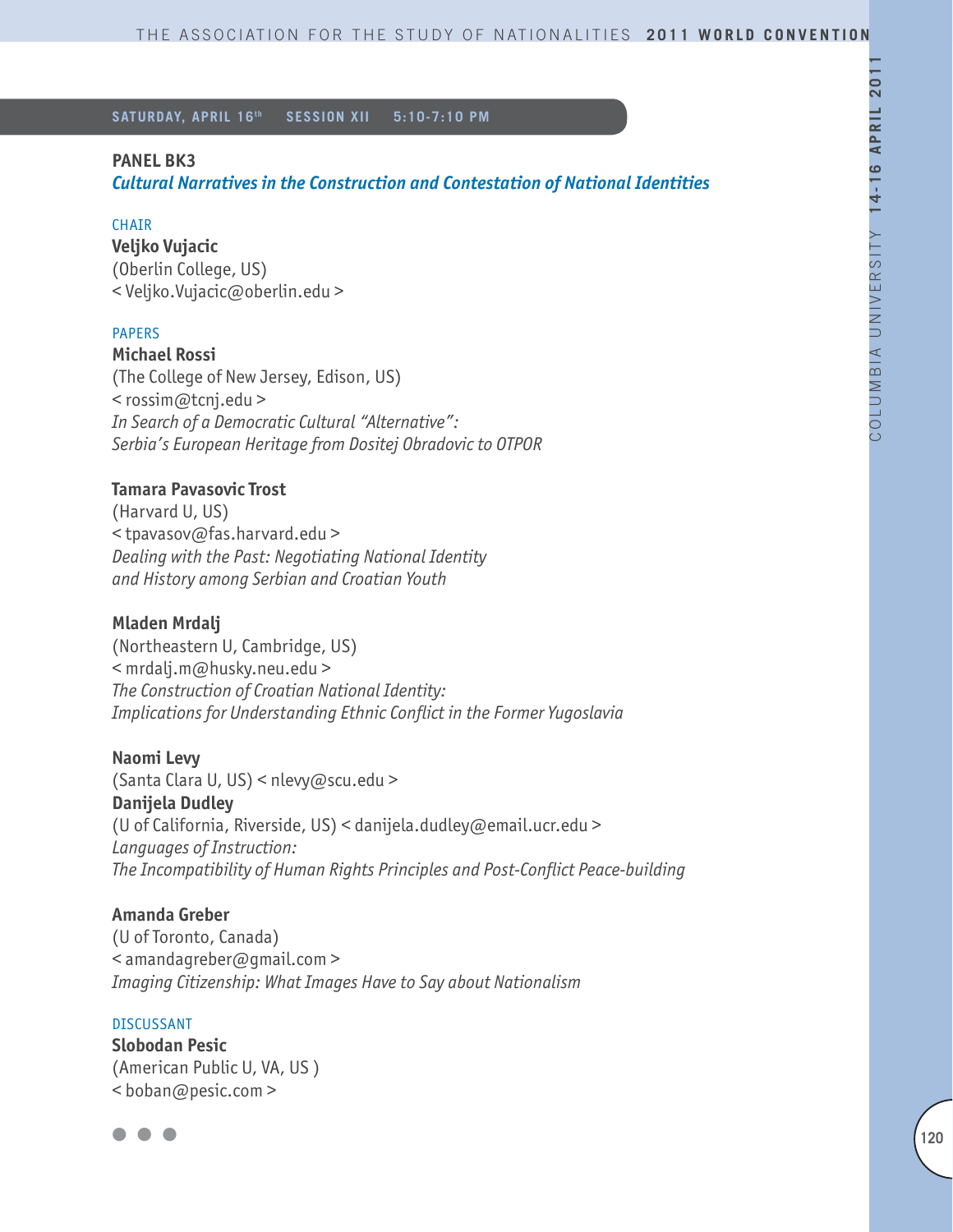### **PANEL BK5**

*(Dis)united in Diversity: EU Policies in the Western Balkans*

#### CHAIR

**Branislav Radeljic** (U of East London, UK) < b.radeljic@uel.ac.uk >

### PAPERS

**Jacques Rupnik** (SciencesPo, Paris, France/Harvard U, US) < jacques.rupnik@sciences-po.fr > *The EU: From Protectorate to Nation-state Building in the Balkans*

### **Adam Fagan**

(U of London, UK) < a.fagan@qmul.ac.uk > *Building the Kosovan State: EU Development Assistance in Mitrovica and Pristina*

### **Evgeny Postnikov**

 (U of Pittsburgh, US) < emp33@pitt.edu > *The European Union and the Politics of Kosovo Recognition: Domestic Separatism, Institutional Flexibility and Divergence in Member States' Preferences*

#### DISCUSSANT

**Evangelos Liaras** (Koç U, Istanbul, Turkey) < liaras@hotmail.com >

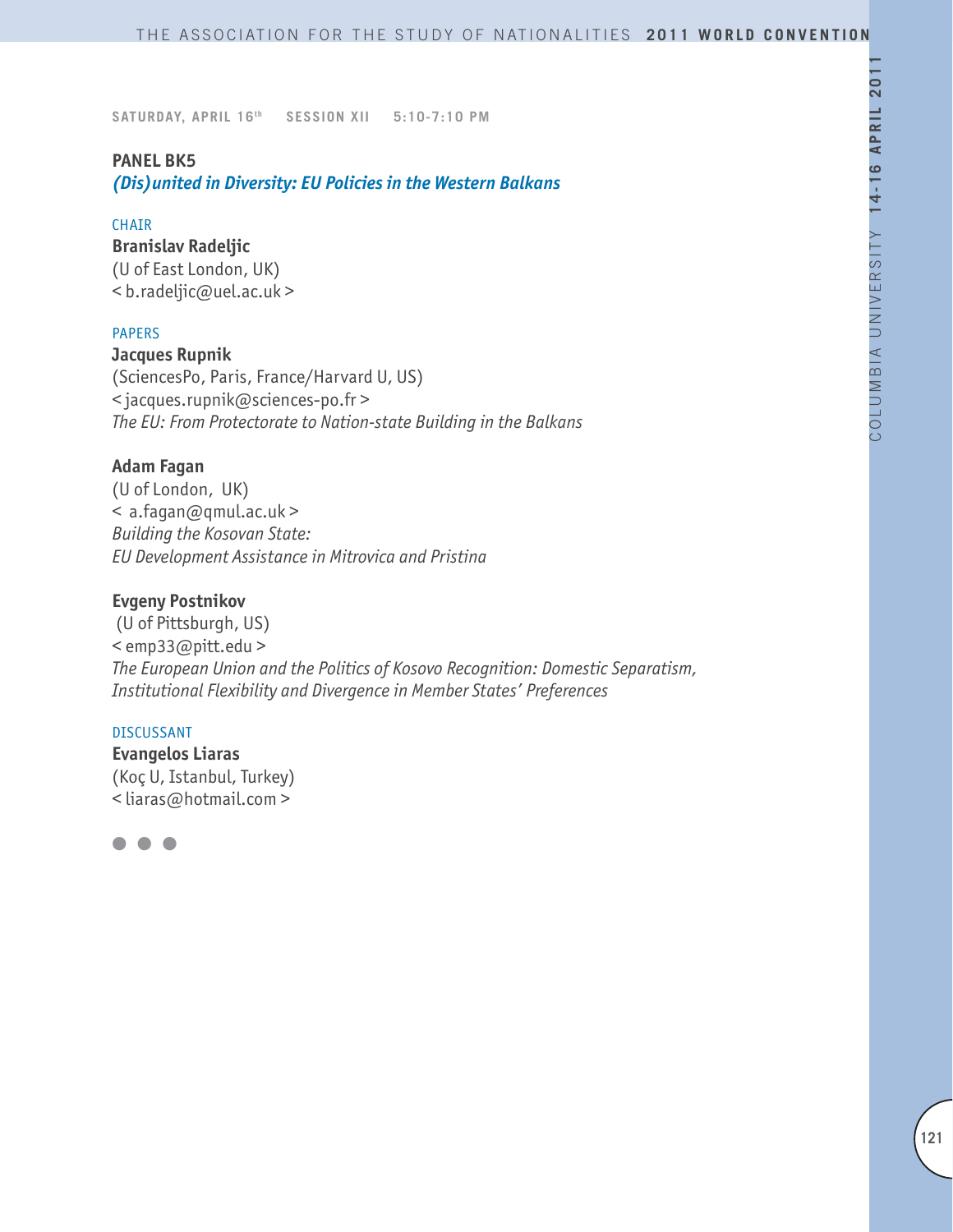**PANEL BO11** *Book Panel on Larry Wolff,* **The Idea of Galicia: History and Fantasy in Habsburg Political Culture (Stanford, 2010)**

#### **CHAIR**

**Vejas Liulevicius** (U of Tennessee, US) < vliulevi@utk.edu >

#### PARTICIPANTS

**Daniel Unowsky** (U of Memphis, US) < dunowsky@memphis.edu >

### **Istvan Deak**

(Columbia U, US) < id1@columbia.edu >

**Piotr Wrobel** (U of Toronto, Canada) < piotr.wrobel@utoronto.ca >

**Frank Sysyn**

(CIUS, U of Toronto, Canada) < f.sysyn@utoronto.ca >

# **Larry Wolff**

(NYU, US) < lw59@nyu.edu >

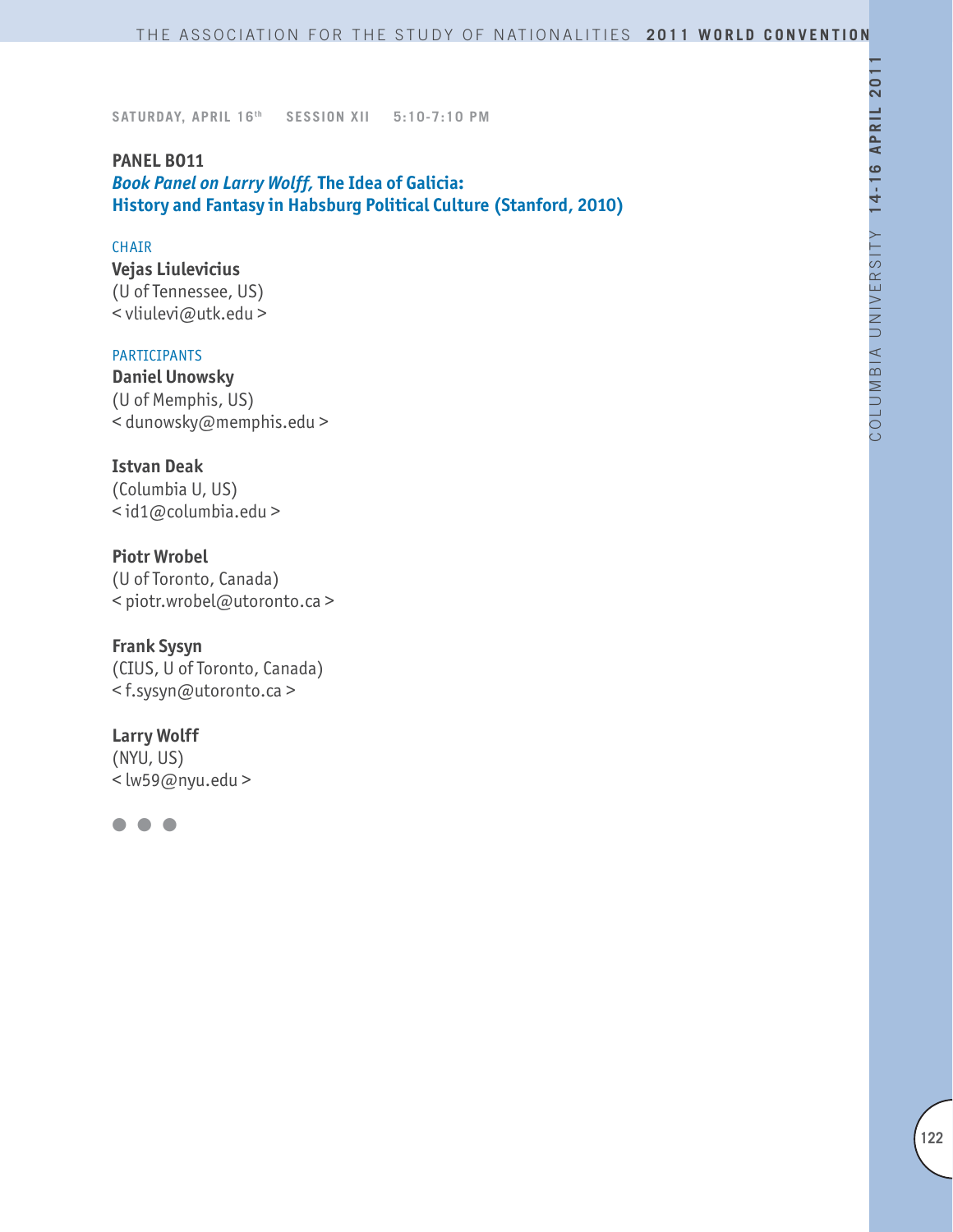**PANEL BO12** *Book Panel on Gerard Toal and Carl T. Dahlman,* **Bosnia Remade: Ethnic Cleansing and Its Reversal** *(Oxford 2011)*

#### CHAIR

**Florian Bieber** (U of Graz, Austria) < florian.bieber@uni-graz.at >

#### PARTICIPANTS

**Andrew Gilbert** (U of Toronto, Canada) < andrew.gilbert@utoronto.ca >

**Gordon Bardos** (Columbia U, US) < gnb12@columbia.edu >

**Tanya Domi** (Columbia U, US) < td207@columbia.edu >

**Gerard Toal** (Virginia Tech, US) < toalg@vt.edu >

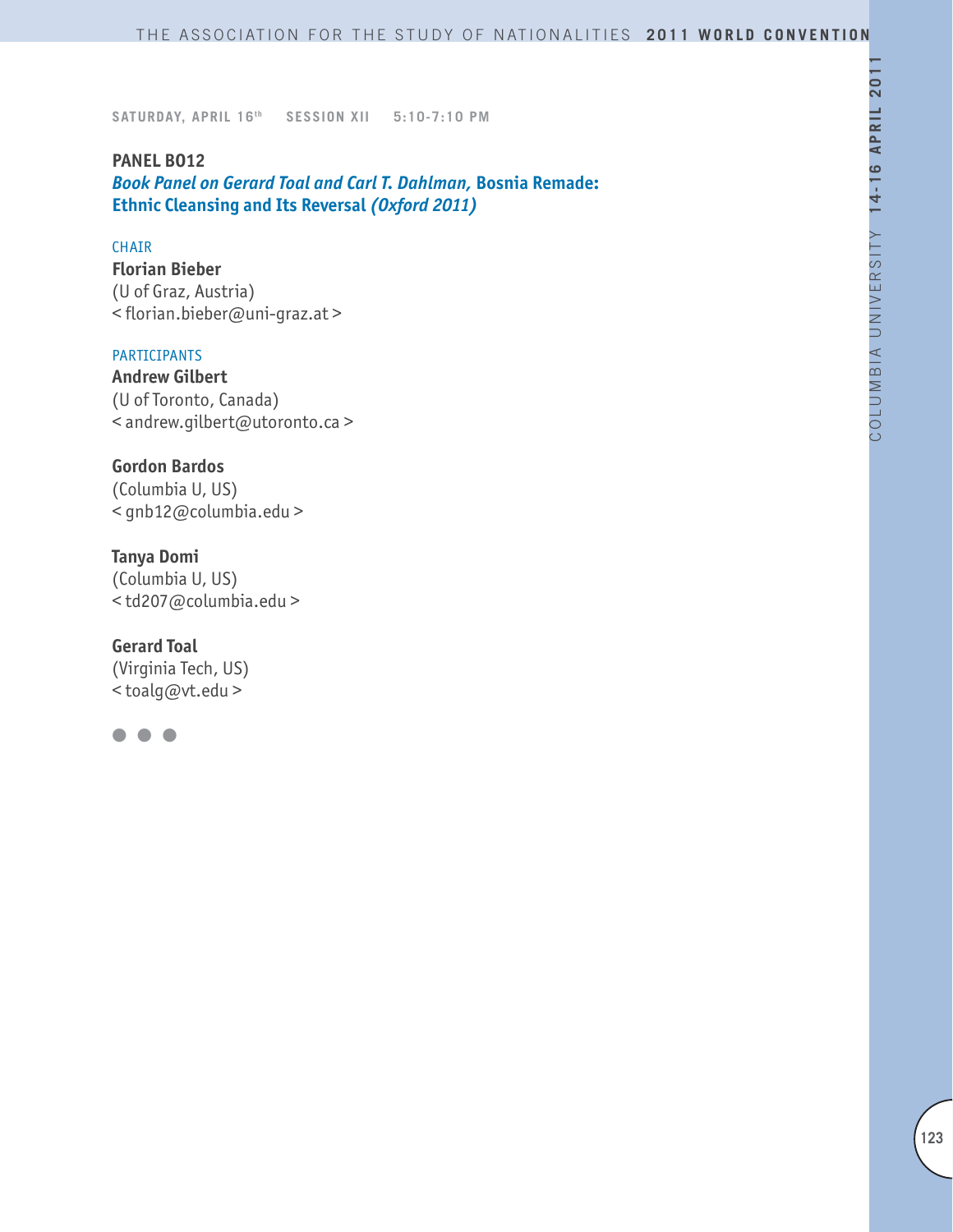#### **PANEL CE3**

*German Minorities in Central and Eastern Europe: History, Memory, and the Present*

#### **CHAIR**

#### **Margit Feischmidt**

(Minority Studies Institute, Budapest, Hungary) < feischmidt@mtaki.hu >

### PAPERS

**Cristian Cercel**  (Durham U, UK) < cristian.cercel@durham.ac.uk > *Minority Politics and Politics of Memory: Romania and its German Minority after 1989*

#### **Klaus-Jürgen Hermanik**

(U of Graz, Austria) < klaus-jürgen.hermanik@uni-graz.at > *The Role of Arts and Artists in Ethnomanagement: Examples from the German Minority in Hungary (Ungarndeutsche)*

#### **James Koranyi**

(U of St. Andrews, UK) < jtk21@st-andrews.ac.uk > *The Legacy of Minorities: A Comparison between the Romanian and Serbian Banat*

### DISCUSSANT

**Stefan Wolff**  (U of Birmingham, UK) < stefan@stefanwolff.com >

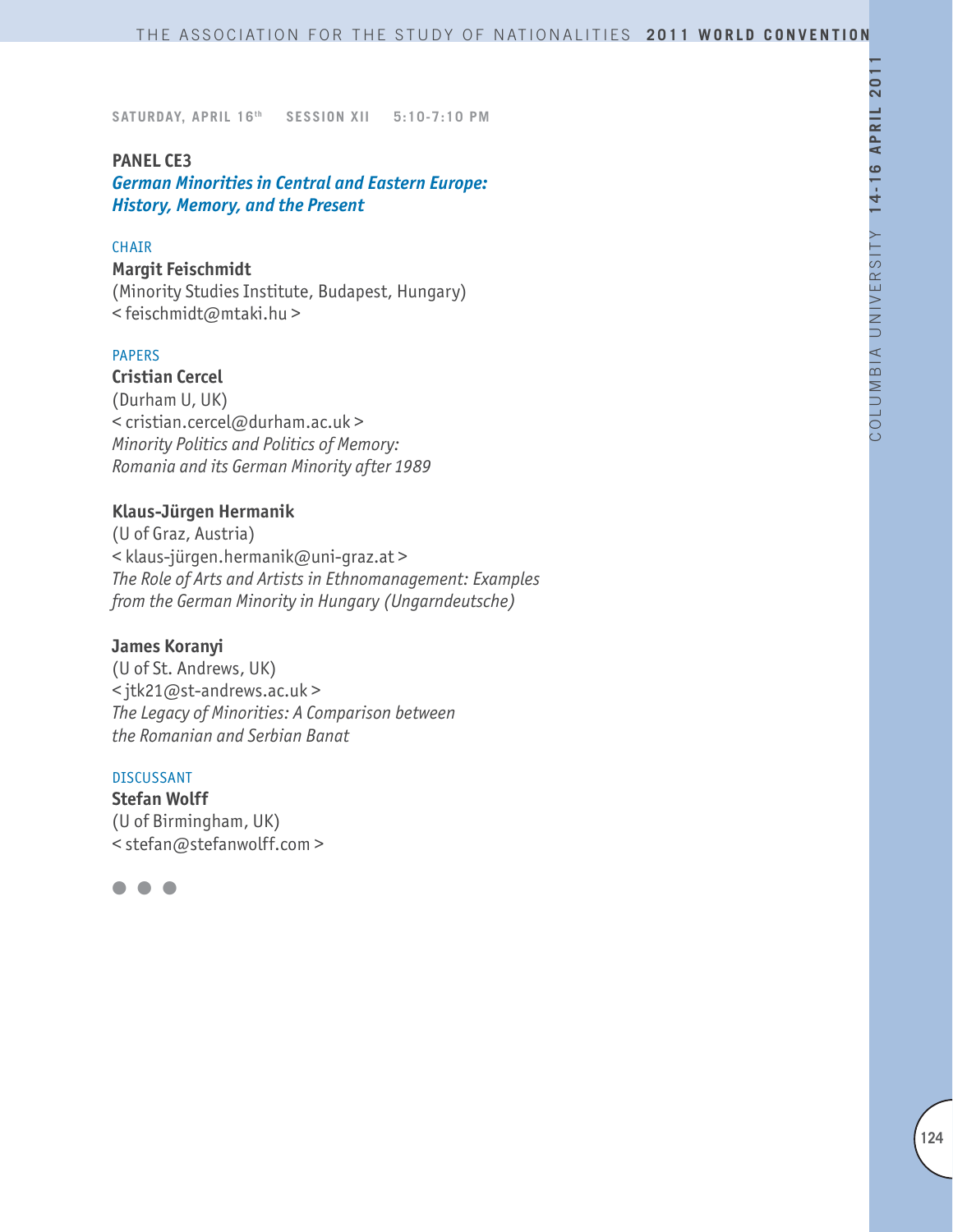#### **PANEL CE23**

*Forms of Nationalism in East Central Europe: Democracy and Socialism Compared*

#### **CHAIR**

**Paulina Bren**  (Vassar College, New York, US) < pabren@vassar.edu >

### PAPERS

**Petr Roubal** (Institute of Contemporary History, Prague, Czech Republic) < roubal@usd.cas.cz > *Spartakiads in Czechoslovakia: Socialism Meets Nationalism*

#### **Shawn Clybor**

(Utah State U, Logan, US) < s-clybor@northwestern.edu > *Avant-Garde Nationalism in Czechoslovakia: Intellectuals and the Communist Party*

#### **Lavinia Stan**

("Babes-Bolyai" U, Cluj-Napoca, Romania) < slavinia@msn.com > *Socialism and National Identity on the Danube: Escapees from Romania to Yugoslavia* 

#### **Radim Hladík**

(Charles U in Prague, Czech Republic) < radim.hladik@gmail.com > *Re-membering the National Body: Negotiating the Meaning of the Czech State Socialist Past*

### DISCUSSANT

**Muriel Blaive**  (Boltzmann Institute for European History, Vienna, Austria) < mblaive@gmail.com >

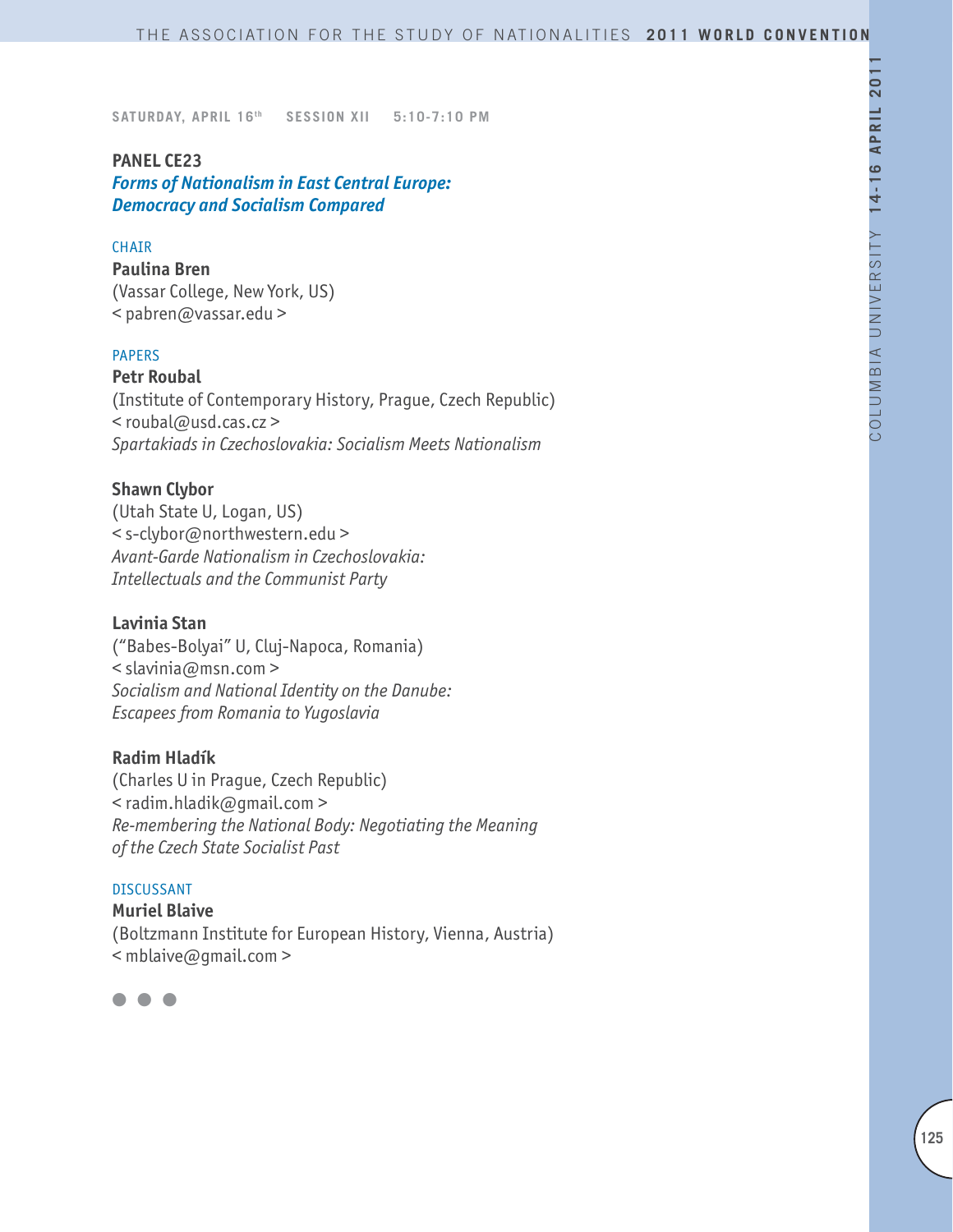# **PANEL CE24** *Painful Memories*

### CHAIR

**Olesya Khromeychuk** (U College London, UK) < o.khromeychuk@ucl.ac.uk >

### PAPERS

### **Zsuzsa Barbarics-Hermanik**

(U of Graz, Austria) < zsuzsa.barbarics-hermanik@uni-graz.at > *Images of the "Turks" as Political Instruments: Examples from Historiography and Public Memory in Central Europe*

### **Klaus Bachmann**

(U of Wroclaw, Poland) < klabachmann@web.de > *Constucting a National Myth: The Case of the Warsaw Uprising in Postwar Poland*

### **Gregor Kranjc**

(College of William & Mary, US) < gjkranjc@wm.edu > *The Media and the Massacre: Post-World War II Executions in Yugoslavia and its Coverage by the International Press*

### **Ana Ljubojevic**

(Goldsmiths College, London, UK) < hss03al@gold.ac.uk > *Where Were You in 92? Urban Violence, Memory and Dealing with the Past in Serbia and Croatia*

### DISCUSSANT

**Theodore R. Weeks** (Southern Illinois U, Carbondale, US) < tadeusz@siu.edu >

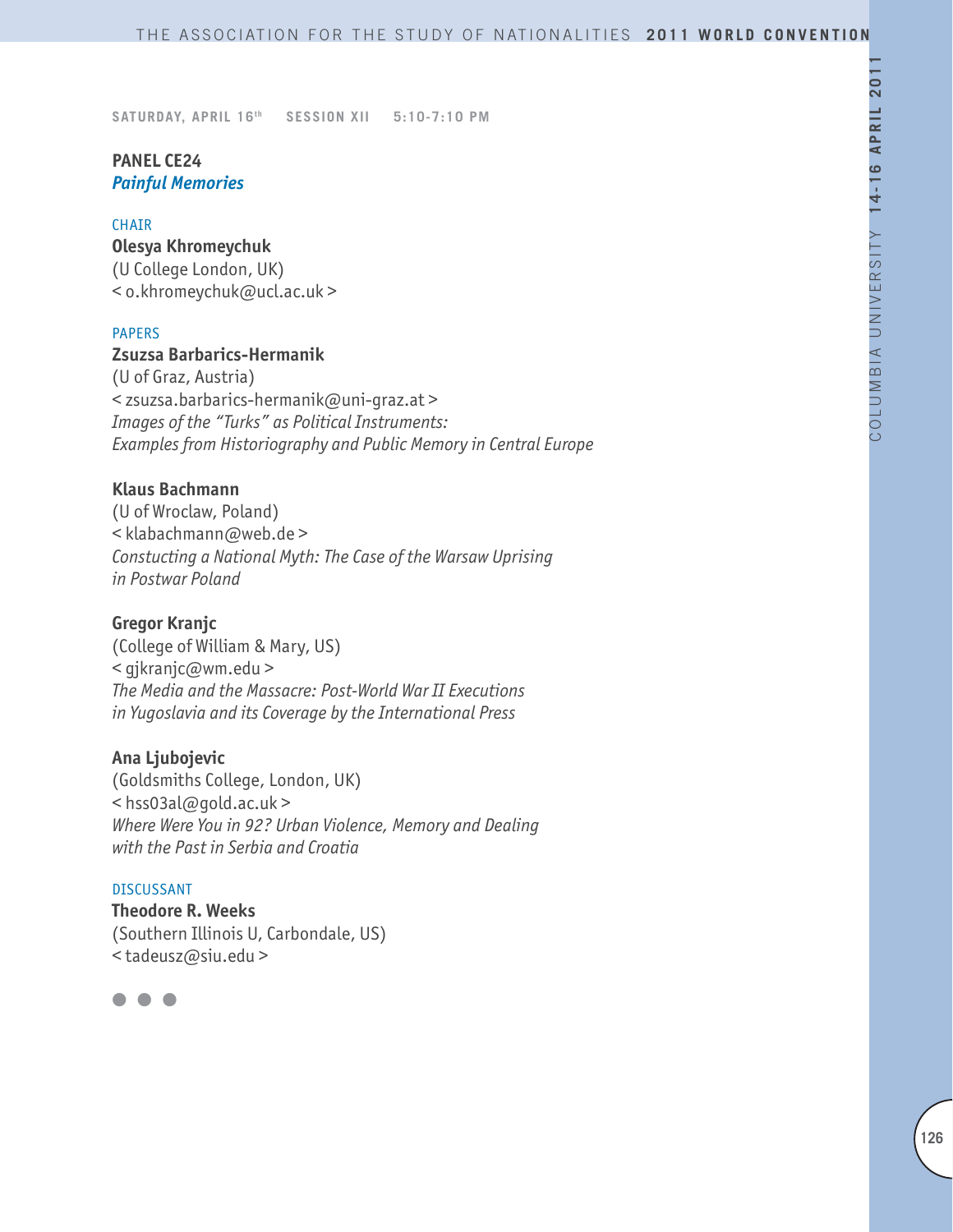# **PANEL EU3** *Authoritarian Institutions*

#### **CHATR**

**Bhavna Dave** (SOAS, U of London, UK) < bd4@soas.ac.uk >

### PAPERS

**Itir Bagdadi** (Izmir U of Economics, Izmir, Turkey) < itir.bagdadi@ieu.edu.tr > *Fathers of the Nation: How Authoritarian Nationalists with Popular Support Emerged in the Post-Soviet States of Azerbaijan and Armenia*

### **Rico Isaacs**

(Oxford Brookes U, UK) < ricoisaacs@brookes.ac.uk > *Authority, Legitimation and Regime Stability in Authoritarian States: Kazakhstan, Turkmenistan and Uzbekistan* 

# **Dina Sharipova**

(Indiana U, US)  $\leq$  disharip@indiana.edu > *Formal and Informal Institutions: Evidence from Kazakhstan*

#### **Fredrik Sjoberg**

(Harriman Institute, Columbia U, US) < fs2380@columbia.edu > *Electoral Fraud and Election Observers in Eurasia: Evidence from Polling Stations*

#### DISCUSSANT

**Cornelius Graubner** (Open Society Foundations, NY, US) < cgraubner@sorosny.org >

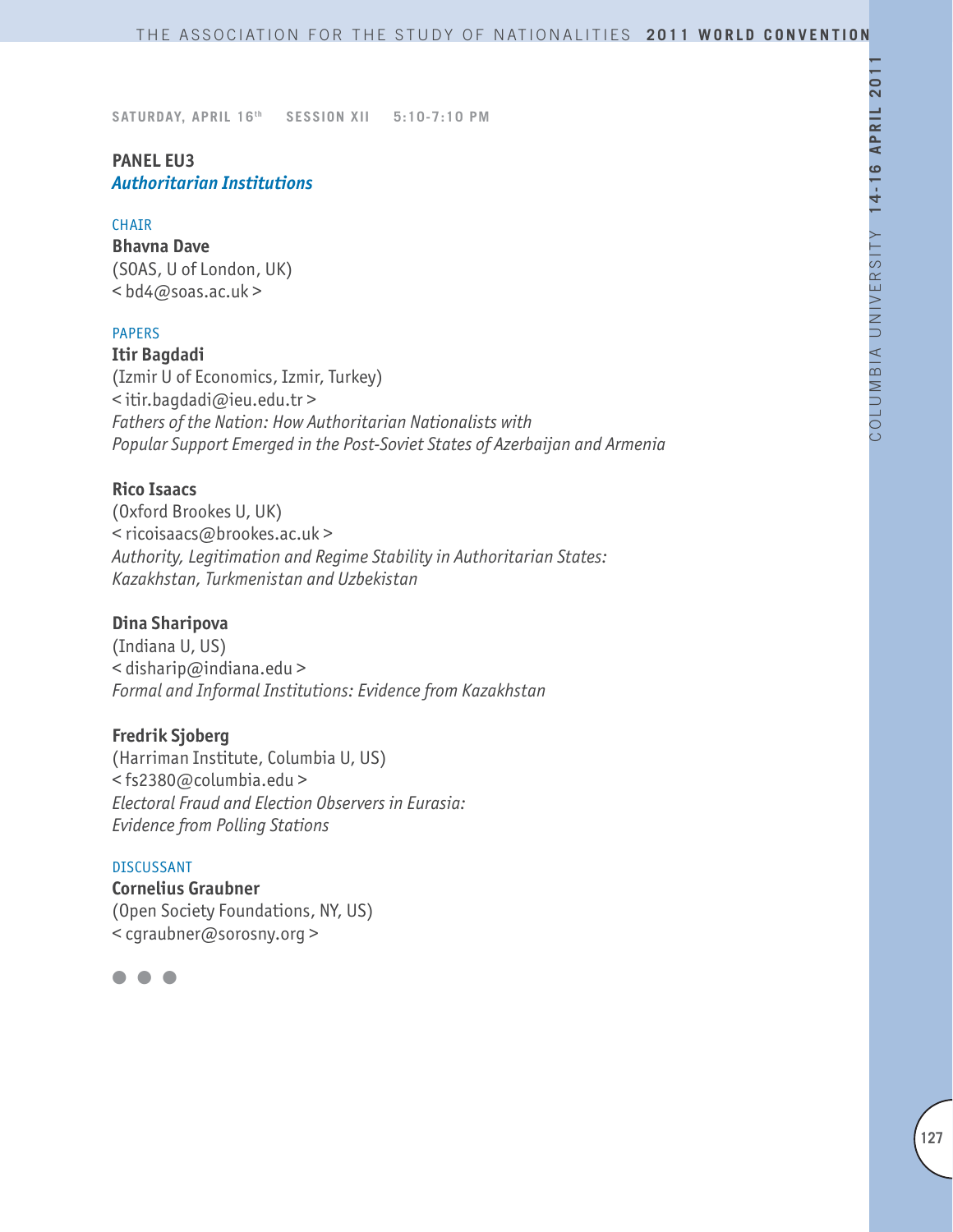#### **PANEL K9**

*State-Building and Identity Construction in Armenia*

#### CHAIR

**Artin Arslanian** (Marist College, US) < artin.arslanian@marist.edu >

### PAPERS

**Arsène Saparov** (CNRS, Marly le Roi, France) < A.Saparov@gmail.com > *Why Autonomy? The Making of the Nagorno-Karabakh Autonomous Region, 1918-1921*

### **Kimitaka Matsuzato**

(Hokkaido U, Japan) < kim@slav.hokudai.ac.jp > *Faith or Tradition: The Armenian Apostolic Church and State-building in Armenia and Nagorny Karabakh*

### **Nelli Sargsyan-Pittman**

(SUNY Albany, US) < nelsargsyan@yahoo.com > *Queering the Armenian Hetero-normative Nationalism* 

#### **Sona Manusyan**

(Yerevan State U, Armenia/U of Michigan, US) < manusyan@gmail.com > *Construction of Belongings and the Global Context: Evidence from Armenia*

#### DISCUSSANT

**Khachig Tololyan** (Wesleyan U, US) < ktololyan@wesleyan.edu >

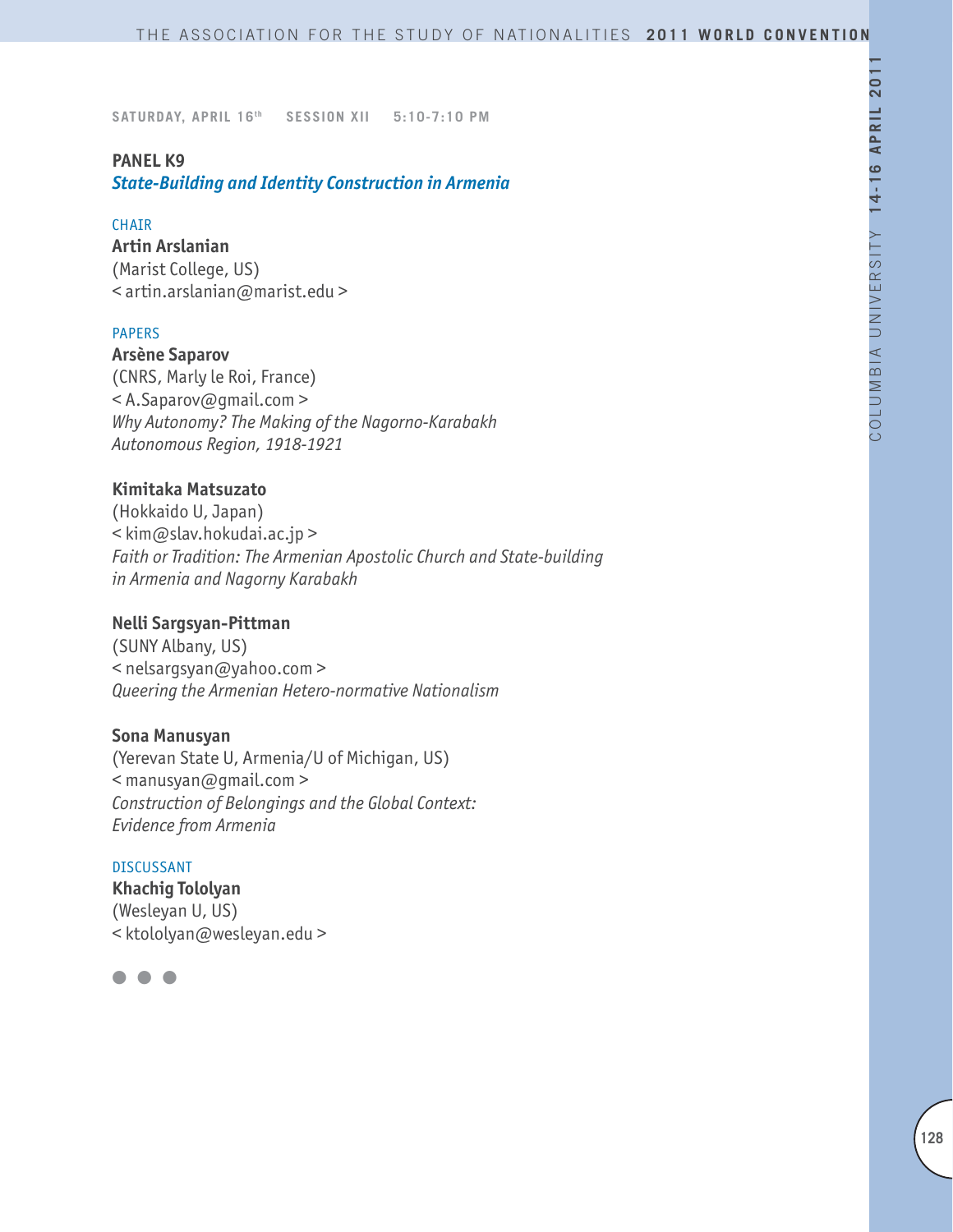#### **PANEL N1**

*Historical Legacy in the Making of Boundaries, Loyalties, and Political Identities*

# **CHAIR**

**TBA**

### PAPERS

**Harris Mylonas** (George Washington U, US) < mylonas@gwu.edu > **Nadav Shelef** (U of Wisconsin-Madison, US) < shelef@wisc.edu > *Accounting for the Boundaries of a National Homeland: The Evolution of Historical Legacies*

### **Zsuzsa Csergo**

(Queen's U, Kingston, Canada) < csergo@queensu.ca > *Historical Legacy and the Hierarchies of Minority Integration in Central Europe*

### **Jason Wittenberg**

(UC Berkeley, US) < witty@berkeley.edu > *Echoes of the Past: European Electoral Behavior in Historical Perspective*

#### **Keith Darden**

(Yale U, US) < keith.darden@yale.edu > *The Soviet State-building Legacy in Central Asia*

#### **Sener Akturk**

(Koc U, Turkey) < sakturk@ku.edu.tr > *Muslim Minorities in Western and Post-Communist Legislatures: Effects of Communist and Western Legacies*

#### DISCUSSANT

**Kristin Fabbe**  (MIT, US) < kfabbe@mit.edu >

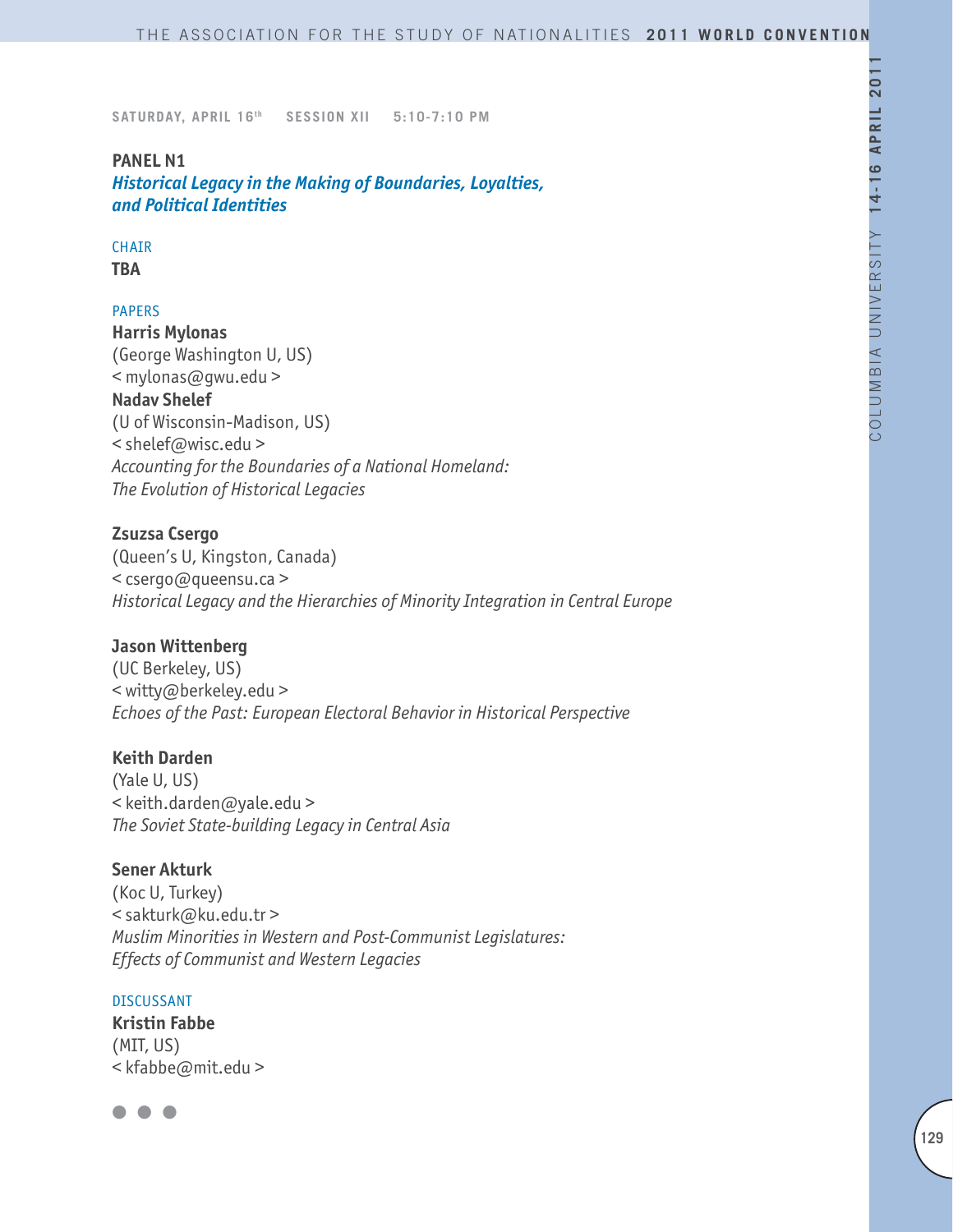# **PANEL R14** *Soviet Nationalities Policy*

#### **CHAIR**

**Julie George** (Queens College, NY, US) < julie.george@qc.cuny.edu >

### PAPERS

# **Christopher A. Stevens**

(U of Nebraska-Kearney, US) < stevensc1@unk.edu > *Nationality Policies in the former Soviet Union: Toward a New Typology*

#### **Mark Baker**

(Koc U, Istanbul, Turkey) < mbaker@ku.edu.tr > *Stalin's 'First Victim'? Mirsaid Sultan-Galiev, Early Soviet Nationality Policy and the 1923 Affair*

#### **Yuriy Malikov**

(SUNY Oneonta, NY) < malikoya@oneonta.edu > *"[We are] the Kinsmen of Great Stalin": Survival Strategies of Chechen-Ingush Exiles in Northern Kazakhstan, 1944-1949*

### **Lisa Koriouchkina**

(Brown U, US) < lisa\_kor@brown.edu > *"Sticky Primordialism" or a Search for Identity: The History of Constructing "Meskhetian Turks"*

### DISCUSSANT

**Jeff Sahadeo** (Carleton U, Canada) < jeff\_sahadeo@carleton.ca >

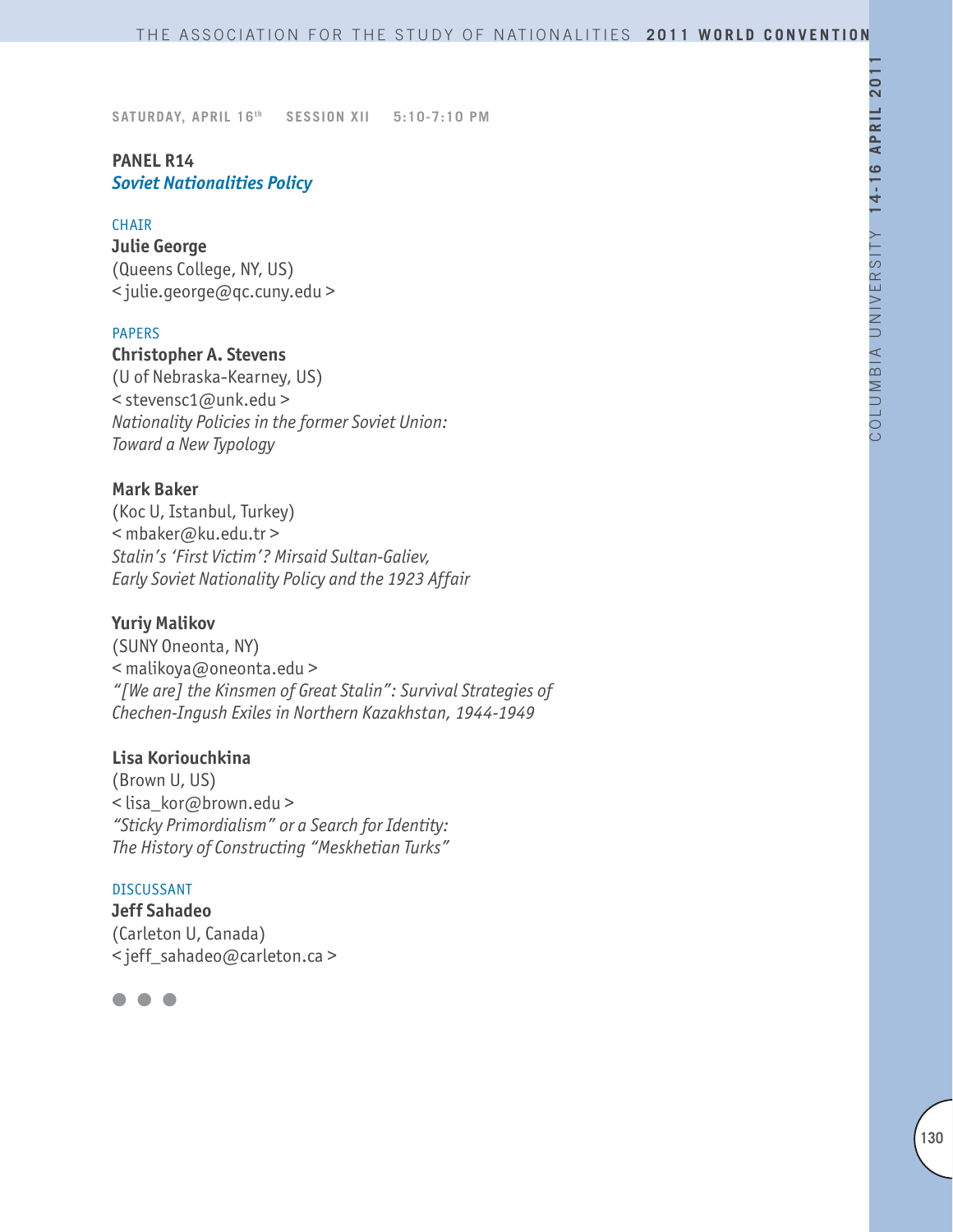#### **PANEL TH1**

*Reconciliation, Education and State-building in Europe*

#### **CHAIR**

#### **Alexander Osipov**

(European Centre for Minority Issues, Flensburg, Germany) < osipov@ecmi.de >

#### PAPERS

#### **Karl Heinrich Pohl**

(Christian-Albrechts U, Kiel, Germany) < pohl@histosem.uni-kiel.de > *Educational Policies and National Reconciliation in Schleswig-Holstein*

#### **Martin Klatt, Nina Jebsen**

(Syddansk U, Sønderborg, Denmark)  $\leq$  mk@sam.sdu.dk >  $\leq$  nj@sam.sdu.dk > *The Negotiation of National, Regional and Minority Identity during the Plebiscites following the First World War*

#### **Simone Lässig**

(Georg-Eckert-Institut, Braunschweig, Germany) < aessig@gei.de > *Reconciliation, History Education and Politics of Memory: Textbook Commissions in post war Europe (1945-present)*

### **Michael Vasecka**

(Centre for Research of Ethnicity and Culture, Bratislava, Slovakia) < vasecka@cvek.sk > *The Educational System and Non-Reconciliation in Slovak-Hungarian Relations*

#### **Balázs Vizi**

(Research Institute of National and Ethnic Minorities, Budapest, Hungary)  $\leq$  vizi $\omega$ mtaki.hu > *Education in Bilateral Relations: A Lost Way for Reconciliation between Hungary and Its Neighbors*

#### **Jan Asmussen**

(European Centre for Minority Issues, Flensburg, Germany) < asmussen@ecmi.de > *(Re)Education and Democratization Policies in Post-war Germany: A Model for Successful State-building?*

#### DISCUSSANT

**Tove Malloy** (European Centre for Minority Issues, Flensburg, Germany) < malloy@ecmi.de >

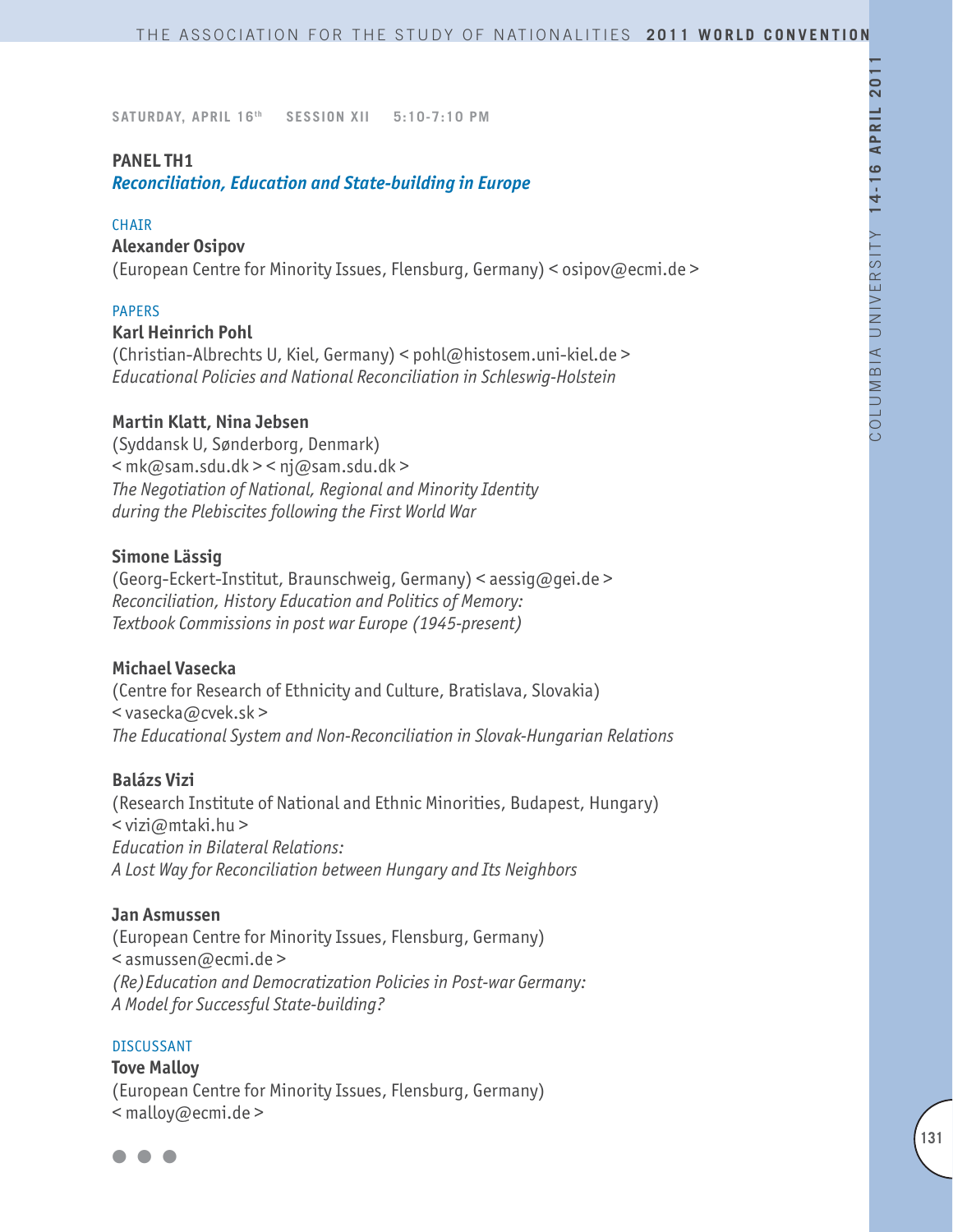### **PANEL TH5**

*Redefining the Maps of Europe: Governance of National Minorities in the Aftermath of the First and Second World Wars*

### **CHAIR**

**Stefano Bianchini** (U of Bologna, Italy) < stefano.bianchini@unibo.it >

### PAPERS

**Giuseppe Motta** (La Sapienza U, Italy) < giuseppe.motta@uniroma1.it > *International and National Interpretations of Minority Rights in Eastern Europe after Versailles*

### **Sara Barbieri**

(U of St Marino, Italy) < barbieri.sara@gmail.com > *Matryoska Dolls and Vertical Geometries: The Parliament of Nationalities in Post-revolutionary Russia*

### **Leonas Tolvaišis**

(Vytautas Magnus U, Lithuania) < leonas.tolvaisis@gmail.com > *Russian Community in Estonia: Historical Path toward the Status of National Minority*

#### DISCUSSANT

**Mitja Žagar** (U of Ljubljana, Slovenia) < mitja.zagar@inv.si >

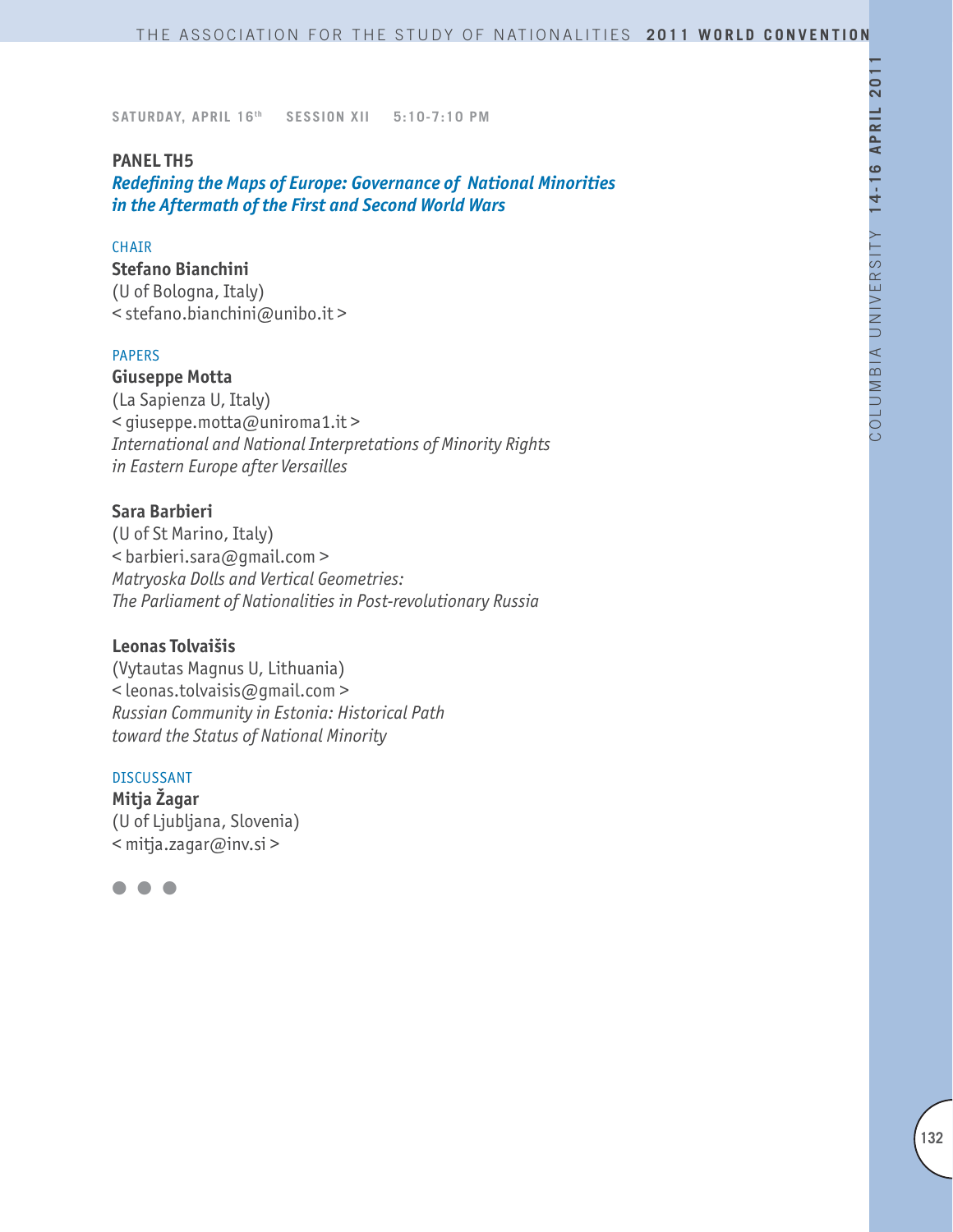### **PANEL TK8**

*Mediating the Nation in Turkey: Trends in Othering across Borders and Time*

#### CHAIR

**Nick Biziouras** (US Naval Academy) < nikolaos.biziouras.gr@usna.edu >

#### PAPERS

**Hikmet Kocamaner**  (U of Arizona, US) < hikmet@email.arizona.edu > *Language Ideologies on Turkish Television*

### **Josh L. Carney**

(Indiana U, US) < jlcarney@umail.iu.edu > *The Valley in Turkish-Israeli Relations: Kurtlar Vadisi and the Imaging of Conflict*

### **Ali Fuat Sengul**

(U of Texas Austin, US) < afsengul@gmail.com > *Realist Aesthetics and the Production of East in Turkish Cinema* 

# **Suncem Kocer**

(Indiana U, US) < skocer@indiana.edu > *Pathways of Circulation: Cinematic Representations of Kurds and the Kurdish Issue in Turkey*

#### DISCUSSANT

**Zeynep Gursel** (U of Michigan, US) < zgursel@umich.edu >